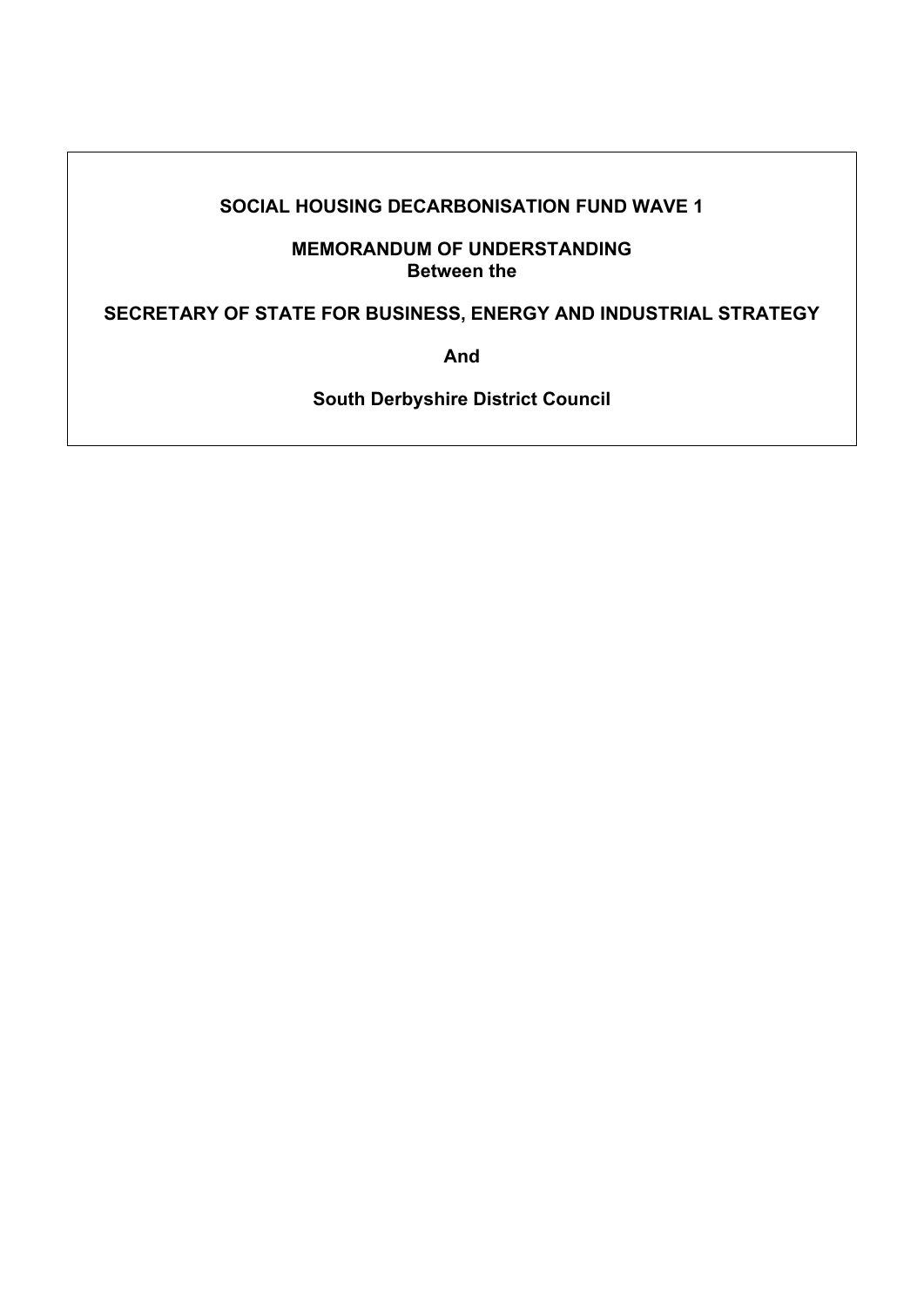## **Changes/clarifications from version issued as part of the SHDF – Wave 1 competition launch (August 2021)**

| <b>Section</b>                          | Paragraph      | Change                                                                                                        |
|-----------------------------------------|----------------|---------------------------------------------------------------------------------------------------------------|
| <b>Definitions</b>                      |                | Funding Period end date changed to 31<br><b>March 2023</b>                                                    |
|                                         |                | Definition of 'Monitoring Officer' added                                                                      |
|                                         |                | Amended wording of 'project baseline' to<br>clarify this refers to the Baseline<br><b>Milestone Schedule</b>  |
|                                         |                | SHDF Competition amended to SHDF -<br>Wave 1 and conclusion date updated                                      |
|                                         |                | SHDF - Wave 1 Projects definition<br>added                                                                    |
| Background                              | $\overline{7}$ | Total funding amounts updated to<br>'approximately £179m'                                                     |
|                                         |                | Added a sentence to reflect that a formal<br>change control mechanism will be used                            |
|                                         |                | in the case of any changes to the                                                                             |
|                                         |                | performance, cost and time envelope of<br>projects, including potential extensions<br>beyond March 2023       |
| The grant                               | 10             | Date of documentation return amended                                                                          |
| Scope of activity                       | 15             | Clarification added to reflect this is during<br>the Funding Period and in line with the<br>approved Proposal |
| Use of third-party<br>delivery partners | 23f            | Added in sentence on complying with UK<br>subsidy control rules                                               |
| Interaction with other<br>funding       | 27             | Clarification added RE co-funding from<br>other schemes                                                       |
| Subsidy control                         | 33             | Further text added to provide clarification                                                                   |
| Suspension                              | 50             | Text updated to reflect that delivery may<br>be suspended, rather than payment of<br>the Grant                |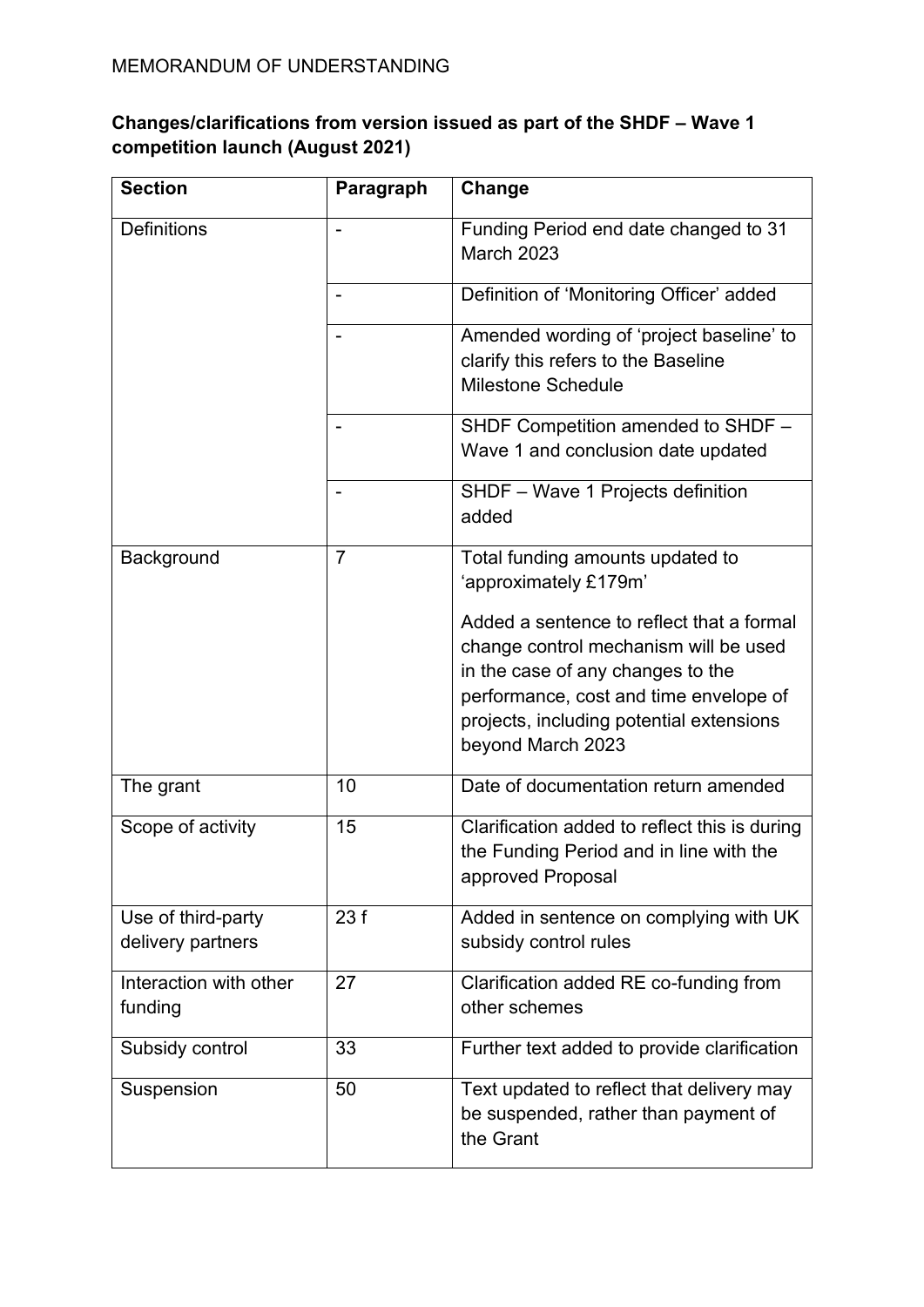| Governance                 | 54        | Monthly report submission to be on the                            |
|----------------------------|-----------|-------------------------------------------------------------------|
|                            |           | 10 <sup>th</sup> working day (prev. 20 <sup>th</sup> working day) |
|                            | 55 c      | Number of top risks changed to 5 (prev.                           |
|                            |           | 10)                                                               |
|                            | 55        | Paragraph omitted – early indication of                           |
|                            |           | change requests to be submitted via                               |
|                            |           | email not via the Monthly Report (refer to                        |
|                            |           | paragraphs $64 - 68$ for details)                                 |
|                            | 56        | Clarification that any modification of data                       |
|                            |           | requirements will be communicated to                              |
|                            |           | the Authority                                                     |
|                            | 57        | Text added to reflect that the Authority                          |
|                            |           | should have a system to collect inputs                            |
|                            |           | from all consortium members if it is part                         |
|                            |           | of a consortium                                                   |
|                            |           | Clarification that 'the data' refers to the                       |
|                            |           | data set out in Annex 7: Data                                     |
|                            |           | Requirements                                                      |
| <b>Change Requests and</b> | $64 - 68$ | Updated to reflect the current change                             |
|                            |           |                                                                   |
| Variations                 |           | control process                                                   |
| Performance                | 79        | Monthly Report to be submitted on the                             |
|                            |           | 10 <sup>th</sup> working day of each month (prev.                 |
|                            |           | $20^{th}$ )                                                       |
|                            | 80 b      | The review of progress will be against                            |
|                            |           | the Updated Baseline Milestone                                    |
|                            |           | Schedule                                                          |
|                            | 81        | Clarification of baseline meaning                                 |
|                            | 82        | Text in 'Planned Milestone Date' column                           |
|                            |           | updated to state 'determined by Project                           |
|                            |           | Proposal'                                                         |
|                            | 83        | Planned milestone date determined by                              |
|                            |           | the Updated Baseline Milestone                                    |
|                            |           | <b>Schedule</b>                                                   |
|                            | 86        | Updated information on signing of the                             |
|                            |           | <b>DSA</b>                                                        |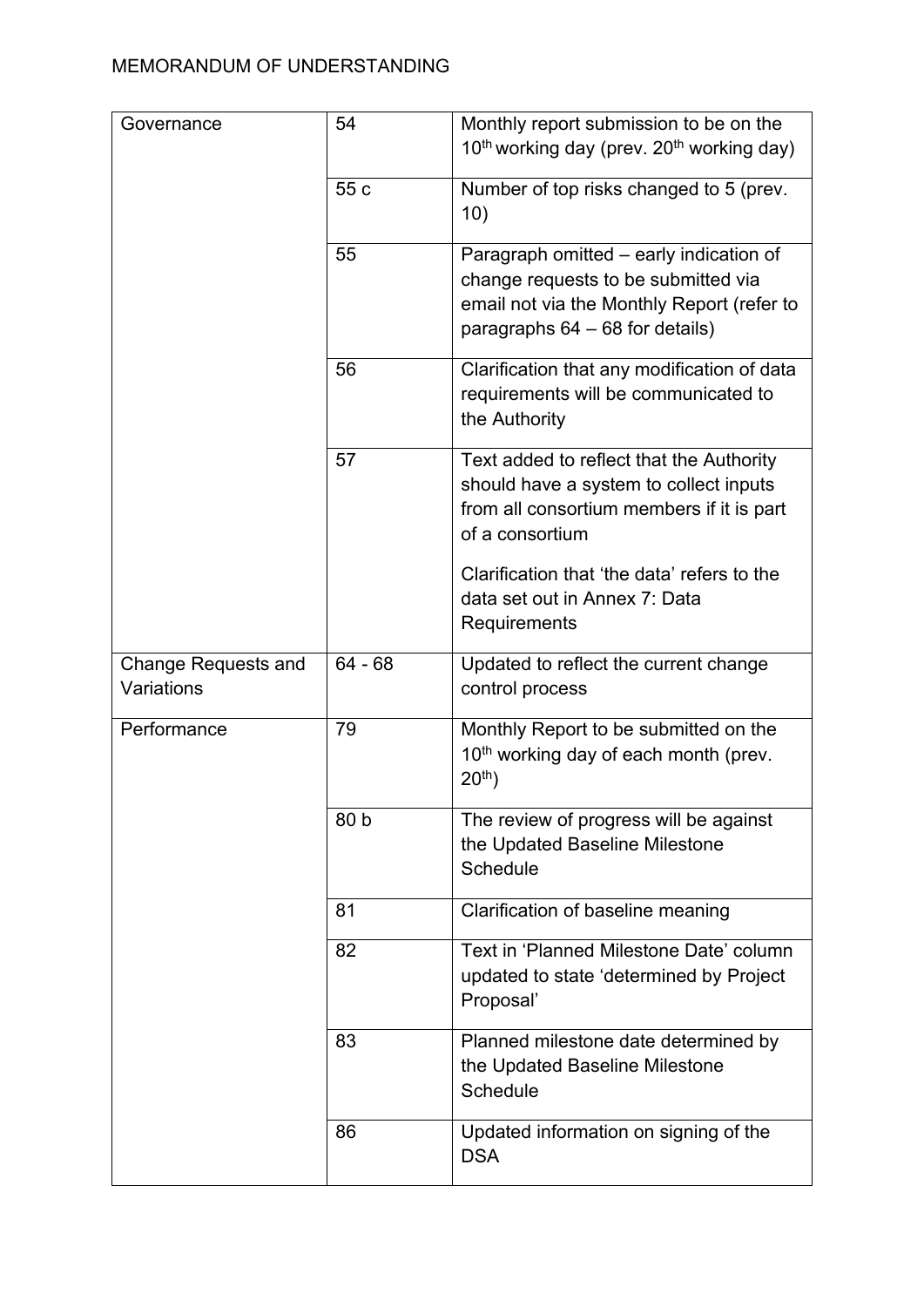|                                            | 87                       | Further detail added around sharing the<br><b>Privacy Notice</b>                                                                                                                      |
|--------------------------------------------|--------------------------|---------------------------------------------------------------------------------------------------------------------------------------------------------------------------------------|
| 89f<br>Monitoring, evaluation<br>and audit |                          | Process for providing Monthly Report<br>updated                                                                                                                                       |
|                                            | 89 i                     | Clarification added that the Authority's<br>privacy notice should mirror what is<br>documented in the DSA                                                                             |
|                                            |                          | Further detail added around sharing the<br><b>Privacy Notice</b>                                                                                                                      |
|                                            | 89 j                     | Updated information on signing of the<br><b>DSA</b>                                                                                                                                   |
|                                            | 891                      | Added sentence on participation in<br>regular Learning Community events                                                                                                               |
| Documents to be<br>provided                | 115                      | Updated Baseline Milestone Schedule to<br>be provided                                                                                                                                 |
|                                            |                          | Table 2 added to reflect updated DSA<br>signing process and revised deadlines                                                                                                         |
|                                            |                          | Table 3 added to reflect the updated risk<br>register completion date                                                                                                                 |
| Annex <sub>2</sub>                         | $\overline{a}$           | Text in Annex B of the Grant<br>Determination updated to reflect that the<br>conditions will be complied with (this<br>previously stated that they had already<br>been complied with) |
| Annex 4                                    | -                        | Template for risk register updated and<br>simplified                                                                                                                                  |
| Annex 5                                    | $\overline{\phantom{a}}$ | Data Sharing Agreement updated to<br>Wave 1 DSA (competition documents<br>contained Demo DSA)                                                                                         |
| Annex $6$ (a $8$ b)                        |                          | Annex 6 split into 6a and 6b to reflect the<br>need for an Updated Baseline Milestone<br>Schedule (Annex 6b)                                                                          |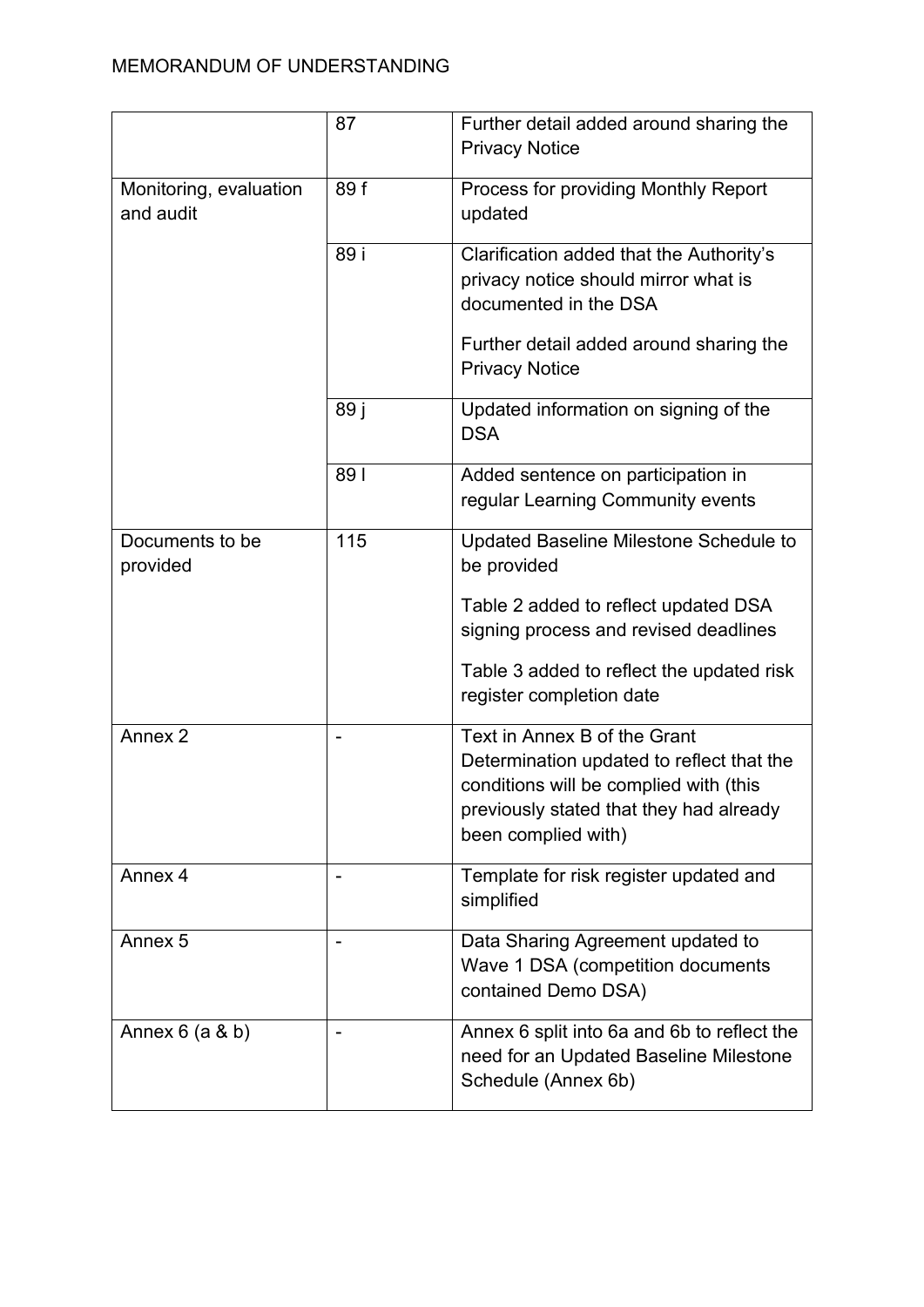|          |                          | Clarification added to Annex 6a to reflect                                              |
|----------|--------------------------|-----------------------------------------------------------------------------------------|
|          |                          | that the Proposal is the application                                                    |
|          |                          | submitted as part of the competition                                                    |
| Annex 7  |                          | Revised to reflect monthly data to be                                                   |
|          |                          | supplied on the 10 <sup>th</sup> working day of each<br>month (prev. 20 <sup>th</sup> ) |
|          |                          | Additional data requirements added                                                      |
| Annex 9  | $\overline{\phantom{0}}$ | Added in the AP1a form as Annex 9                                                       |
| Annex 10 |                          | Added in the Small Amounts of Funding                                                   |
|          |                          | Declaration as Annex 10                                                                 |
|          |                          | Privacy Notice template moved to be                                                     |
|          |                          | Appendix F of the DSA                                                                   |
|          |                          |                                                                                         |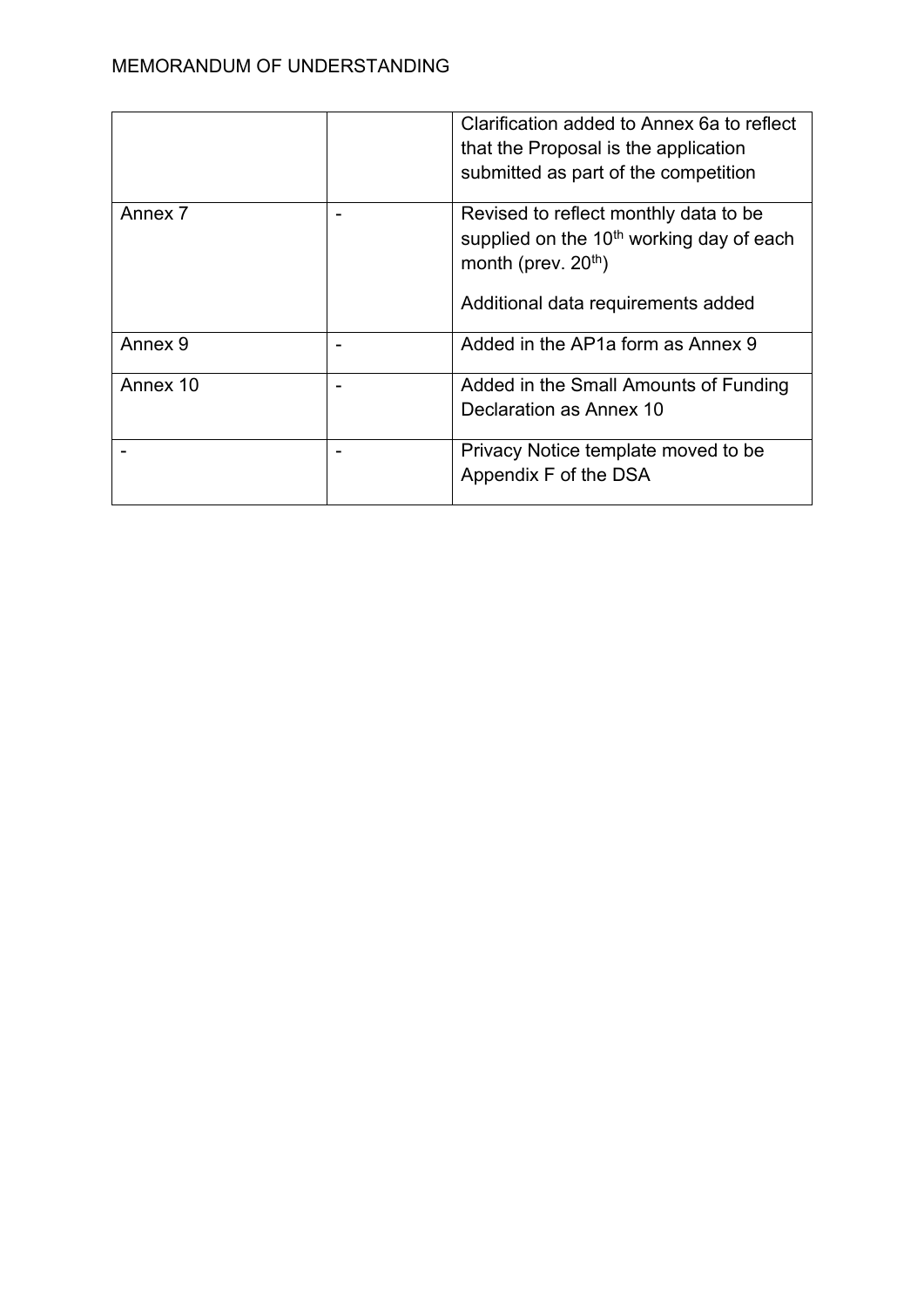## **SHDF – WAVE 1**

# Table of Contents

| Annex 8: Recovery Plan (draft – final template to be provided to the Authority)  78 |  |
|-------------------------------------------------------------------------------------|--|
|                                                                                     |  |
| Annex 10: Small Amounts of Funding Exemption Declaration  80                        |  |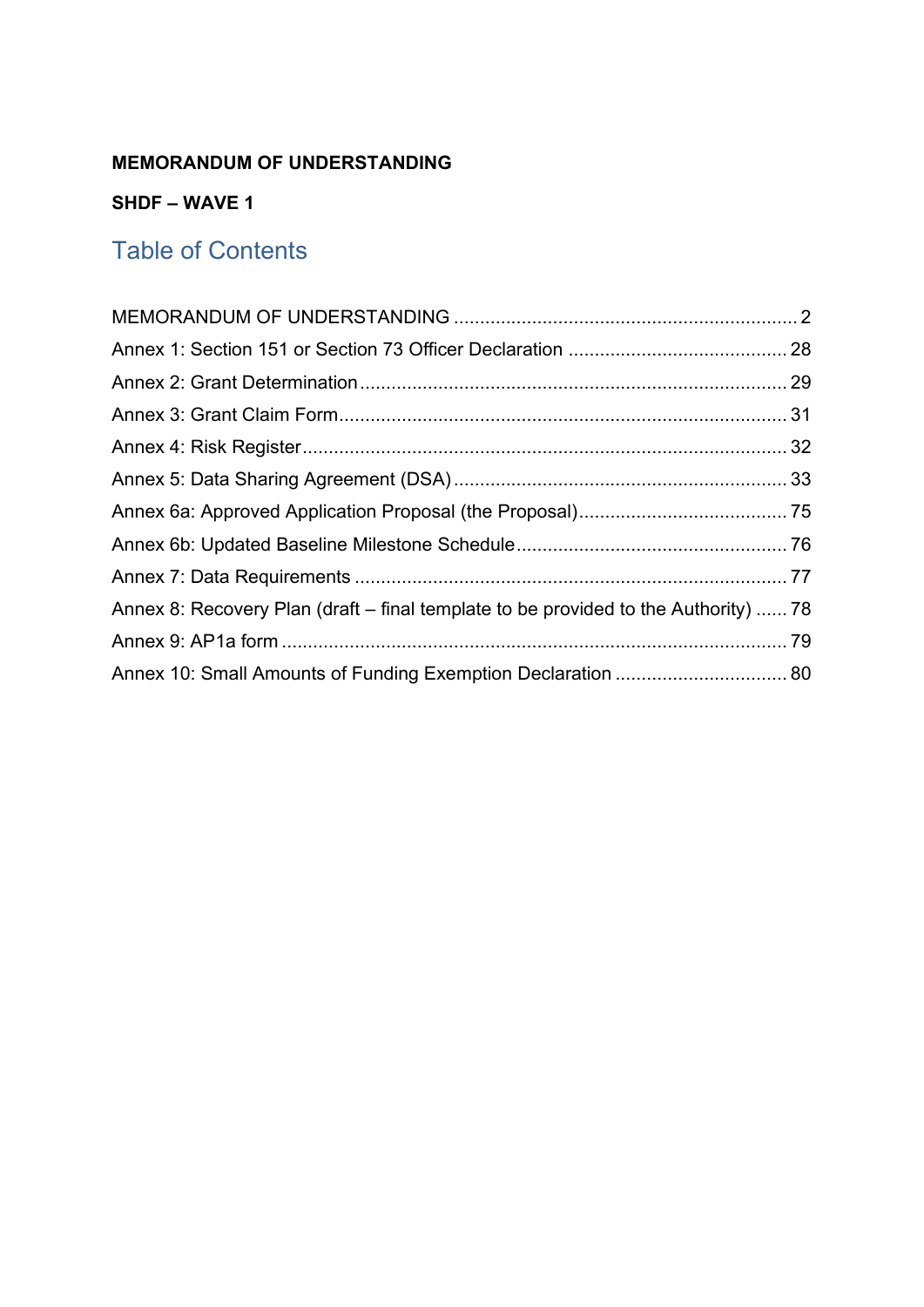#### **DEFINITIONS**

In this MoU the following terms will have the following meanings:

**"The Authority",** the Local Authority with whom this MoU is signed by. In the case of a Consortium, means the local authority that is to sign this MoU and is the lead local authority to whom the Grant will be paid by the Secretary of State, subject to the provisions of this MoU.

**"BEIS"** means the Department for Business, Energy and Industrial Strategy.

**"Co-funding"** means the amount of contributary funding that the Authority should provide in addition to the Grant (as confirmed in the approved Proposal (Annex 6a). The minimum co-funding contribution required from the Authority for SHDF – Wave 1 Projects will be a third of total Eligible Expenditure.

"**Commencement Date**" refers to [BEIS to insert date when signing] when the MoU is signed and therefore comes into effect.

"**Consortium"** means a group of registered providers working together to deliver the Proposal set out in Annex 6a under the leadership of the Authority.

**"Eligible Installer"** means contractors that are currently trading, are registered with TrustMark<sup>1</sup> and compliant with *"PAS 2035:2019 Retrofitting dwellings for improved energy efficiency. Specification and guidance."* RPs should ensure that their installers hold the appropriate certifications for the Eligible Measures that they are installing. PAS 2035:2019 requires that all energy efficiency measures within the scope of the PAS2030:2019 standards must be delivered by installers who are certified to this standard and all low-carbon heating measures must be installed by a Microgeneration Certification Scheme (MCS) certified<sup>2</sup> installer. We expect all contractors to work safely as we recover from the pandemic, following Covid-19 secure working practices.

"**Eligible Expenditure**" means payments by the Authority during the Funding Period for the purposes of delivering the Proposal, as approved by BEIS, which comply in all respects with the rules set out in paragraphs 15 to 20 (Scope of Activity) of this MoU.

**"Eligible Household"** means a household which meets the eligibility requirements to which Eligible Measures may be delivered on behalf of the Authority as set out in the Proposal i.e. all social homes below EPC Band C. If it makes sense for a small number of homes in a block or street that are at or above EPC Band C to be included in an application with a primary focus on below EPC Band C social homes, this is possible as long as it is justified in the application on an 'infill' basis, and at least 70% of homes across the application are below EPC Band C. Adoption of an 'infill' approach to allow the scheme to deal with Mixed Tenure would allow certain

<sup>&</sup>lt;sup>1</sup> Or a scheme that the Secretary of State is satisfied is equivalent.

<sup>2</sup> Or a scheme that the Secretary of State is satisfied is equivalent.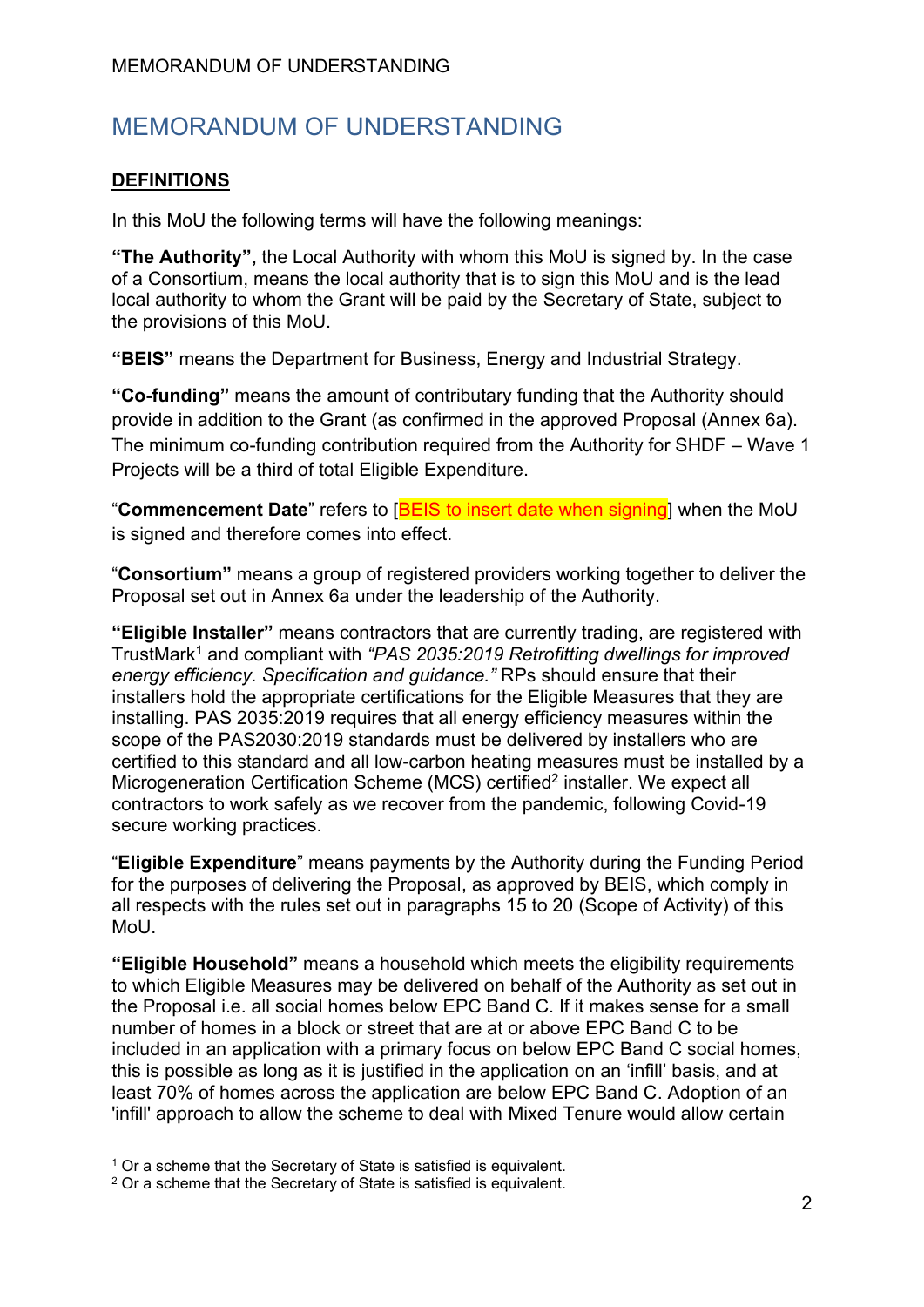non-social homes to receive communal fabric measures predominantly limited to external wall insulation (EWI) and ventilation through SHDF – Wave 1 as long as the application contains at least 70% social homes.

"**Eligible Measures"** are any energy efficiency and heating measures compatible with the Standard Assessment Procedure (SAP) that will help improve properties to the required performance standards. This includes, but is not limited to, energy efficiency measures (such as wall, loft, and underfloor insulation) and low carbon heating technologies. [A list of SAP eligible measures can be found in Appendix T of](https://www.bre.co.uk/filelibrary/SAP/2012/SAP-2012_9-92.pdf)  [the SAP 2012 guidance document.](https://www.bre.co.uk/filelibrary/SAP/2012/SAP-2012_9-92.pdf) This is with the exception of heating systems which are solely fuelled by fossil fuels, such as the installation or repair of a fossil fuel-based heating system, or the replacement of an existing fossil fuel-based heating system with another fossil fuel-based heating system, which are not in scope. For more information on Eligible Measures please refer to Section 2.9 of the SHDF Competition Guidance document.

"**Funding Period**" is the period for which the Grant is awarded starting on the Commencement Date to 31 March 2023.

**"The Grant"** is the capital funding made available by the Secretary of State to the Authority under this MoU to deliver Wave 1 of the Social Housing Decarbonisation Fund as stated in paragraphs 9 to 14.

**"Mixed Tenure"** means a building or a group of buildings which contain multiple tenure types.

"**Monitoring Officer**" means the role of individuals from the Scheme Administrator, allocated to the Authority, who are the first point of contact for questions. They will assist the Authority with reporting requirements from BEIS and will submit the Monthly Report. They will also attend monthly update calls and site visits with each Authority as required.

"**Monthly Report**" has the meaning given to it in paragraph 55.

**"The Parties**" means the Secretary of State and the Authority together collectively.

**"Project Team"** means the Social Housing Decarbonisation Fund project team within BEIS responsible for the delivery of the Social Housing Decarbonisation Fund Wave 1.

"**Programme Board**" means the lead governing authority for the Social Housing Decarbonisation Fund Wave 1.

**"Proposal"** means the Authority's proposal set out in Annex 6a. This includes the Baseline Milestone Schedule submitted as part of the Authority's proposal.

**"Registered Provider"** means a registered provider (RP) of social housing, including private and Local Authority.

"**RHI**" means the Renewable Heat Incentive, a government financial incentive scheme that promotes the deployment of renewable heating systems.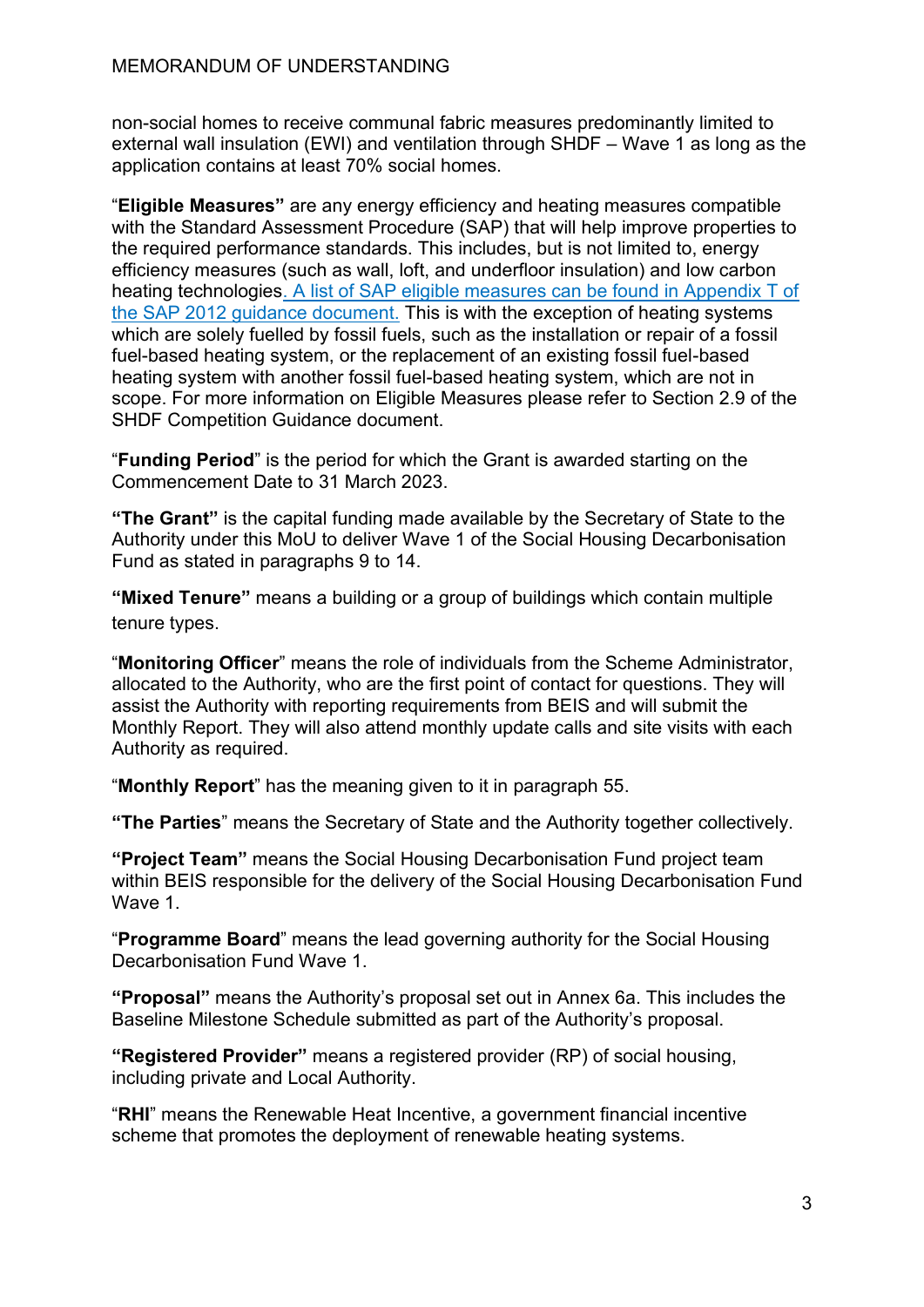"**Scheme Administrator**" are working on behalf of BEIS to help to launch the project, administer the project, monitor the projects progress, support the reporting of risks and associated mitigations and provide technical support to the SHDF Wave 1 Project Team. The Scheme Administrator may also be referred to as the Delivery Partner.

**"Secretary of State"** means the Secretary of State for Business, Energy and Industrial Strategy.

**"Services"** are the services the Authority is expected to procure for delivery under the Social Housing Decarbonisation Fund Wave 1 Competition.

**"SHRA"** means the Social Housing Retrofit Accelerator which is the technical assistance facility that has been established to support applications to Wave 1 of the SHDF.

**"Spend"** means any funding committed and accrued to an Eligible Expenditure, as long as such activity is due for completion within the Funding Period.

**"SHDF"** means the Social Housing Decarbonisation Fund.

**"SHDF - Wave 1**" means funding via Wave 1 of the Social Housing Decarbonisation Fund which starts from the Commencement Date and concludes on 31 March 2023.

**"SHDF - Wave 1 Projects**" means all Projects agreed through the competitive allocation process and their associated deliverables.

# **PURPOSE**

- 1. To establish the way the parties to the Memorandum of Understanding (hereafter referred to as the "MoU") will work together to deliver SHDF – Wave 1 in England.
- 2. To clarify the roles and responsibilities of the parties to the MoU.
- 3. The Parties to this MoU are:
	- a. The Secretary of State for Business, Energy and Industrial Strategy (**"Secretary of State"**); and
	- b. South Derbyshire District Council known as **"the Authority"**.

The Secretary of State and the Authority are known together collectively as "**the Parties**".

4. The Secretary of State has decided to grant capital funding through Wave 1 of the Social Housing Decarbonisation Fund to the Authority. The Authority has committed to spend such funds to deliver Eligible Measures to Eligible Households, using Eligible Installers.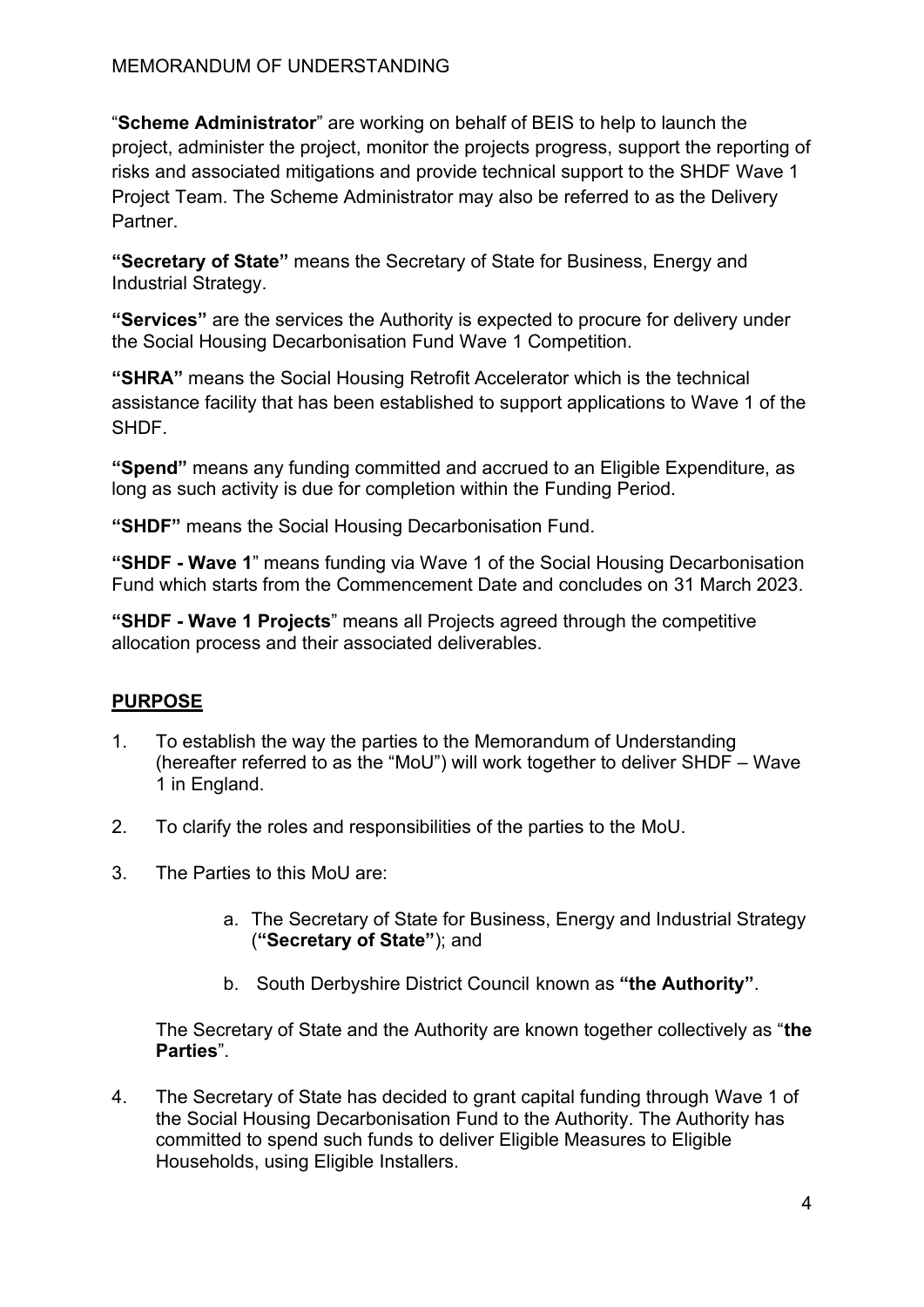5. The Parties wish to record their understanding regarding the Grant funding which are detailed in this MoU.

#### **BACKGROUND**

- 6. The Social Housing Decarbonisation Fund (SHDF) is a £3.8bn 2019 Conservative manifesto commitment over a 10-year period to improve the energy performance of social rented homes, on the pathway to Net Zero 2050. The SHDF will upgrade a significant amount of the social housing stock currently below, and on an 'infill' basis at or above, EPC Band C up to that standard; delivering warm, energy-efficient homes, reducing carbon emissions and fuel bills, tackling fuel poverty, and supporting green jobs.
- 7. The SHDF will be delivered through a series of individual projects ('waves'). The first wave of the programme is called Wave 1 and will provide around £179m to England only projects to support Registered Providers of social housing, including private and local authority providers, to improve the energy performance of their social housing stock by installing Eligible Measures. The £179m project is to be awarded in FY2021/22 and is expected to be delivered through to March 2023. Any changes to the performance, cost and time envelope of the projects will be the subject of a formal change control mechanism as set out in paragraphs 64-68, including potential extensions beyond March 2023.

## **OUTCOMES**

- 8. The primary purpose of the SHDF is to raise the energy performance certificate (EPC) rating of social homes to a minimum of EPC Band C; or to EPC Band D where Band C is not possible for EPC Band F/G homes and justification has been provided. Wave 1 will look to improve a significant number of homes using a 'worst first, fabric first' approach. We expect the SHDF to result in the following outcomes:
	- **Fuel Poverty**: Reduce the numbers in fuel poverty by improving the energy efficiency rating of social homes below EPC Band C and reducing energy bills. On this basis, tenant energy bills should not increase for equivalent home warmth, and it is expected that bills will reduce.
	- **Carbon:** Deliver cost effective carbon savings to contribute to carbon budgets, and progress towards the UK's target for Net Zero by 2050 by reducing CO2 emissions from social housing.
	- **Green Economy**: Support economic resilience and a green recovery in response to the economic impacts of Covid-19, supporting thousands of jobs.
	- **Tenants:** Improve the comfort, health, and well-being of social housing tenants by delivering warmer and more energy-efficient homes.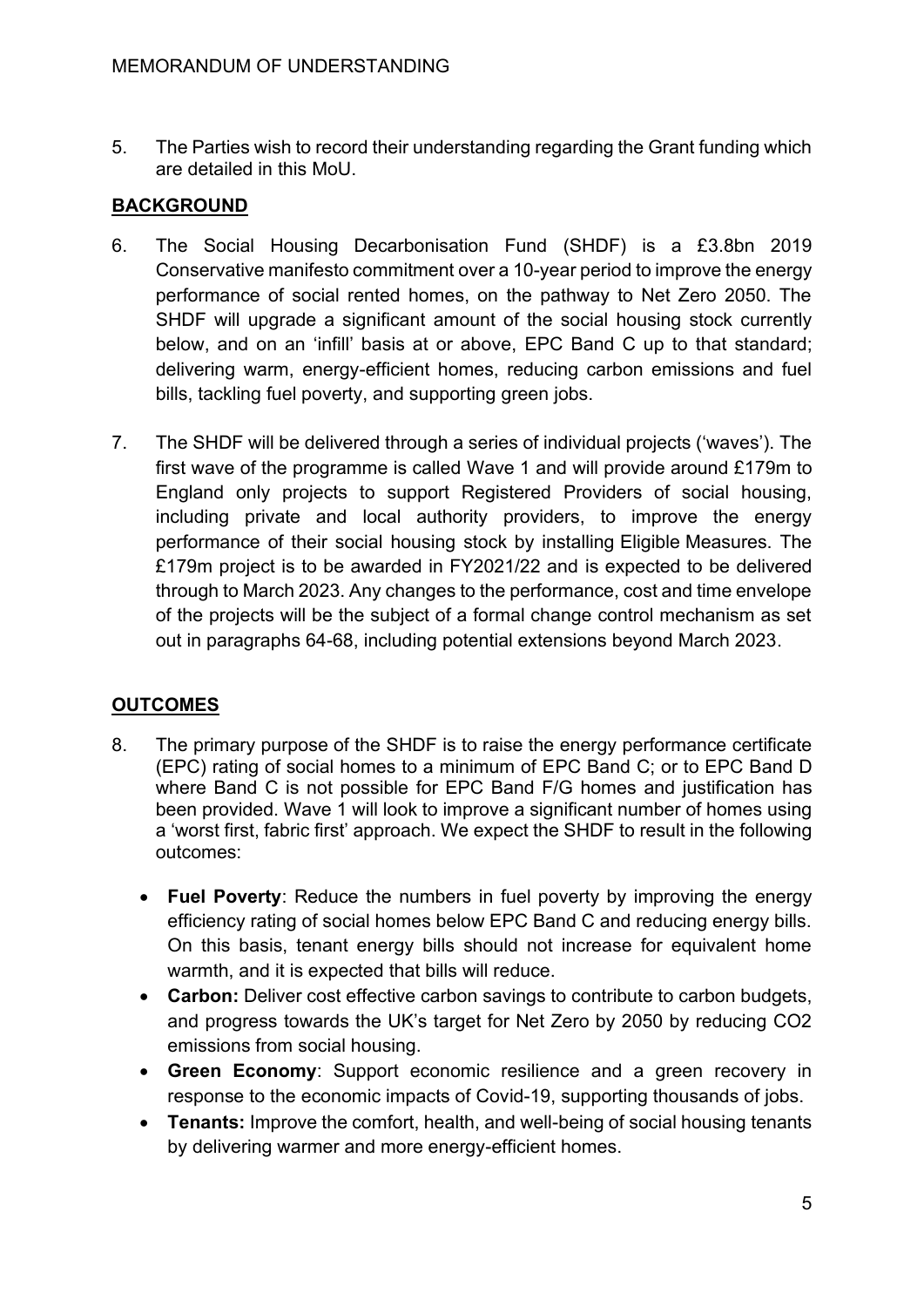#### **THE GRANT**

- 9. The Secretary of State grants the Authority capital funding of £1,099,834,75 ("**the Grant"**) to deliver the outcomes in line with their Proposal. This funding is subject to the Authority providing the documentation and information in accordance with paragraph 10.
- 10. The Authority will as soon as possible and by the 28<sup>th</sup> February 2022 at the latest provide the Secretary of State with the documentation and information listed in Paragraph 115, Table 1.
- 11. Once BEIS is satisfied that the completed documentation and information listed in Paragraph 115, Table 1 has been received, it will arrange for the PO to be raised and for payments to be made.
- 12. The Grant is made available for use during the Funding Period.
- 13. At the Secretary of State's sole discretion, the Secretary of State reserves the right to determine an extension beyond the Funding Period, should the Authority provide a request in writing to do so. It is expected that all works will be delivered by the end of the Funding Period.
- 14. The Authority will ensure that any public communications it issues about SHDF – Wave 1 and SHDF – Wave 1 Projects, or the Proposal are not misleading as to the extent to which they are funded by the Secretary of State.

#### **SCOPE OF ACTIVITY**

- 15. The Authority will use the Grant in accordance with the provisions of this MoU to only incur Eligible Expenditure during the Funding Period, as provided for in the BEIS approved Proposal (Annex 6a).
- 16. In delivering the Proposal, Eligible Expenditure are payments properly incurred in relation to:
	- a. A recipient who is a **'Registered Provider'**; and
	- b. Installation of **'Eligible Measures'**; and
	- c. completed by an **'Eligible Installer';** and
	- d. Installation is completed during the '**Funding Period**'.
- 17. Cost of upgrades for social homes: To further ensure value for money, there will be grant cost caps in place for each home. These cost caps will be scaled based on the starting EPC Band of a home, to ensure that the worst performing homes can be treated. Grant cost caps (with accompanying co-funding) are as follows: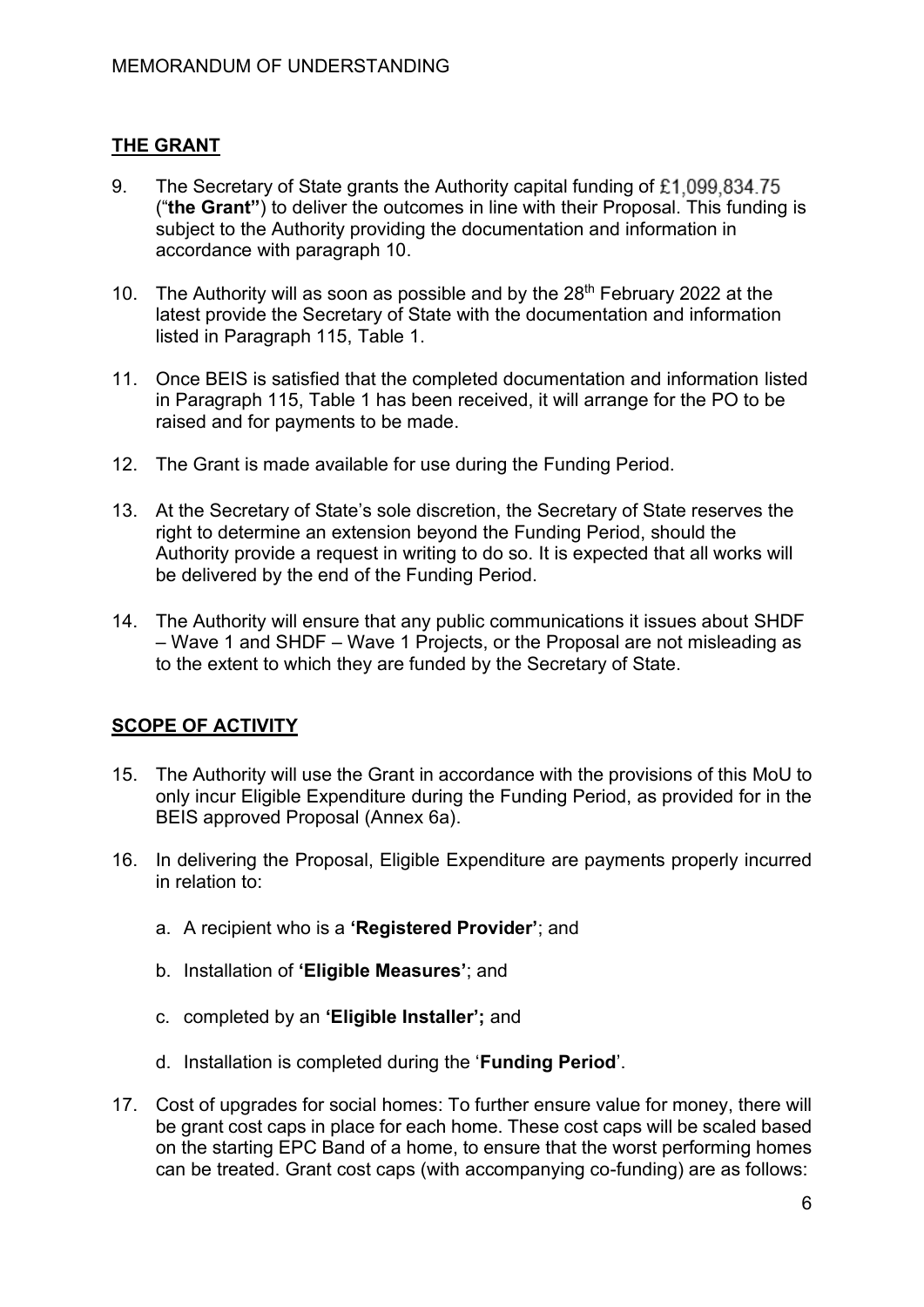| <b>Starting</b><br><b>EPC Band</b> | <b>Maximum SHDF</b><br><b>Grant Funding for</b><br><b>Retrofit Works</b> | Minimum 1/3 RP<br><b>Contribution (co-funding)</b><br>(if maximum grant level<br>applied for) | <b>Total Spend on</b><br>retrofit works (if<br>maximum grant<br>funding utilised) |
|------------------------------------|--------------------------------------------------------------------------|-----------------------------------------------------------------------------------------------|-----------------------------------------------------------------------------------|
| D                                  | £10,000                                                                  | £5,000                                                                                        | £15,000                                                                           |
| E                                  | £12,000                                                                  | £6,000                                                                                        | £18,000                                                                           |
| F                                  | £16,000                                                                  | £8,000                                                                                        | £24,000                                                                           |
| G                                  | £16,000                                                                  | £8,000                                                                                        | £24,000                                                                           |

- 18. Where the Grant includes capital funding, accounting standards permit, in certain circumstances, the capitalisation of costs incurred when delivering the capital assets for the Proposal (for example, administrative and ancillary). Administration and ancillary costs are expected to be as low as possible and comprise less than 15% of the total budget. It is expected the Authority will keep such costs incurred in delivering the Proposal below 15% of the SHDF – Wave 1 total Grant provided by the Secretary of State. In all other cases capital funding must not be spent on revenue expenditure.
- 19. The Authority will use Eligible Installers who are suitably certified as defined above.
- 20. Without prejudice to any other provisions of this MoU, the Authority will not use the Grant for the following purposes:
	- For the provision of measures which are not Eligible Measures.
	- To fund the provision of any lending to third parties.
	- To replace funding for an existing project, including any staff costs for an existing project and any projects to deliver statutory obligations, although the Grant may be used to extend the geographical coverage, scope or scale of an existing project (and for additional staff costs attributable to the extension of the project).
	- Use for activities of a political or religious nature.
	- Use in respect of costs reimbursed or to be reimbursed by funding from public authorities or from the private sector.
	- Use in connection with the receipt of contributions in kind (a contribution in goods or services as opposed to money).
	- Use to cover interest payments (including service charge payments for finance leases).
	- Use for entertaining (entertaining for this purpose means anything that would be a taxable benefit to the person being entertained, according to current UK tax regulations).
	- Use to pay statutory fines, criminal fines or penalties.
	- Use to pay for Eligible Expenditure incurred before the date of this MoU.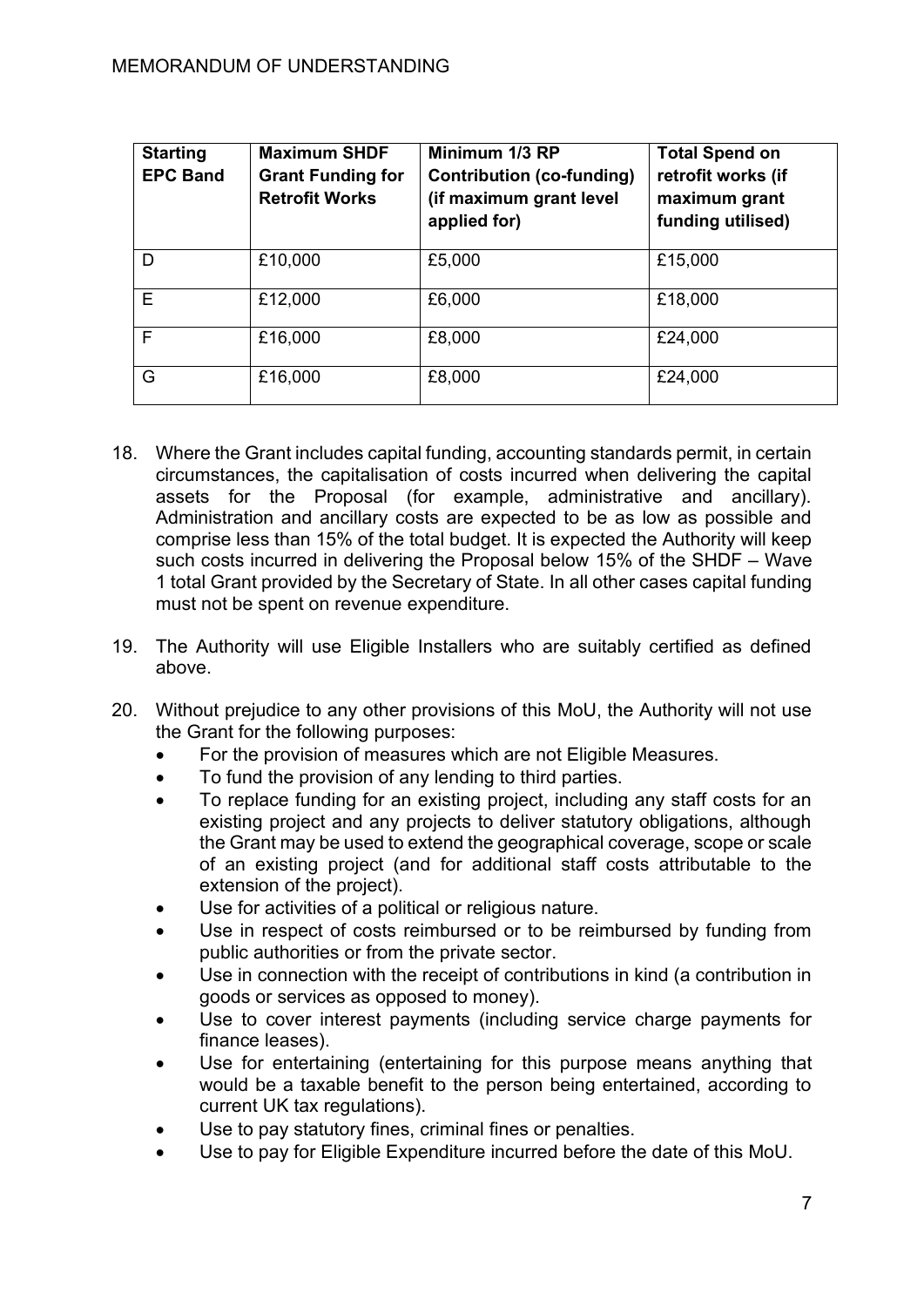#### **VALUE ADDED TAX**

- 21. This grant funding to the Authority falls out of scope of VAT. This is because the provision of the Grant is not a consideration of supply for VAT purposes.
- 22. If the Authority enters into a third-party contractual relationship with a supplier (per the terms of Secretary of State issuing the Grant) and incurs nonrecoverable VAT on the supply provided, the Authority should ensure this does not exceed the total Grant award. This means recoverable VAT should not be included in the grant requested.

#### **USE OF THIRD-PARTY DELIVERY PARTNERS**

- 23. Where the Authority is not directly responsible for delivery and instead chooses to provide funding to other public bodies (e.g. local authorities), the Authority will ensure that funding provided:
	- a. Addresses the primary objectives of SHDF Wave 1.
	- b. Is deliverable within the timescales set out for the Funding Period.
	- c. Considers value for money with regard to the total number of homes upgraded by measure and the total administrative and management costs which will be borne by the third party.
	- d. Identifies any additional value-adding elements which are aligned to the overall objectives of SHDF – Wave 1.
	- e. Can be reported against in line with the KPIs and reporting arrangements as set out in this MoU.
	- f. Complies with United Kingdom subsidy control rules.
- 24. For the avoidance of doubt, where the Authority provides any funding to third parties for activities undertaken during the Funding Period, it will ensure that the provisions within this MoU are included in any arrangement with these third parties.
- 25. The Authority is expected to work with these third parties to ensure that key risks are identified and managed.
- 26. In the consideration of use of Consortia, the Secretary of State acknowledges that it may not be appropriate to implement commercial contractual arrangements between the Authority and other public bodies. However, the Authority will consider ways in which other public bodies' performance during the Funding Period can be appropriately managed such that the Grant can be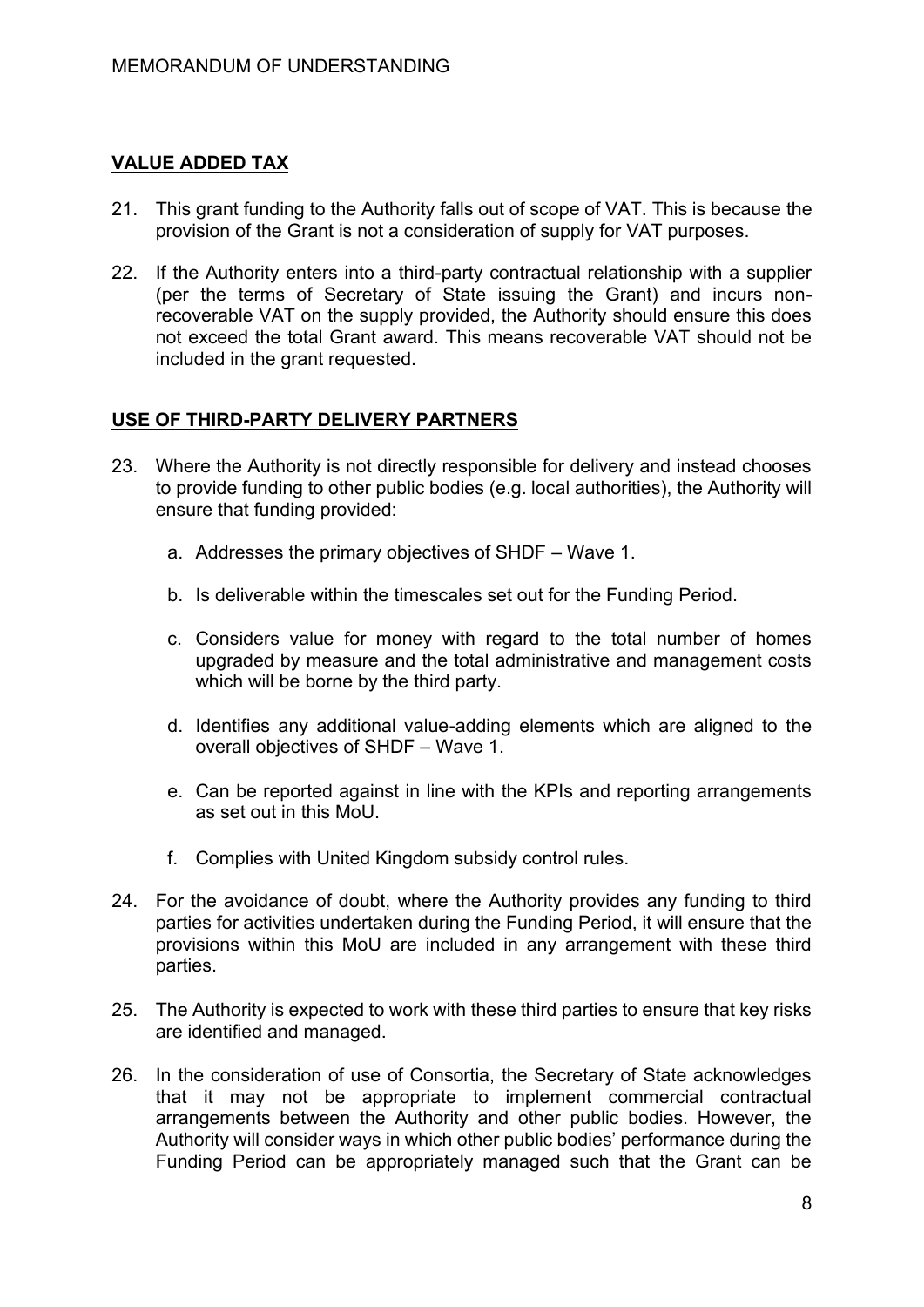redistributed from poorly performing or slow to deliver third parties to those which are meeting their performance and delivery targets.

### **INTERACTION WITH OTHER FUNDING**

- 27. Funding applications received from SHDF Wave 1 can be blended with other government schemes such as the Energy Company Obligation (ECO), or the Sustainable Warmth competition (SW), to support works on the same home but cannot be used to fund the same individual measure. Funding received from other government schemes cannot be used to meet co-funding requirements of the SHDF – Wave 1 Grant.
- 28. Applicants who have been successful under the SHDF Demonstrator may apply for funding under this SHDF – Wave 1 with different housing stock, subject to the Proposal complying with the eligibility criteria for this scheme, as set out in Section 2 of the SHDF Competition guidance document<sup>3</sup>.
- 29. The Authority takes full responsibility for ensuring that any blending of funding is compliant with each individual scheme and the respective requirements and objectives for each fund is met.
- 30. SHDF Wave 1 is grant funding from public funds, therefore, for the purposes of the RHI any funding from SHDF – Wave 1 for low carbon heating measures must be declared to Ofgem (the RHI scheme administrator) when an accreditation application to the RHI is made. The SHDF – Wave 1 grant amount will then be deducted from the Authority's RHI payments as per the RHI rules on grant funding. Potential applicants to the RHI should be aware of the RHI eligibility criteria and scheme rules. More information on the RHI can be found [here](https://www.ofgem.gov.uk/environmental-programmes/domestic-rhi/applicants/registered-social-and-private-landlords) and [here.](https://www.ofgem.gov.uk/environmental-and-social-schemes/domestic-renewable-heat-incentive-domestic-rhi)
- 31. The Authority can, however, blend funding they receive from SHDF Wave 1 with third party finance or local authority budgets to deliver additional support to communities.
- 32. The Secretary of State intends to utilise data matching between schemes in order to monitor that the same measure installed in the same home is not claimed for under different schemes.

## **SUBSIDY CONTROL**

33. The Authority acknowledges that they must ensure that the funding awarded is compliant with all current Subsidy Control legislation applicable in the United Kingdom.

Where the Grant will be passed from the Authority to a Private Registered Provider, for example a Housing Association as part of a consortium, this will be

3

[https://assets.publishing.service.gov.uk/government/uploads/system/uploads/attachment\\_data/file/10](https://assets.publishing.service.gov.uk/government/uploads/system/uploads/attachment_data/file/1016303/shdf-wave-1-competition-guidance.pdf) [16303/shdf-wave-1-competition-guidance.pdf](https://assets.publishing.service.gov.uk/government/uploads/system/uploads/attachment_data/file/1016303/shdf-wave-1-competition-guidance.pdf)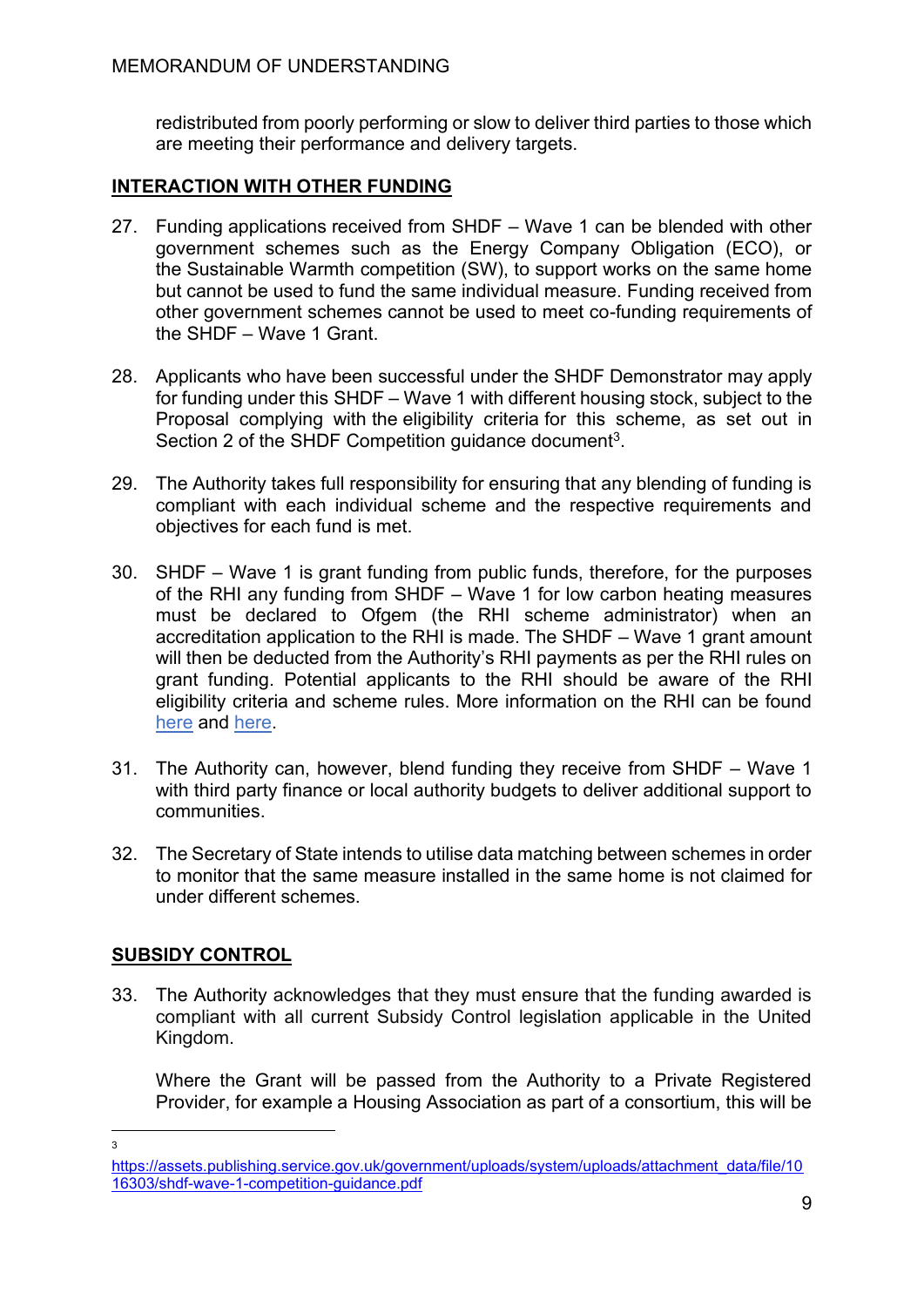considered a subsidy in accordance with the task of social housing under Services of Public Economic Interest. The requirements can be found within the [EU-UK Trade and Cooperation agreement](https://www.gov.uk/government/publications/ukeu-and-eaec-trade-and-cooperation-agreement-ts-no82021) and the subsequent guidance from the department of [Business, Energy and Industrial Strategy \(BEIS\).](https://eur02.safelinks.protection.outlook.com/?url=https%3A%2F%2Fwww.gov.uk%2Fgovernment%2Fpublications%2Fcomplying-with-the-uks-international-obligations-on-subsidy-control-guidance-for-public-authorities&data=04%7C01%7CMia.Jeannot%40beis.gov.uk%7C27f2df64f51a48f74b5308d93e22aef1%7Ccbac700502c143ebb497e6492d1b2dd8%7C0%7C0%7C637609140955800173%7CUnknown%7CTWFpbGZsb3d8eyJWIjoiMC4wLjAwMDAiLCJQIjoiV2luMzIiLCJBTiI6Ik1haWwiLCJXVCI6Mn0%3D%7C1000&sdata=yPmJlDVa1utR0ILCRe%2BGhopqYP8XrVtUWpje%2BWjoegM%3D&reserved=0)

In instances of the Authority using the Grant on their own social housing stock – this will not be considered a subsidy.

Where leaseholder or freeholder (right to buy) properties are included in the Proposal, the Small Amounts of Funding Exemption<sup>4</sup> applies. To receive funding under this exemption, landlords should declare to the Authority that the support they are receiving does not exceed 325,000 Special Drawing Rights<sup>5</sup> threshold across three financial years from all public sources. A declaration has been provided at Annex 10 of this MoU. Subsidies below this amount are exempt from the application of the subsidy's provisions of the TCA.

- 34. To minimise the risk that a court of competent jurisdiction requires grant funding to be repaid, the Authority will:
	- a. Comply with any applicable subsidy control regime in its use of the Grant and its delivery of the Proposal; and
	- b. Ensure that use of the Grant in connection with the Proposal complies with any applicable subsidy control regime.
- 35. The Authority must obtain and retain all declarations and information as may be required to enable both the Authority and the Secretary of State to comply with any applicable subsidy control regime, and to provide copies of such declarations and information to the Secretary of State when required to do so.

#### **PROCUREMENT AND OTHER BENEFITS TO THIRD PARTIES**

- 36. The Authority will, in delivering the Proposal:
	- a. Comply with all relevant requirements of UK law relating to public procurement in force and applicable from time to time.
	- b. The Authority will give due consideration to the use of Small & Medium Enterprises (SMEs) within the supply chain and ensure contracting and subcontracting opportunities are advertised as such to encourage participation of SME and local supply chains. BEIS has its own SME action plan<sup>6</sup>.
	- c. When conducting procurement activities, the Authority will comply with the obligations under the Equality Act 2010 and its associated Public Sector Equality Duty.
	- d. The Authority will comply with the Local Government Transparency Code 2015.

<sup>4</sup> See the 'UK-EU Trade and Cooperation Agreement frequently asked questions' in the BEIS guidance, available [here.](https://www.gov.uk/government/publications/complying-with-the-uks-international-obligations-on-subsidy-control-guidance-for-public-authorities/technical-guidance-on-the-uks-international-subsidy-control-commitments#section-5)

 $5$  Public authorities should use the [International Monetary Fund SDR convertor](https://www.imf.org/external/np/fin/data/rms_five.aspx) to determine the Stirling equivalent amount.

<sup>6</sup> [https://www.gov.uk/government/publications/beis-small-and-medium-enterprises-sme-action-plan](https://eur02.safelinks.protection.outlook.com/?url=https%3A%2F%2Fwww.gov.uk%2Fgovernment%2Fpublications%2Fbeis-small-and-medium-enterprises-sme-action-plan&data=04%7C01%7CLisa.Sharp%40beis.gov.uk%7Ce8d33bf4cbd94847555308d92c30919a%7Ccbac700502c143ebb497e6492d1b2dd8%7C0%7C0%7C637589409370496078%7CUnknown%7CTWFpbGZsb3d8eyJWIjoiMC4wLjAwMDAiLCJQIjoiV2luMzIiLCJBTiI6Ik1haWwiLCJXVCI6Mn0%3D%7C1000&sdata=qmtY0Ajb7muyg8HF0olHTuoVk6gzoKSJF8YZATH0H2c%3D&reserved=0)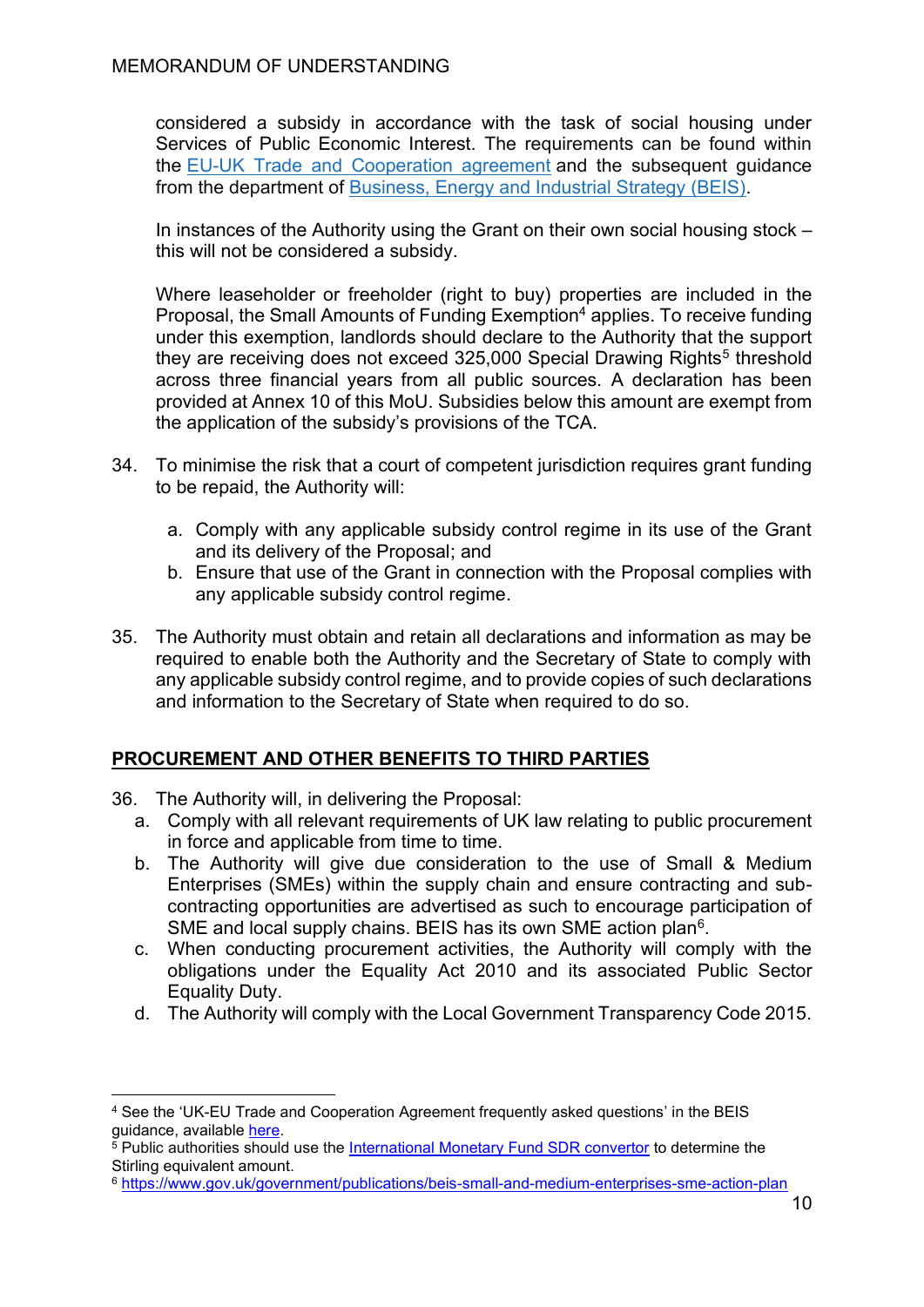#### **SUPPLY CHAIN MANAGEMENT EXPECTATIONS**

37. The Authority acknowledges that when managing its supply chain it should expect its suppliers and subcontractors to meet the standards set out in the Government Supplier Code of Conduct published by the HM Government on best practise expectations<sup>7</sup>.

#### **PROMPT PAYMENT**

- 38. In delivering the Proposal, the Authority will, unless the Secretary of State agrees otherwise in writing, pay the person from whom any goods, works or services are purchased within 30 days of receiving a valid undisputed invoice from that contractor.
	- a. The Authority will also ensure this payment timeline is included within any sub-contract arrangements of the contractor.
- 39. The Authority will ensure that where it uses third-party delivery partners, in accordance with paragraph 24, that the funding provided is also paid within 30 days of receiving a valid undisputed invoice from that contractor, or from receiving an acceptable proposal from a public body.
	- a. When payment is made in accordance with Paragraph 39, the Authority will ensure that these payment timelines are included within any subcontractors of the third parties in accordance with Paragraph 24.

#### **MODERN SLAVERY, CHILD LABOUR AND INHUMANE TREATMENT**

- 40. The Authority acknowledges throughout the Grant Funding Period that it should maintain its own policies and procedures to ensure its compliance with the Modern Slavery Act 2015 and include in its contracts with its suppliers and subcontractors anti-slavery and human trafficking provisions.
- 41. If the Authority becomes aware of any concerns that any part of the supply chain may have breached the Modern Slavery Act 2015 then this must be reported within the Risk Management procedure and the Project Team be informed instantly.

## **COMMERCIAL USE OF THE GRANT**

42. The Authority will not use the Grant, or any asset financed wholly or partly by it, to generate revenue or make a capital gain, except to the extent agreed as part of the Proposal. If the Authority does so, it will:

<sup>7</sup>

[https://assets.publishing.service.gov.uk/government/uploads/system/uploads/attachment\\_data/file/77](https://assets.publishing.service.gov.uk/government/uploads/system/uploads/attachment_data/file/779660/20190220-Supplier_Code_of_Conduct.pdf) [9660/20190220-Supplier\\_Code\\_of\\_Conduct.pdf](https://assets.publishing.service.gov.uk/government/uploads/system/uploads/attachment_data/file/779660/20190220-Supplier_Code_of_Conduct.pdf)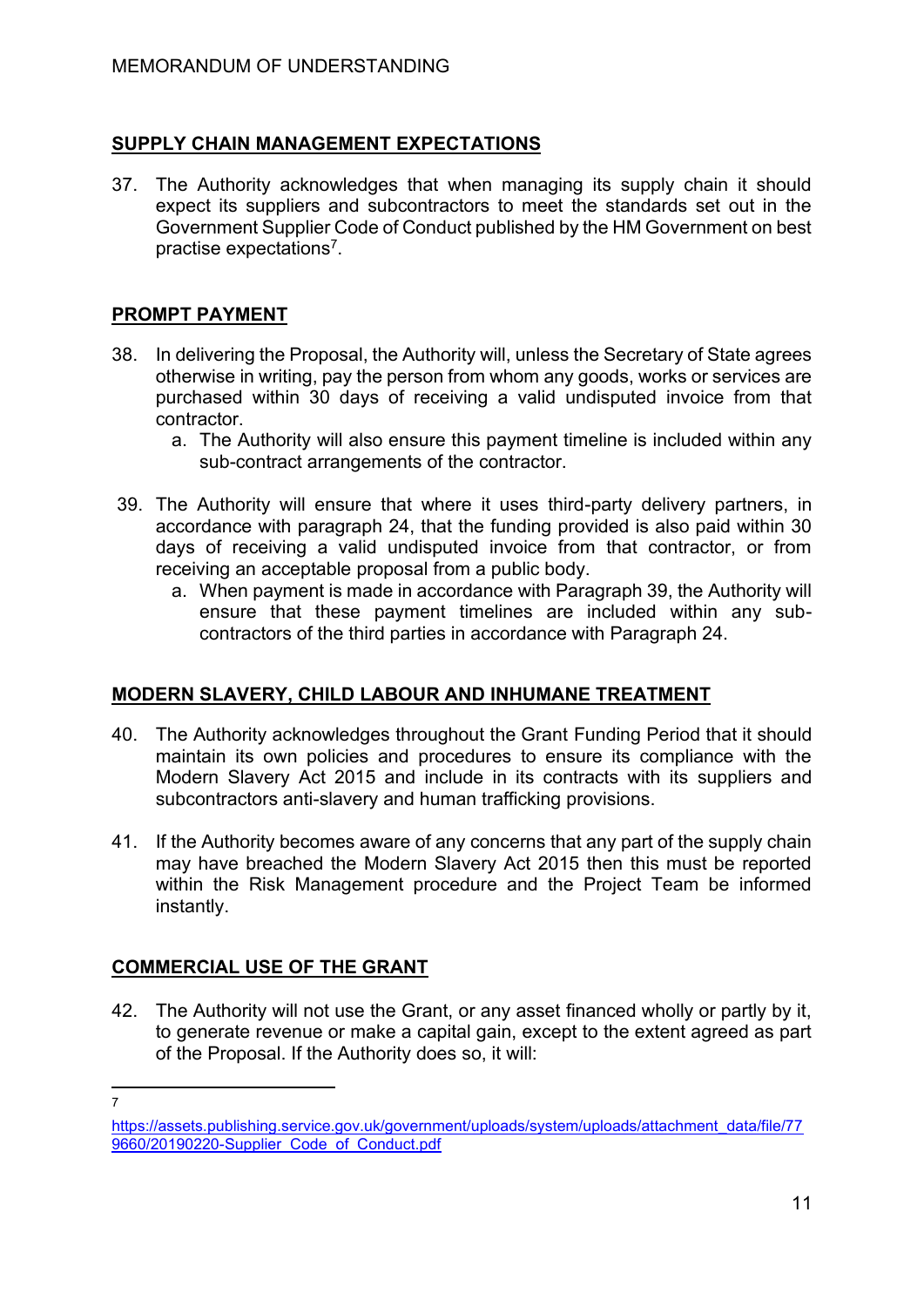- a. Inform the Secretary of State immediately and in writing; and
- b. Agree that the Grant may be reduced by the amount of that revenue or gain (as the case may be).

#### **GRANT WITHDRAWAL AND REPAYMENT**

- 43. In accordance with paragraphs 43 to 49, it is the understanding of the Parties that the Secretary of State may request the Authority to repay all, or any proportion of, the Grant, together with interest (calculated in accordance with paragraph 47).
- 44. The Authority accepts that the Secretary of State may exercise the options referred to in paragraph 43 where the Secretary of State:
	- a. is required to cease grant funding or to recover all, or any proportion, of the Grant or any other amount by virtue of a decision of a court or other competent authority;
	- b. Has reasonable grounds to consider that the payment of the Grant, or the Authority's use of it, contravenes any requirement of law, in particular (but without limitation) law relating to subsidy control; or
	- c. Has reasonable grounds to consider that the Grant was irregularly obtained or spent in a way that does not meet the SHDF – Wave 1 scope referred to in paragraphs 15 to 20.
- 45. When exercising the options referred to in paragraph 43, the Secretary of State will notify the Authority of the grounds concerned and as far as possible, consider the Authority's representations made within any reasonable timeframe required by the Secretary of State.
- 46. A decision by the Secretary of State to ask the Authority to repay the Grant will be communicated by letter, and the Authority will make that repayment within 30 days of the date of that letter or within any later reasonable timeframe agreed by the Secretary of State in writing.
- 47. Where the Secretary of State requests repayment, interest will be calculated from the date of the Grant payment, in accordance with:
	- a. the retail prices index over the relevant period (that index being taken as 0% for any period during which the index is negative); or
	- b. any other rate required by law in the circumstances, including subsidy control, if it is higher.
- 48. Where the Authority does not make the relevant payment within the timeframe specified in paragraph 46, further interest on the outstanding sum (inclusive of interest already charged under paragraph 47 will accrue, after that deadline, at the statutory rate of interest under Section 6 of the Late Payment of Commercial Debts (Interest) Act 1998 or any other rate required by law in the circumstances, if it is higher).
- 49. Should the Secretary of State not exercise their options under paragraph 43 or delay in doing so, this will not constitute a waiver of those options unless the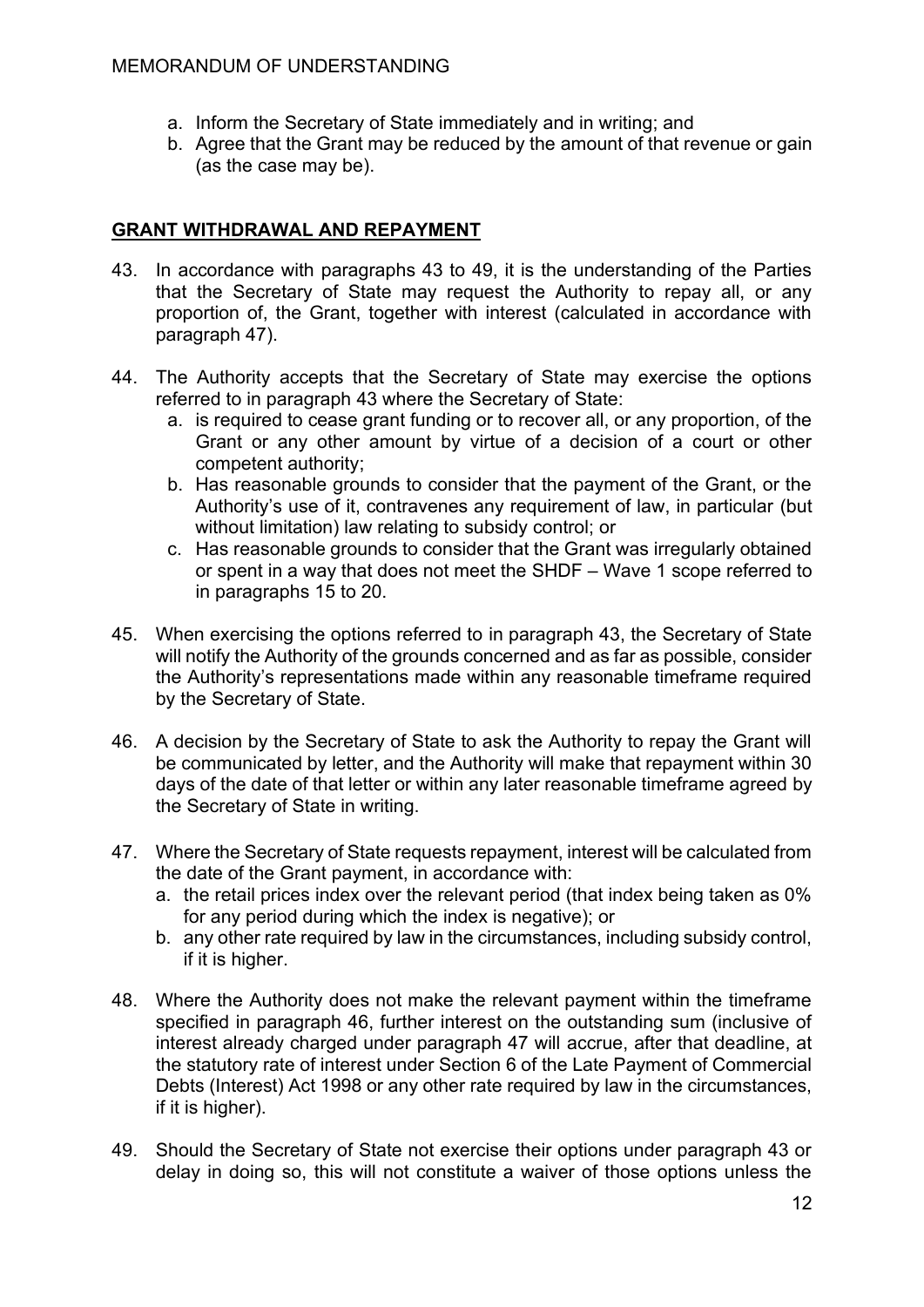Secretary of State confirms such a waiver in writing. Furthermore, any such written waiver will not be taken as a precedent for any other, or subsequent, circumstances.

#### **SUSPENSION**

- 50. The Secretary of State may suspend delivery of the Proposal where:
	- a. One of the grounds in paragraph 44 arises.
	- b. The Secretary of State has reasonable cause to believe that one of those grounds may have arisen, or is likely to arise; or
	- c. One of the provisions of the MoU is not met by the Authority.
- 51. In the case of any suspension, unless the Secretary of State confirms a contrary agreement in writing:
	- a. The Authority will continue to comply with the requirements of this MoU including any deadlines occurring during the period of suspension; but
	- b. The Authority will not make any further use of the Grant until the Secretary of State has authorised continued use of the Grant in writing.
- 52. The Authority will inform the Secretary of State in writing if it has any concerns that any of the grounds in paragraph 44 might arise or that it will not be able to meet the provisions of the MoU. If such concerns arise after the Authority has received the Grant, the Authority will not make any use of the Grant until the Secretary of State has authorised continued use of the Grant in writing.

#### **AGREED USE OF UNDERSPEND**

- 53. In the event that the Authority does not use all the Grant to secure delivery of the Proposal by the end of the Funding Period:
	- a. The Parties will work together to agree how the Authority will spend any unspent Grant funding in line with the expected scope and outcomes of SHDF – Wave 1. Where this is the case, the Authority will notify the Secretary of State by 31<sup>st</sup> December 2022.
	- b. The Secretary of State reserves the right to determine an extension to the Funding Period, should the Authority provide a request in writing to do so as per paragraph 13.
	- c. If the Parties are unable to reach an agreement described in sub-paragraph (a), the Authority agrees to repay the unspent Grant within 30 days of the end of the Funding Period.

#### **GOVERNANCE**

54. On a monthly basis, the Authority will provide a monthly report to the Project Team acting on behalf of the Secretary of State on or before the 10<sup>th</sup> working day of each month (the "Monthly Report") for the month prior. For example, the report covering the delivery period of 1 - 30 April 2022 will be required to be submitted on or before the 13<sup>th</sup> of May 2022. The Monthly Report will be submitted using a data management system created by the Project Team. All the data collected using the system will be compliant with UK GDPR, the Data Sharing Agreement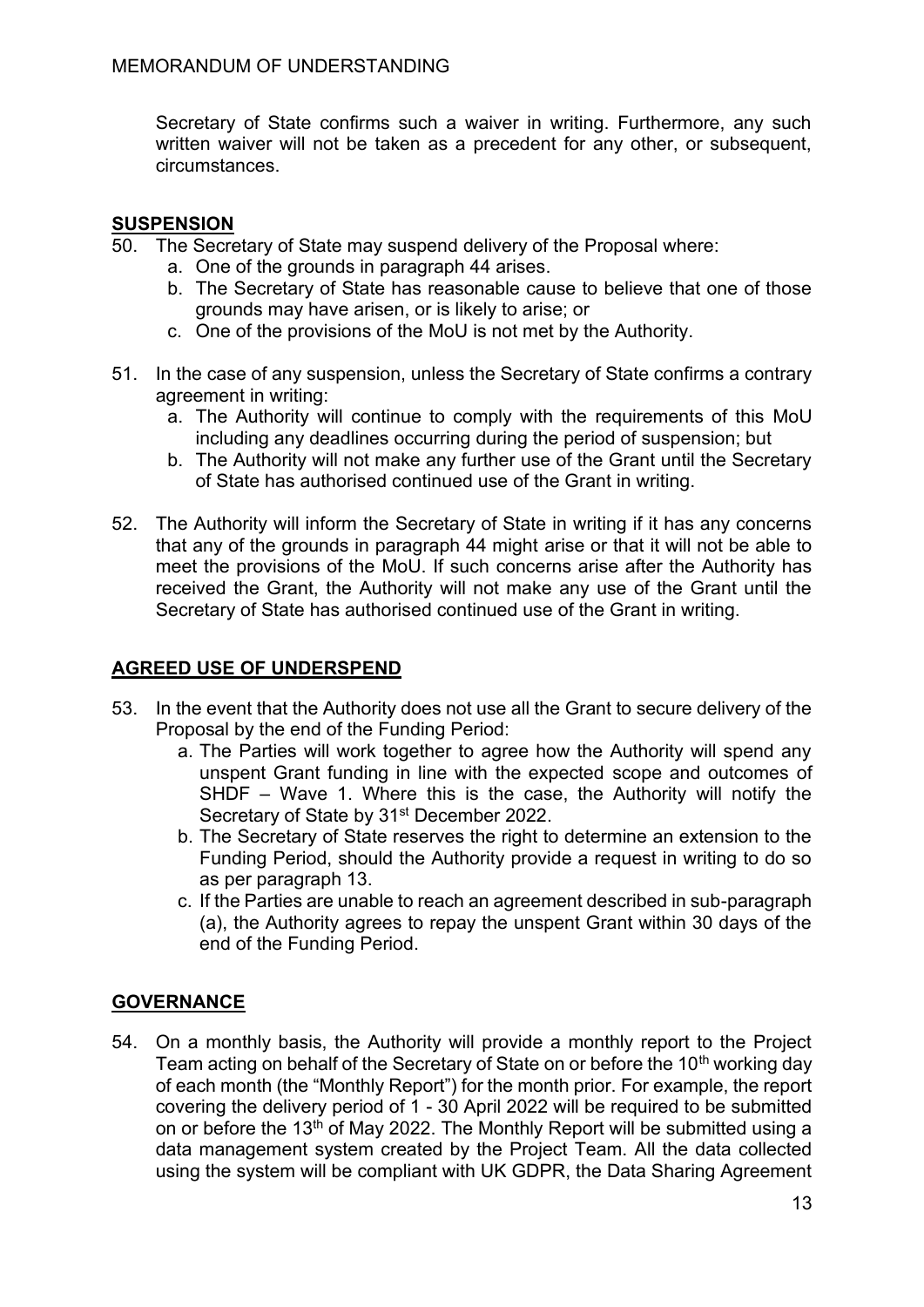and Privacy Notice that will be given to the Authority, as outlined in the Performance section.

- 55. The Monthly Report should include, but is not limited to:
	- a. An overview of monthly progress on the project.
	- b. An update of the Authority's progress against Key Performance Indicators (KPIs) and project milestones (see paragraphs 82-83).
	- c. Top 5 risks, issues and/ or concerns that could impact on the project (see paragraph 69).
	- d. Any incidents of fraud.
	- e. Specific per home information, including but not limited to requirements outlined in Annex 7.
	- f. Any other items the Authority wishes to escalate to BEIS.
- 56. A full breakdown of the data reporting requirements expected from the Authority can be seen in Annex 7. The Secretary of State reserves the right to modify data requirements if required and this will be communicated to the Authority.
- 57. The Authority should put a system in place to enable the data (as set out in Annex 7: Data Requirements) to be collected. Where the Authority is part of a consortium, the Monthly Report will need to include inputs from all local authorities, housing associations and delivery partners within the Authority's consortium, through one consolidated Monthly Report.
- 58. To achieve the data reporting requirements set out in Annex 7, the Authority is expected to include data collection requirements into all relevant agreements with their third-party delivery partners, collate the data across their project(s) on a routine basis, while checking the data for completeness and identifying any missing or erroneous data.
- 59. Should the Project Team identify a significant variation in the Monthly Report performance of the project(s) against the targets stipulated in Paragraph 82 and 83, or the Authority raises a risk or concern that could potentially undermine the delivery of their project(s), the Project Team, on behalf of the Secretary of State, may request a recovery plan. See Annex 8, detailing the interventions that may be required to help recover the project(s).
- 60. The Project Team will determine if the interventions detailed in the recovery plan provide confidence of project recovery. If necessary, the Project Team will provide further recommendations to address areas of concern. The Project Team and the Authority will jointly agree a timescale to implement the interventions.
- 61. The Monitoring Officer and the Authority will have a regular monthly meeting to discuss the progress of delivery of the Proposal and any issues arising from the Monthly Report. Where applicable, the Project Team will issue the agenda and relevant actions from these meetings. At a minimum, the Authority will provide everything listed in paragraph 55 to the Project Team. The Project Team and the Authority may agree to schedule ad-hoc meetings outside of the monthly meetings. These requests will be considered on a case-by-case basis and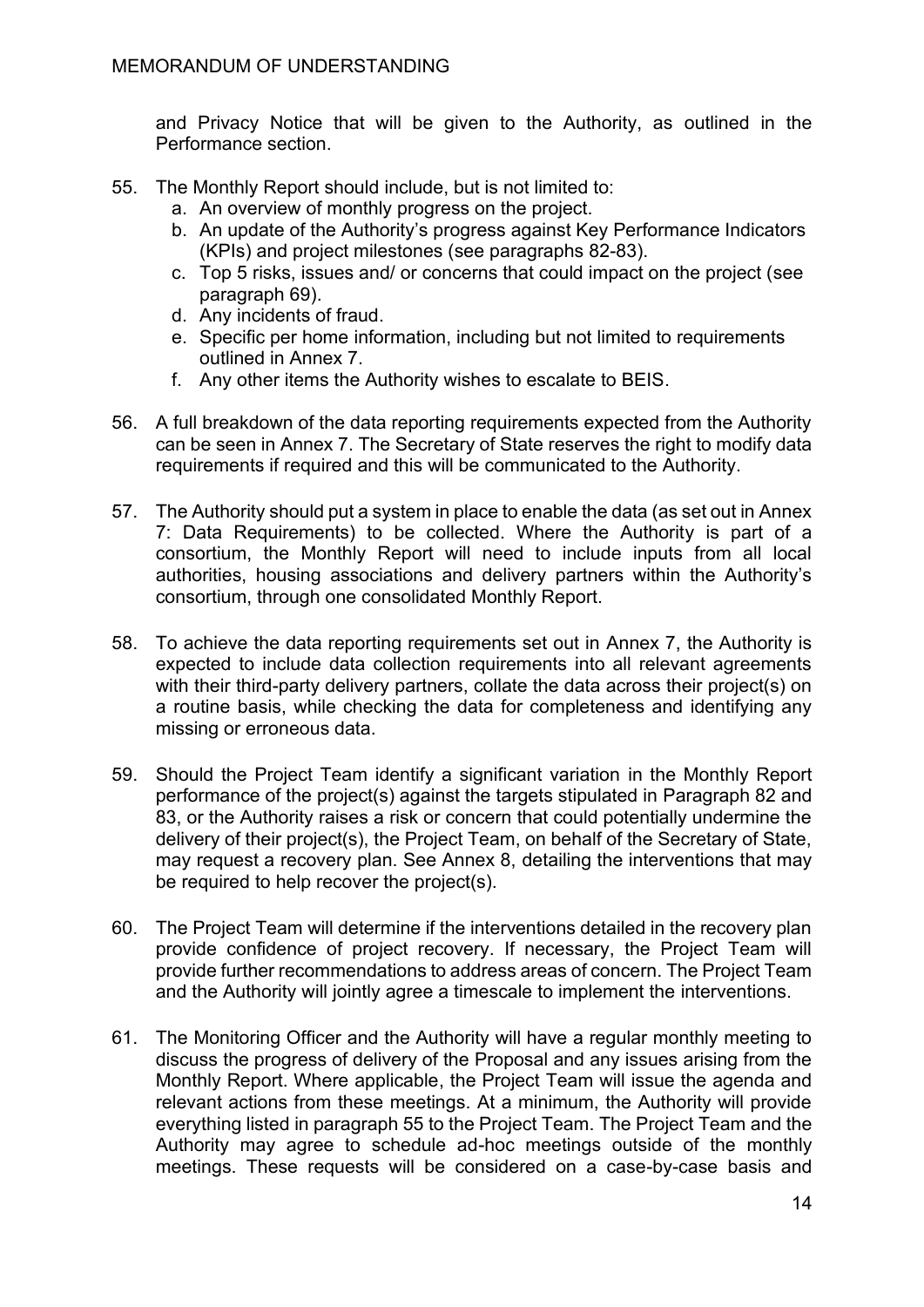reasonable notice will be provided by the Project Team, as well as a proposed agenda.

- 62. The Authority will take all reasonable steps to accommodate site visits to the project site(s) by the Project Team, the Secretary of State, other Ministers of State or approved contractors. The Monitoring Officer will work with the Authority to ensure relevant documents and personnel are available for the site visits.
- 63. The purpose of the site visits will be to enable the Project Team, or approved contractors, to conduct a visual inspection of project progress, to discuss the progress and or future direction of the project and to conduct administrative checks on the project's on-site audit trails.

#### **CHANGE REQUESTS AND VARIATIONS**

- 64. The Authority will notify the Project Team via email if there are any variations from the project Proposal in relation to delivery (time, cost or performance). If the Project Team consider the variation to the project Proposal to be substantive, the Project Team will confirm to the Authority that a formal Change Request is required via a standardised proforma, to be submitted to the Project Team via email.
- 65. The Project Team will contact the Authority to conduct an initial review of the submitted change request to gather further information, including its impact on the project and overall programme.
- 66. The Project Team will conduct an internal assessment on how to respond to the Change Request and advise the Authority whether the request has been accepted or rejected in writing within 5 - 30 working days (depending on the nature of the change).
- 67. If the Authority disagree with the response, they should write to the SHDF Programme Director explaining their concerns with 5 working days of receiving the initial response.
- 68. No variation of this MoU will be effective unless it is agreed in writing and signed by both Parties. This does not prevent either Party making reasonable changes in relation to the administrative arrangements in the MoU (such as contact details) by notice in writing to the other Party, without such agreement in writing signed by both Parties.

#### **RISK MANAGEMENT**

69. The Authority agrees to provide assurance that risks in relation to the Proposal have been identified and plans are in place to mitigate them. The Authority will complete the Risk Register in Annex 4 and return it to the Secretary of State as part of their MoU submission (please refer to Paragraph 115, Table 3 for details of when this should be provided).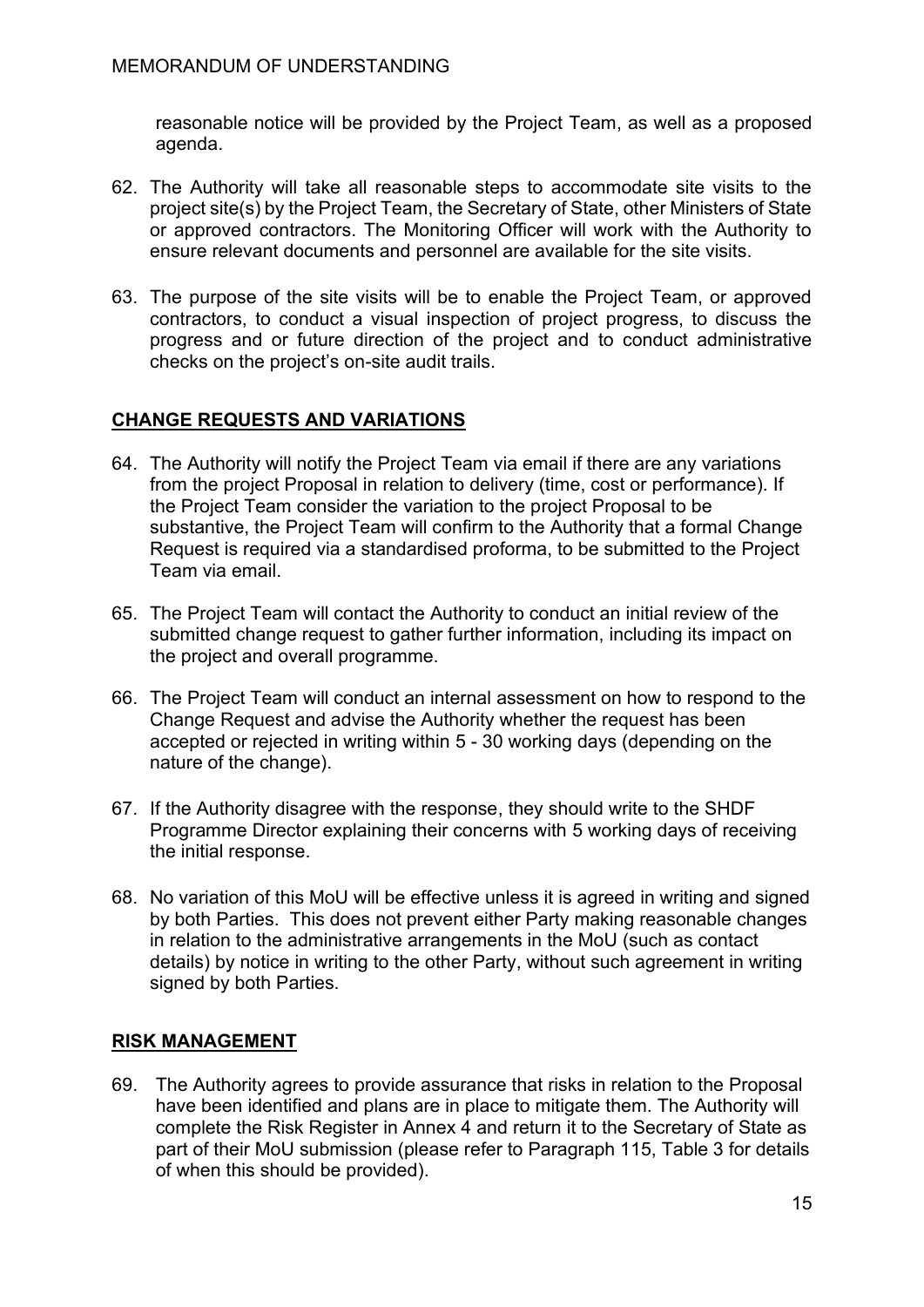- 70. In providing assurance about the management of risks the Authority will identify risks and issues which arise from its own activities and those which arise from third parties, including those delivering measures or services under the scheme and those referring potential scheme recipients or otherwise publicising the scheme.
- 71. The Authority will also include any other risks not included in the preceding paragraph 69 which it believes are relevant to the scheme.
- 72. As part of the Monthly Report, the Authority will report the status of the risks and issues identified within the Risk Register, including on the implementation of mitigating actions, and whether any new risks or issues have emerged. The report will also provide a statement as to whether risk management is effective and whether any remedial action is necessary. The Authority will share both the risks it is managing, and risks raised by local authorities or any other third-party delivery partners.
- 73. As soon as it becomes apparent to the Authority or the Project Team that a risk will significantly impact on the delivery of the Proposal, the Project Team and the Authority will together develop and work through recommendations to address each area of concern.

## **FRAUD**

- 74. As part of the delivery of the Proposal, the Authority will be responsible for carrying out or arranging for the reasonable ongoing due diligence, controlling, monitoring, reporting, as well as managing any specific cases of suspected or identified fraud.
- 75. The Secretary of State has specified that all Authorities funded through SHDF Wave 1 should, at a minimum, have a robust fraud risk assessment in place, with mitigating counter fraud actions, to provide assurance about the management of fraud risks. The Authority agrees to provide a completed fraud risk assessment to the Secretary of State upon request.
- 76. The Authority acknowledges it should implement controls to reduce the risk of fraud where possible, considering the following options when doing so:
	- a. Implementing strategies regarding Counter Fraud, Bribery and Corruption.
	- b. Staff awareness through training and educating all employees on fraud risk and appropriate action to take if fraud is suspected.
	- c. Aiming to design fraud out of the Authority's stages of the grant process.
	- d. Through regular risk assessments throughout the Projects time frame.
	- e. The use of the Authority's Audit officer to proactively look for the potential fraud.
	- f. Appropriate whistleblowing arrangements to support the reporting of fraud.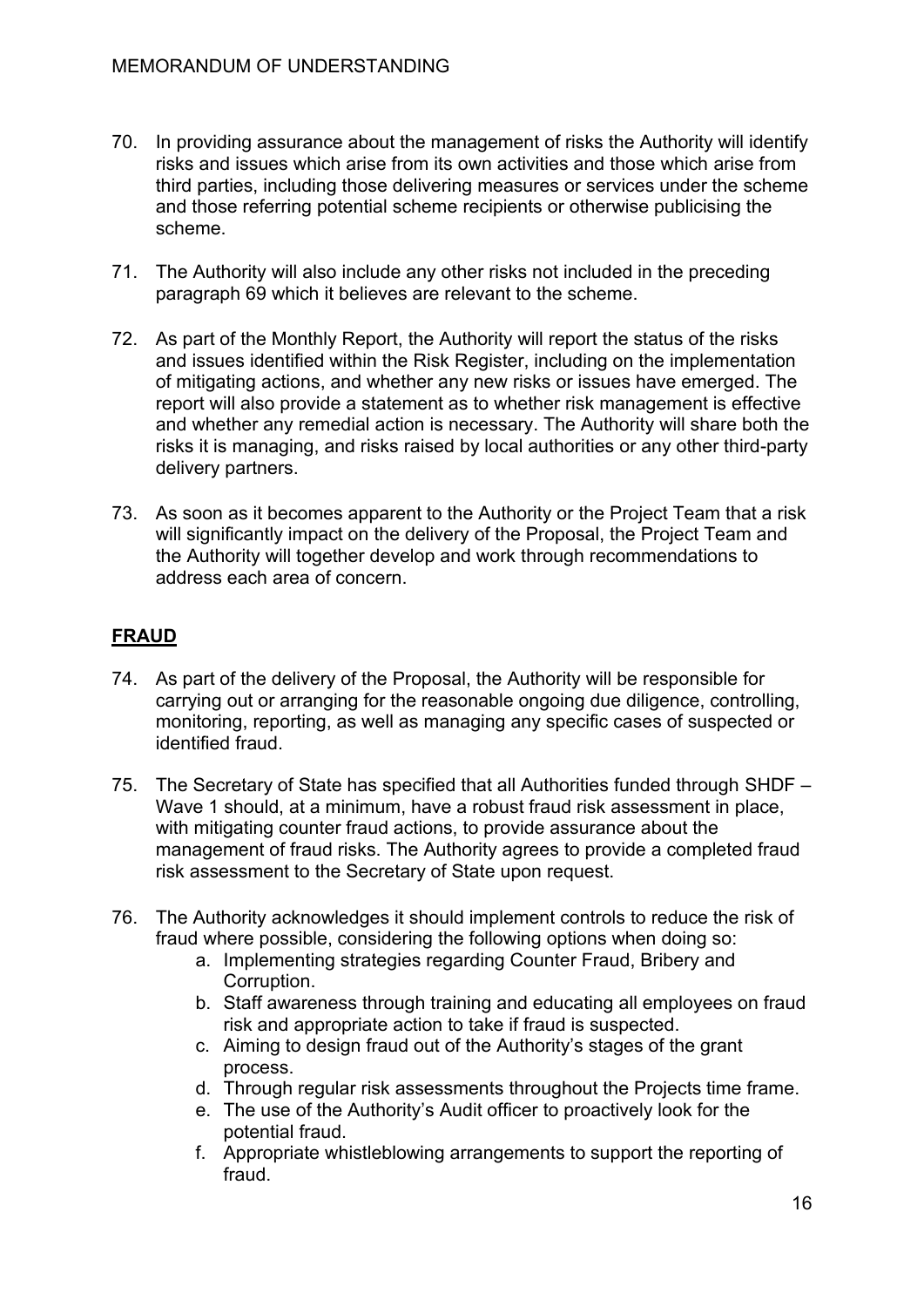- g. Regular site visits in regard to oversight of the delivery implementation.
- 77. In accordance with paragraphs 75 and 76, incidents of fraud will continue to be reported monthly throughout the Funding Period.
- 78. The Authority will inform the Project Team at the earliest opportunity of any reports it has received or identified relating to any suspected fraudulent activity relating to the delivery of the Proposal and include a summary of investigative and/or corrective action.

#### **PERFORMANCE**

- 79. During the Funding Period, the Authority will submit a Monthly Report to the Project Team, as outlined under the Governance section, on or before the 10<sup>th</sup> working day of each month.
- 80. The performance of the Authority will be determined in two ways.
	- a) The KPIs within the Monthly Report will be reviewed against expected performance, see paragraph 82.
	- b) A review of progress to achieve key project milestones, defined in paragraph 83, compared to the time forecasted to complete the milestones, as outlined in the Updated Baseline Milestone Schedule (see Annex 6b).
- 81. The baseline referred to in the KPI description is the Updated Project Baseline Milestone Schedule as detailed in Annex 6b.

| Ref             | <b>KPI Title</b>                                                                                        | <b>Definition</b>                                                                                                                                                                                                                                             | Performance rating - monthly<br>report (what have you<br>completed within the reporting<br>period)                                                                          | Forecast – end of the project<br>(what do you forecast will be<br>achieved by the end of the<br>project)                                                                                                                                                                          |
|-----------------|---------------------------------------------------------------------------------------------------------|---------------------------------------------------------------------------------------------------------------------------------------------------------------------------------------------------------------------------------------------------------------|-----------------------------------------------------------------------------------------------------------------------------------------------------------------------------|-----------------------------------------------------------------------------------------------------------------------------------------------------------------------------------------------------------------------------------------------------------------------------------|
| KPI             | Number of<br>properties<br>completed the<br>PAS2035 risk<br>assessment stage<br>(Milestone 2)           | The number of properties that<br>have completed the PAS2035 risk<br>assessment stage (Milestone 2) in<br>month, and total cumulative all<br>months. Performance targets for<br>month and cumulative will be<br>taken from the Project baseline.               | Green – 90% - 100% of the<br>monthly target completed.<br>Amber $-89% - 60%$ of the<br>monthly target completed.<br>Red - Less than 60% of the<br>monthly target completed. | Green – 90% - 100% of the<br>baseline plan to be achieved by<br>the end of the project.<br>Amber $-89% - 60%$ of the<br>baseline plan to be achieved by<br>the end of the project.<br>$Red - Less than 60\%$ of the<br>baseline plan to be achieved by<br>the end of the project. |
| <b>KPI</b><br>2 | Number of<br>properties<br>completed<br>PAS2035<br><b>Dwelling</b><br>Assessment stage<br>(Milestone 3) | The number of properties that<br>have completed the PAS2035<br><b>Dwelling Assessment stage</b><br>(Milestone 3) in month, and total<br>cumulative all months.<br>Performance targets for month and<br>cumulative will be taken from the<br>Project baseline. | Green – 90% - 100% of the<br>monthly target completed.<br>Amber $-89% - 60%$ of the<br>monthly target completed.<br>Red – Less than 60% of the<br>monthly target completed. | Green - 90% - 100% of the<br>baseline plan to be achieved by<br>the end of the project.<br>Amber $-89% - 60%$ of the<br>baseline plan to be achieved by<br>the end of the project.<br>Red – Less than 60% of the<br>baseline plan to be achieved by<br>the end of the project.    |

82. Key performance indicators table: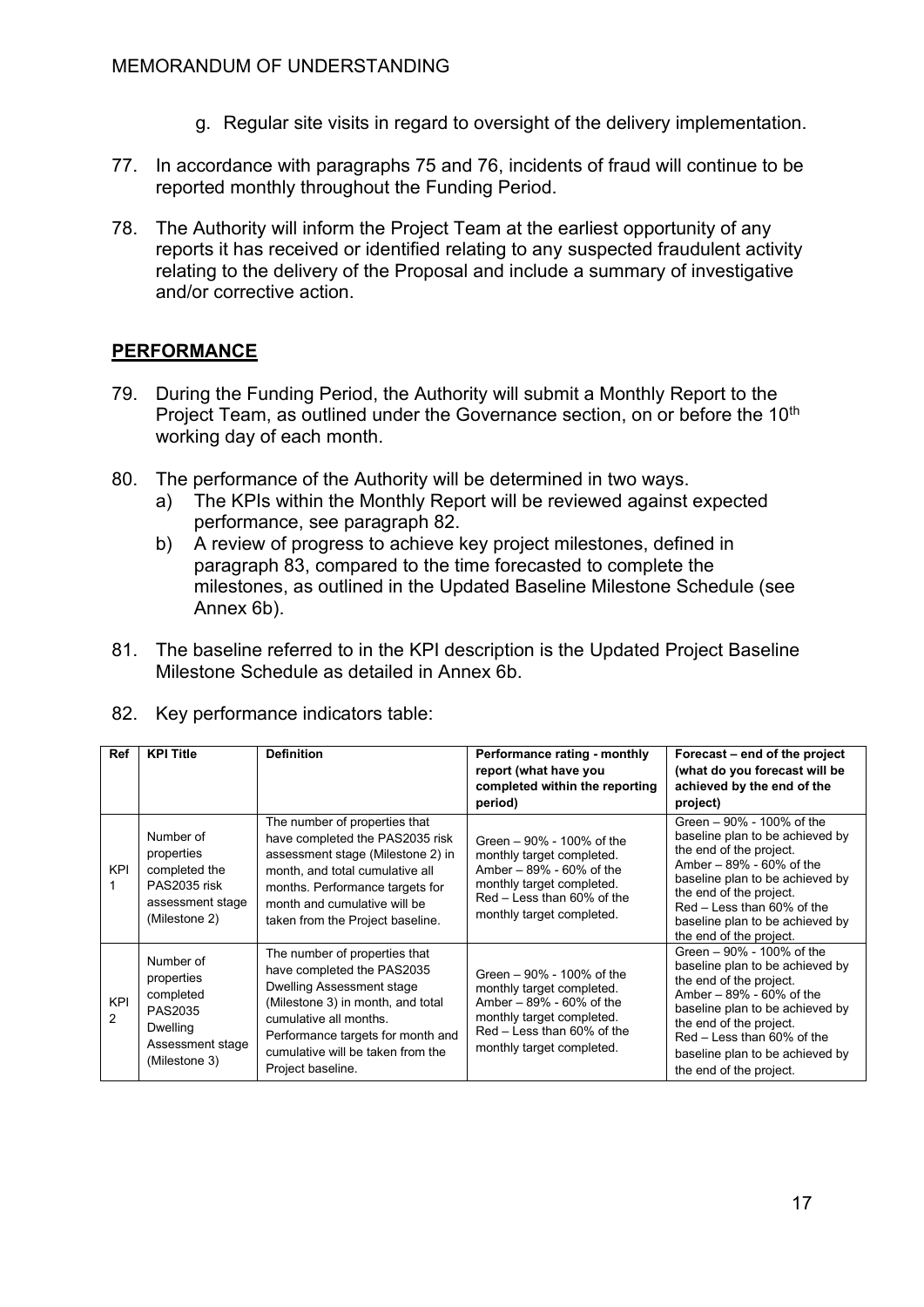| <b>KPI</b><br>3 | Number of<br>properties<br>completed the<br>design &<br>coordination stage<br>of the project | The number of properties that<br>have completed the design &<br>coordination stage (Milestone 4) in<br>month, and total cumulative all<br>months. Performance targets for<br>month and cumulative will be<br>taken from the Project baseline.                                                                                                             | Green – 90% - 100% of the<br>monthly target completed.<br>Amber - 89% - 60% of the<br>monthly target completed.<br>Red - Less than 60% of the<br>monthly target completed.                                                                                                                                                                        | Green - 90% - 100% of the<br>baseline plan to be achieved by<br>the end of the project.<br>Amber - 89% - 60% of the<br>baseline plan to be achieved by<br>the end of the project.<br>Red - Less than 60% of the<br>baseline plan to be achieved by<br>the end of the project.                           |
|-----------------|----------------------------------------------------------------------------------------------|-----------------------------------------------------------------------------------------------------------------------------------------------------------------------------------------------------------------------------------------------------------------------------------------------------------------------------------------------------------|---------------------------------------------------------------------------------------------------------------------------------------------------------------------------------------------------------------------------------------------------------------------------------------------------------------------------------------------------|---------------------------------------------------------------------------------------------------------------------------------------------------------------------------------------------------------------------------------------------------------------------------------------------------------|
| KPI<br>4        | Number of privacy<br>notices issued to<br>tenants and<br>installers                          | The amount of privacy notices<br>issued to tenants and installers<br>outlining their right to opt in to take<br>part in BEIS Monitoring &<br>Evaluation activity in month, and<br>total cumulative all months.<br>Performance targets for month and<br>cumulative will be taken from the<br>Project baseline.                                             | Green - 90% - 100% of the<br>monthly target completed.<br>Amber - 89% - 60% of the<br>monthly target completed.<br>Red – Less than 60% of the<br>monthly target completed.                                                                                                                                                                        | Green - 90% - 100% of the<br>baseline plan to be achieved by<br>the end of the project.<br>Amber - 89% - 60% of the<br>baseline plan to be achieved by<br>the end of the project.<br>Red - Less than 60% of the<br>baseline plan to be achieved by<br>the end of the project.                           |
| <b>KPI</b><br>5 | Number of<br>properties<br>completed                                                         | The number of properties that are<br>deemed complete, i.e. completed<br>the installation stage (Milestone 7)<br>and have been registered in the<br>TrustMark Data Warehouse, or<br>equivalent, (Milestone 8) in month,<br>and total cumulative all months.<br>Performance targets for month and<br>cumulative will be taken from the<br>Project baseline. | Green - 90% - 100% of the<br>monthly target completed.<br>Amber - 89% - 60% of the<br>monthly target completed.<br>Red - Less than 60% of the<br>monthly target completed.                                                                                                                                                                        | Green - 90% - 100% of the<br>baseline plan to be achieved by<br>the end of the project.<br>Amber - 89% - 60% of the<br>baseline plan to be achieved by<br>the end of the project.<br>Red - Less than 60% of the<br>baseline plan to be achieved by<br>the end of the project.                           |
| <b>KPI</b><br>6 | Total project<br>spend, including<br><b>Grant Funding</b>                                    | The amount of funding spent<br>compared to the baseline project<br>spend profile (+/-), including any<br>co-funding, in month, and total<br>cumulative all months. Targets for<br>month and cumulative will be<br>taken from the Project baseline.                                                                                                        | Green - <10% under/overspend<br>in the monthly reporting period,<br>compared to baseline spend<br>profile.<br>Amber - Between 11% - 39%<br>under/overspend in the monthly<br>reporting period, compared to<br>baseline spend profile.<br>Red - >40% under/overspend in<br>the monthly reporting period,<br>compared to baseline spend<br>profile. | Green - <10% under/overspend<br>by the end of the project<br>compared to Cost Baseline.<br>Amber - Between 11% - 39%<br>under/overspend by the end of<br>the project compared to Cost<br>Baseline.<br>project.<br>Red - >40% under/overspend by<br>the end of the project compared<br>to Cost Baseline. |

#### 83. Milestones table:

| <b>Ref</b> | Title                                                 | <b>Description</b>                                                                                                  | <b>Planned</b><br><b>Milestone Date</b>                        | Time Measurement (time taken to<br>complete vs. time specified within<br>Proposal)                                                                                                                                                                                                                           |
|------------|-------------------------------------------------------|---------------------------------------------------------------------------------------------------------------------|----------------------------------------------------------------|--------------------------------------------------------------------------------------------------------------------------------------------------------------------------------------------------------------------------------------------------------------------------------------------------------------|
| <b>MS</b>  | Project Team<br>Established                           | Project Team, including<br>Retrofit Coordinator,<br>appointed and governance<br>regime established and<br>approved. | Determined by<br><b>Updated Baseline</b><br>Milestone Schedule | Green – delivered or on track to deliver less<br>than 1 month late of Baseline plan date<br>Amber - delivered or on track to deliver more<br>than 1 month late but less 2 months later<br>than of Baseline plan date<br>Red – delivered or on track to deliver more<br>than 2 month after Baseline plan date |
| MS<br>2    | <b>PAS 2035 Risk</b><br>Assessment stage<br>completed | All steps outlined under the<br>PAS2035 Risk Assessment<br>have been completed.                                     | Determined by<br><b>Updated Baseline</b><br>Milestone Schedule | Green – delivered or on track to deliver less<br>than 1 month late of Baseline plan date<br>Amber - delivered or on track to deliver more<br>than 1 month late but less 2 months later<br>than of Baseline plan date<br>Red – delivered or on track to deliver more<br>than 2 month after Baseline plan date |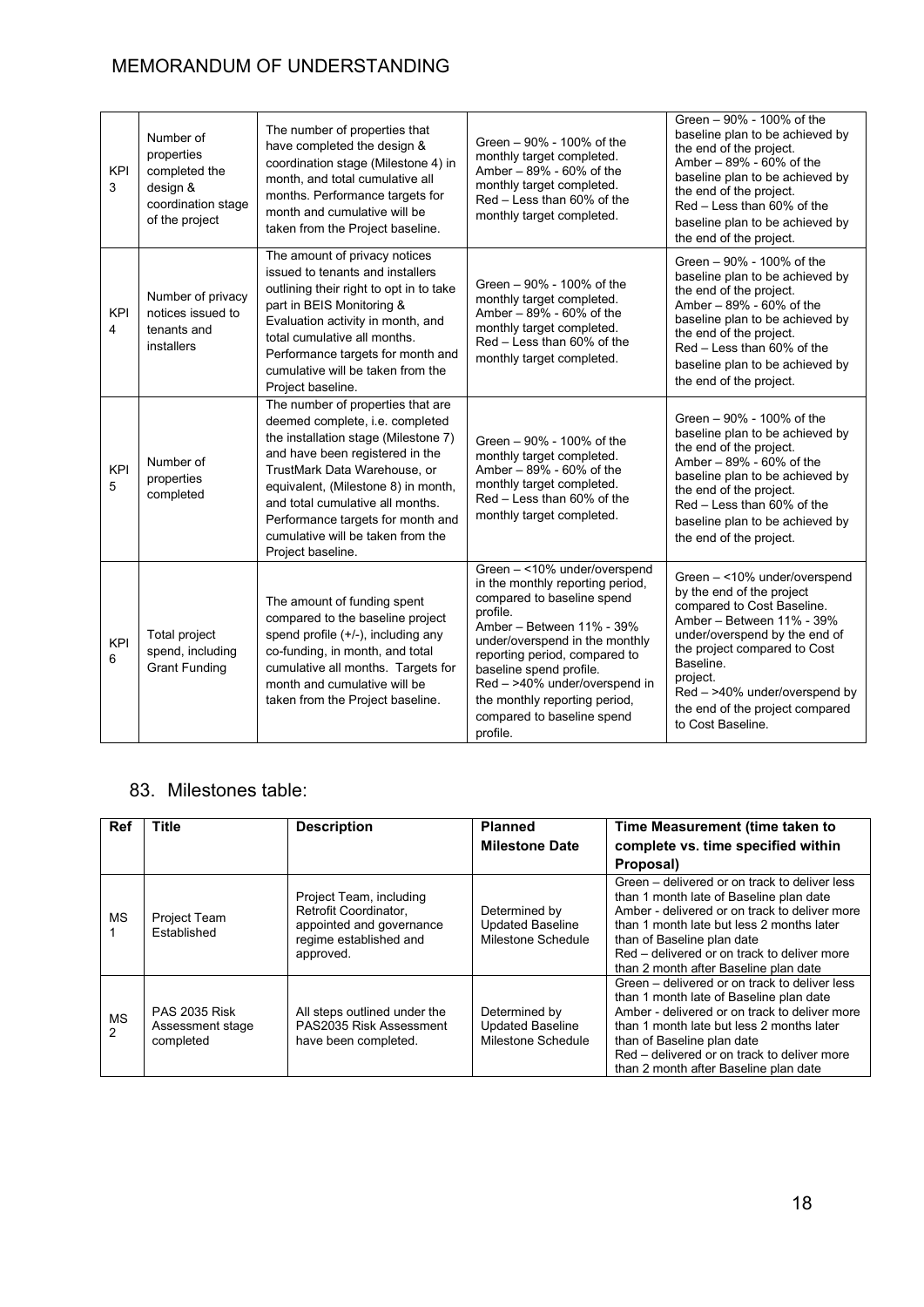| <b>MS</b><br>3              | <b>Dwelling Assessment</b><br>stage completed,<br>including the<br>Improvement option<br>evaluation and mid-<br>term plan as<br>appropriate to the risk<br>assessment path | All steps outlined under the<br>PAS2035 dwelling<br>assessment stage have been<br>completed.                                                                                                   | Determined by<br><b>Updated Baseline</b><br>Milestone Schedule        | Green – delivered or on track to deliver less<br>than 1 month late of Baseline plan date<br>Amber - delivered or on track to deliver more<br>than 1 month late but less 2 months later<br>than of Baseline plan date<br>Red – delivered or on track to deliver more<br>than 2 month after Baseline plan date |
|-----------------------------|----------------------------------------------------------------------------------------------------------------------------------------------------------------------------|------------------------------------------------------------------------------------------------------------------------------------------------------------------------------------------------|-----------------------------------------------------------------------|--------------------------------------------------------------------------------------------------------------------------------------------------------------------------------------------------------------------------------------------------------------------------------------------------------------|
| <b>MS</b><br>4              | Design & coordination<br>stage completed                                                                                                                                   | All steps outlined under the<br>PAS2035 Design &<br>Coordination stage have been<br>completed.                                                                                                 | Determined by<br><b>Updated Baseline</b><br><b>Milestone Schedule</b> | Green - delivered or on track to deliver less<br>than 1 month late of Baseline plan date<br>Amber - delivered or on track to deliver more<br>than 1 month late but less 2 months later<br>than of Baseline plan date<br>Red - delivered or on track to deliver more<br>than 2 month after Baseline plan date |
| <b>MS</b><br>5              | Procurement activity<br>completed                                                                                                                                          | All necessary procurement<br>processes, including the<br>execution of contract, for all<br>core contractors to deliver the<br>scheme as set out in the<br>project plan have been<br>completed. | Determined by<br><b>Updated Baseline</b><br>Milestone Schedule        | Green – delivered or on track to deliver less<br>than 1 month late of Baseline plan date<br>Amber - delivered or on track to deliver more<br>than 1 month late but less 2 months later<br>than of Baseline plan date<br>Red – delivered or on track to deliver more<br>than 2 month after Baseline plan date |
| <b>MS</b><br>6              | Installation stage<br>started                                                                                                                                              | Installation work, as defined<br>under the PAS2035<br>Installation stage, has<br>commenced.                                                                                                    | Determined by<br><b>Updated Baseline</b><br>Milestone Schedule        | Green - delivered or on track to deliver less<br>than 1 month late of Baseline plan date<br>Amber - delivered or on track to deliver more<br>than 1 month late but less 2 months later<br>than of Baseline plan date<br>Red - delivered or on track to deliver more<br>than 2 month after Baseline plan date |
| <b>MS</b><br>$\overline{7}$ | Installation stage<br>completed                                                                                                                                            | All steps outlined under the<br>PAS2035 Installation stage<br>have been completed.                                                                                                             | Determined by<br><b>Updated Baseline</b><br>Milestone Schedule        | Green – delivered or on track to deliver less<br>than 1 month late of Baseline plan date<br>Amber - delivered or on track to deliver more<br>than 1 month late but less 2 months later<br>than of Baseline plan date<br>Red – delivered or on track to deliver more<br>than 2 month after Baseline plan date |
| <b>MS</b><br>8              | Handover & data<br>lodgement completed                                                                                                                                     | All installation work has been<br>completed and lodged with<br>TrustMark or equivalent within<br>the Data Warehouse                                                                            | Determined by<br><b>Updated Baseline</b><br>Milestone Schedule        | Green – delivered or on track to deliver less<br>than 1 month late of Baseline plan date<br>Amber - delivered or on track to deliver more<br>than 1 month late but less 2 months later<br>than of Baseline plan date<br>Red - delivered or on track to deliver more<br>than 2 month after Baseline plan date |

- 84. If the Authority fails to provide their Monthly Report submission on or prior to the reporting deadline: The Project team will alert the Authority within 2 working days to submit the information. The Authority will be given a further 2 working days from this communication to rectify and send the information before the Project Team escalates this query to the BEIS Programme Director who will contact the agreed escalation point. If there is still no response within a further 2 working days, the BEIS Programme Director will escalate this further to the Authority's final agreed escalation point, if different.
- 85. The Project Team will provide a BEIS Privacy Notice (as published on the SHDF Wave 1 webpage on gov.uk alongside the Wave 1 competition documents)<sup>8</sup> and Data Sharing Agreement (in Annex 5 of this MoU) to the Authority outlining what data will be collected, how it will be stored and how it will be used by the Parties.

<sup>8</sup> [https://www.gov.uk/government/publications/social-housing-decarbonisation-fund/social-housing](https://www.gov.uk/government/publications/social-housing-decarbonisation-fund/social-housing-decarbonisation-fund-privacy-notice)[decarbonisation-fund-privacy-notice](https://www.gov.uk/government/publications/social-housing-decarbonisation-fund/social-housing-decarbonisation-fund-privacy-notice)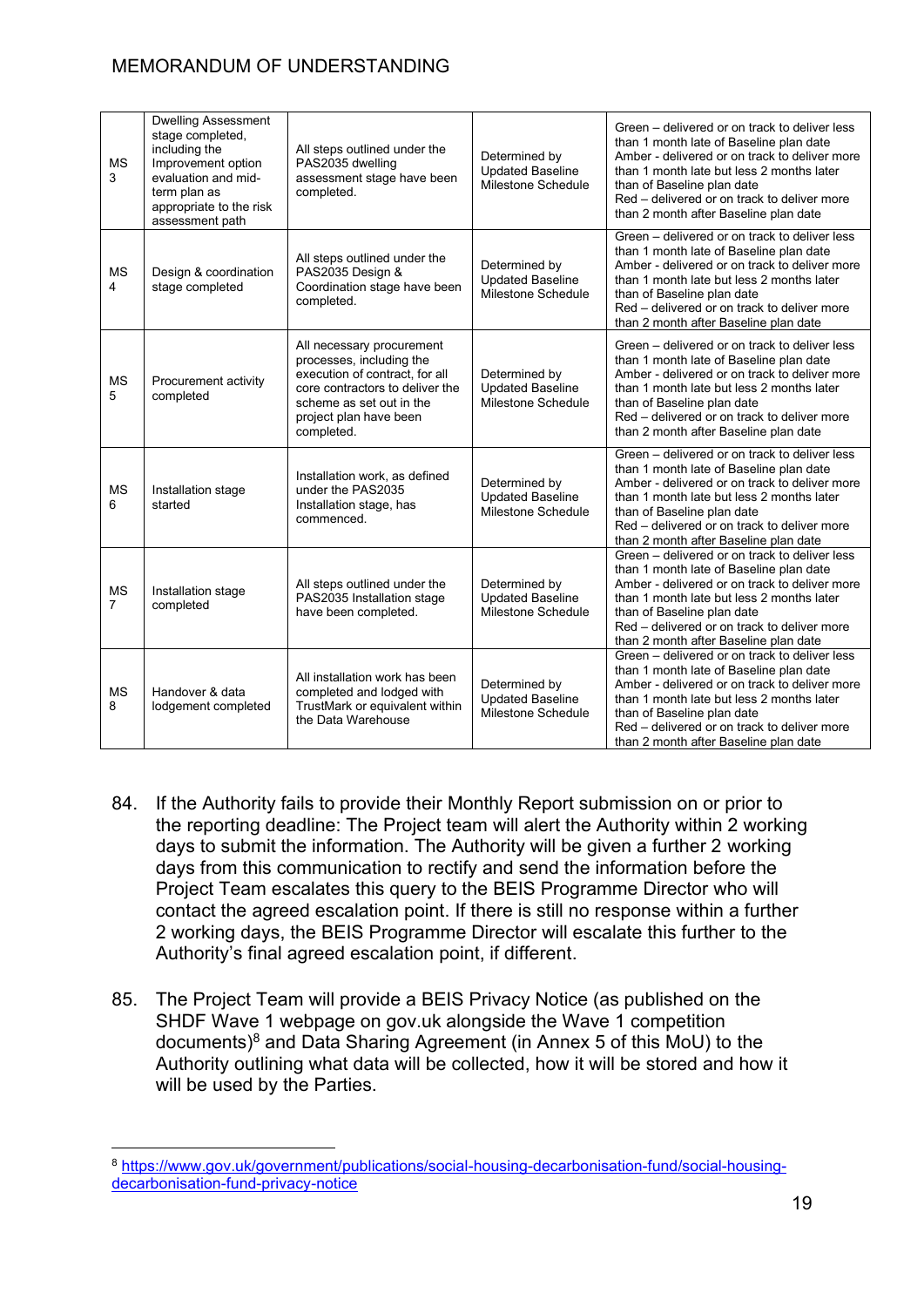- 86. The Authority will need to submit the signed Data Sharing Agreement in accordance with Paragraph 115, Table 2 of this MoU.
- 87. The Authority must show the information on the BEIS Privacy Notice (as published on the SHDF Wave 1 webpage on gov.uk alongside the Wave 1 competition documents)<sup>9</sup> to data subjects *alongside their own* Privacy Notice to ensure that data subjects are appropriately informed about the processing of their data by RPs and by BEIS. Failure to do so could constitute a breach of UK GDPR. A template privacy notice that RPs may choose to use as their own privacy notice is included in Appendix F of the DSA.
- 88. The Authority will notify all relevant parties of their data compliance obligations and ensure they are complying with them.

#### **MONITORING, EVALUATION AND AUDIT**

- 89. The Authority will support all activities in relation to monitoring, evaluation and audit. The Authority will:
	- a. Respond fully, truthfully and promptly to any enquiries the Secretary of State, or the Comptroller and Auditor General, or their representatives, may make about the Proposal or the use of the Grant and provide any information and evidence reasonably requested, including by providing a statement of usage of the Grant (at such times, and in such form, as they may reasonably specify).
	- b. Allow the Secretary of State, the Comptroller and Auditor General, and their representatives, access to all relevant documents and records, and reasonable access for inspecting any relevant site.
	- c. Where requested, ensure that any information or evidence provided to the Secretary of State, the Comptroller and Auditor General, or their representatives, is audited by an identified and independent reporting accountant or otherwise confirmed or verified by a person of such other relevant expertise as they may reasonably specify; and
	- d. Give reasonable assistance to the Secretary of State or the Secretary of State's contractors to carry out work in connection with the Grant throughout delivery of the Proposal and up to two years after completion of the Proposal, for example as part of the Secretary of State's ongoing monitoring and evaluation commitments.
	- e. Cooperate with BEIS contractors on related evaluation projects (e.g. other BEIS economic stimulus projects i.e. SMETERS) and cooperate with the Secretary of State's appointed advisers.
	- f. Provide a Monthly Report to the Project Team using the Data Management System (DMS), created by BEIS. The Authority will ensure that the template spreadsheet (to be provided by BEIS at a later date) is completed and

<sup>&</sup>lt;sup>9</sup> As above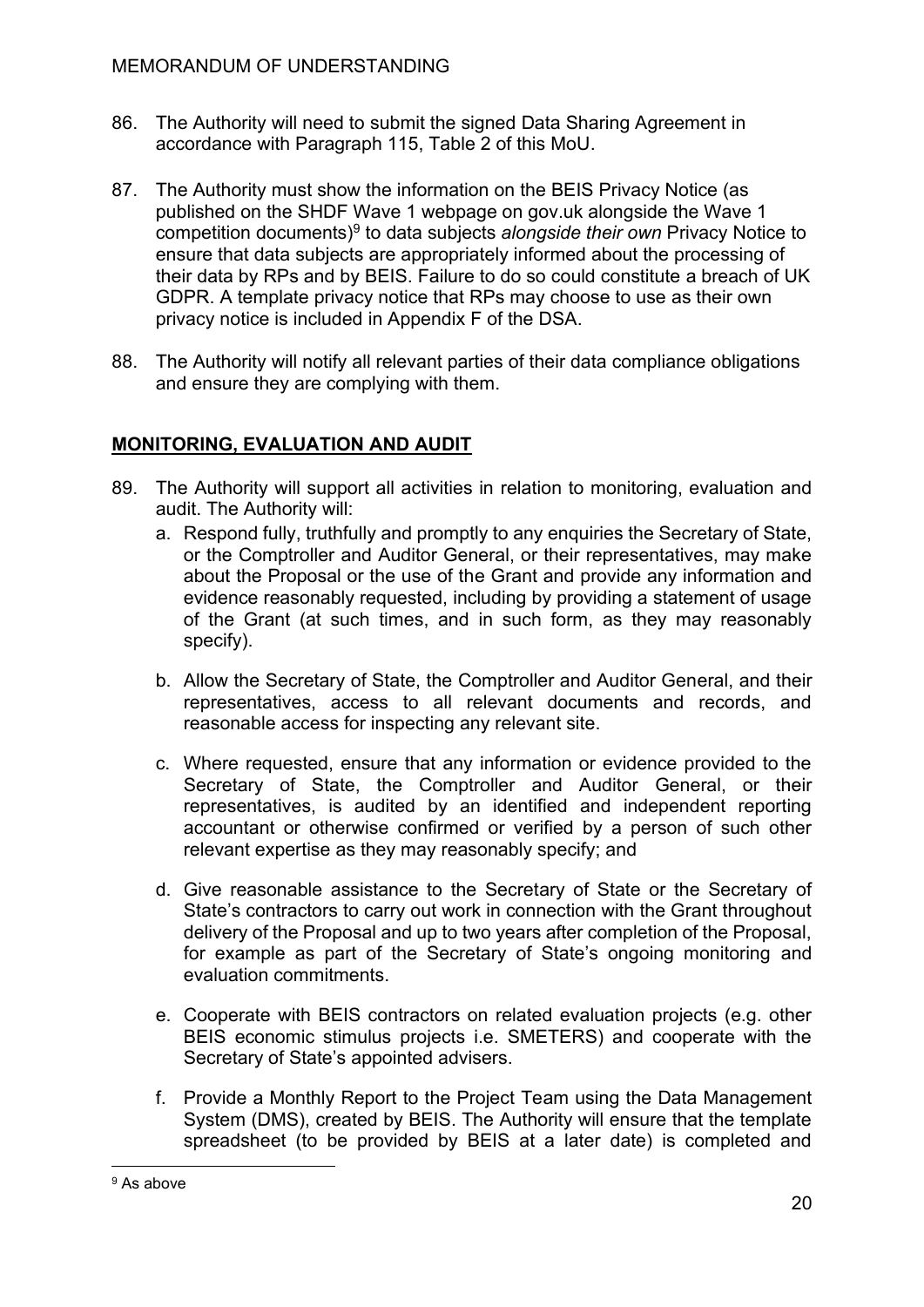uploaded via a secure online portal on gov.uk. In the event the Authority, or an organisation uploading data on its behalf, is unable to upload the completed spreadsheet, the Authority will email the spreadsheet to BEIS as detailed on the online portal.

- g. Provide monthly data reporting on the status of their relevant projects.
- h. Include these data collection requirements in all relevant contracts with installers and delivery partners, ensuring they understand and accept them.
- i. Make available BEIS' privacy information (as published on the SHDF Wave 1 webpage on gov.uk, alongside the Wave 1 competition documents)10 to all data subjects, prior to the collection of data, to support compliance with data processing transparency requirements. The Authority will also be required to issue data subjects with their own privacy information. Appendix F of the DSA contains a template Privacy Notice that the Authority can choose to use, although they can use their own version if preferred. Their privacy notice(s) must mirror what is documented in the Data Sharing Agreement (provided in Annex 5 of this MoU), so that data subjects are notified about both BEIS', the Authority's and (where relevant) project consortia's handling of personal data. Where explicit consent is required from data subjects for further processing (e.g. as part of BEIS' independent evaluation work), the Authority will be expected to use BEIS consent statement (provided in Appendix G of the DSA) and maintain logs of this in their data as per the requirements.
- j. Agree and sign a standardised Data Sharing Agreement (see Annex 5 of this MoU) between the Secretary of State and the Authority, in accordance with Paragraph 115, Table 2 of this MoU and prior to any transfer of personal data.
- k. Demonstrate sufficient staffing resource in funding applications to manage the above requirements to an effective level of quality and maintain this level of resource for the full project duration.
- l. Attend and participate in regular Learning Community meetings, sharing relevant project insights, as agreed between the Parties.

## **RECORD KEEPING**

- 90. The Authority will keep for ten years records relating to any spending funded (or defrayed) by the Grant. Such records should indicate the below including dates for any agreements:
	- a. The identity of any third party concerned and their business.
	- b. The amounts any third party has been given.
	- c. The purpose for which the money was spent.
	- d. Evidence that contracts have been awarded, in accordance with public procurement law where they are required to be; and

<sup>10</sup> [https://www.gov.uk/government/publications/social-housing-decarbonisation-fund/social-housing](https://www.gov.uk/government/publications/social-housing-decarbonisation-fund/social-housing-decarbonisation-fund-privacy-notice)[decarbonisation-fund-privacy-notice](https://www.gov.uk/government/publications/social-housing-decarbonisation-fund/social-housing-decarbonisation-fund-privacy-notice)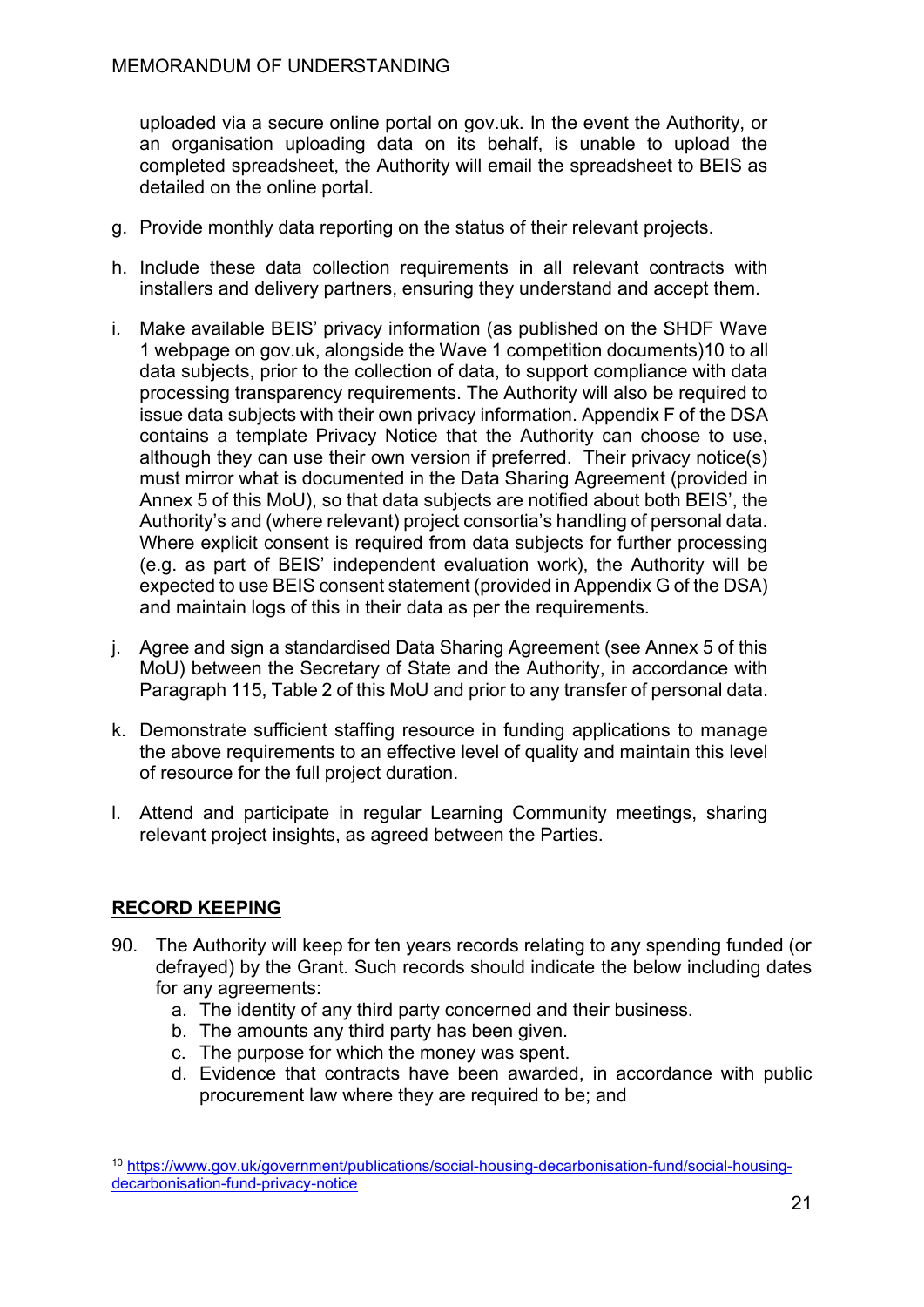e. Details of and information relating to any significant sub-contracting by the Authority.

#### **DATA PROTECTION**

- 91. In so far as it is possible to do so in accordance with the Data Protection Act 2018, the UK General Data Protection Regulation (UK GDPR) and the Market Research Society (MRS) Code regarding the collection and use of personal data for research and statistical purposes and all other law, the Authority agrees to collect information for evaluation and reporting purposes (referred to below as "the Information") in a way which:
	- Allows it to share the Information with BEIS, in accordance with the principles set out in the Data Sharing Agreement (See Annex 5) and as referenced in the Monitoring, Evaluation and Audit section of this MoU.
	- Allows BEIS to share the Information with any of its research or evaluation service providers.
	- Allows BEIS to use the Information for research and statistical purposes (this does not include publishing the Information in a way that identifies individual households) provided always that BEIS complies with the provisions of the Data Protection Act 2018 and UK GDPR.
	- Allows BEIS to keep names and contact details of the Authority and its delivery partners on file for use in the in-house CRM system to enable better relationship management (see the BEIS privacy notice, as published on the SHDF Wave 1 webpage on gov.uk alongside the Wave 1 competition documents).
- 92. Further guidance on meeting these data protection requirements will be given to the Authority at a BEIS-hosted data briefing once funding has been awarded.

#### **FREEDOM OF INFORMATION**

- 93. The Parties may be obliged to disclose information relating to SHDF– Wave 1, the Grant, and the Proposal under the Freedom of Information Act 2000, the Environmental Information Regulations 2004 or under another requirement of law.
- 94. The Parties will assist and cooperate with each other as reasonably requested to facilitate compliance with those requirements.
- 95. In the event that the Secretary of State provides information in response to a request for information under the Freedom of Information Act 2000 or the Environmental Information Regulations 2004, the Secretary of State may make that response publicly available for the purposes of transparency.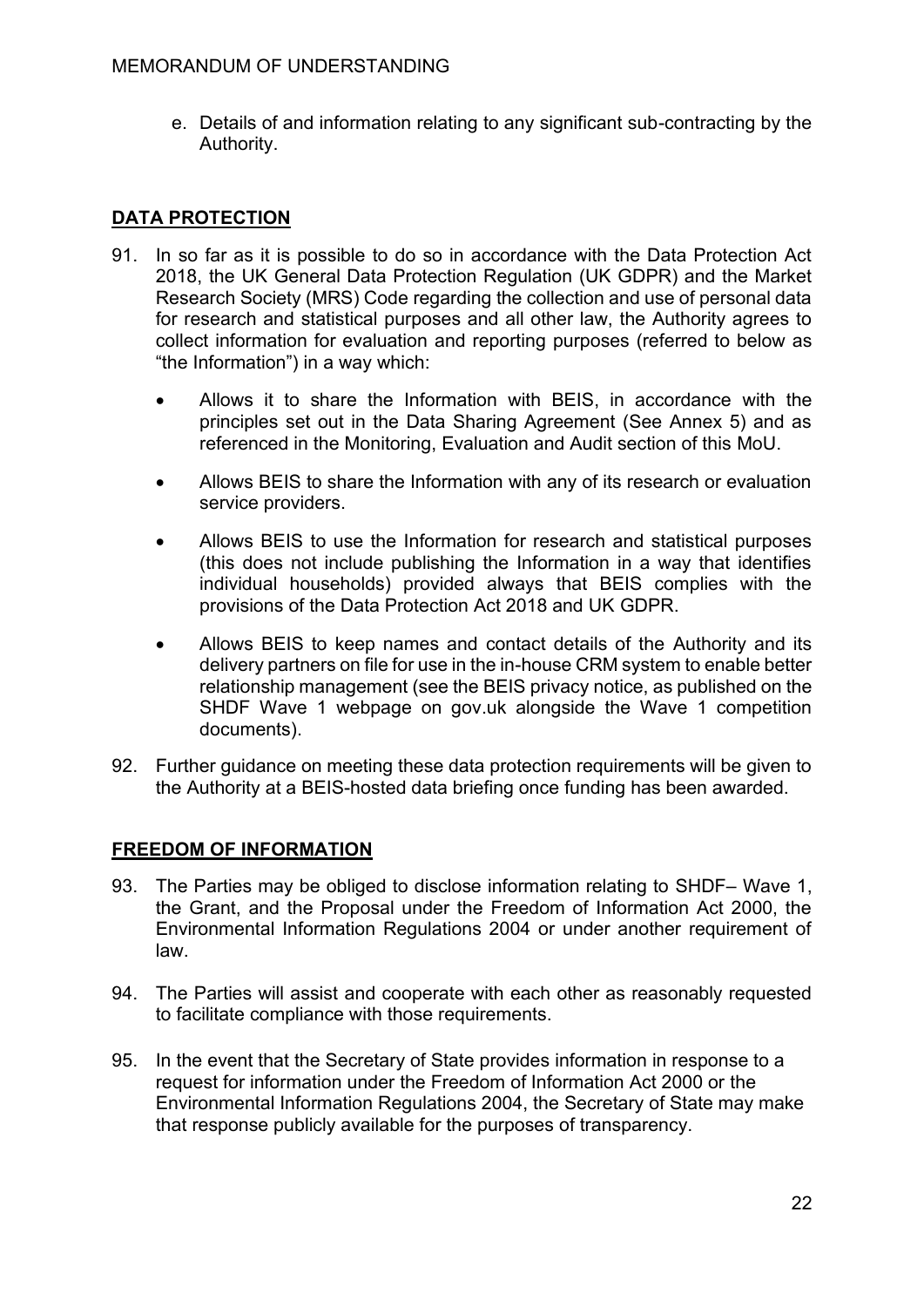#### **INTELLECTUAL PROPERTY**

- 96. In undertaking the Proposal, the Authority will not infringe the intellectual property rights of any third party.
- 97. Where the Proposal gives rise to the generation of any intellectual property, the Authority will not subsequently seek to make profit from the use of such intellectual property, for example through the grant of licences.
- 98. Unless otherwise agreed by the Secretary of State, the Authority will allow the Secretary of State royalty free use of any intellectual property created whilst delivering the Proposal.

#### **COMPLIANCE WITH THE LAW**

- 99. The Authority will comply with all laws and regulatory requirements when delivering the Proposal (including, without limitation compliance with all laws and regulatory requirements relating to public procurement and subsidy control).
- 100. In signing this MoU, the Authority confirms that use of the Grant for the purpose of the Proposal and in accordance with the MoU is in compliance with all laws and regulatory requirements.

#### **ANTI-DISCRIMINATION**

101. The Authority will comply with the requirements of the Equality Act 2010 and avoid any unlawful discrimination.

#### **RESPONSIBILTY FOR EMPLOYEES, CONTRACTORS, AGENTS AND PARTNERS**

102. The Authority will ensure that its employees, contractors, agents, partners and other local authorities or organisations it works with in delivering the Proposal (whether or not as part of a Consortium) comply with the commitments and principles set out in the MoU and will be responsible for any failure by them to meet those commitments and principles.

#### **WARRANTIES**

- 103. The Authority warrants that:
	- a. It has full capacity and authority to deliver the Proposal and to enter into this MoU.
	- b. It will obtain any consents necessary to undertake the Proposal.
	- c. The information and evidence in its Proposal remains true, complete and accurate, and that its circumstances have not materially changed since submitting its Proposal; and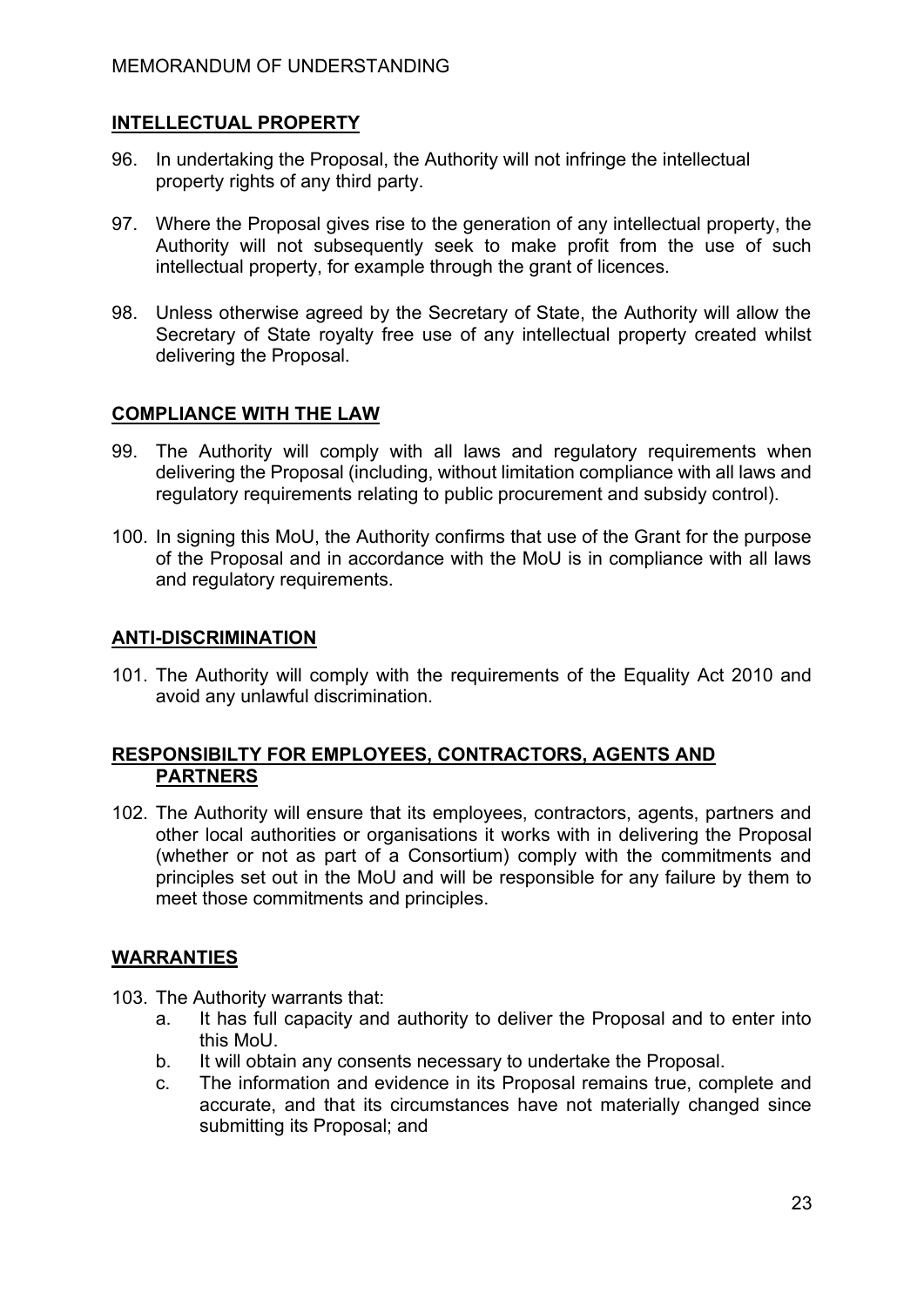d. It does not know of the existence of any circumstances which might materially and adversely impact on its ability to undertake the Proposal or observe the provisions and principles of this MoU.

#### **LIMITATION OF LIABILITY**

104. The Authority confirms that the Secretary of State's liability to the Authority is limited to payment of the Grant (subject to the Authority meeting the commitments and principles of the MoU and its Annexes and to the Secretary of State's rights set out therein). The Authority remains entirely responsible for its risks and liabilities in undertaking the Proposal, and the Secretary of State will have no liability for any consequence, direct or indirect, that may arise through the Authority's undertaking of the Proposal or its use of the Grant.

#### **ASSIGNMENT**

The Authority will not assign or otherwise transfer to any other person the benefit of the Grant or any other benefit arising by virtue of this MoU without the approval in writing of the Secretary of State.

#### **STATUS**

- 105. This MoU is not intended to be legally binding, and no legal obligations or legal rights shall arise between the Parties from this MoU. The Parties do, however, enter into the MoU intending to honour all their commitments under it.
- 106. Nothing in this MoU is intended to, or shall be deemed to, establish any partnership, joint venture or relationship of employment between the Parties, constitute either party as the agent of the other party, nor authorise either of the Parties to make or enter into any commitments for or on behalf of the other party. Accordingly, the Authority will not hold itself out as having any such relationship with the Secretary of State.

#### **FURTHER FUNDING**

107. The Secretary of State is under no obligation to provide the Authority with any further funding in respect of the Proposal or for any other purpose.

#### **REFERENCES**

108. In this MoU references to legislation are to that legislation as amended or reenacted from time to time (including any amendment or re-enactment having taken place before the date of this MoU).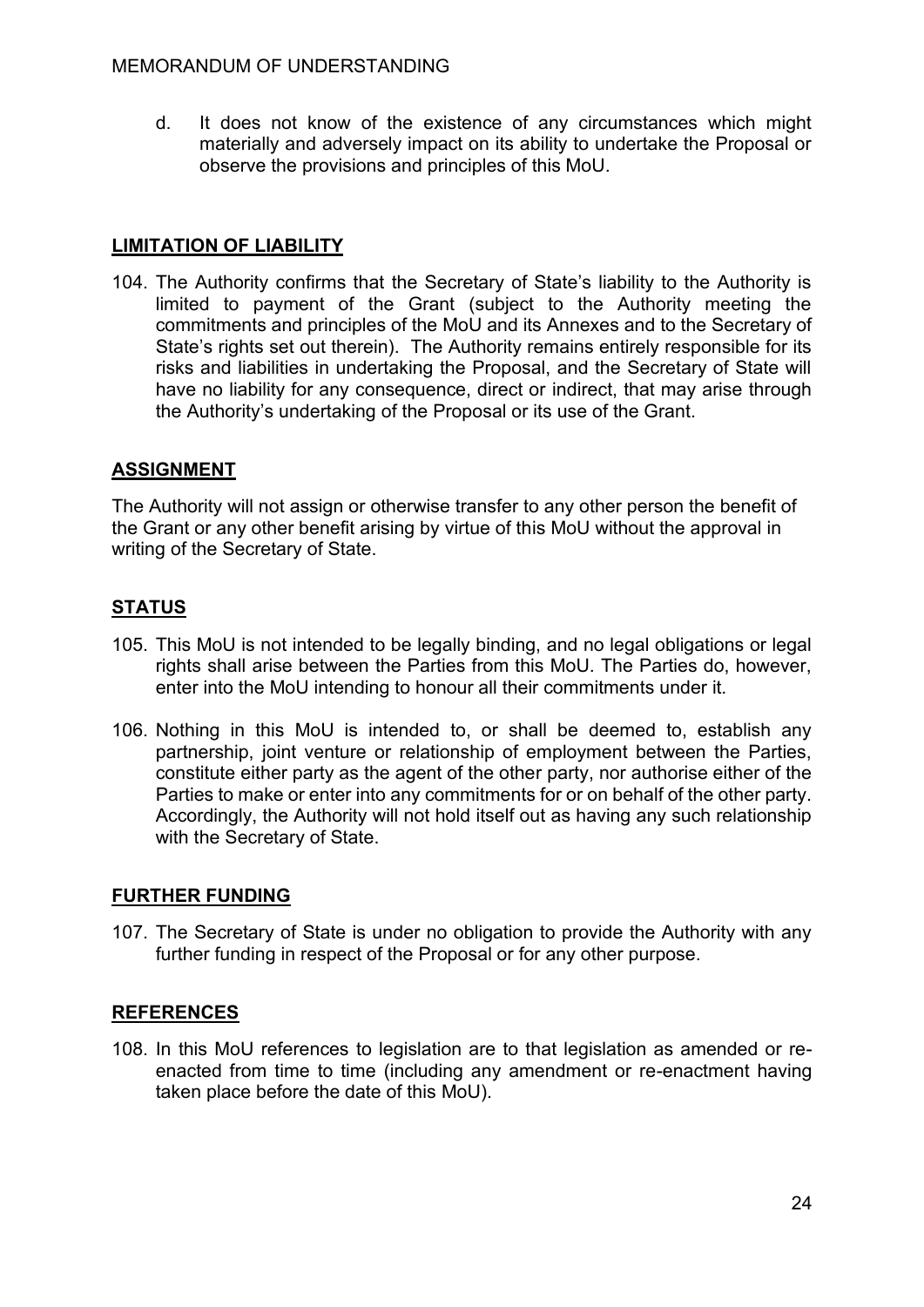#### **NOTICE AND COMMUNICATIONS**

109. The Authority will be able to contact BEIS using the following email address:

[shdf.wave1.mou@beis.gov.uk](mailto:shdf.wave1.mou@beis.gov.uk)

110. The Authority's day to day contacts with the BEIS on any working day by email between 9am and 5pm are:

> Paul Whittingham - Project Lead Email: paul.whittingham@southderbyshire.gov.uk Telephone: 01283 595984

Craig Lodey - Business Change Manager Email: craig.lodey@southderbyshire.gov.uk

111. The Authority's day to day contacts for BEIS are:

| <b>NAME</b>               | Role                             | <b>EMAIL</b>                | <b>TELEPHONE</b> |
|---------------------------|----------------------------------|-----------------------------|------------------|
| Jill Craig                | <b>Project Manager</b>           | Jill.craig@ricardo.com      | 01235 750 000    |
| Eireann<br><b>Harkins</b> | <b>Deputy Project</b><br>Manager | Eireann.harkins@ricardo.com | 01235 753 438    |

#### **ESCALATION**

- 112. If Secretary of State or the Authority has any issues, concerns or complaints about SHDF – Wave 1, SHDF – Wave 1 Projects, or any matter in this MoU, that party will notify the other party and the Parties will then seek to resolve the issue by a process of consultation. If the issue cannot be resolved within a reasonable period of time, the matter will be escalated to the senior management teams of both parties, which will decide on the appropriate course of action to take. If the matter cannot be resolved by the senior management teams within 60 (sixty) days, the parties will consider mediation as an alternative dispute resolution process.
- 113. Claims made by a supplier or requests for information made under the Freedom of Information Act 2000 in relation to the SHDF – Wave 1 that party will promptly inform the Programme Board (or its nominated representatives) of the matter.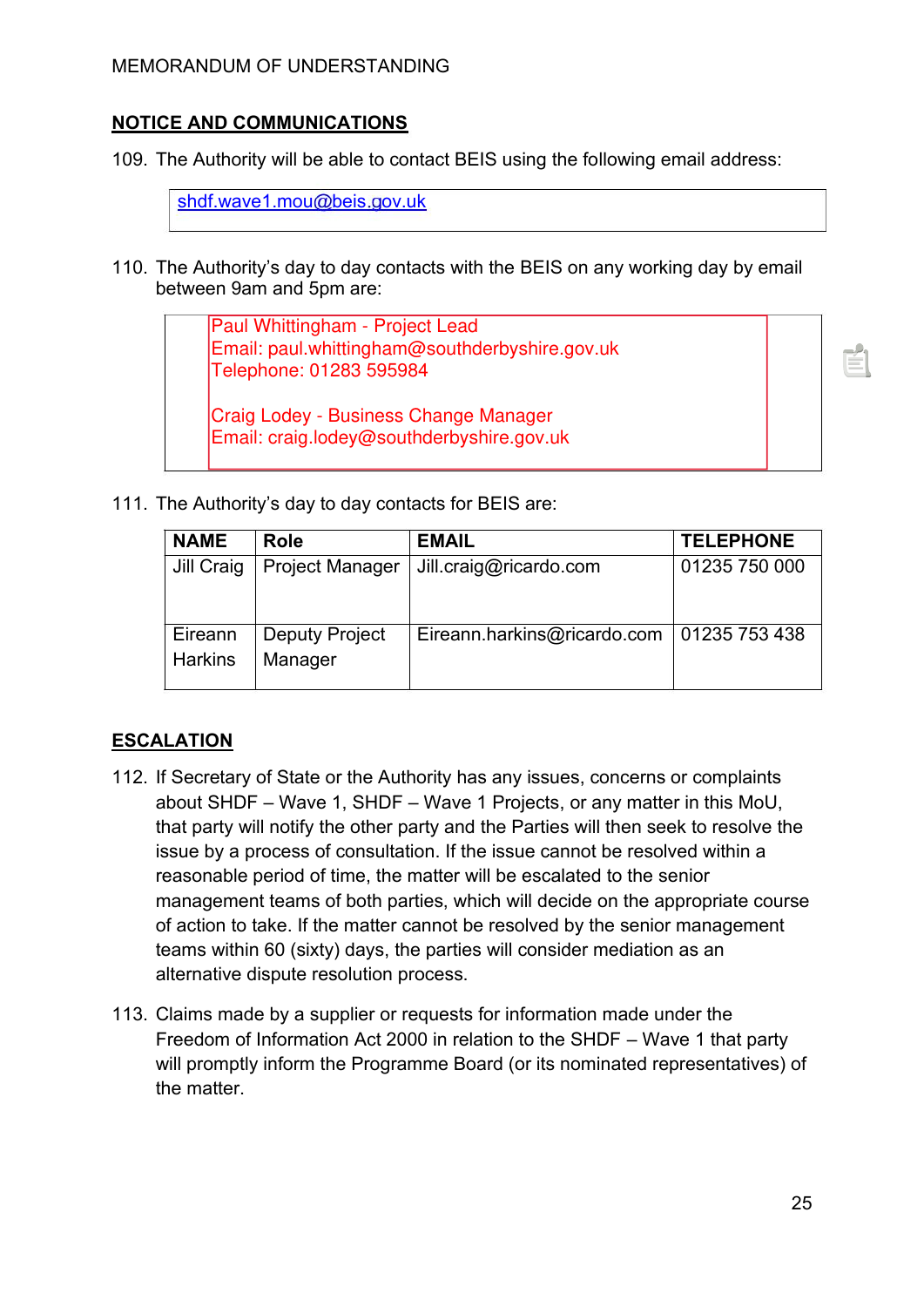**Signed for and on behalf of the Secretary of State.**

**Signature**

**Name:** 

**Position:** 

**Date:** 

**Signed for and on behalf of the Authority.** 

**Signature:** 

**Name:** 

**Position:** 

**Date:**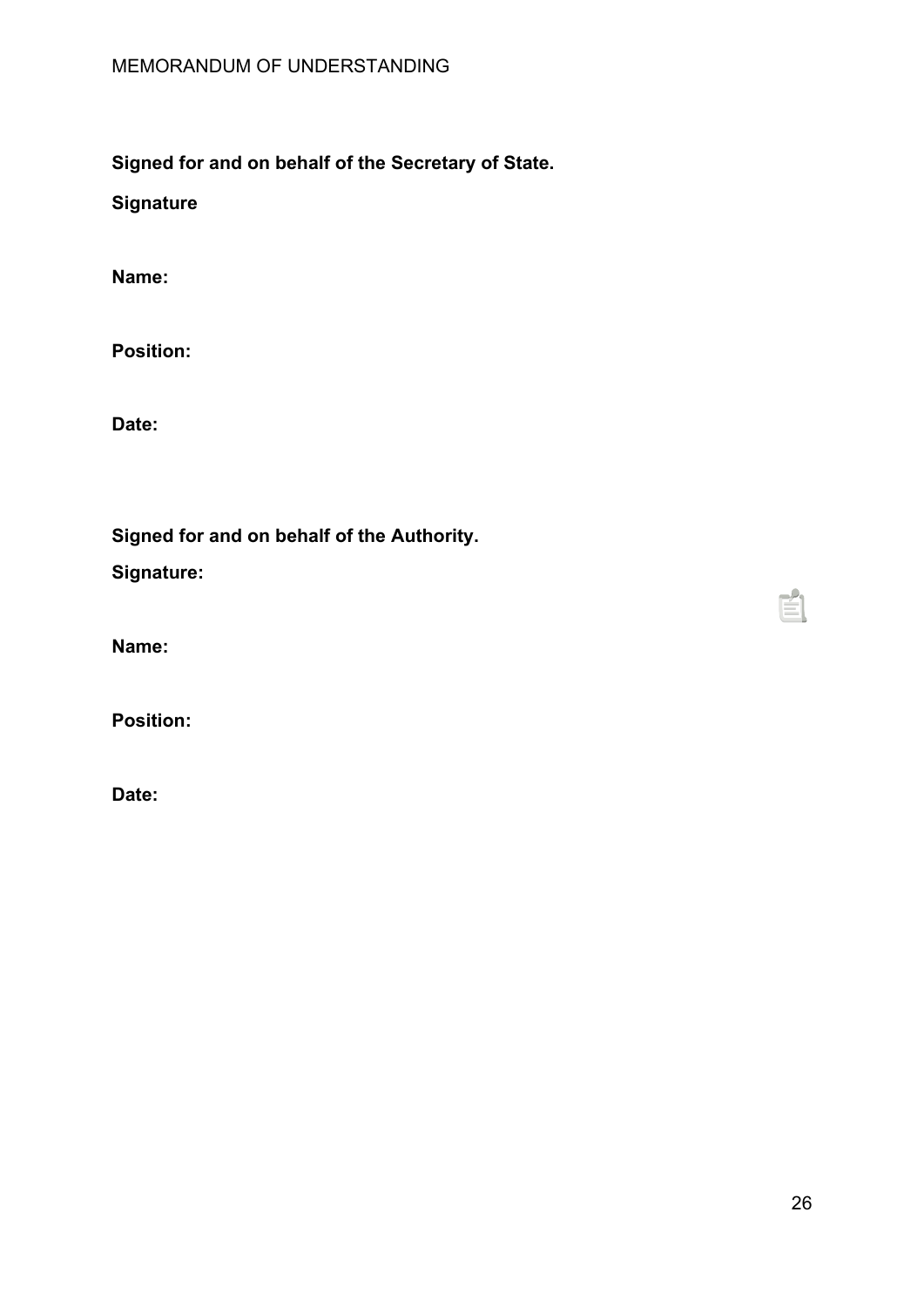#### **115. DOCUMENTS TO BE PROVIDED**

**Table 1: Documentation to be provided by the Authority before the Grant will be released and as soon as possible or by the 28th February 2022 at the latest, once LAs have been notified that their applications have been successful.** 

| What needs to be provided?                             | Annex/Location |
|--------------------------------------------------------|----------------|
| A signed copy of this MoU                              | This document  |
| A signed copy of the Section 151 or Section 73 Officer | Annex 1        |
| declaration                                            |                |
| A completed Grant Claim Form including Bank Details    | Annex 3        |
| (AP1a Form)                                            | Annex 9        |
| Updated Baseline Milestone Schedule                    | Annex 6b       |
| <b>Small Amounts of Funding Exemption Declaration</b>  | Annex 10       |

#### **Table 2: Documentation to be provided by the Authority alongside the documents in Table 1, unless exceptional circumstances prevail in which case this should be returned no later than the 15th April 2022.**

| What needs to be provided?                        | Annex   |
|---------------------------------------------------|---------|
| A signed copy of the Data Sharing Agreement (DSA) | Annex 5 |

#### **Table 3: Documentation to be provided by the Authority alongside the first Monthly Report**

| What needs to be provided? | Annex     |
|----------------------------|-----------|
| Completed Risk Register    | l Annex 4 |

#### **Table 4: Additional documentation to be completed or acknowledged by the Authority as required.**

| What needs to be provided?                                                                                                                                                                                                                                                              | Annex    |
|-----------------------------------------------------------------------------------------------------------------------------------------------------------------------------------------------------------------------------------------------------------------------------------------|----------|
| <b>Approved Application Proposal (From the</b><br>Authority's submission and approved through the<br>Assessment Stage of the Grant application process)                                                                                                                                 | Annex 6a |
| <b>Monthly Report Data Requirements Template</b><br>(monthly requirement for Authority as stated in<br>paragraph 55)                                                                                                                                                                    | Annex 7  |
| <b>Recovery Plan Template (only if the Project Team</b><br>identifies in the Monthly Report a significant variation in<br>Authority performance against their targets stipulated<br>in relation to the KPIs, they may, on behalf of the<br>Secretary of State, request a recovery plan) | Annex 8  |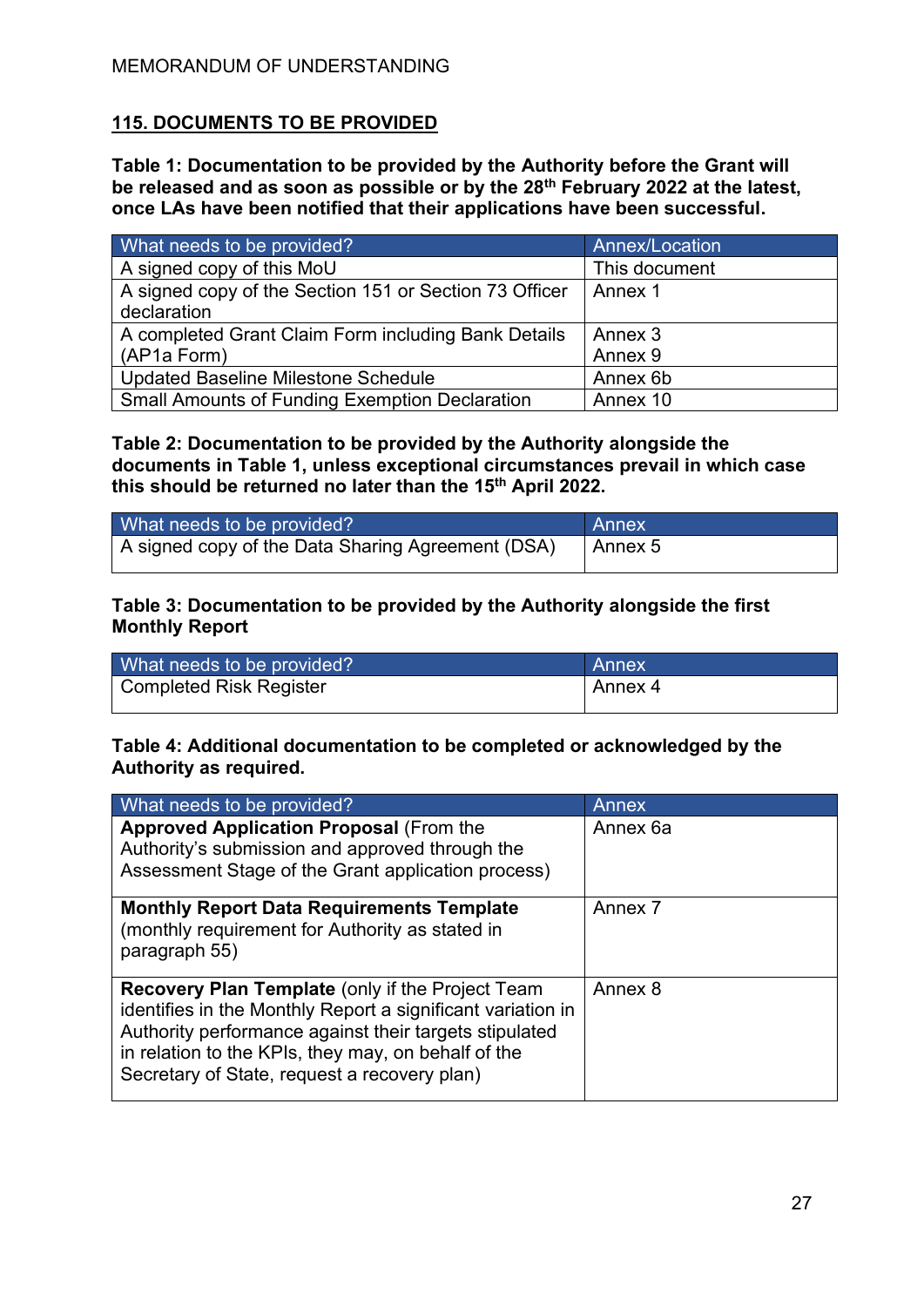# Annex 1: Section 151 or Section 73 Officer Declaration

#### **In my position as the Section 151 or Section 73 Officer for South Derbyshire District Council I confirm that:**

- 1. South Derbyshire District Council will accept the grant funding that has been offered through the SHDF – Wave 1 Delivery.
- 2. The information and evidence pertaining to this grant claim is complete, true and accurate.
- 3. South Derbyshire District Council will ensure the delivery of the Services in accordance with the terms of the Proposal; and
- 4. South Derbyshire District Council will comply with the provisions of the Memorandum of Understanding dated **\_\_\_/\_\_\_/2022** in connection with its delivery of the Proposal.

**NAME** 

**POSITION** 

**DATE**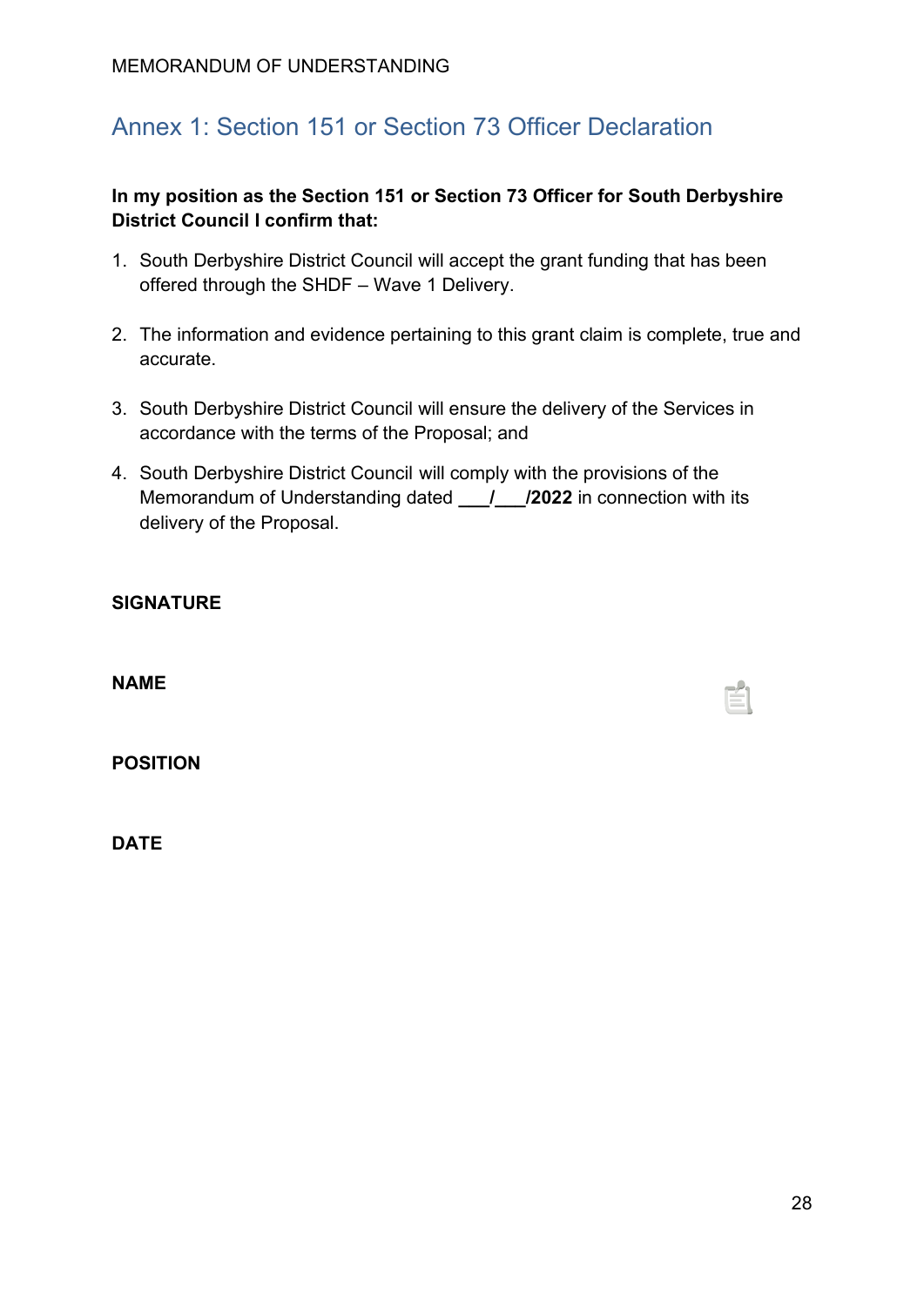# Annex 2: Grant Determination

#### **Social Housing Decarbonisation Fund Wave 1 DETERMINATION (2021/22): (No 31/5919)**

The Secretary of State for Business, Energy & Industrial Strategy ("the Secretary of State"), in exercise of the powers conferred by section 31 of the Local Government Act 2003, makes the following determination:

#### **Citation**

1) This determination may be cited as the [Social Housing Decarbonisation Fund Wave 1] Determination (2021/22) [No 31/5919].

#### **Purpose of the grant**

2) The purpose of the grant is to provide support to local authorities in England towards expenditure lawfully incurred or to be incurred by them.

#### **Determination**

3) The Secretary of State determines as the authorities to which grant is to be paid and the amount of grant to be paid, the authorities and the amounts set out in Annex A.

## **Grant conditions**

4) Pursuant to section **[**31(3) and**]** 31(4) of the Local Government Act 2003, the Secretary of State determines that the grant will be paid subject to the conditions in Annex B.

#### **Treasury consent**

5) Before making this determination in relation to local authorities in England, the Secretary of State obtained the consent of the Treasury.

Signed by authority of the Secretary of State for Business, Energy & Industrial Strategy

\*\*\*\*\*,

\*\*\*\*,

Energy Efficiency and Local, Department for Business, Energy & Industrial Strategy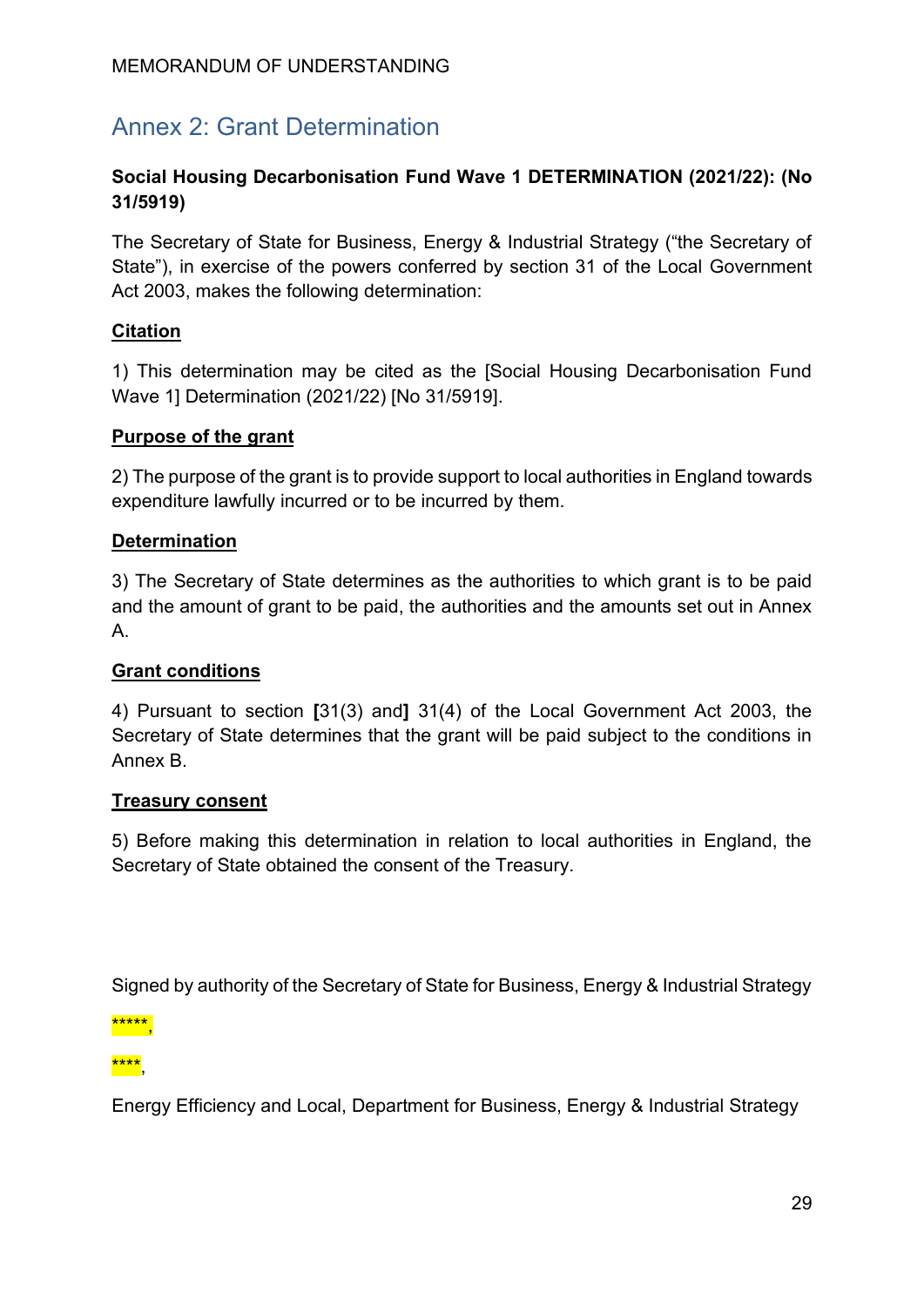#### **ANNEX A of the Grant Determination**

| <b>Authority to which</b>         | Amount of grant. |
|-----------------------------------|------------------|
| grant is to be paid               | to be paid.      |
| South Derbyshire District Council | £1,099,834.75    |

#### **ANNEX B of the Grant Determination**

#### **GRANT CONDITIONS**

# **GRANT CONDITIONS**

1. Grant paid to a local authority under this determination may be used only for the purposes that a capital receipt may be used for in accordance with regulations made under section 11 of the Local Government Act 2003.

2. The Chief Executive and Chief Internal Auditor of each of the recipient authorities are required to sign and return to the team leader of the Energy Efficiency and Local Division of the Department for Business, Energy and Industrial Strategy a declaration, to be received no later than 28<sup>th</sup> February 2022, in the following terms:

"In our opinion, in all significant respects, the conditions attached to Social Housing Decarbonisation Fund Wave 1 DETERMINATION (2021/22): (No 31/5919) will be complied with to the best of our knowledge and belief with ongoing appropriate investigations and checks".

 3. If an authority fails to comply with any of the conditions and requirements of paragraphs 1 and 2, the Secretary of State may-

- a. reduce, suspend or withhold grant; or
- b. by notification in writing to the authority, require the repayment of the whole or any part of the grant.

4. Any sum notified by the Secretary of State under paragraph 3(b) shall immediately become repayable to the Secretary of State.

Date: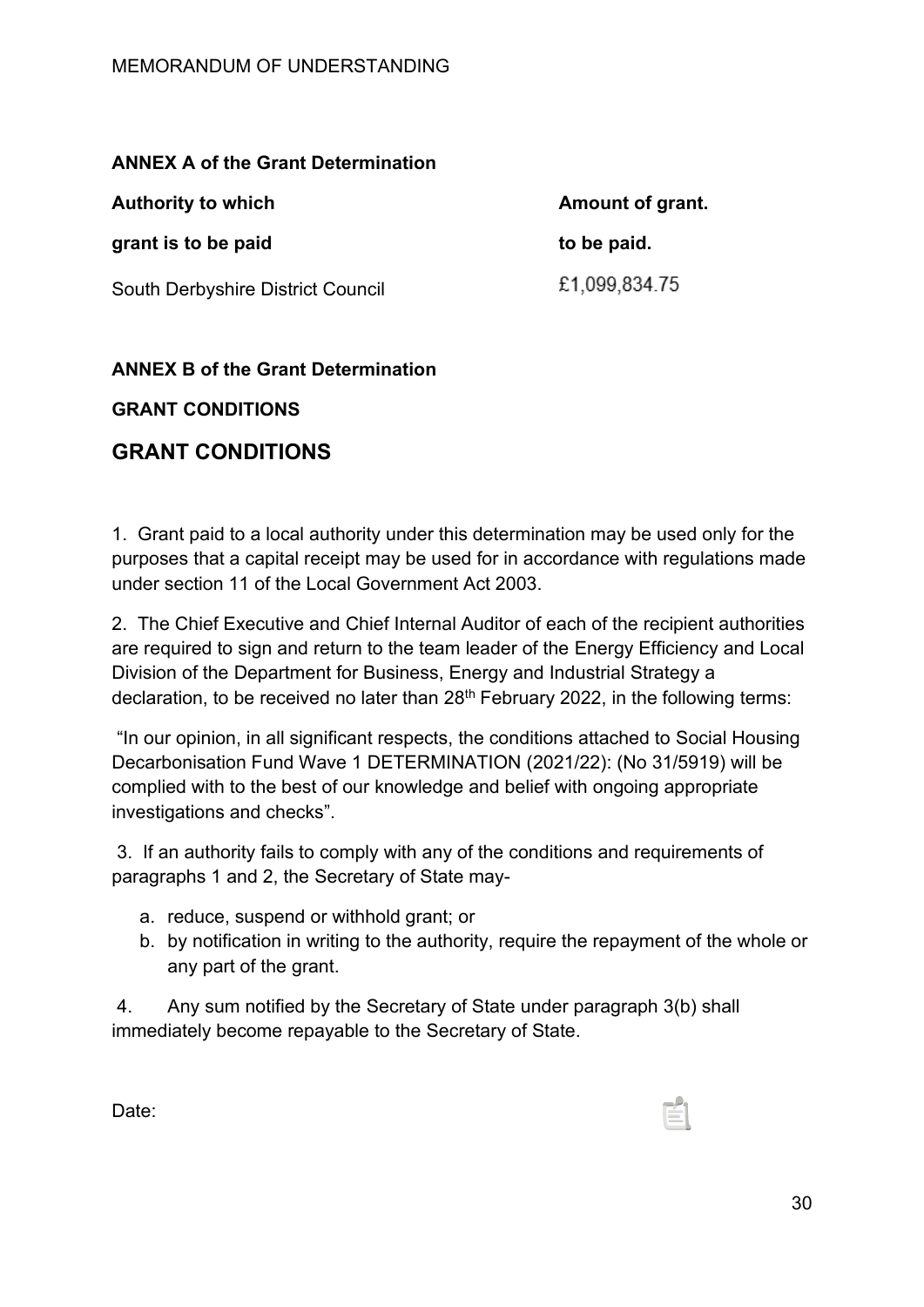# Annex 3: Grant Claim Form

| <b>SECTION 1 REQUESTER DETAILS</b> |                                                     |  |
|------------------------------------|-----------------------------------------------------|--|
| <b>LOCAL AUTHORITY</b>             | <b>South Derbyshire District Council</b>            |  |
|                                    |                                                     |  |
| <b>BANK DETAILS</b>                | Barclays Bank, Level 4, Chapel Quarter, Nottingham  |  |
| <b>Bank name &amp; address</b>     | <b>ING1 6HQ</b>                                     |  |
| Sort code                          | 20-63-36                                            |  |
| <b>Account number</b>              | 60564869                                            |  |
| <b>Account name</b>                | South Derbyshire District Council (General Account) |  |
| <b>PURCHASE ORDER NUMBER</b>       | (to be filled in by BEIS once returned)             |  |
|                                    |                                                     |  |
| <b>CONTACT NAME</b>                | <b>Charlotte Jackson</b>                            |  |
|                                    |                                                     |  |
| <b>TELEPHONE NUMBER</b>            | 01283 595901                                        |  |
|                                    |                                                     |  |
| <b>EMAIL ADDRESS</b>               | charlotte.jackson@southderbyshire.gov.uk            |  |
|                                    |                                                     |  |

| <b>SECTION 2 CLAIM DETAILS</b>                                                              |                      |
|---------------------------------------------------------------------------------------------|----------------------|
| <b>SOCIAL HOUSING</b><br><b>DECARBONISATION FUND WAVE 1 -</b><br><b>TOTAL TO BE CLAIMED</b> | £1,099,834.75        |
| <b>DATE OF CLAIM</b>                                                                        | <b>February 2022</b> |
|                                                                                             |                      |

*Claims may include VAT that the authority is not able to reclaim from HM Revenue & Customs or not likely to become able to claim.* 

**SECTION 6: SENIOR LOCAL AUTHORITY OFFICER'S DECLARATION**

I confirm that I have considered the Authority's Proposal (included as Annex 6a of the MoU) against which this Grant claim is made, as well as the principles set out in the Memorandum of Understanding for the Social Housing Decarbonisation Fund Wave 1, and that:

- a. The information and evidence pertaining to this Grant claim is complete, true and accurate.
- b. We will comply with the principles set out in the Memorandum of Understanding.

**Signed** 

**Printed name** 

**Position** 

**Date**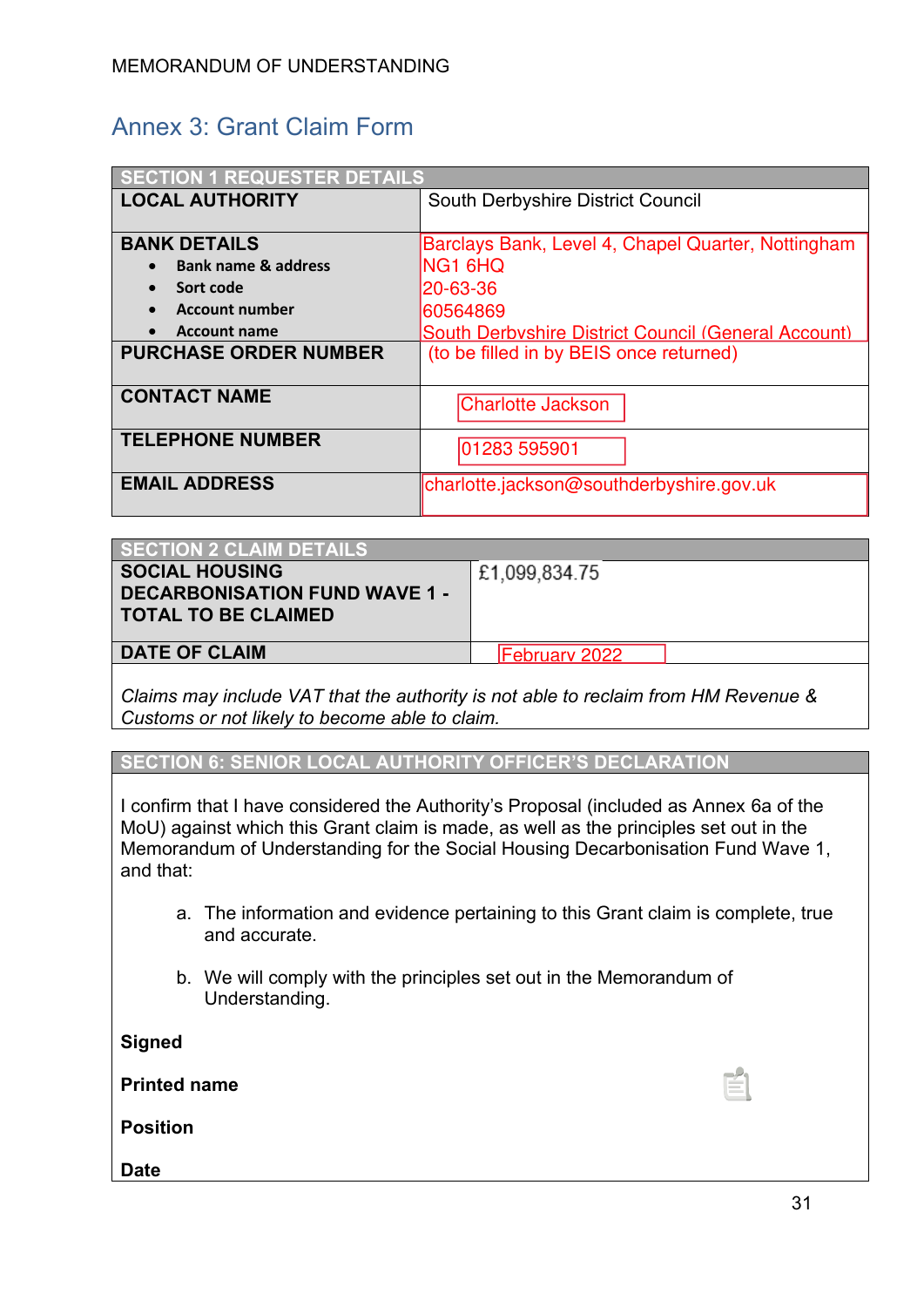### Annex 4: Risk Register

**The template for this is attached separately as an Excel spreadsheet to enable completion.**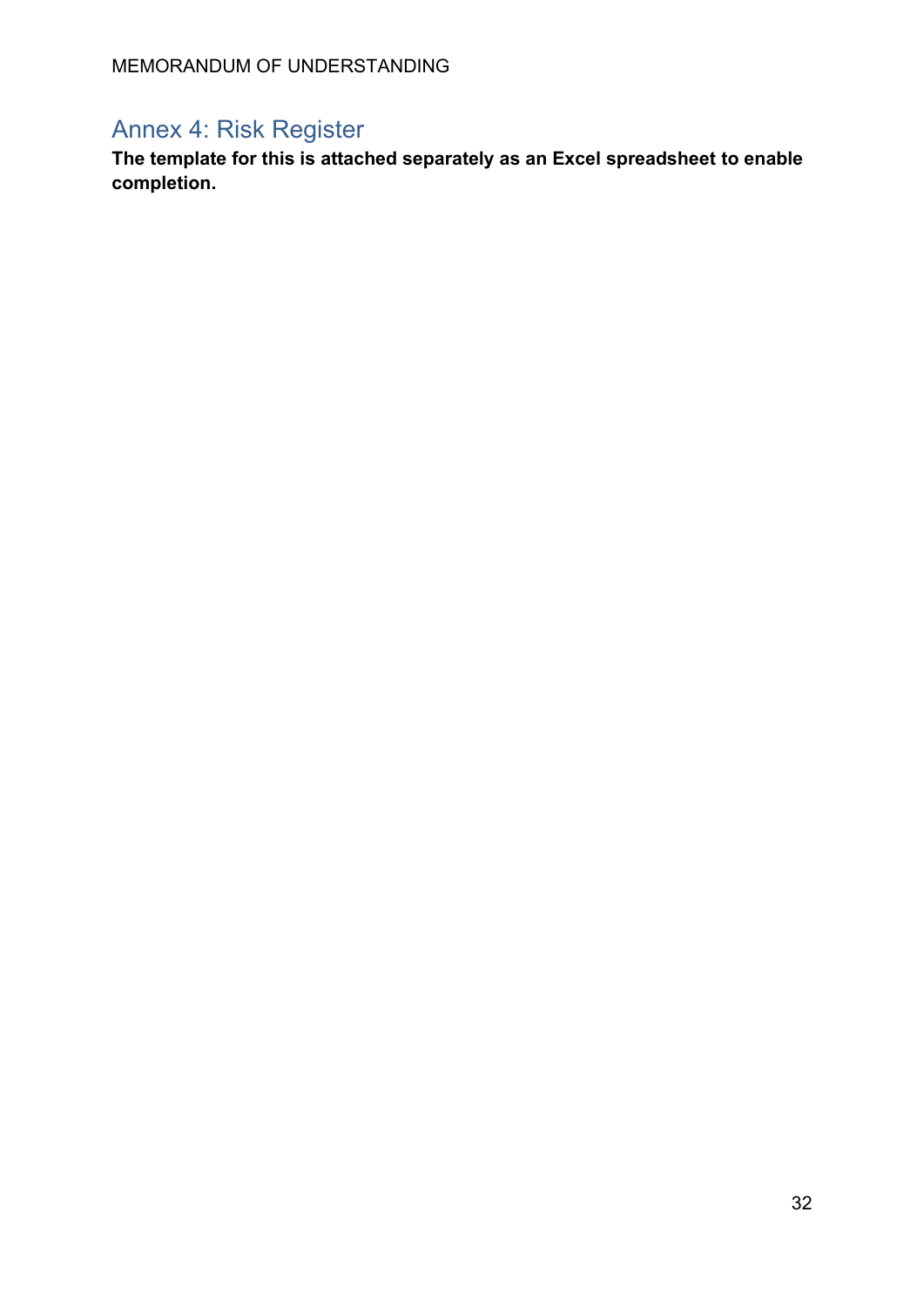

# Annex 5: Data Sharing Agreement (DSA) Social Housing Decarbonisation Fund (SHDF) – Wave 1

Between the Secretary of State for Business, Energy & Industrial Strategy (BEIS)

and

South Derbyshire District Council

Month 2022 < BEIS TO COMPLETE >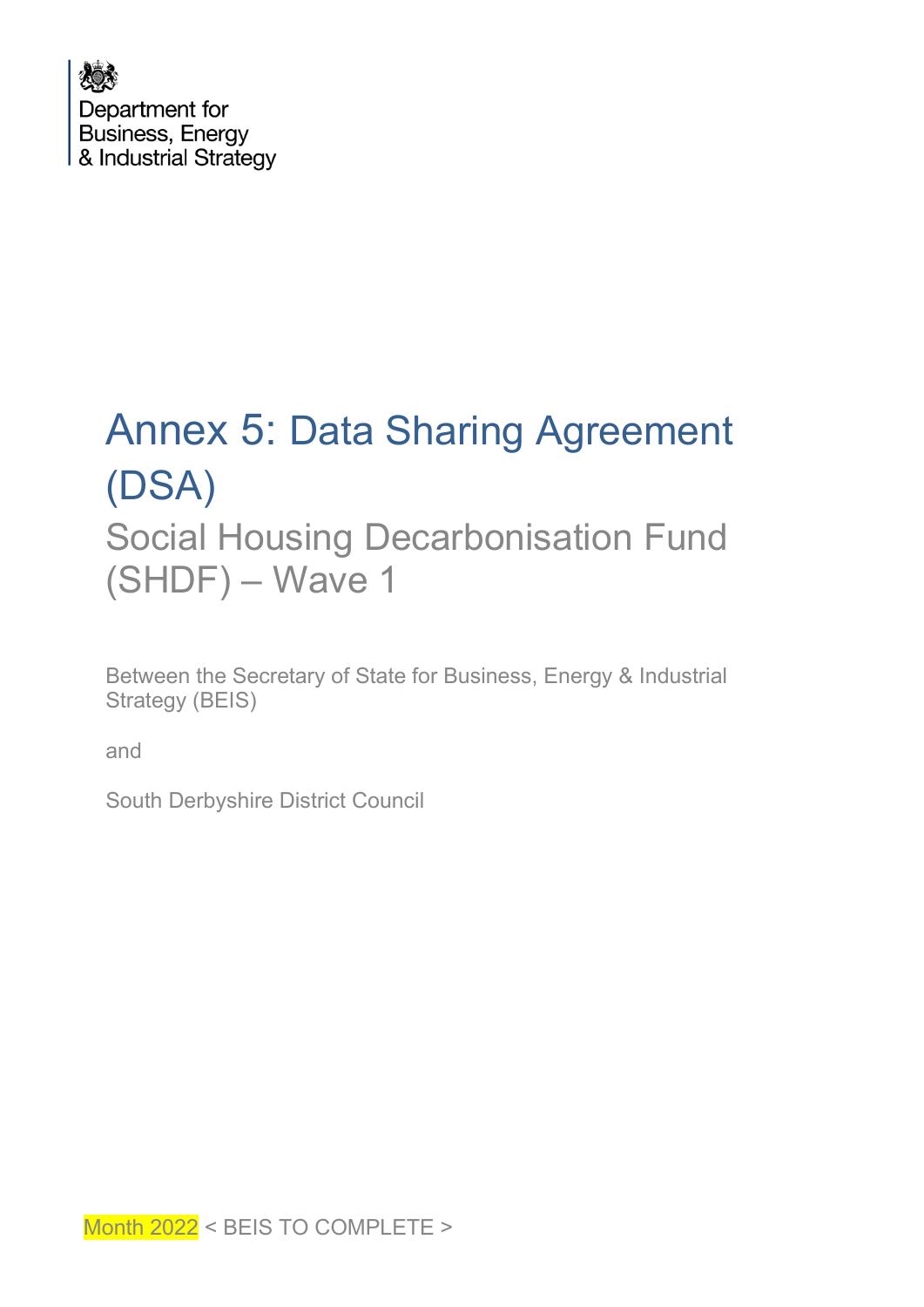### **Contents**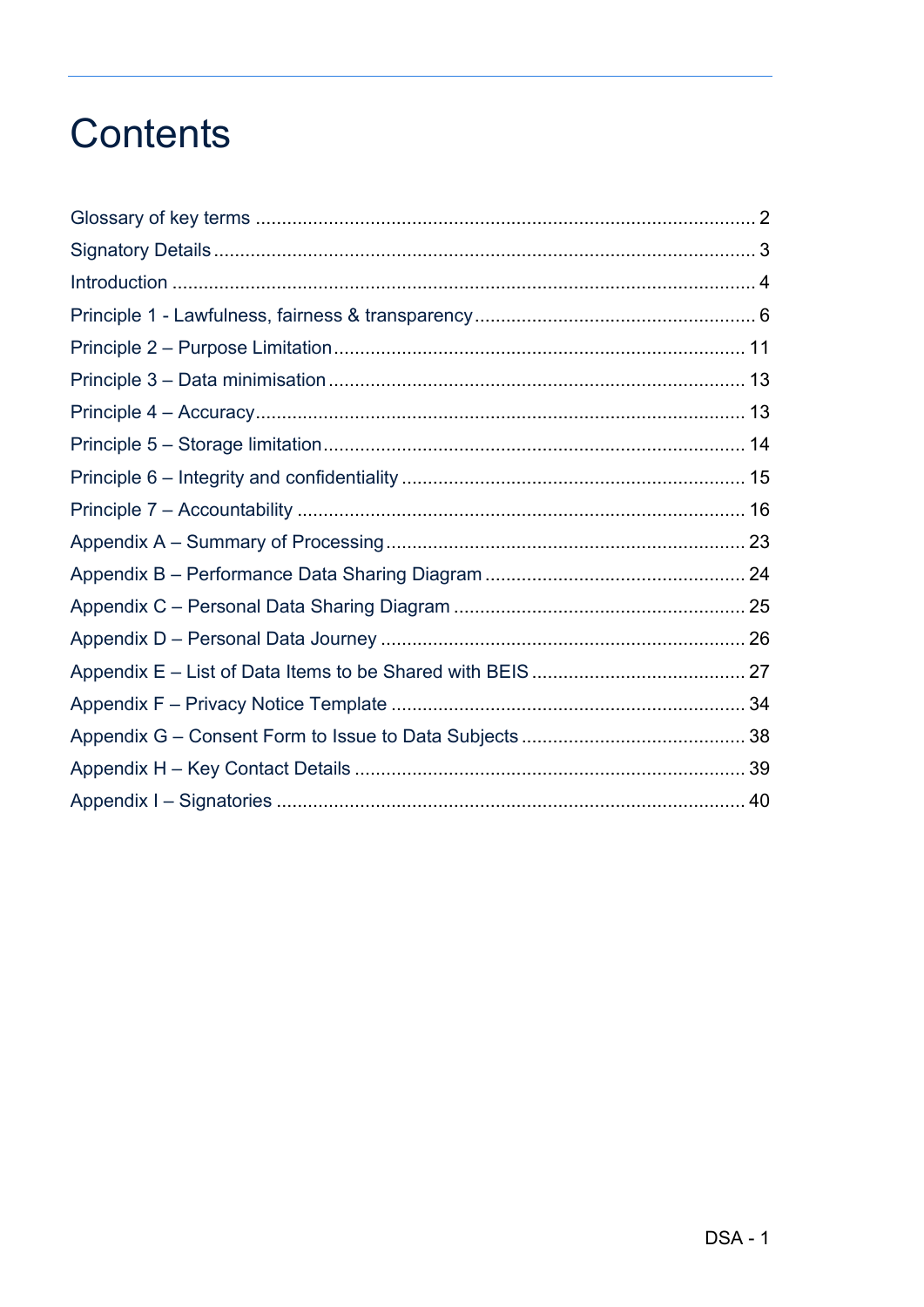# Glossary of key terms

In this Data Sharing Agreement (DSA) the following words and phrases will have the following meanings:

| <b>Term</b>                                                       | <b>Explanation</b>                                                                                                                                                                                                                                      |  |  |
|-------------------------------------------------------------------|---------------------------------------------------------------------------------------------------------------------------------------------------------------------------------------------------------------------------------------------------------|--|--|
| "Authority"                                                       | means the local authority that is to sign<br>this Agreement, that is: South Derbyshire District<br>Council                                                                                                                                              |  |  |
| "BEIS"                                                            | means the Department for Business, Energy &<br><b>Industrial Strategy</b>                                                                                                                                                                               |  |  |
| "Consortium"                                                      | means a group of local authorities,<br>housing associations and or private<br>companies working together to deliver the Social<br>Housing Decarbonisation Fund - Wave 1 under<br>the MoU                                                                |  |  |
| "Controller"                                                      | has the meanings set out in Article 4 of<br>the UK GDPR                                                                                                                                                                                                 |  |  |
| "Data Subject"                                                    | has the meanings set out in Article 4 of<br>the UK GDPR                                                                                                                                                                                                 |  |  |
| "DPA"                                                             | means the Data Protection Act 2018                                                                                                                                                                                                                      |  |  |
| "DSA"                                                             | means Data Sharing Agreement                                                                                                                                                                                                                            |  |  |
| "Funding<br>Period"                                               | has the meaning given to it in the MoU                                                                                                                                                                                                                  |  |  |
| "Government<br><b>Social Research</b><br>Publication<br>protocol" | means the "Government Social Research<br>Publication protocol", which are the principles for<br>the publication of all government social research<br>that is not regulated by the UK Statistics Authority                                               |  |  |
| "MoU"                                                             | means the Social Housing Decarbonisation Fund<br>- Wave 1 Memorandum of Understanding<br>between the Secretary of State for Business<br>Energy and Industrial Strategy and South<br>Derbyshire District Council dated<br>[BEIS insert date once signed] |  |  |
| "Partners"                                                        | means partners to this Agreement, namely<br>the Secretary of State for Business, Energy &<br>Industrial Strategy and: South Derbyshire District<br>Council                                                                                              |  |  |
| "Personal data"                                                   | has the meanings set out in Article 4 of<br>the UK GDPR                                                                                                                                                                                                 |  |  |
| "Processing"                                                      | has the meanings set out in Article 4 of<br>the UK GDPR                                                                                                                                                                                                 |  |  |
| "Processor"                                                       | has the meanings set out in Article 4 of<br>the UK GDPR                                                                                                                                                                                                 |  |  |
| "Project Team"                                                    | means the Social Housing Decarbonisation Fund<br>- Wave 1 project team within BEIS responsible for                                                                                                                                                      |  |  |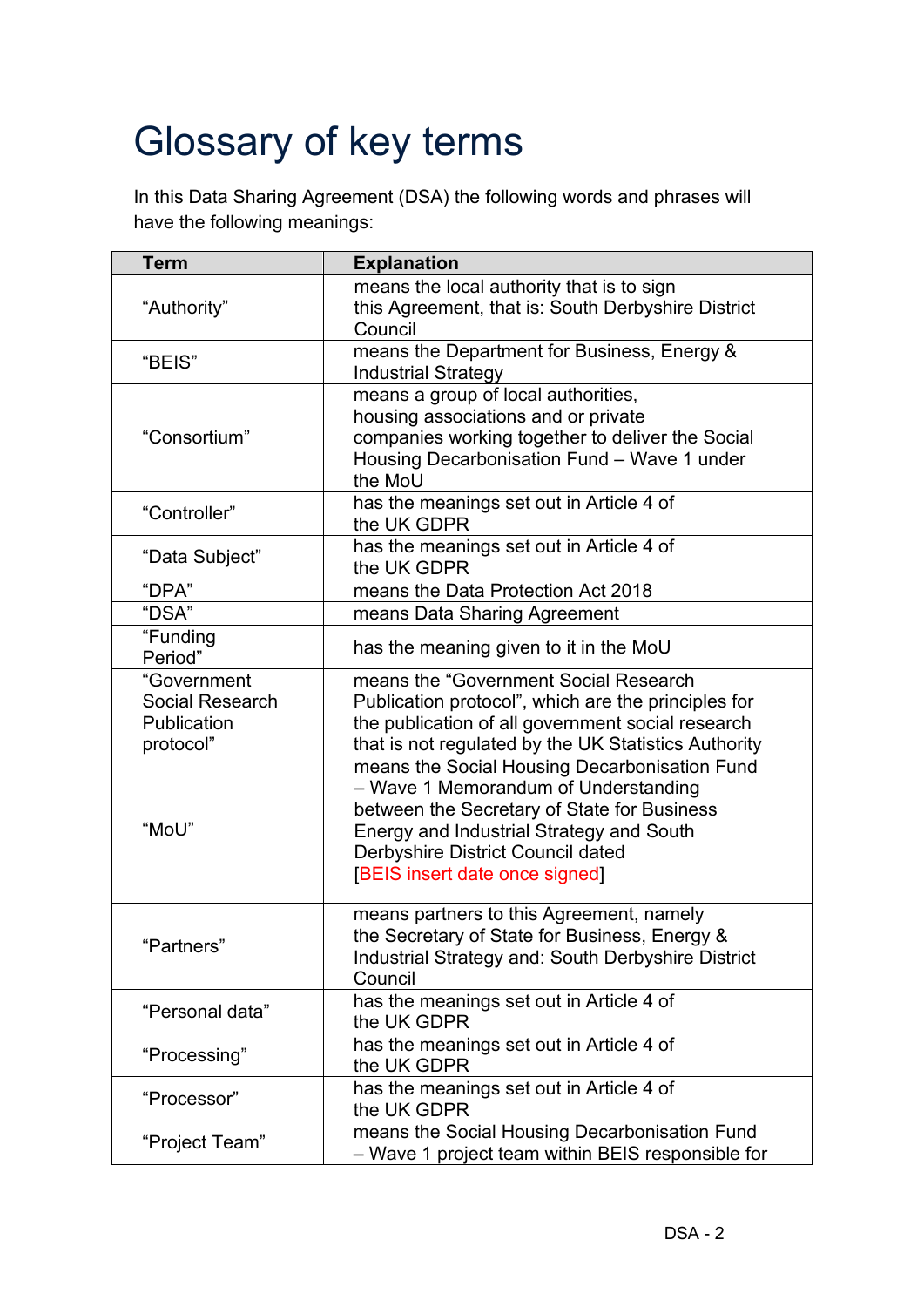|                         | the delivery of the scheme, supported by their<br>appointed delivery partner |  |
|-------------------------|------------------------------------------------------------------------------|--|
|                         |                                                                              |  |
| "SHDF"                  | means Social Housing Decarbonisation Fund                                    |  |
| "SHDF - Wave            | Means Wave 1 of the Social Housing                                           |  |
| 1"                      | Decarbonisation Fund                                                         |  |
| "Special                | means the types of data listed in Article $9(1)$ of the                      |  |
| Category data"          | <b>UK GDPR</b>                                                               |  |
| "The Code of            |                                                                              |  |
| Practice                | means the Code of Practice                                                   |  |
| for Official Statistics | for Official Statistics edition 2.0 (February 2018)                          |  |
| ,,                      | published by the UK statistics authority                                     |  |
|                         |                                                                              |  |
| FolA                    | means the Freedom of Information Act 2000                                    |  |
|                         | means UK - General Data Protection                                           |  |
| <b>UK GDPR</b>          | Regulation (EU 2016/679), as retained in UK law                              |  |
|                         | and tailored by the Data Protection Act 2018                                 |  |

## Signatory Details

The following are the agreement owners (herein: Partners) for this document:

| <b>BEIS Agreement Owner</b> |                                                            |  |  |
|-----------------------------|------------------------------------------------------------|--|--|
| <b>Name</b>                 | <b>Matt Harrison</b>                                       |  |  |
| Role                        | Programme Director, Social Housing Decarbonisation<br>Fund |  |  |
| Email                       | matt.harrison@beis.gov.uk                                  |  |  |

| The Authority Agreement Owner |  |  |
|-------------------------------|--|--|
| <b>Name</b>                   |  |  |
| <b>Role</b>                   |  |  |
| <b>Email</b>                  |  |  |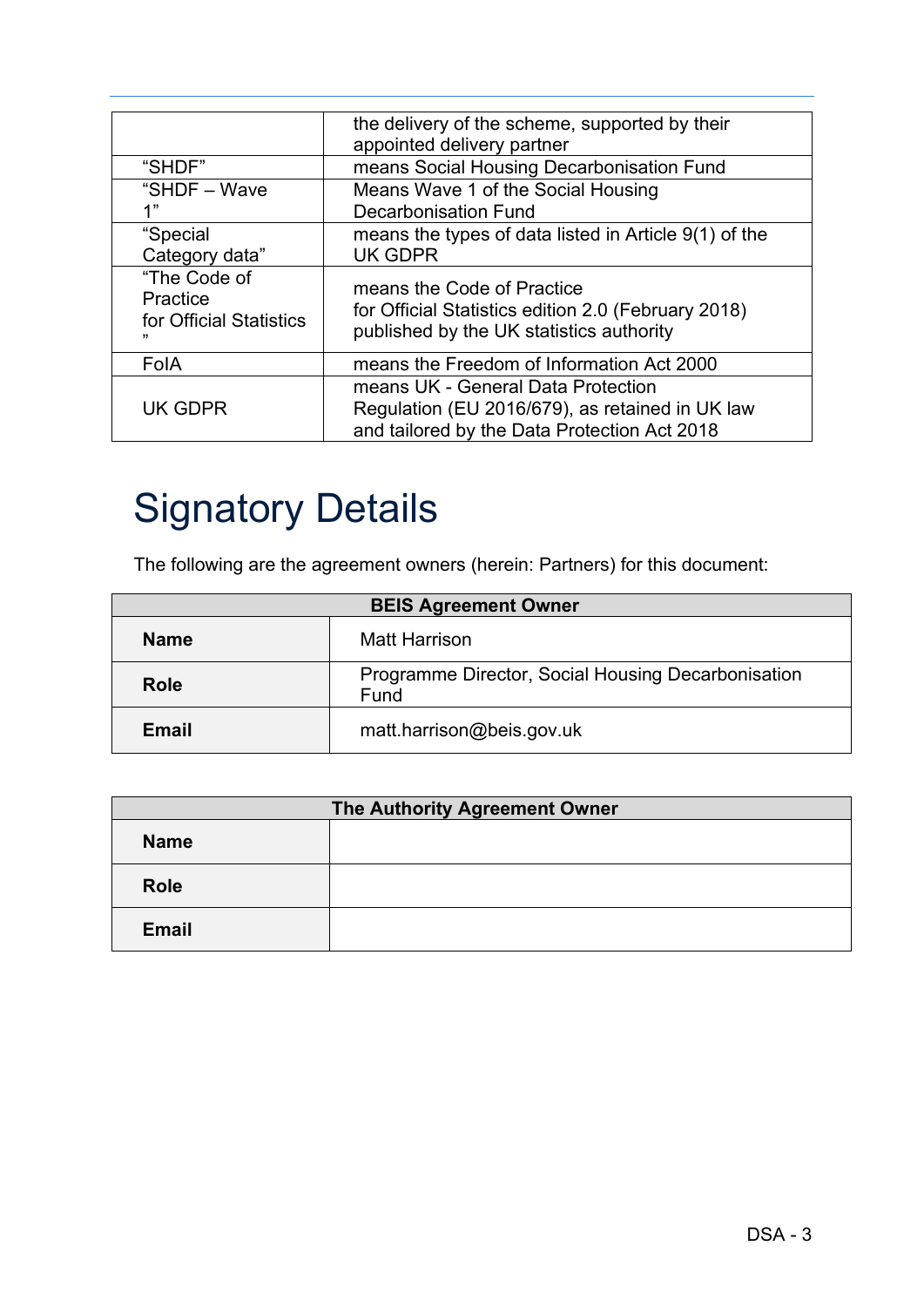## Introduction

- 1. This Data Sharing Agreement (herein: DSA) sets out an agreement between the Partners, which consists of South Derbyshire District Council (herein: the Authority) and the Secretary of State from the Department for Business, Energy & Industrial Strategy (herein: BEIS), on how data will be shared in relation to Wave 1 of the Social Housing Decarbonisation Fund (herein: SHDF – Wave 1).
- 2. The Social Housing Decarbonisation Fund (herein: SHDF) is a 2019 Conservative Manifesto commitment for a £3.8bn fund set up over a 10-year period to improve the energy performance of social rented homes, on the pathway to Net Zero 2050. The SHDF will upgrade a significant amount of social housing stock currently below, and on an 'infill' based at or above, EPC Band C up to that standard; delivering warm, energy efficient homes, reducing carbon emissions and fuel bills, tackling fuel poverty, and supporting green jobs.
- 3. The SHDF will be delivered through a series of individual projects (herein: Waves). The first wave of the programme (SHDF - Wave 1) will provide around £179m to England only projects to support Registered Providers of Social Housing, including Private and Local Authority Providers, to improve the energy performance of their social housing stock by installing Eligible Measures. The approximately £179m of funding is to be awarded in FY2021/22 and delivered through to March 2023.
- 4. We expect the SHDF to result in the following outcomes:
- **Fuel Poverty**: Reduce the numbers in Fuel Poverty by improving the energy efficiency rating of social homes below EPC Band C and reducing energy bills. On this basis, tenant energy bills should not increase for equivalent home warmth, and it is expected that bills will reduce.
- **Carbon:** Deliver cost effective carbon savings to contribute to carbon budgets, and progress towards the UK's target for Net Zero by 2050 by reducing CO2 emissions from Social Housing.
- **Green Economy**: Support economic resilience and a green recovery in response to the economic impacts of Covid-19, supporting thousands of jobs.
- **Tenants:** Improve the comfort, health, and well-being of Social Housing tenants by delivering warmer and more energy-efficient homes.
- 5. Under the Memorandum of Understanding (herein: MoU), the Authority agreed to:
	- a. Put a system in place to **collect data**, as set out in the MoU, for performance reporting, research, and evaluation purposes (herein: the Data).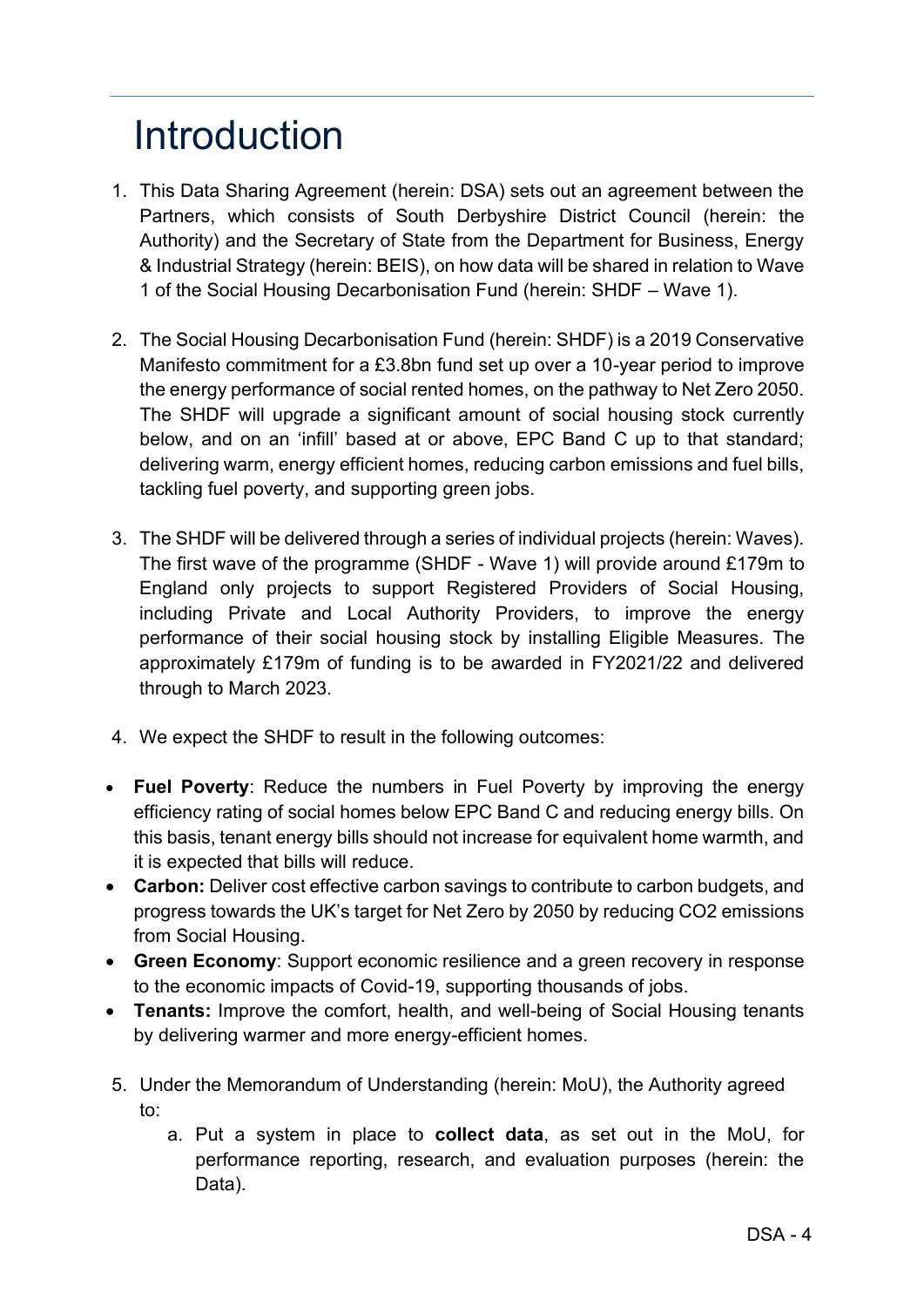- b. Ensure the Data is collated**, quality assured** and **shared with BEIS** in such a way as to meet the required reporting periods and date standards set out in the MoU.
- 6. Additionally, under the MoU, the Authority agreed to collect the Data in a way that:
	- a. Allows it to be shared with BEIS, in accordance with the principles set out in this Data Sharing Agreement and as referenced in the Monitoring, Evaluation and Audit section of the MoU.
	- b. Allows BEIS to share it with any of its research or evaluation service providers.
	- c. Allows BEIS to use it for research and statistical purposes (this does not include publishing the information in a way that identifies individual households) provided always that BEIS complies with the provisions of the Data Protection Act 2018 and UK GDPR.
	- d. Allows BEIS to keep names and contact details of the Authority and its delivery partners on file for use in the in-house CRM system to enable better relationship management (see the BEIS privacy notice, as published on the SHDF Wave 1 webpage on gov.uk alongside the Wave 1 competition documents).
- 7. This **DSA documents the lawful basis for this data sharing initiative**, what information will be shared and how. The Partners have entered into this DSA to demonstrate that data protection and privacy requirements have been taken into account, to set out how use of information meets the data protection principles under UK General Data Protection Regulation (herein: UK GDPR), as defined in Section 3(10) of the Data Protection Act 2018 (herein: DPA 2018), and how the rights of data subjects are protected.
- 8. This DSA is not a contract and is **not legally binding**. It does not create a legal power for either Partner to lawfully exchange and process personal information, and it does not provide indemnity from action under any law. It does not remove or reduce the legal obligations or responsibilities on any Partner.

#### 9. **The Partners enter this DSA intending to honour all provisions outlined within**.

10. This is a new DSA that relates to the collection and processing of data created as a result of the SHDF - Wave 1. This DSA will commence when it has been signed by all Partners and will terminate on **31st March 2025**.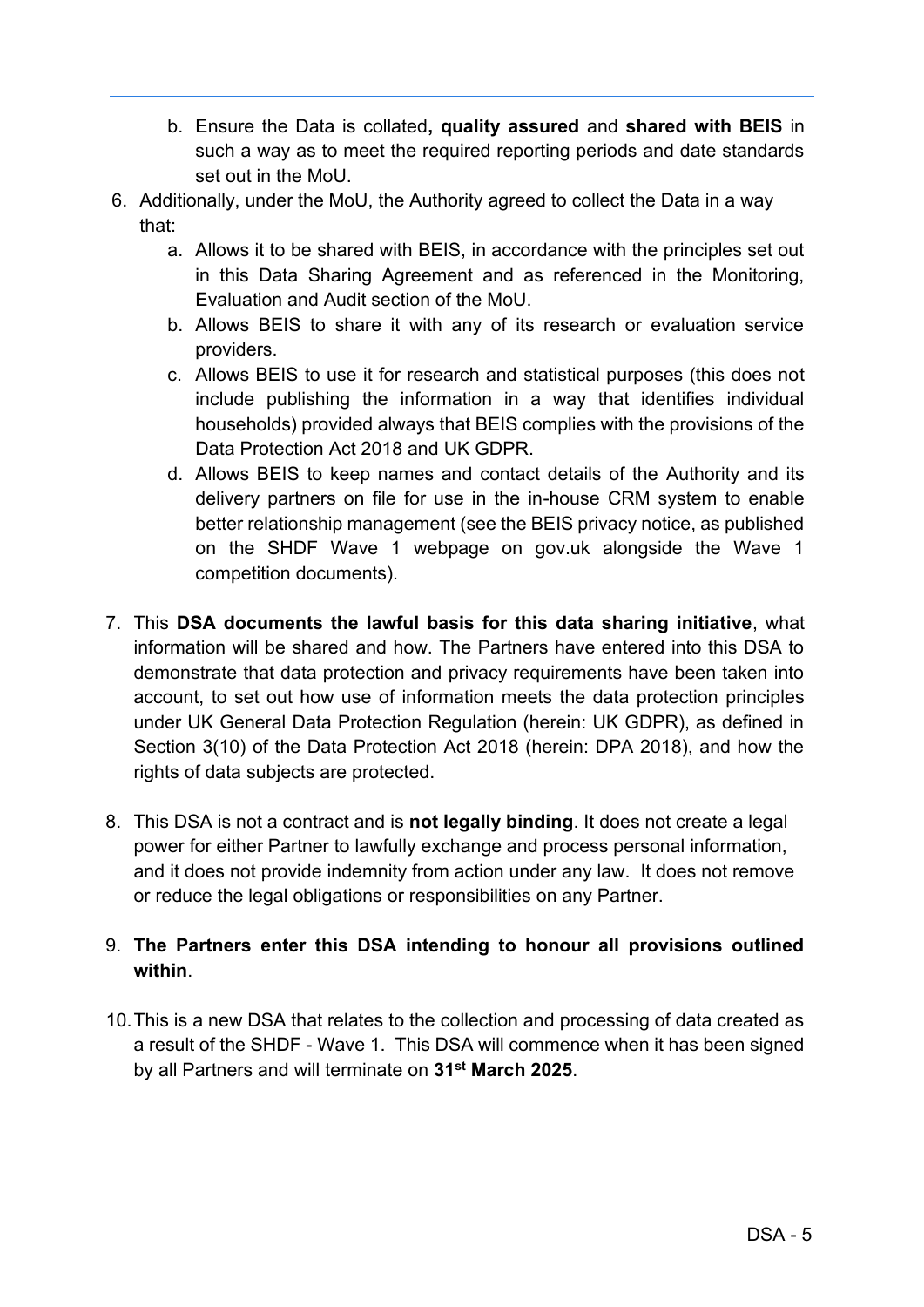### Principle 1 - Lawfulness, fairness & transparency

- 11. The contact details of delivery teams and property information are personal data, as individuals may be personally identifiable. BEIS requires this data to monitor, facilitate and support the delivery of SHDF – Wave 1, to perform a task in the public interest. Aggregated delivery data shared will also support statistical reporting and evaluation of the SHDF – Wave 1 and the overarching SHDF programme, to provide accountability in the use of public funds. As such, both are necessary to share with BEIS on the legal basis of **public task**, as defined under Article 6(1) of UK GDPR.
- 12. BEIS also request the personal data of delivery teams, installers and tenants for evaluation research purposes. This research enables BEIS to report the effectiveness of SHDF – Wave 1. It enables BEIS to evaluate whether SHDF – Wave 1 has delivered value-for-money, realised its intended benefits and inform future policymaking in the fields of energy efficiency, fuel poverty and health. This personal data should only be shared with BEIS for evaluation purposes on a **consent basis.**
- 13.BEIS' data sharing with Partners under this DSA does not involve the processing of personal data relating to criminal convictions, offences or related security measures, nor does it involve the processing of Special Category data.

### Data to be shared

- 14. The Authority has agreed to provide BEIS with the data as described below and set out in the relevant paragraphs, sections and or annexes within the MoU:
	- a. SHDF Wave 1 **project performance data** (herein: Performance Data), as defined by the Governance section (paragraphs 54 to 63), Performance section (paragraphs 79 to 88) and Annex 7 of the MoU. Perproperty information may be personally identifiable, and as such be categorised as personal data. This data includes but is not limited to:
		- i. An overview of monthly progress on the project.
		- ii. An update of the Authority's progress against Key Performance Indicators (KPIs) and project milestones
		- iii. Top risks, issues and or concerns that could impact the project
		- iv. Any incidents of fraud.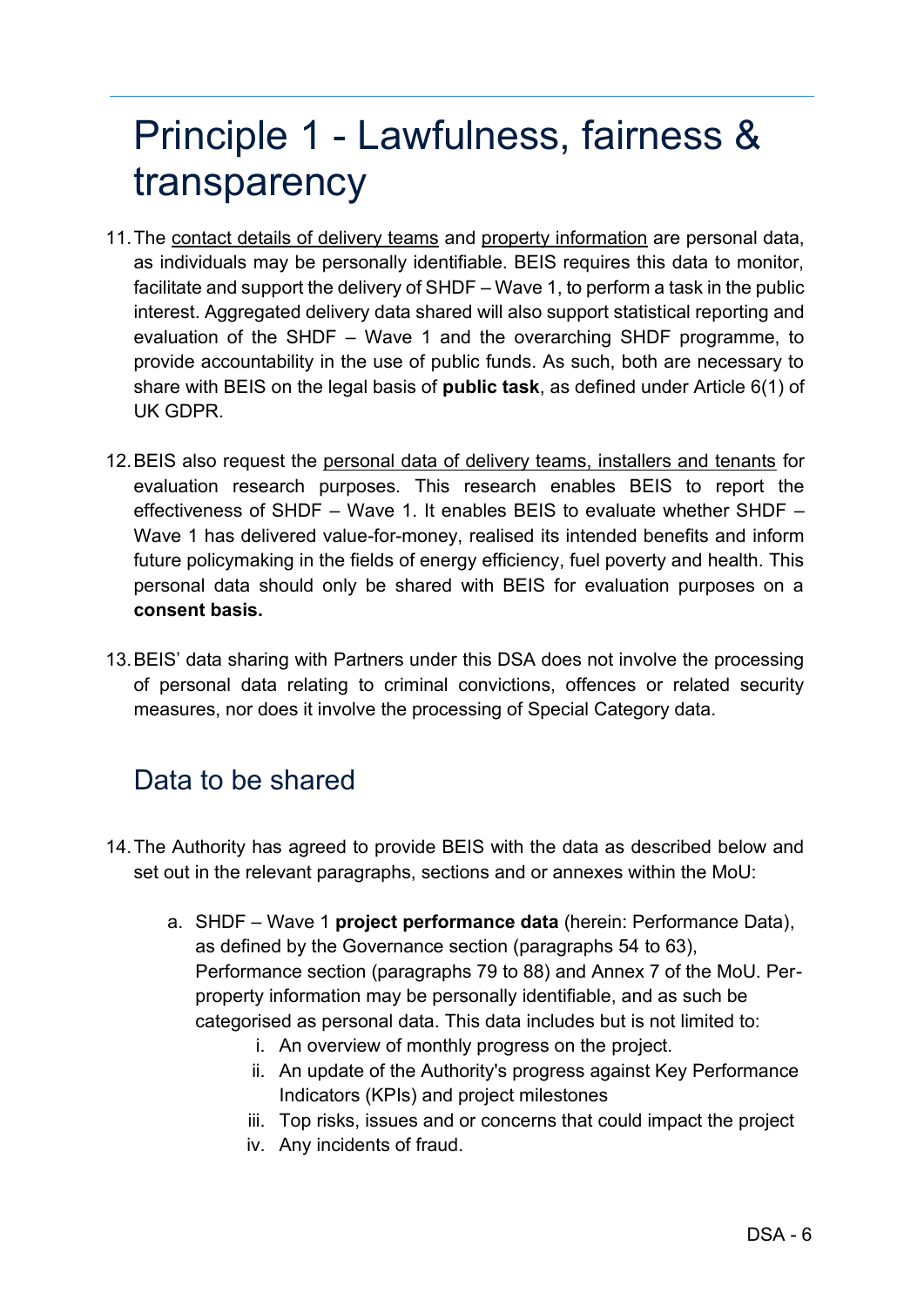- v. Specific per property information, including but not limited to requirements outlined in Annex 7 of the MoU.
- vi. Any other items the Authority wishes to escalate to BEIS.
- b. SHDF Wave 1 **monitoring and evaluation data** (herein: M&E Data), as covered by the Monitoring, Evaluation & Audit section (paragraph 89) of the MoU. This data may contain personal information data as defined by UK GDPR. This data includes but is not limited to:
	- i. Qualitative and or quantitative data obtained through the **delivery team's participation in research** led by an evaluation partner appointed by BEIS. This research will ensure that wider insights can be provided on the experience of delivering SHDF – Wave 1. BEIS will confirm plans for delivery team participation in the evaluation research during the spring of 2022.
	- ii. Contact details and consent of **households** and **installers** engaged in the scheme to be contacted for feedback on the scheme.
	- iii. **Data from households** receiving measures and installers delivering them, as set out in Annex 7 of the MoU, including but not limited to installation data, household engagement data, installer data and project delivery data.
- 15. The data provided by the Authority maybe linked to and or compared against other existing datasets or models within BEIS for compliance, evaluation, and performance reporting purposes.

### How data will be shared

- 16. BEIS will provide a system for projects to securely transfer the Data they have collected under this DSA to share with BEIS. Diagrams visualising the data sharing process are available in *Appendices B-D – BEIS' Data Sharing Process* of this DSA.
- 17. The Authority is responsible for ensuring there is a system in place to securely collect and store this Data. This system must include data supplied from other participating local authorities, housing associations, or partners where they are forming a Consortium. It must also put measures in place to ensure consent for data subjects to enable data sharing on this legal basis.
- 18. The Authority, or its appointed third party, will share this data with the SHDF Wave 1 Project Team via a password-protected report, for example using Egress, a secure file transfer protocol and or restricted folders on SharePoint, or through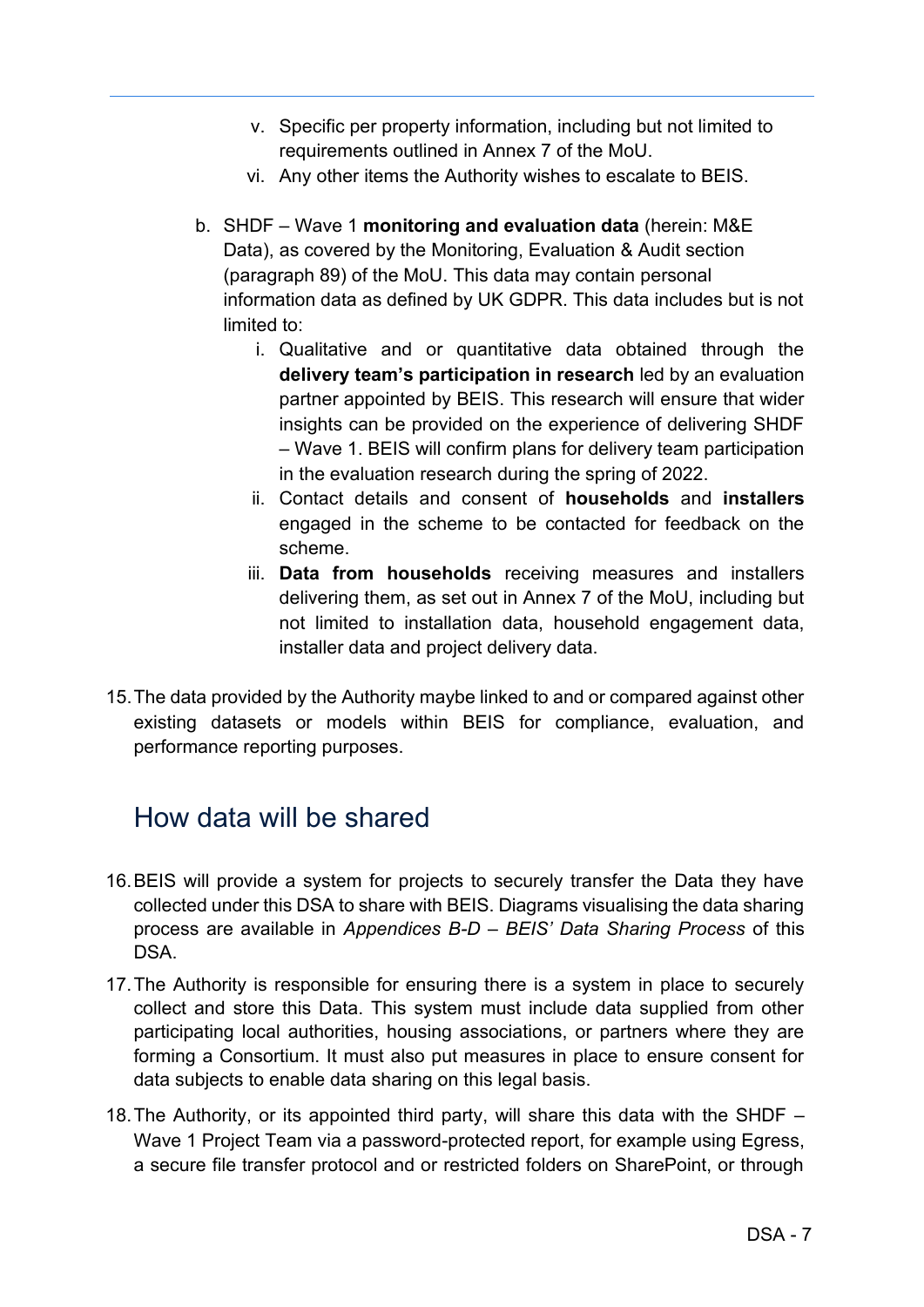an alternative data collection system that has been approved by the SHDF – Wave 1 Project Team and the BEIS Chief Information Security Officer (CISO) as being suitable for the transfer and storage of personal data.

- 19. Data sharing under this DSA will be shared from execution and up to  $31<sup>st</sup>$  March 2025 to enable the successful delivery of scheme evaluation activity.
- 20. BEIS will share the contact details of the Authority's delivery team with its SHDF delivery partners, such as the SHDF Wave 1 – Scheme Administrator (Ricardo), as necessary to deliver BEIS' energy efficiency schemes.
- 21. BEIS will share M&E Data with its SHDF research, evaluation partners as appropriate. There are also circumstances under which BEIS may share M&E Data with other Government Departments. These circumstances are detailed further below in paragraphs 45-50, under *Principle 2 – Purpose Limitation*.
- 22. Where BEIS decides to share personal data received under this DSA, it will ensure the data transfer is performed using a method approved by the BEIS Chief Information Security Officer (CISO), the preferred mechanism being restricted areas on MS Egress.
- 23. At all times, BEIS and the Authority will ensure all personal data shared under this DSA is stored in restricted folders held on restricted access secure servers.
- 24. Further information about the safekeeping of the data is set out further below under *Principle 6 – Integrity & Confidentiality*.

### Legal gateways

- 25. The Partners of this DSA share Performance Data and the personal data of the delivery team on the legal basis of **public task,** as defined by Article 6(1)(e) of UK GDPR. It is necessary for the performance of a task carried out in the public interest. This does not require consent.
- 26. The Partners of this DSA process and share the M&E Data on a **consent basis only**, as outlined by Article 6(1)(a) of UK GDPR.
- 27. Specifically, the data sharing and or processing is required in order to:
	- a. Enable BEIS to evaluate the effectiveness of existing and future policies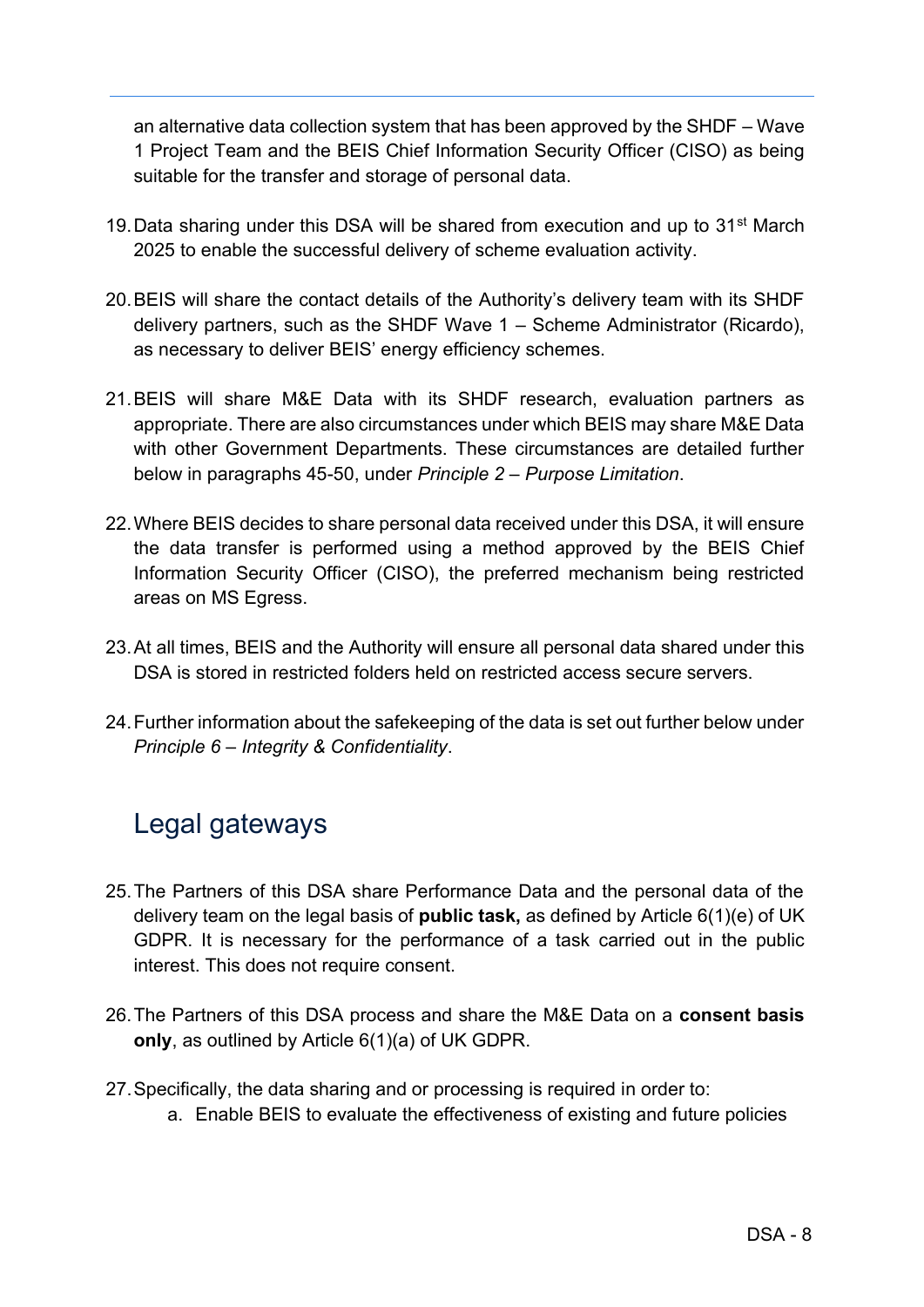- b. Support BEIS's functions and departmental responsibilities relating to carbon reduction and Net Zero as defined by the Climate Change Act (2008).
- c. Enable the Partners to carry out their responsibilities as regards to effectively managing the spending of public funding, including but not limited to BEIS reviewing how and where SHDF – Wave 1 funding has been spent and assessing whether this expenditure has enabled it to meet its objectives under the scheme.

| d. |  |
|----|--|
|    |  |
|    |  |
|    |  |
|    |  |
|    |  |
|    |  |
|    |  |
|    |  |
|    |  |

28.*Principle 2 – Purpose Limitations* provides further information for which processing of data under this DSA is needed.

### Data controller relationship

- 29. The Authority and BEIS act as **joint data controllers** for personal data covered by this DSA. This includes when they collect data, are in receipt of it or share the data with others.
- 30. For all other personal data shared under this DSA, **the Authority and BEIS act as independent controllers**, and becomes an independent controller of that personal data on receipt of it. BEIS' limitations on onward disclosures in data processing are covered under *Forward Use - Onward Disclosure*, paragraphs 45- 50 of this DSA.

### **Transparency**

31. The Authority accepts responsibility for ensuring that **both BEIS' Privacy Notice and their own Privacy Notice** are provided to all households, installers and,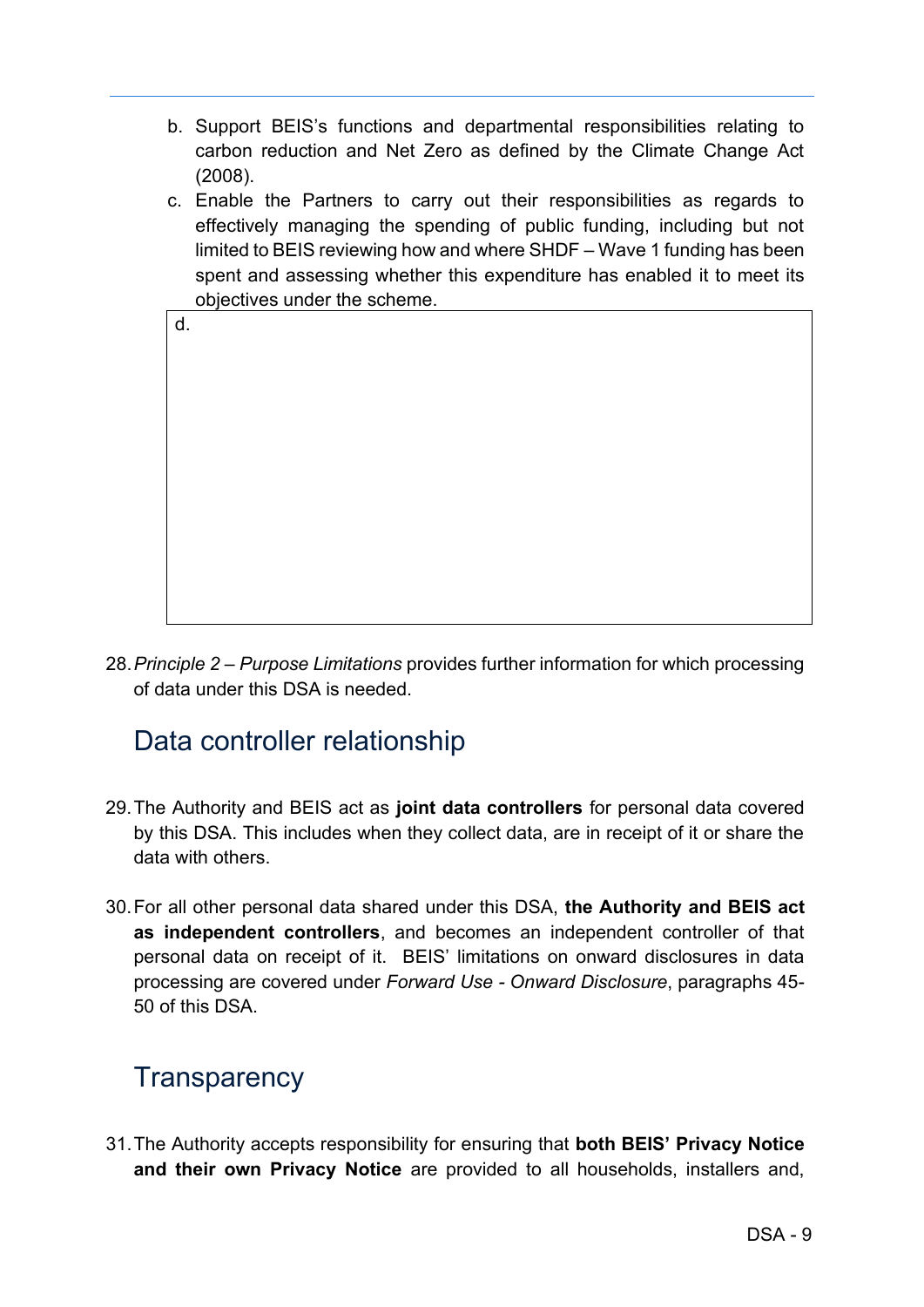where applicable, Consortium Members in compliance with the DPA 2018 and UK GDPR.

- 32. The Authority will ensure that their Privacy information includes content that alerts the data subject to the fact that their personal data will be passed from **to the Authority** and then **from the Authority to BEIS**.
- 33. Furthermore, the privacy information will inform the data subject that their data might be used either in full or in part by BEIS for:
	- a. The management and delivery of the scheme.
	- b. Evaluation, auditing, research, statistical and fraud prevention purposes; Or
	- c. Be linked to other data sources held by BEIS, other Government Departments, contractors appointed by BEIS and or other third parties for any of these reasons aforementioned.
	- d. With their consent, be used by a third-party to invite them to participate in research about their experiences with the project.
- 34.BEIS have provided the Authority with BEIS' SHDF Privacy Notice, as published on the SHDF Wave 1 webpage on gov.uk alongside the Wave 1 competition documents. **The Authority is ultimately responsible for ensuring that all households, installers, and Consortium Members are provided with this BEIS privacy notice**.
- 35. The Authority must also ensure data subjects are informed of any of their own or their consortia organisations' processing of personal data, **via their own Privacy Notice**. The Authority may use the template Privacy Notice provided as guidance (see Appendix F of this DSA) or their own version. If the Authority decides to use their own version, they must ensure that it includes the information mentioned under paragraphs 31 to 33 of this DSA.
- 36. By agreeing to this DSA and the MoU, the Authority accepts responsibility **for seeking valid consent**, as defined by Article 4(11) of UK GDPR, from households, installers, and Consortium Members to be recontacted for the purposes of evaluation of SHDF – Wave 1 and, where appropriate, any further research and evaluation therein. A consent form is provided in Appendix G of this DSA and should be used by the Authority to seek consent.
- 37. The Authority will **maintain records of informed consent** and share Data with BEIS **in accordance with their data reporting requirements**. These requirements are set out under the Governance section (paragraphs 54 to 63), Performance section (paragraphs 79 to 88), Monitoring, Evaluation and Audit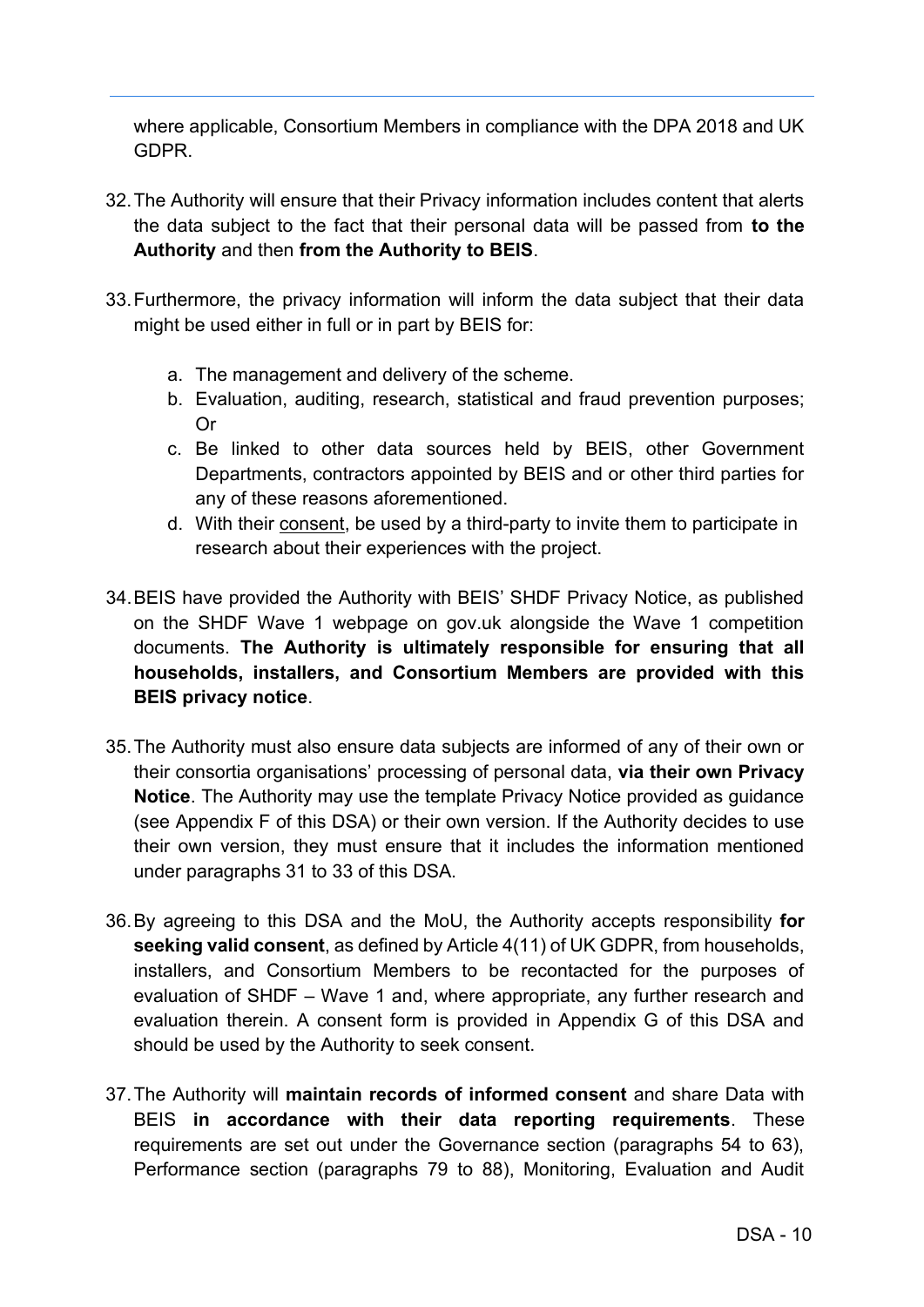section (paragraph 89) and Annex 7 of the MoU. The exact data items and formats requested are detailed under *Appendix E – List of Data Items to be Shared with BEIS*.

- 38. If a data subject informs either Partner and or its service providers, where applicable, that they are withdrawing consent, the Partner is responsible for communicating the withdrawal of consent to the other Partner. In this scenario, BEIS will be responsible for ensuring the data subject is no longer contacted by BEIS and or its service providers, for the purpose of evaluation of SHDF – Wave 1 and related further research and evaluation.
- 39. Where consent has been withdrawn by the data subject, BEIS will seek to cease contact with the data subject as soon as reasonably practicable.
- 40. BEIS and the Authority, as part of their ongoing requirements to comply with UK GDPR or its successor legislation, where applicable, will keep their Privacy Notices under ongoing review. Where legislative changes are made, BEIS and the Authority will communicate these to the data subject as soon as reasonably practicable to ensure that the data subject's rights are maintained and complied with.

## Principle 2 – Purpose Limitation

- 41. The Authority will, where necessary, disclose personal data to BEIS as part of its data reporting requirements, as set out in the MoU and this DSA. The primary purposes for sharing and processing this data are to support:
	- a. The administration of SHDF Wave 1.
	- b. An assessment of whether SHDF Wave 1 has achieved its objectives.
	- c. BEIS to effectively publish statistical reports relating to SHDF Wave 1.
	- d. An evaluation of SHDF Wave 1 and any associated home energy or carbon reduction policies, where applicable.
	- e. Effective management of fraud and non-compliance under SHDF Wave 1.
- 42. Additionally, BEIS may use all or some of the data shared by the Authority:
	- a. To review and develop existing or future Government policy.
	- b. For research, evaluation, and statistical purposes.
- 43. Where BEIS uses all or some of the data for research, evaluation, and statistical purposes this may be linked with data from other data sources held by BEIS or other Government Departments.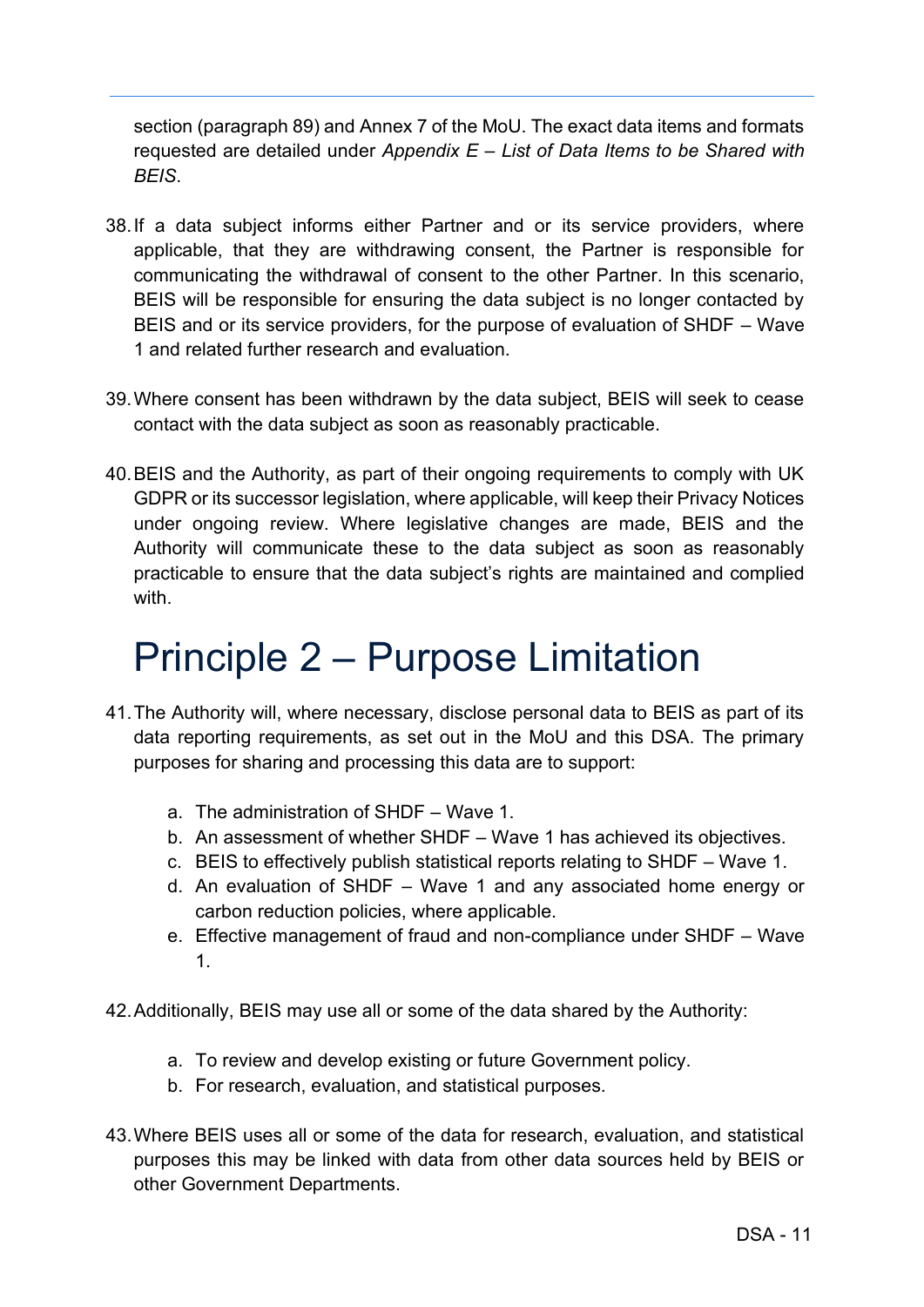- 44. The analysis and research expected to be undertaken may include, but is not limited to:
	- a. Analysing whether the presence of measures installed under SHDF Wave 1 has led to a significant change in energy consumption. This may be done by comparing SHDF – Wave 1 measures data to other databases, including but not limited to: the National Energy Efficiency Database, Cavity Insulation Guarantee Agency and or other related similar operational databases.
	- b. Linking and or comparing the SHDF Wave 1 data to other datasets from other BEIS or HM Government administered energy efficient programmes to enable BEIS to assess the following without double counting properties:
		- i. Progress against fuel poverty targets.
		- ii. Insulation levels for the overall housing stock in Great Britain, and impact on remaining potential for cavity wall, solid wall, and loft insulation.
		- iii. The characteristics of recipient (e.g., location, property type, tenure, and vulnerability group) to inform future policy making.
	- c. Address matching SHDF Wave 1 installations through the National Energy Efficiency Data-Framework to maintain a central database of property characteristics, household characteristic, energy consumption and or Energy Performance Certificates (EPCs).

### Further use and onward disclosure

- 45.To deliver SHDF, BEIS may need to share the Data with the SHDF Wave 1 Scheme Administrator (Ricardo). Ricardo will be subject to UK GDPR compliance via commercial contract clauses, and only permitted to process personal data to execute a public task on BEIS' behalf.
- 46. To effectively audit and manage SHDF Wave 1 and other Government schemes, BEIS may need to share SHDF – Wave 1 data with delivery partners of other current or future energy efficiency or low carbon heating government support schemes. This is to ensure that SHDF – Wave 1 funded installations are not already or subsequently subsidised under other Government schemes.
- 47. Where BEIS needs to share SHDF Wave 1 data with delivery partners of current or future energy efficiency or low carbon heating government support schemes, BEIS will seek to use primarily anonymised or pseudonymised data to limit the use of personal data. Where this data sharing is necessary BEIS will put a data sharing agreement in place with the relevant delivery partner to support the sharing of the data.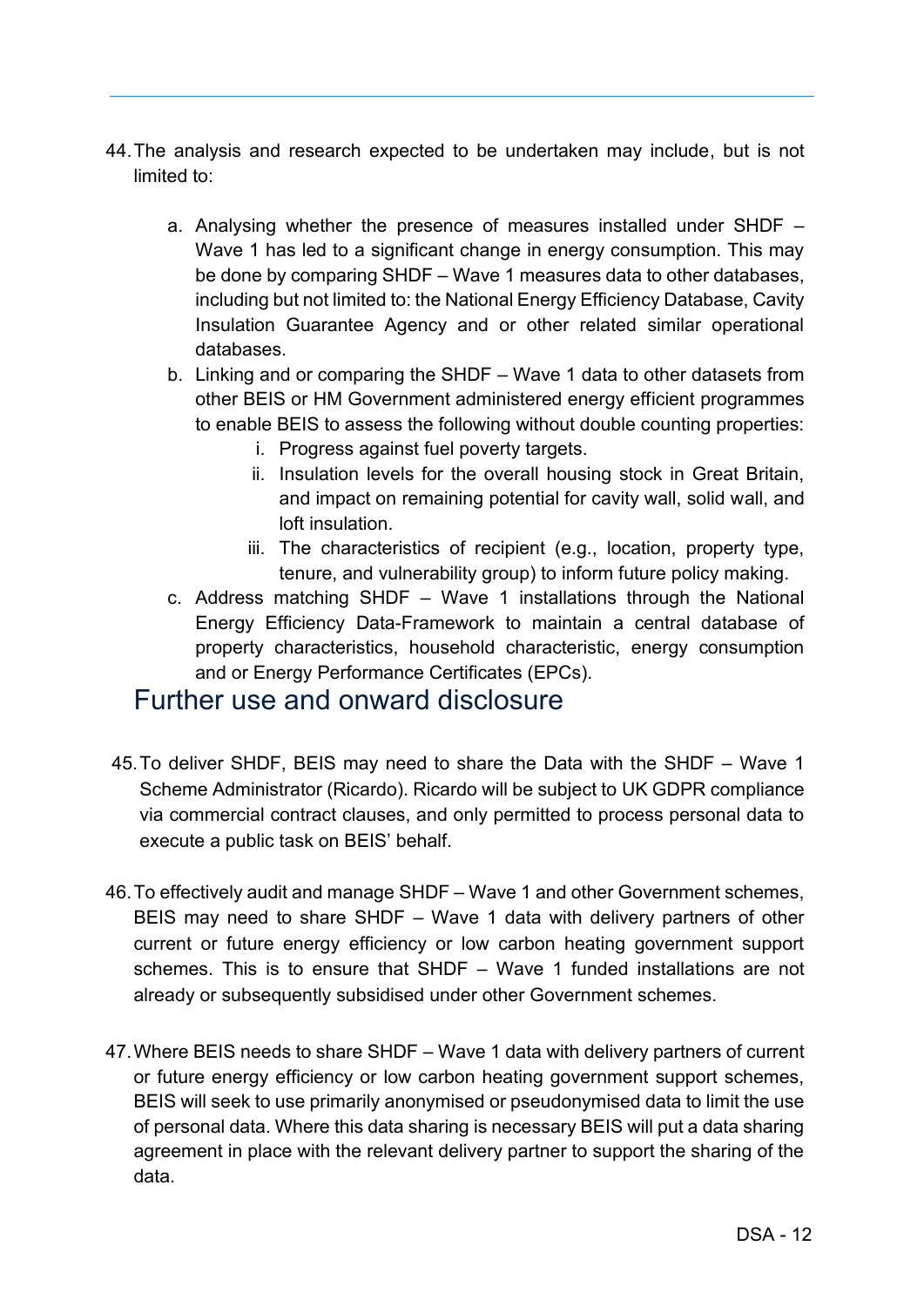- 48. BEIS will share SHDF Wave 1 data with its third-party monitoring and evaluation contractor to support the delivery of research, evaluation, and auditing activities. This will be primarily to confirm that projects under SHDF – Wave 1 are complying with the scheme's guidance and objectives. BEIS will put in place a DSA with its monitoring and evaluation contractor to support the sharing of data for this purpose.
- 49. Items included within onward disclosures **are limited** to those already outlined in this DSA (*Appendix E – List of Data Items to be Shared with BEIS*).
- 50. At all times, **BEIS will comply with the 'data minimisation' principle** set out in this DSA, in accordance with Article 5(1)(c) of UK GDPR. Wherever possible, BEIS will use aggregated, pseudonymised or anonymised data to limit onward disclosure of personal data. Where onward disclosure is required, BEIS will ensure that there is a DSA or contract in place to outline the legal basis for sharing the data, and that any onward disclosure of data is restricted to only the data that is required by the third party to support the purpose for which the data is being shared.

### Principle 3 – Data minimisation

51. By agreeing to this DSA, each Partner confirms that the data being shared under this agreement is the minimum amount of personal data that is necessary to achieve the purposes for which it is being shared, as outlined by Article 5(1)(c) of UK GDPR.

## Principle 4 – Accuracy

- 52. In accordance with the Governance section (paragraphs 54 to 63), Performance section (paragraphs 79 to 88), Monitoring, Evaluation and Audit section (paragraph 89) of the MoU, the Authority agrees to carrying out a series of **quality assurance checks** on the Data it generates.
- 53. These accuracy checks will include:
	- a. Checks to ensure that the installation data is for an eligible household and that the installer meets the necessary standards (either through Trustmark or an alternative) as part of the grant award.
	- b. Data completeness checks to ensure that all mandatory and required data fields are completed in any data return sent to BEIS.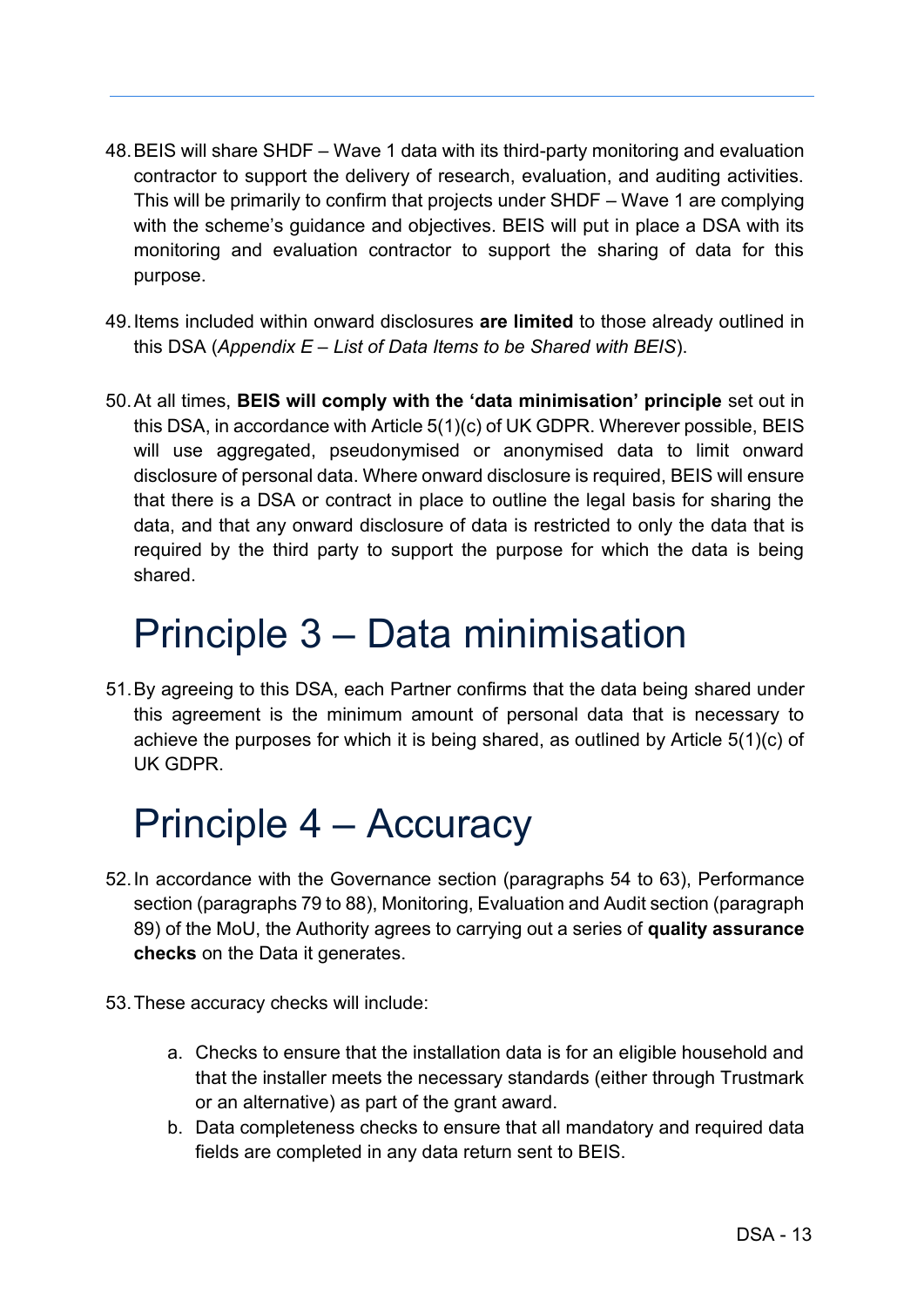- c. Data validation checks, such as, checking field formats (e.g., a date field is in a date format) or that an entry is valid (e.g., a postcode is alphanumeric) before returning any data sent to BEIS.
- 54. BEIS will also conduct checks on the Data it receives from the Authority to identify any reporting errors, double counting, or ineligible households and or installers. The processes for these are outlined in *Appendices B and C* to this DSA.
- 55. If, after the Data has been either passed from the Authority to BEIS, or from BEIS to the Authority, either Partner identifies an error in that information then the following process should be undertaken to correct the error:
	- a. The Partner that identifies the error should, as soon as reasonably practicable but within a period exceeding that of five working days, alert the other Partner to the error.
	- b. The Authority will then liaise with the relevant delivery partner, installer, or Consortium Member, where appliable, to clarify and correct the data; And
	- c. Promptly notify BEIS of any correction to the data required.

## Principle 5 – Storage limitation

- 56.**BEIS will retain personal data until 31st March 2025** for the purposes outlined in this DSA. The remaining project data is not subject to a specified retention period since it does not contain personal data
- 57. In line with the storage limitation principle outlined under Article 5(1)(e) of UK GDPR BEIS will review the data it holds at regular periods to ensure that personal data is only retained for as long as it is needed up to 31<sup>st</sup> March 2025.
- 58. The Authority will retain any personal data created or collected, for reporting purposes under SHDF – Wave 1, in accordance with its own retention and disposal policies.
- 59. All Partners will destroy or delete all personal data at the end of the relevant retention periods using a process that is in line with their data destruction processes.
- 60. In order to achieve the purposes outlined under *Principle 2 – Purpose Limitation*, identifiable personal data, rather than anonymised or pseudonymised data is required to be processed by the designated BEIS Teams outlined in paragraph 62 of this DSA. As outlined by paragraph 64 of this DSA, non-designated BEIS Teams will only have access to anonymised data.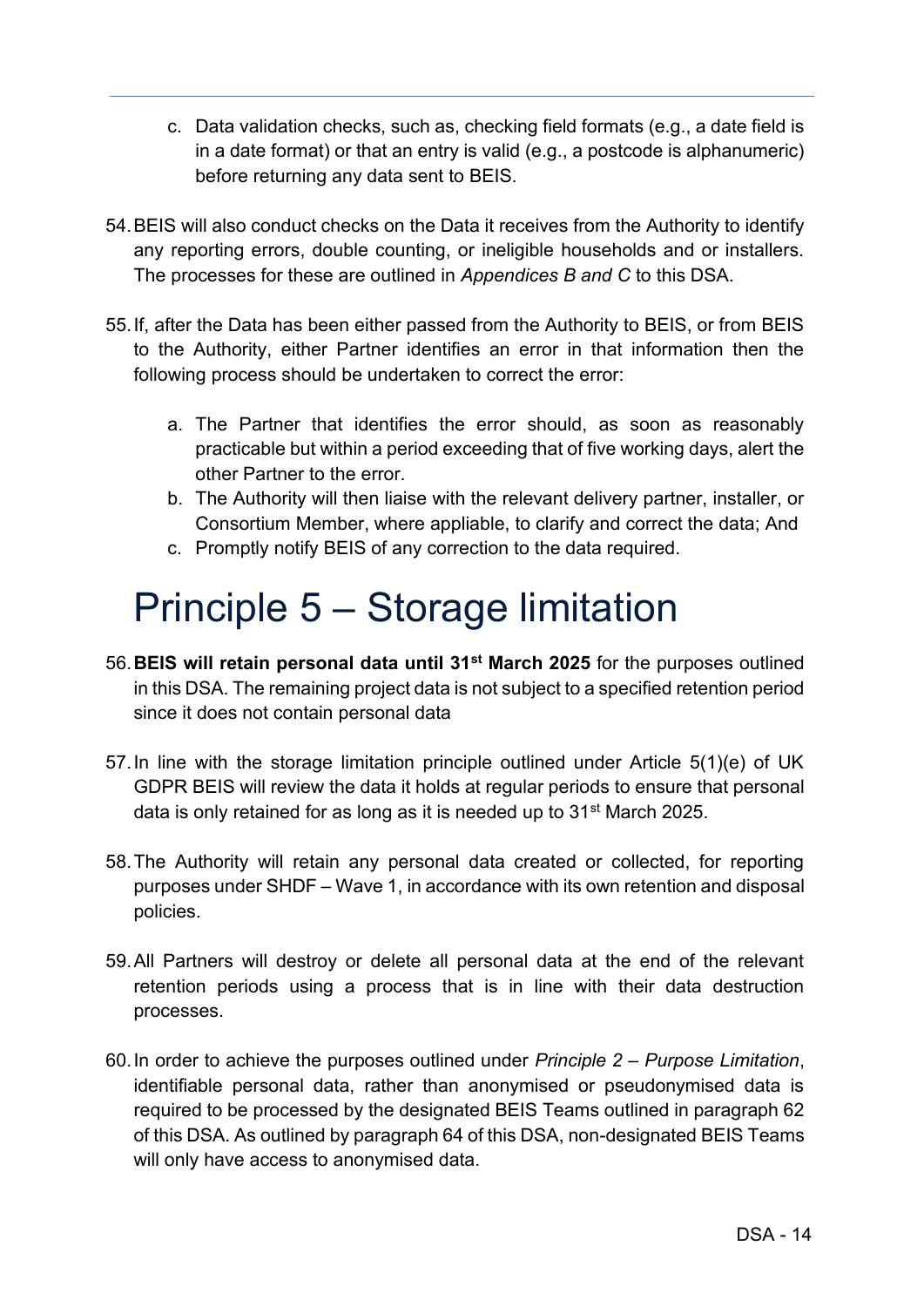### Principle 6 – Integrity and confidentiality

- 61. The following information security measures will be put in place by BEIS and the Authority to ensure the safekeeping of the data shared under this DSA, including, and with particular reference to, personal data. The Partners agree to work and comply with their respective information assurance and data protection policies, while following the security measures outlined below.
- 62. BEIS will hold SHDF Wave 1 monitoring and evaluation data in a secure SharePoint folder with access controls or on a dedicated analyst server (CBAS) that limit access to those on the SHDF – Wave 1 data access list. Only designated BEIS Team and nominated third parties will be able to access this data.
- 63. By agreeing to this DSA, BEIS acknowledges and agrees that:
- a. The designated BEIS Teams will be named in an internally held SHDF Wave 1 access list and kept to a reasonable minimum.
- b. It will maintain the SHDF Wave 1 access list and share it with the Authority as requested on request.
- c. BEIS will require that the mandatory annual UK GDPR eLearning training, or its successor where applicable, is completed by all staff, including personnel named on the access list.
- 64. Non-designated teams within BEIS may use an anonymised version of the SHDF – Wave 1 M&E data, that excludes address, and any record-level identifies, for internal analysis only. BEIS will only publish aggregate results that meet the requirements of Principle T6.4 of the Code of Practice for Official Statistics on confidentiality.
- 65. Generally, the underlying data will not be published by BEIS, however, in order to comply with the Government Social Research Publication Protocol, BEIS may publish datasets resulting from M&E Data. The publication of this data may require inclusion of data extracted from the M&E data, however, publication in this instance would only be conducted where the data could be fully anonymised and complies with Principle T6.4 of the Code of Practice for Official Statistics on confidentiality.
- 66. Matt Harrison**, the Programme Director for SHDF (or successor)** has been appointed as the BEIS Information Asset Owner of the SHDF – Wave 1 monitoring and evaluation data and, as such, is ultimately responsible for the security of the data provided by the Authority.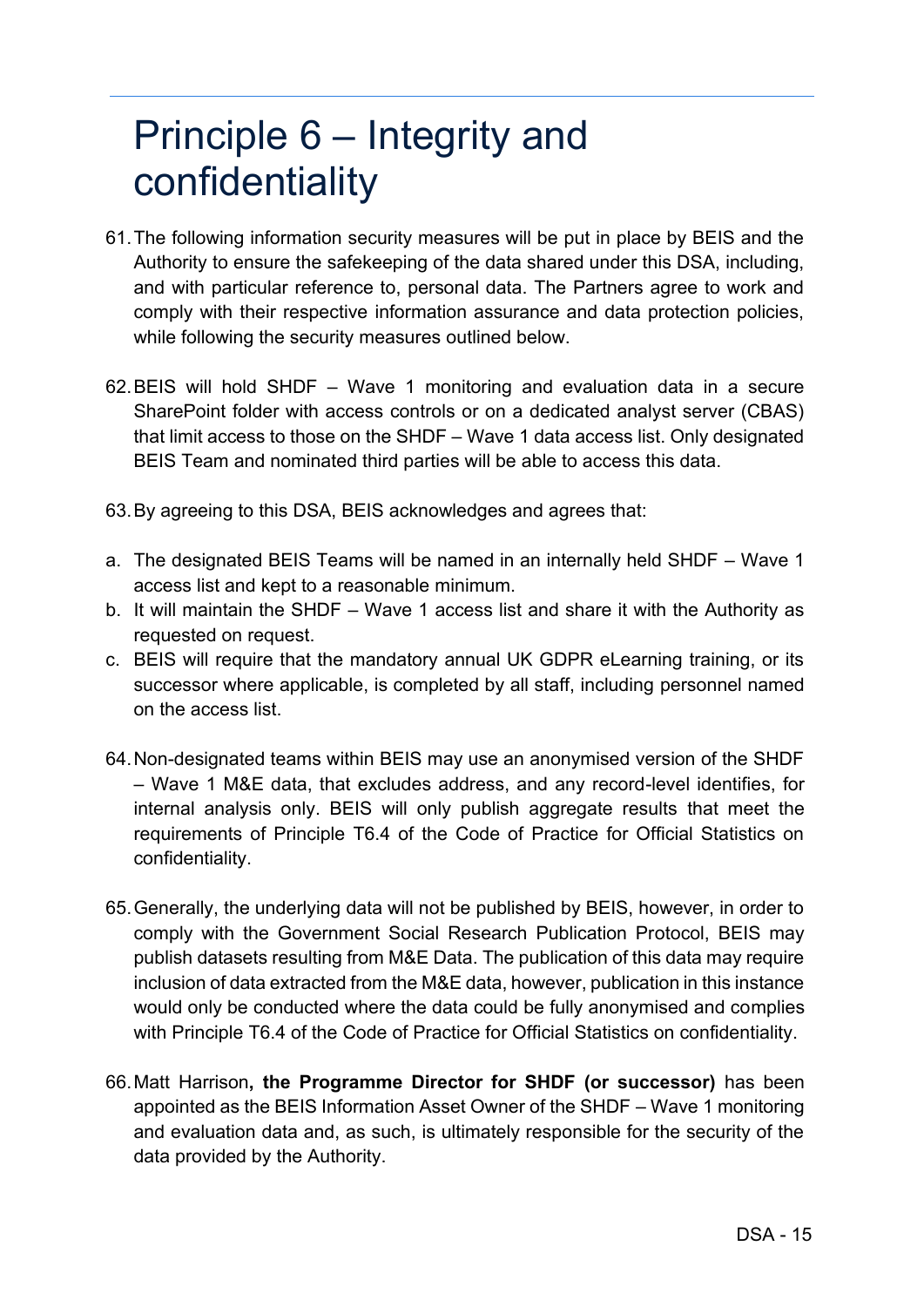#### 67.

 (or successor) has been appointed as the Authority's Information Asset Owner of the SHDF – Wave 1 monitoring and evaluation data and, as such, is ultimately responsible for the security of the personal data provided to BEIS under this DSA.

68. All Partners confirm that, as a minimum, they have considered the risks of the accidental or unlawful destruction, loss, alteration, unauthorised disclosure of, or access to any personal data processed under this DSA and have arrangements in place to manage or mitigate these risks accordingly.

### Principle 7 – Accountability

- 69. BEIS confirms that it can demonstrate compliance with the data protection principles outlined in this DSA, the DPA 2018 and UK GDPR. BEIS has completed a Data Protection Impact Assessment (DPIA) outlining how it will process data under this DSA. This DPIA is available on request. BEIS demonstrates UK GDPR compliance to data subjects in the information provided on the BEIS SHDF Privacy Notice. All BEIS staff are required to complete annual training in UK GDPR. All BEIS staff on the access list for data shared under this DSA will attend a briefing on handling datasets shared under SHDF - Wave 1.
- 70. BEIS confirms that the processing of the Performance Data and M&E Data covered in this DSA will be added to BEIS's existing central record of processing.
- 71. The Authority confirms that it can demonstrate compliance with the data protection principles outlined in this DSA, the DPA 2018 and UK GDPR. The Authority demonstrates GDPR compliance by: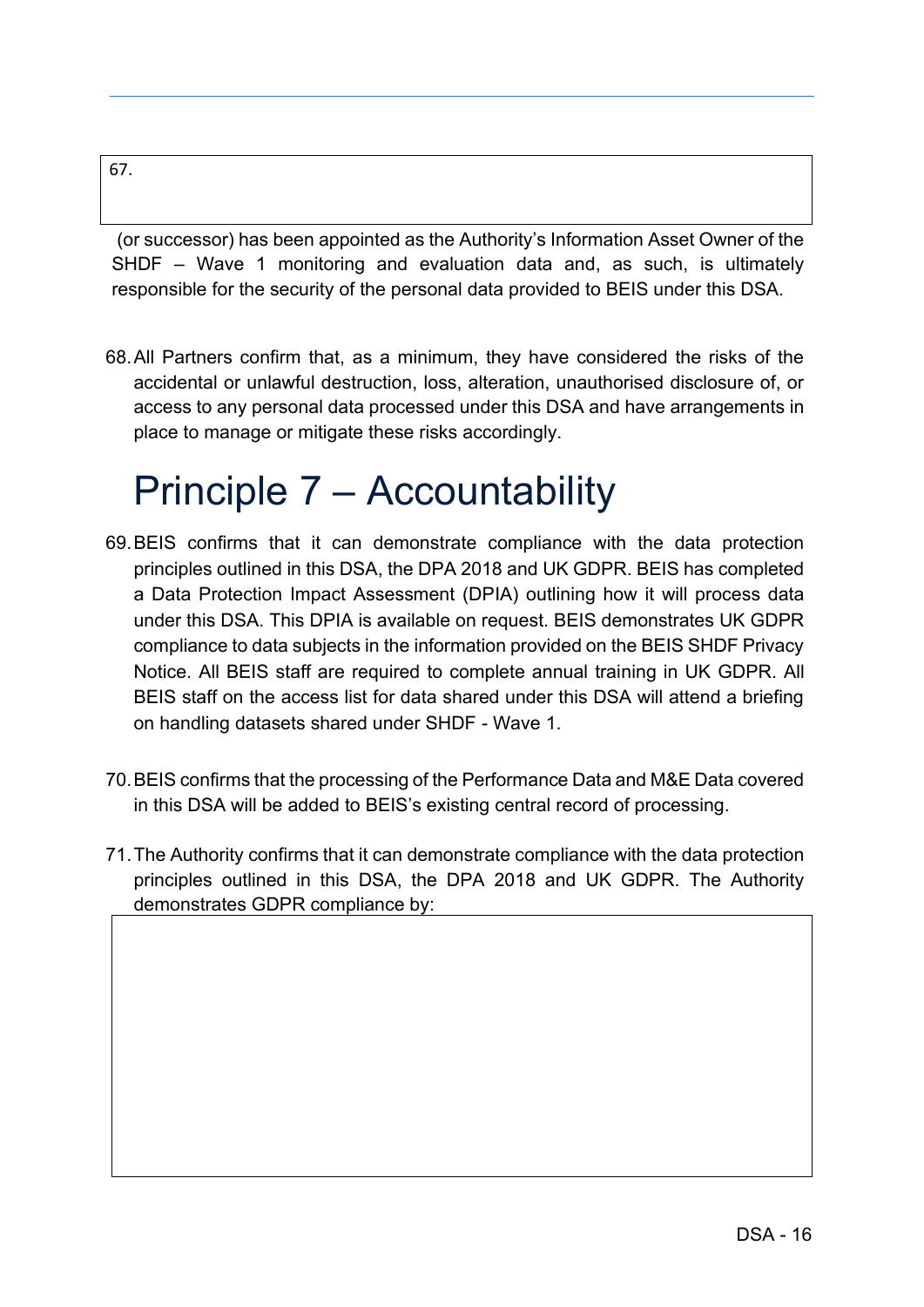#### 72. The Authority confirms that the processing of personal data covered in this DSA will:

### Rights of data subjects

| <b>Right to under UK</b> |                 | If yes, are any additional actions required.          |
|--------------------------|-----------------|-------------------------------------------------------|
| <b>GDPR:</b>             | <b>Applies?</b> | If no, why this right does not apply.                 |
| Transparent              |                 | The Authority takes responsibility for                |
| information (Article     | Υ               | ensuring that appropriate fair processing and         |
| 12)                      |                 | privacy notices are provided to data subjects.        |
| Information when data    |                 | The Authority takes responsibility for                |
| collected from data      | Υ               | ensuring that appropriate fair processing and         |
| subject (Article 13)     |                 | privacy notices are provided to data subjects.        |
| Information when data    |                 | The Authority takes responsibility for                |
| collected from           |                 | ensuring that appropriate fair processing and         |
| elsewhere (Article 14)   | Υ               | privacy notices are provided to data subjects,        |
|                          |                 | either by itself or by the relevant participating     |
|                          |                 | Consortium Members or installer.                      |
| Access by data           |                 | Where either Partner receives a data access           |
| subject                  |                 | request from a data subject, this will be actioned    |
| (Article 15)             | Υ               | in line with the relevant Partner's existing policies |
|                          |                 | for handling such requests.                           |
| Rectification            |                 | Where a Partner receives a rectification request      |
| (Article 16)             |                 | from a data subject, this will be communicated to     |
|                          | Y               | the other Partner within 5 working days. Where        |
|                          |                 | this request results in concluding there is an error  |
|                          |                 | in the original data, this will be notified to the    |
|                          |                 | other Partner within 5 working days.                  |
| Erasure                  |                 | Where a Partner receives an erasure request           |
| (Article 17)             |                 | from a data subject, this will be communicated to     |
|                          |                 | the other Partner within 5 working days. The          |
|                          | Y               | eligibility of each erasure request will be reviewed  |
|                          |                 | by each Partner in line with article 17 of the UK     |
|                          |                 | GDPR and a decision made regarding the nature         |
|                          |                 | of the processing undertaken by that Partner.         |
| Restriction of           | Υ               | Data subjects may request a restriction of            |
|                          |                 |                                                       |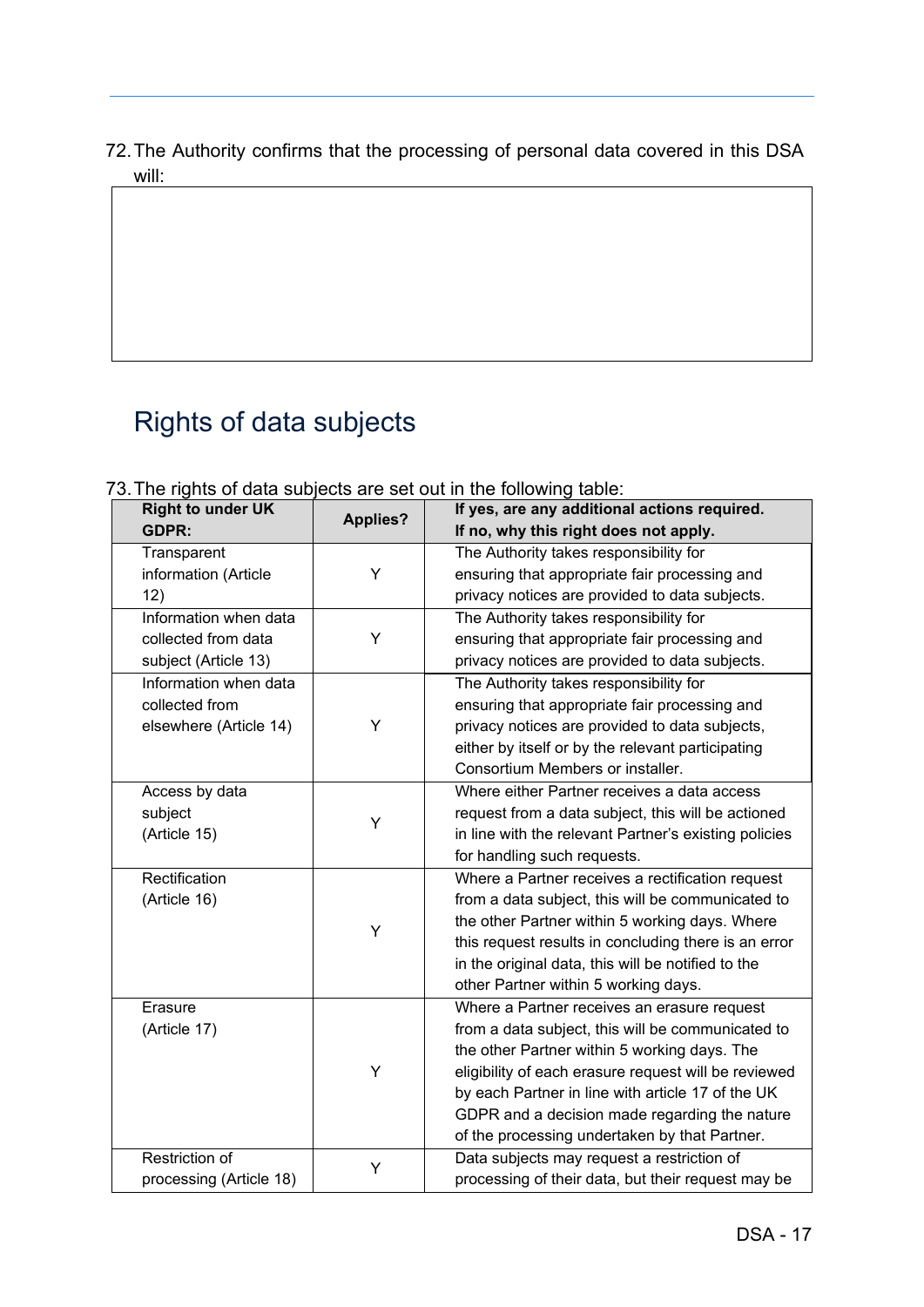|                         |   | refused if it would prevent the administration and     |
|-------------------------|---|--------------------------------------------------------|
|                         |   | auditing of the scheme and processing for fraud        |
|                         |   | prevention. Where a Partner receives a                 |
|                         |   | restriction of processing request from a data          |
|                         |   | subject, this will be communicated to the other        |
|                         |   | Partner within 5 working days.                         |
| Notification regarding  |   | BEIS will notify any parties with whom it has          |
| rectification, erasure, |   | shared the data within 5 working days of an            |
| or restriction          |   | action being taken under a request for                 |
| (Article 19)            | Y | rectification, erasure, or restriction, unless this    |
|                         |   | proves impossible or involves disproportionate         |
|                         |   | effort.                                                |
| Data portability        |   | The personal data processed by BEIS under this         |
| (Article 20)            |   | DSA is not provided by the data subject to BEIS        |
|                         | N | and is not processed by BEIS on the basis of           |
|                         |   | consent (other than for re-contact purposes) or        |
|                         |   | for the performance of a contract.                     |
| Object to processing    |   | Data subjects may object to the processing of          |
| (Article 21)            |   | their data, but the request may be refused if it       |
|                         |   | would prevent the administration and auditing of       |
|                         |   | the scheme and use of the data for fraud               |
|                         |   |                                                        |
|                         |   | prevention and/or statistical purposes. Data           |
|                         |   | subjects will be notified of their right to object via |
|                         | Υ | the fair processing and privacy notices mentioned      |
|                         |   | above in relation to articles 12, 13 and 14 of the     |
|                         |   | UK GDPR and for which the Authority takes              |
|                         |   | responsibility. Where a Partner receives an            |
|                         |   | Object to Processing request from a data subject,      |
|                         |   | this will be communicated to the other Partner         |
|                         |   | within 5 working days.                                 |
| Automated decision-     |   | It is not expected that automated decision-            |
| making and profiling    | N | making or profiling will be required under this        |
| (Article 22)            |   | DSA.                                                   |

### Governance and administration

Data Protection Impact Assessments

74. BEIS has completed a Data Protection Impact Assessment (herein: DPIA) for the processing that it will undertake in relation to this DSA. The DPIA considers BEIS' processing activities including the analysis and publication of data for statistical reasons and the sharing of data with its third-party contractors and delivery partners of relevant schemes. The DPIA is available upon request.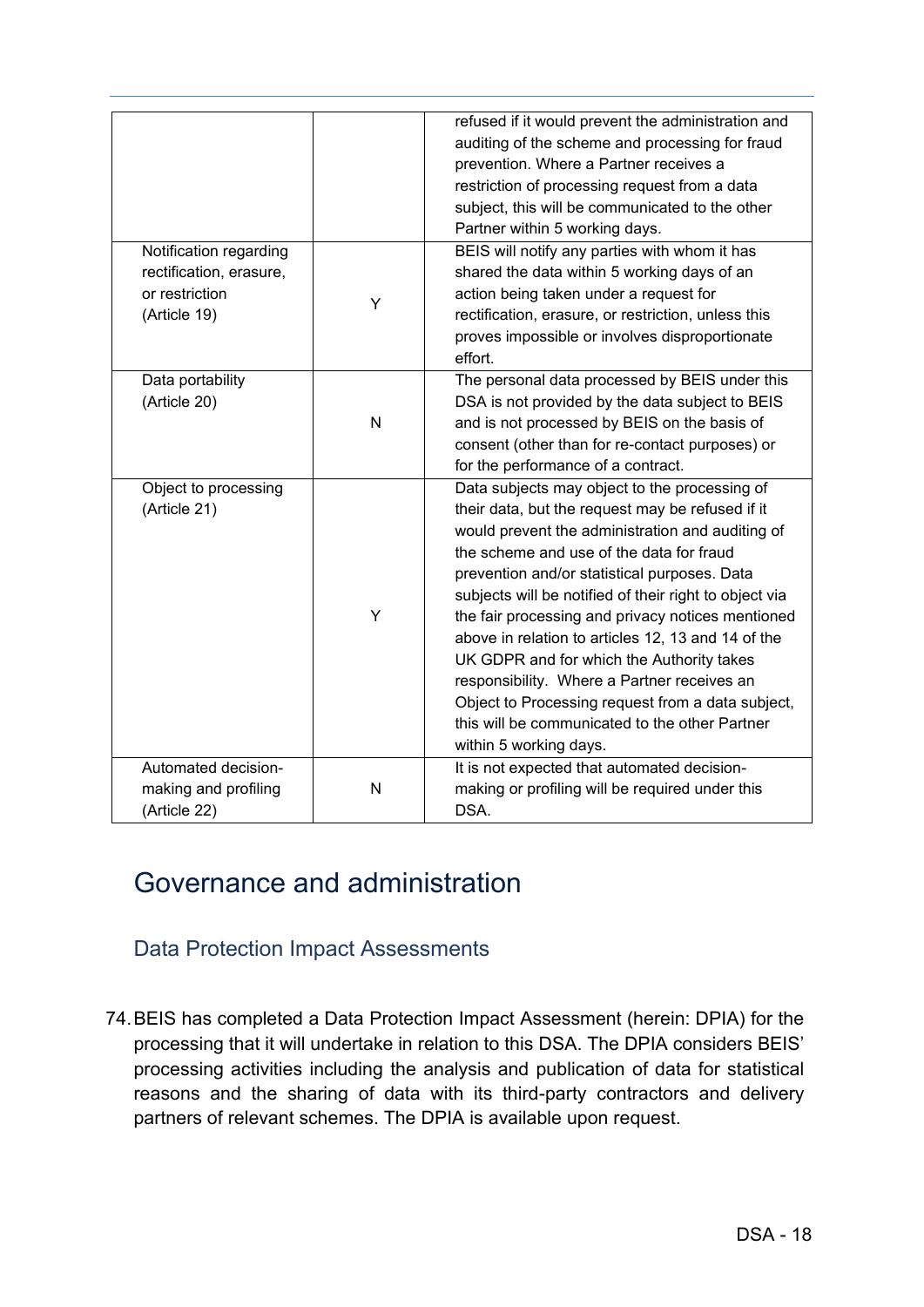#### 75.

#### **Offshoring**

76. It is not expected that any processing under this DSA will involve processing from any third countries.

Data processors and sub-processing

- 77. BEIS may share personal data with its third-party contractors, to support the monitoring, evaluation and auditing of SHDF – Wave 1 as well as for statistical, research and fraud prevention purposes. **BEIS remain the controller in all instances of sharing data with its third-party contractors** and the third-party contractors will be **processors**.
- 78. BEIS may share personal data with other scheme delivery partners or other Government Departments to prevent the duplication of support under other government schemes that may breach scheme rules or help to prevent fraud. In this scenario, BEIS and the scheme delivery partners, or other Government Departments would **both be the controllers** for the personal data. Where this data sharing is necessary, BEIS will put a data sharing agreement in place with the relevant delivery partner to support the sharing of the data.
- 79. The use of any new data processors by a Partner for processing covered by this Agreement will be notified to the other Partners, and follow the procedures noted in paragraphs 45-50 of this DSA.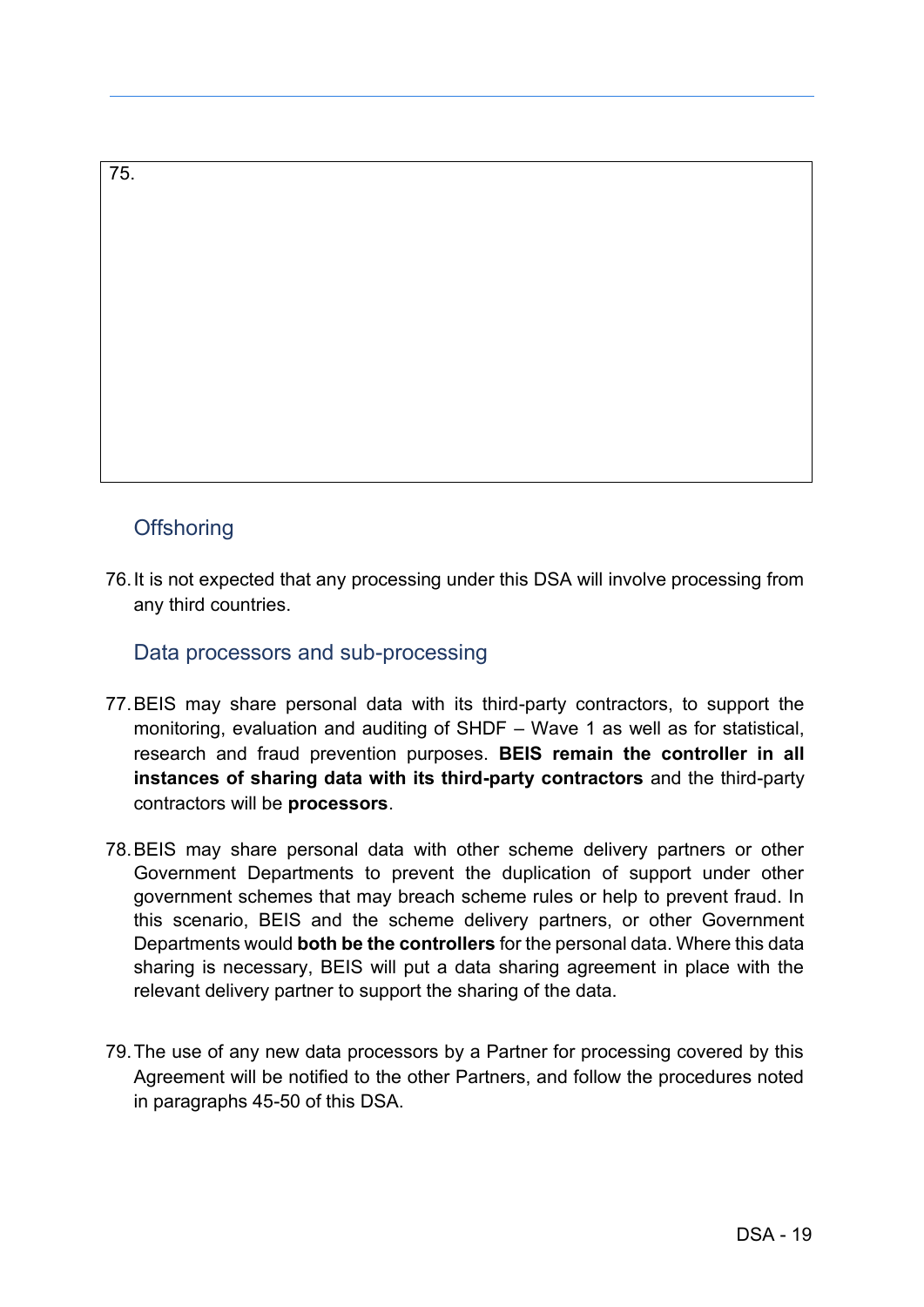#### **Consultation**

80. BEIS have consulted with the BEIS Data Protection Officer in the process of completing a DPIA. Data subjects will not be consulted before the processing covered by this DSA commences, however, data subjects will be notified of the data processing as per paragraph 73.

81.

#### Automated decision making and profiling

82. It is not expected that any automated decision making, or profiling will be undertaken by BEIS with any data collected under this DSA.

#### Necessity and proportionality

83. BEIS has completed a DPIA regarding the processing covered by this DSA, this included a consideration of necessity and proportionality. The proposed processing was deemed as necessary and proportionate.

#### Freedom of Information requests

- 84. Partners subject to the requirements of the Freedom of Information Act 2000 or the Environmental Information Regulations 2006, will assist and cooperate with each other, to enable each to comply with its information disclosure obligations.
- 85. Where a Freedom of Information request or the Environmental Information Regulations 2006 is received by a Partner to this agreement, which relates to data that has been provided by another Partner, the Partner receiving the request will take reasonable steps, where appropriate, to give the other Partner advance notice to allow it the opportunity to make representations on the potential impact of disclosure, or failing that, to draw the disclosure to the other Partner's attention after any such disclosure.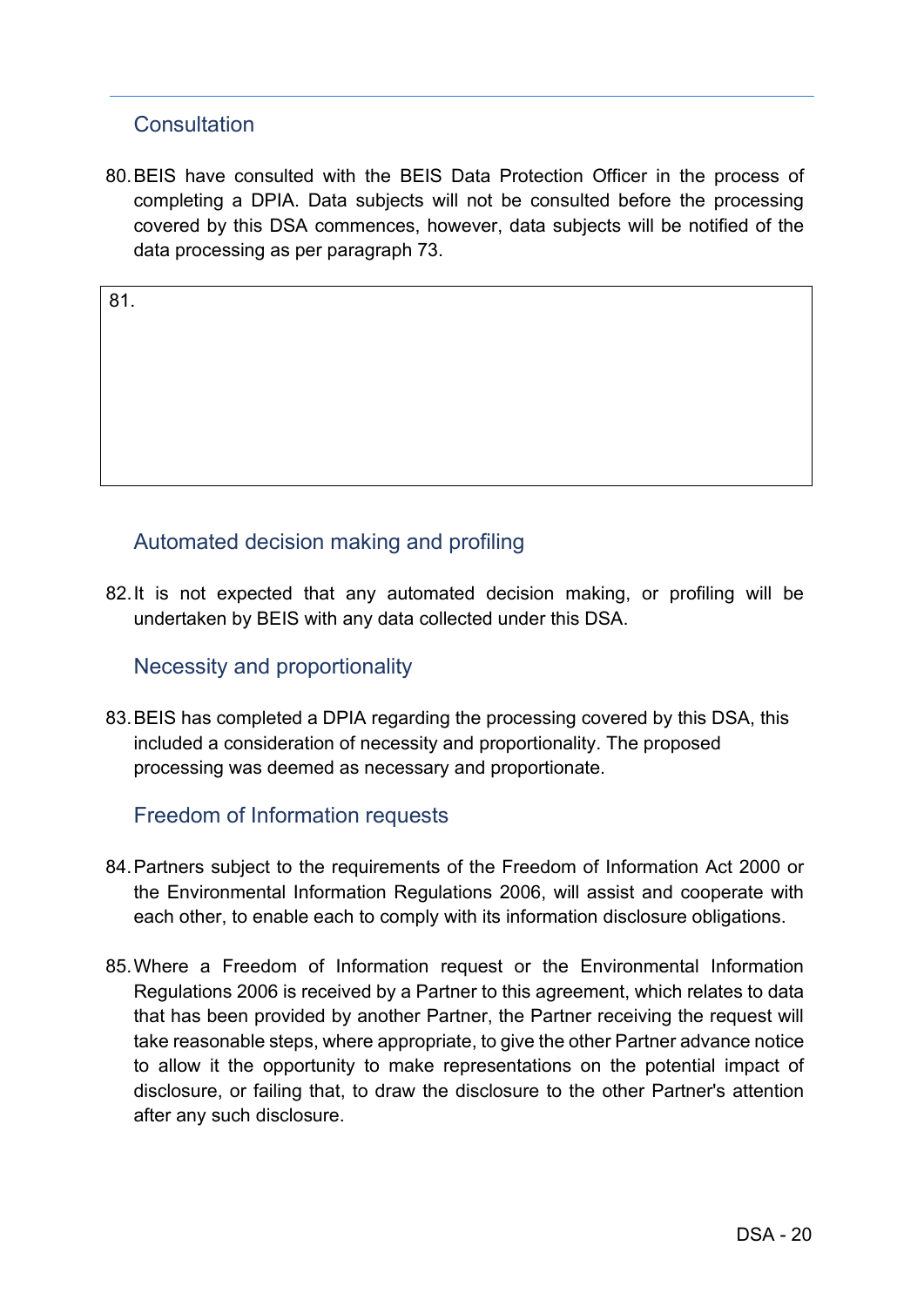86. Each Partner shall be responsible for determining in its absolute discretion and notwithstanding any other provision in this DSA or any other agreement whether any information is exempt from disclosure in accordance with the provisions of the Freedom of Information Act or the Environmental Information Regulations 2006.

#### Personal data breaches

- 87. The Partners will follow their own internal processes on the discovery of a personal data breach and advise their own security teams.
- 88. In addition, they will notify other Partners of any personal data breach that relates to this DSA, via direct contact with the project leads named in *Appendix H – Key Contact Details* of this DSA within 72 hours of discovering the personal data breach.
- 89. In the event of a personal data breach (or where there is reasonable cause to believe that such an incident may arise), the Partners will delay data transfers until the cause or incident is resolved, as authorised by the signatories to this agreement. If the breach cannot be resolved or if - in the view of the Partners - it is very serious, data transfers will stop and will not resume until the signatories to this agreement are satisfied with the security arrangements.
- 90. Any Partner who decides that a personal data breach that affects, or is relevant to, the processing under this Agreement must be self-reported to the ICO and shall ensure that the other Partners are notified of this.

#### Dispute resolution

- 91. Disputes between the Partners regarding the operation of this agreement will be resolved in the following way:
- a. In the first instance a material breach will be reported between the project leads on each side, named in Appendix H of this DSA. An assessment by the breaching party will be conducted promptly to identify if the breach is ongoing or was a oneoff, and the potential impact of the breach.
- b. All material breaches will be notified to the Data Protection Officers in BEIS and the Data Protection Officers within the Authority. The outcomes of the assessment conducted by the project leads on each side, named in Appendix H of this DSA, will be discussed and actions identified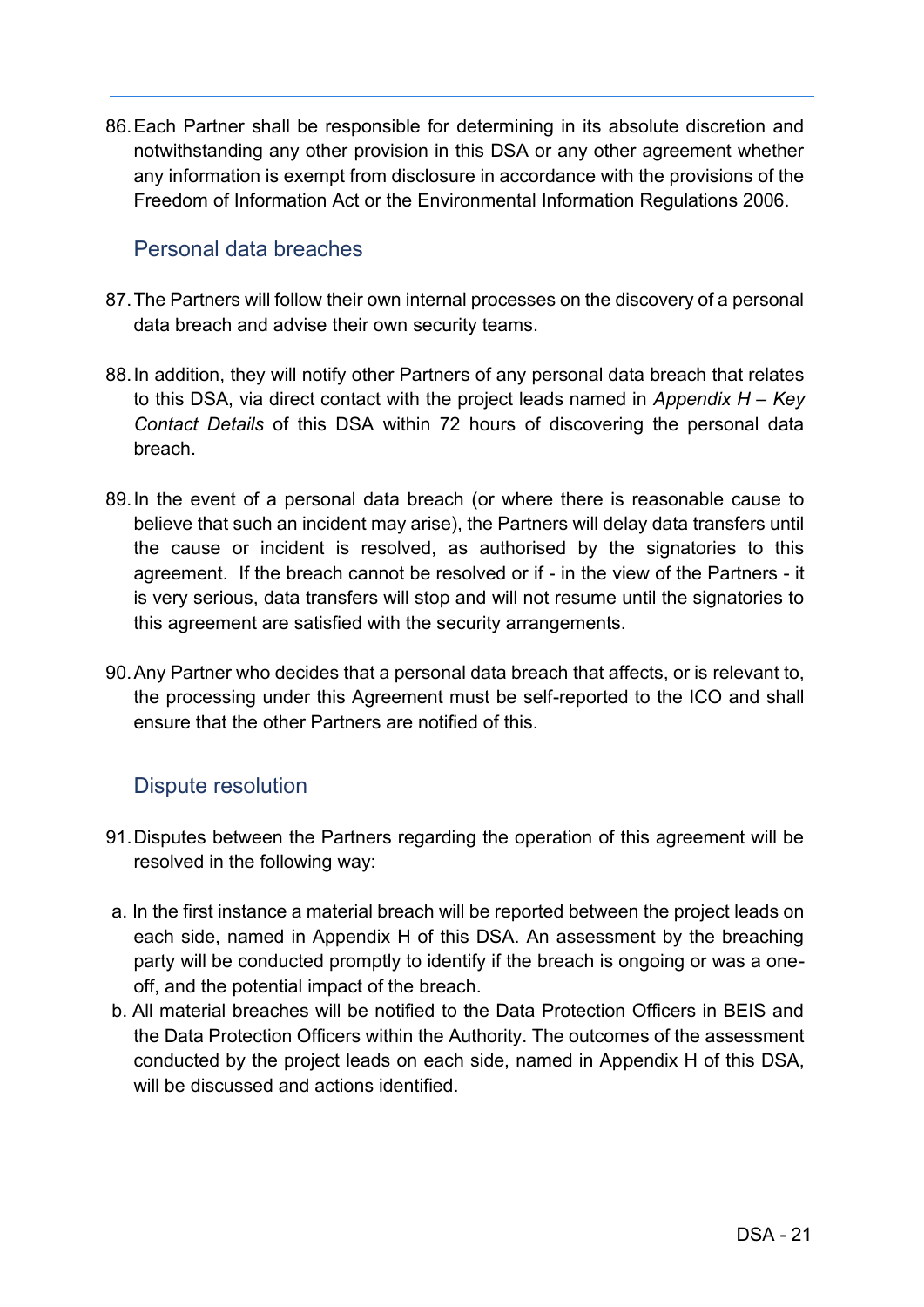#### Review

92. Scheduled formal reviews of this DSA are not expected to take place to assess the ongoing effectiveness of this data sharing initiative and this DSA. This DSA will only be reviewed if the purpose of the processing changes, or the processing otherwise changes in a way that affects the rights of data subjects.

#### **Termination**

- 93. The terms and conditions of this DSA will apply until the 31<sup>st</sup> March 2025. In the event of termination of the MoU, personal data will cease to be shared under the terms of this DSA.
- 94. Any Partner can terminate this DSA, without giving a reason, on expiry of one (1) month's written notice to the others. Termination of the notice would trigger a formal review of the SHDF – Wave 1 grant funding provided to the Authority.
- 95. Any Partner can terminate this DSA with immediate effect, where another Partner breaches any of its obligations to this DSA. Termination notices should be addressed to the Information Asset Owners at BEIS and the Authority.

#### Press enquires

96. Press and media enquiries should be directed by email at: SHDF.Enquiries@beis.gov.uk.

### Appendices

| <b>Description</b>                              | <b>Appendix</b> |
|-------------------------------------------------|-----------------|
| <b>Summary of Processing</b>                    | А               |
| Performance Data Sharing Diagram                | В               |
| Personal Data Sharing Diagram                   | С               |
| Personal Data Journey                           | D               |
| List of Data Items to be Shared with BEIS       | Е               |
| <b>Privacy Notice Template</b>                  | F               |
| <b>Consent Form to Issue to Data Subjects</b>   | G               |
| <b>Contact Details for Key Members of Staff</b> | н               |
| Signatories                                     |                 |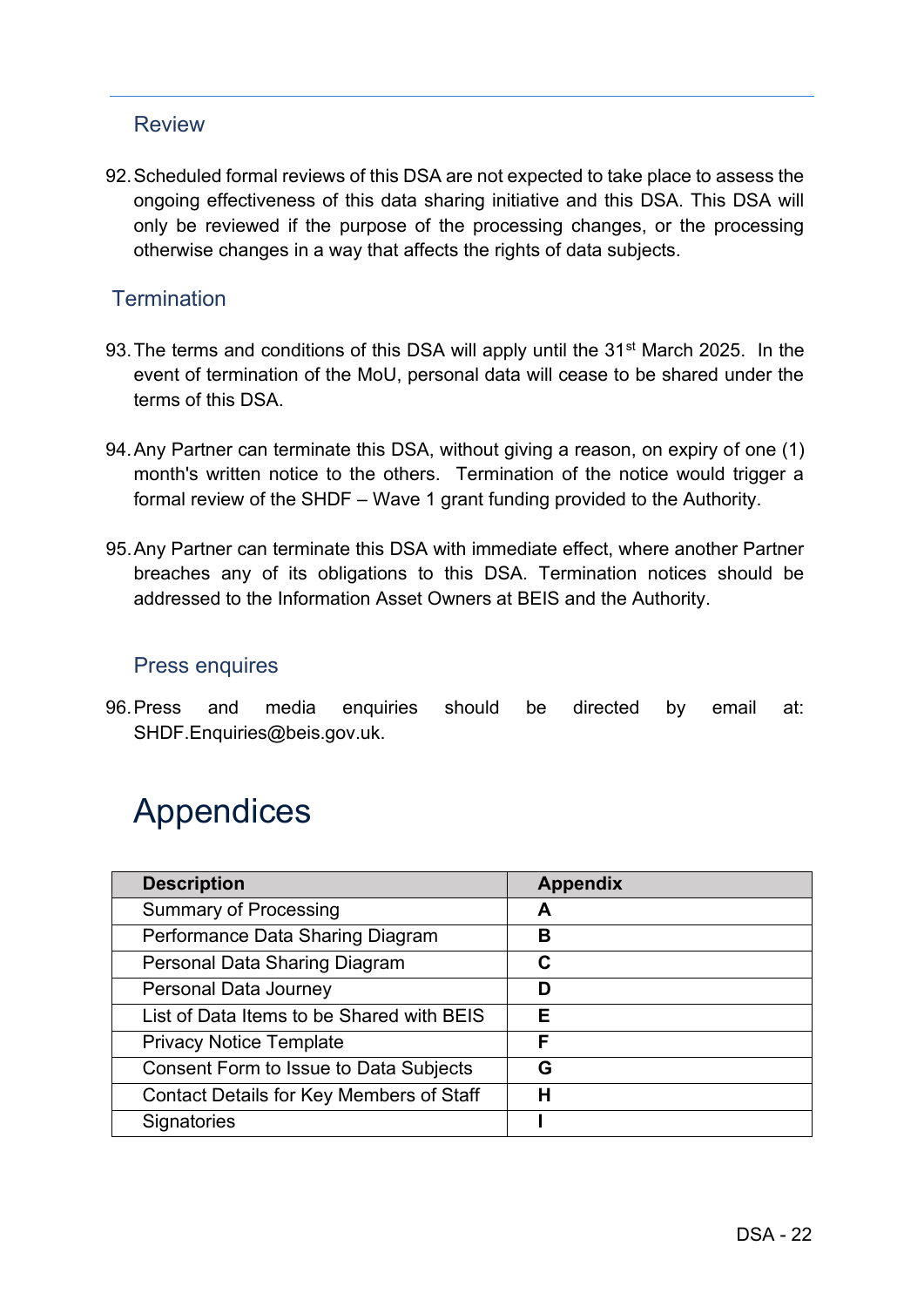## Appendix A – Summary of Processing

| <b>Description</b>                                           | <b>Details</b>                                                                                                                                                                                                                                                                                                                                                                                                                                                                                                 |  |  |
|--------------------------------------------------------------|----------------------------------------------------------------------------------------------------------------------------------------------------------------------------------------------------------------------------------------------------------------------------------------------------------------------------------------------------------------------------------------------------------------------------------------------------------------------------------------------------------------|--|--|
| Subject matter<br>of the<br>processing                       | The processing relates to the delivery of the SHDF<br>- Wave 1 scheme.                                                                                                                                                                                                                                                                                                                                                                                                                                         |  |  |
| Duration of<br>the<br>processing                             | Processing will commence on and from the date on<br>which this DSA is signed by, or on behalf of, both<br>Partners. Personal data will be retained only for as<br>long as it is needed and, in any case, up to 31 <sup>st</sup><br>March 2025.                                                                                                                                                                                                                                                                 |  |  |
| Nature and<br>purposes of<br>the<br>processing               | The Authority will ensure that personal data relating<br>to delivery of the SHDF - Wave 1 scheme is shared<br>with BEIS. BEIS will process the data, including<br>matching it with other datasets and onward sharing<br>with other parties, to effectively manage and review<br>the use of public funds and to support further<br>research, evaluation, and statistical reporting.                                                                                                                             |  |  |
| Type of<br><b>Personal Data</b><br>that will be<br>processed | The delivery of the SHDF - Wave 1 scheme is<br>expected to reach over 15,000 properties, from these<br>properties it is expected that the Authority and/or<br>Monitoring & Evaluation Contractor will collect<br>personal data including (but not limited to):<br>Professional contact details of key staff in the<br>Authority's project team<br>Name, address, phone, email of the property owner<br>Details of the property and installation undertaken<br>Details and contact information of the installer |  |  |
| Categories of<br>Data Subject                                | Authorities and consortia leading SHDF-Wave 1<br>projects<br>Residents of properties eligible for the SHDF-Wave<br>1 scheme<br>Installers of home retrofits under SHDF - Wave 1<br>scheme<br>Third parties providing additional funding for SHDF -<br>Wave 1<br>Third parties involved in the retrofit supply chain                                                                                                                                                                                            |  |  |
| Special<br><b>Category Data</b>                              | The data collected and shared under this DSA does<br>not constitute Special Category data or criminal-<br>orientated data (Article 10 of the UK GDPR)                                                                                                                                                                                                                                                                                                                                                          |  |  |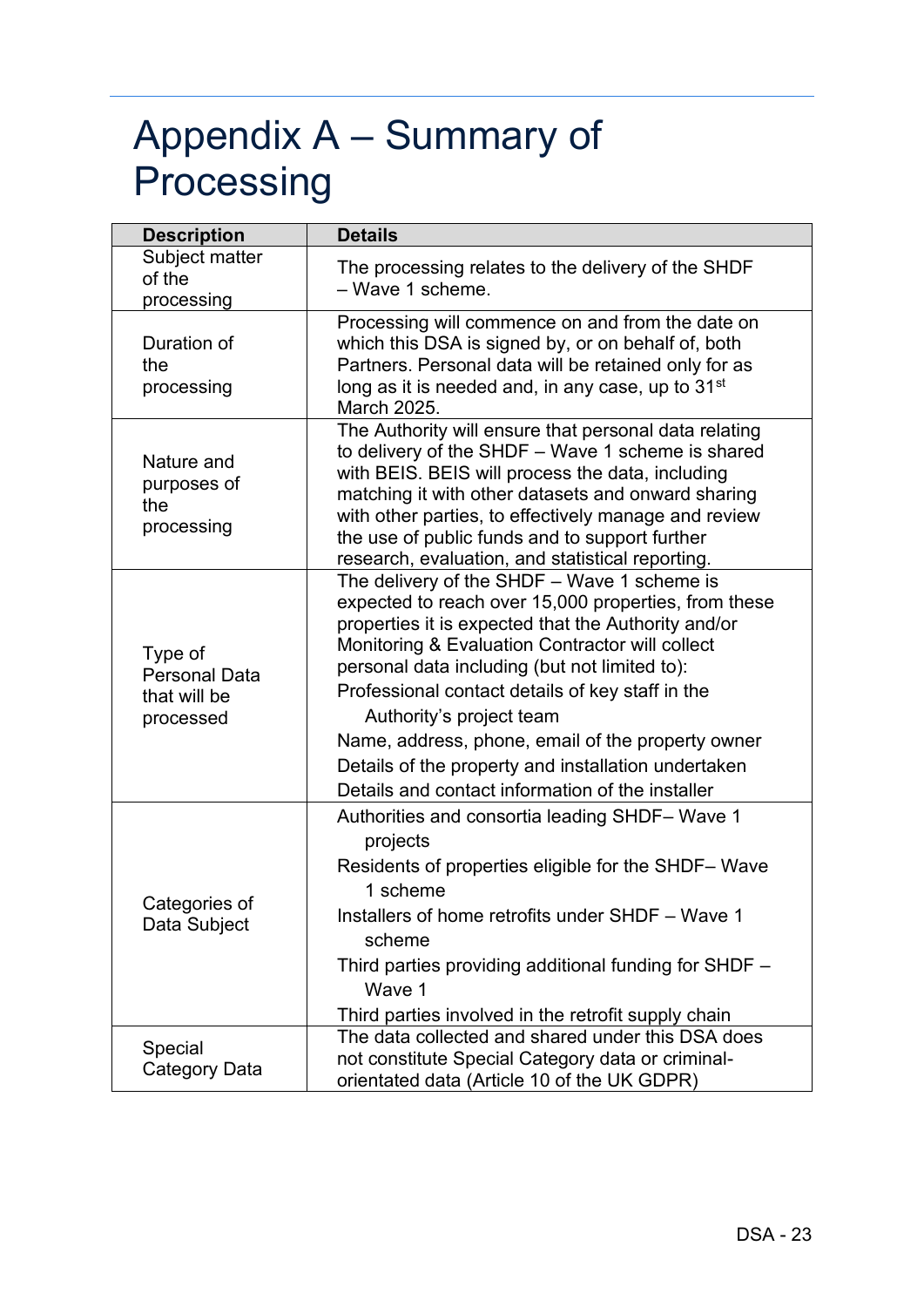### Appendix B – Performance Data Sharing Diagram

Performance Data Collection and Validation



Please note: BEIS are trialling a new DMS. Aspects of this are subject to change.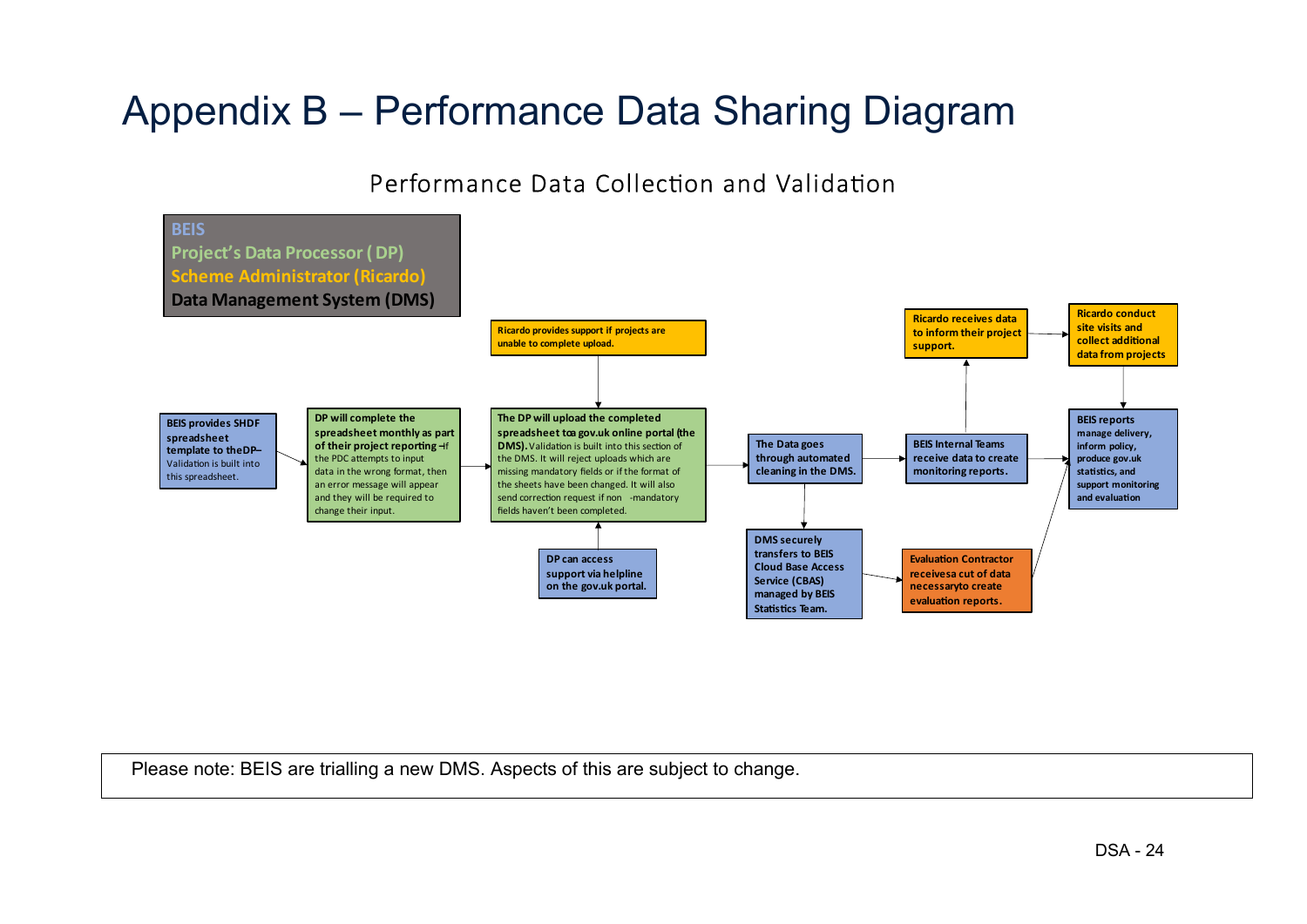### Appendix C – Personal Data Sharing Diagram

Personal Data Collection and Validation



Please note: BEIS are trialling a new DMS. Aspects of this are subject to change.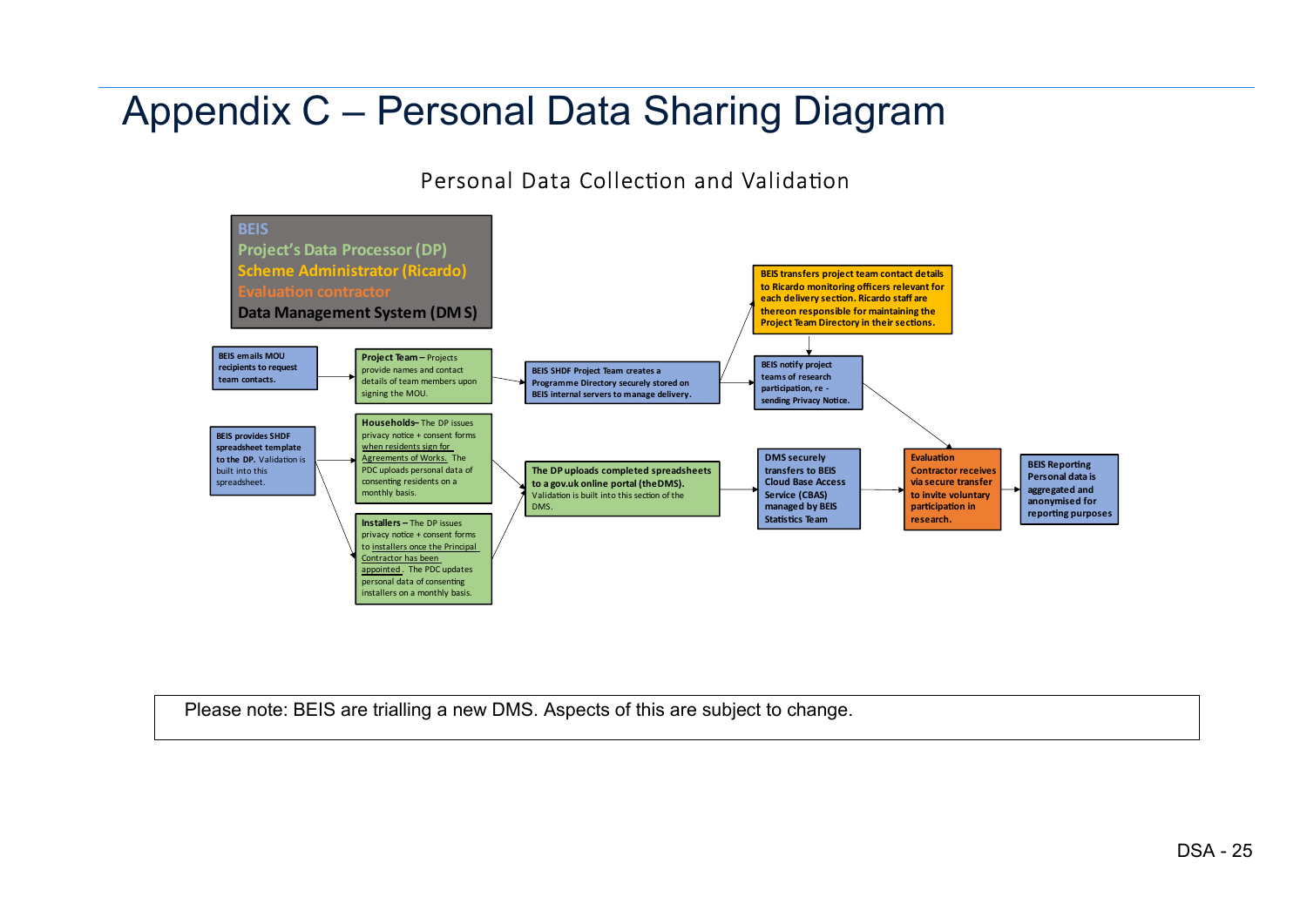### Appendix D – Personal Data Journey



Please note: BEIS has yet to appoint an evaluation contractor to finalise the design of the M&E framework for SHDF – Wave 1. Aspects of this are subject to change.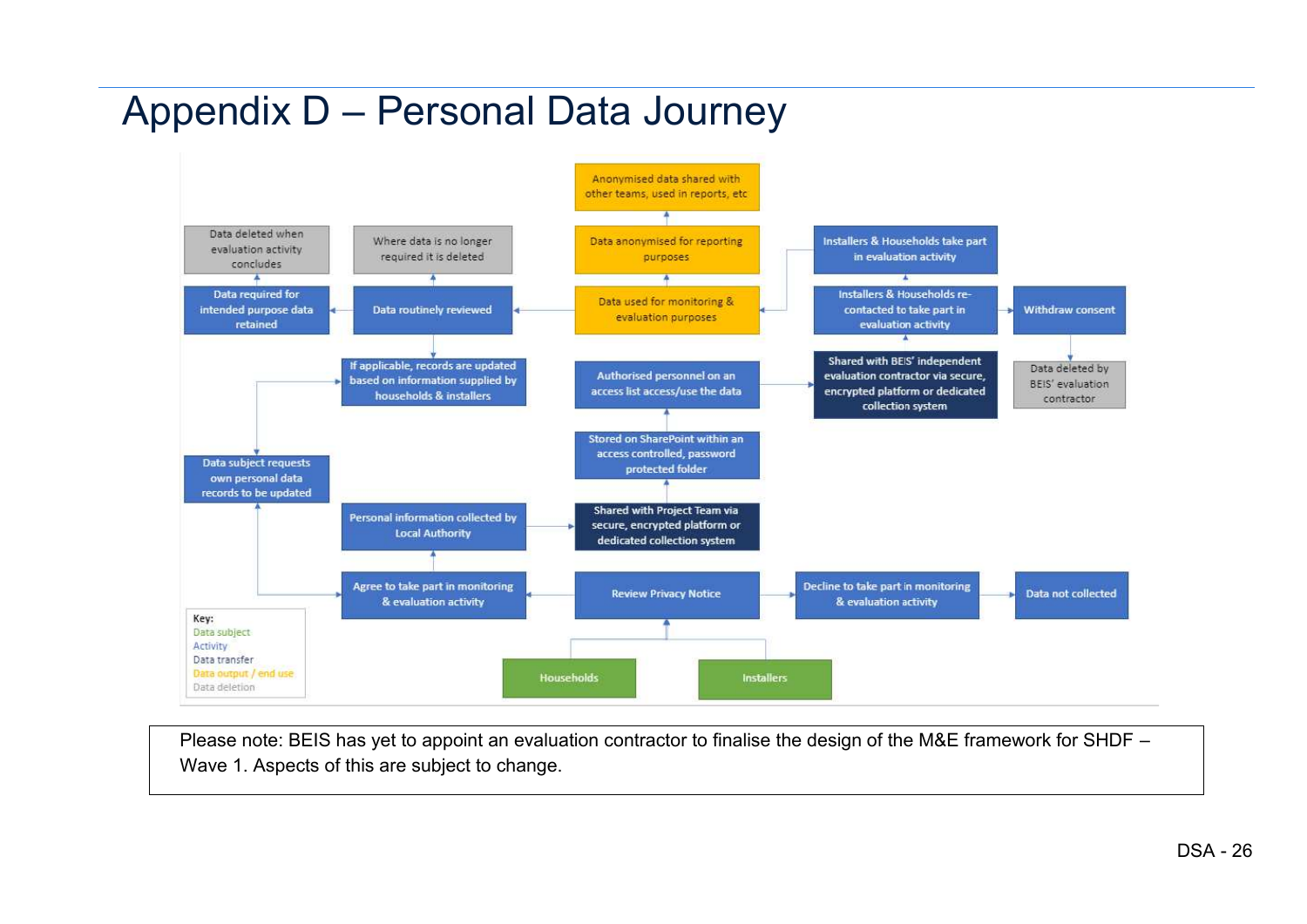## Appendix E – List of Data Items to be Shared with BEIS

| <b>SHDF - Wave 1</b><br><b>Data Collection</b>          | Data Type   | <b>Definition</b>                                                                                                                                                               |
|---------------------------------------------------------|-------------|---------------------------------------------------------------------------------------------------------------------------------------------------------------------------------|
| <b>Project Summary - Monthly</b>                        |             |                                                                                                                                                                                 |
| Name of Lead LA                                         | <b>Text</b> | Name of Lead Local Authority,<br>whether it is a consortium<br>application and if so all other<br><b>Registered Providers of Social</b><br>Housing involved in the application. |
| Summary of status                                       | Drop-down   | Please provide a RAG rating on how<br>the project is performing                                                                                                                 |
| <b>Activities this</b><br>period                        | <b>Text</b> | Describe the current state of play of<br>the project. Outline activities<br>undergone by the LA during this<br>reporting period                                                 |
| Plan for next<br>period                                 | Text        | Outline what activities are planned<br>for the next reporting period                                                                                                            |
| <b>Estimated Project</b><br>Completion date             | Date        | Insert when you estimate the project<br>will be complete.                                                                                                                       |
| Date at which<br>project team was<br>appointed          | Date        | MS1 - Insert the date when the full<br>project team was appointed                                                                                                               |
| PAS2035 Risk<br>Assessment stage<br>completion date     | Date        | MS2 - When did all your projects<br>complete the PAS2035 risk<br>assessment stage                                                                                               |
| PAS2035 Dwelling<br>Assessment stage<br>completion date | Date        | MS3 - When did all your projects<br>complete the PAS2035 dwelling<br>assessment stage                                                                                           |
| Design &<br>Coordination<br>completion date             | Date        | MS4 - When did all your projects<br>complete the design and<br>coordination stage                                                                                               |
| Procurement<br>activity stage<br>completion date        | Date        | MS5 - When did all your projects<br>complete their procurement activity                                                                                                         |
| Installation stage<br>started                           | Date        | MS6 - Insert the date that installation<br>started                                                                                                                              |
| Installation stage<br>completed                         | Date        | MS7 - Insert the date that all your<br>projects finished installing their<br>measures                                                                                           |
| Handover and<br>Lodgement Stage<br>completed            | Date        | MS8 - Insert the date that all your<br>projects finished the handover and<br>lodgement stage                                                                                    |
| Top 5 Risks                                             | <b>Text</b> | Risks descriptions, category,<br>mitigation, RAG of the top 5 risks                                                                                                             |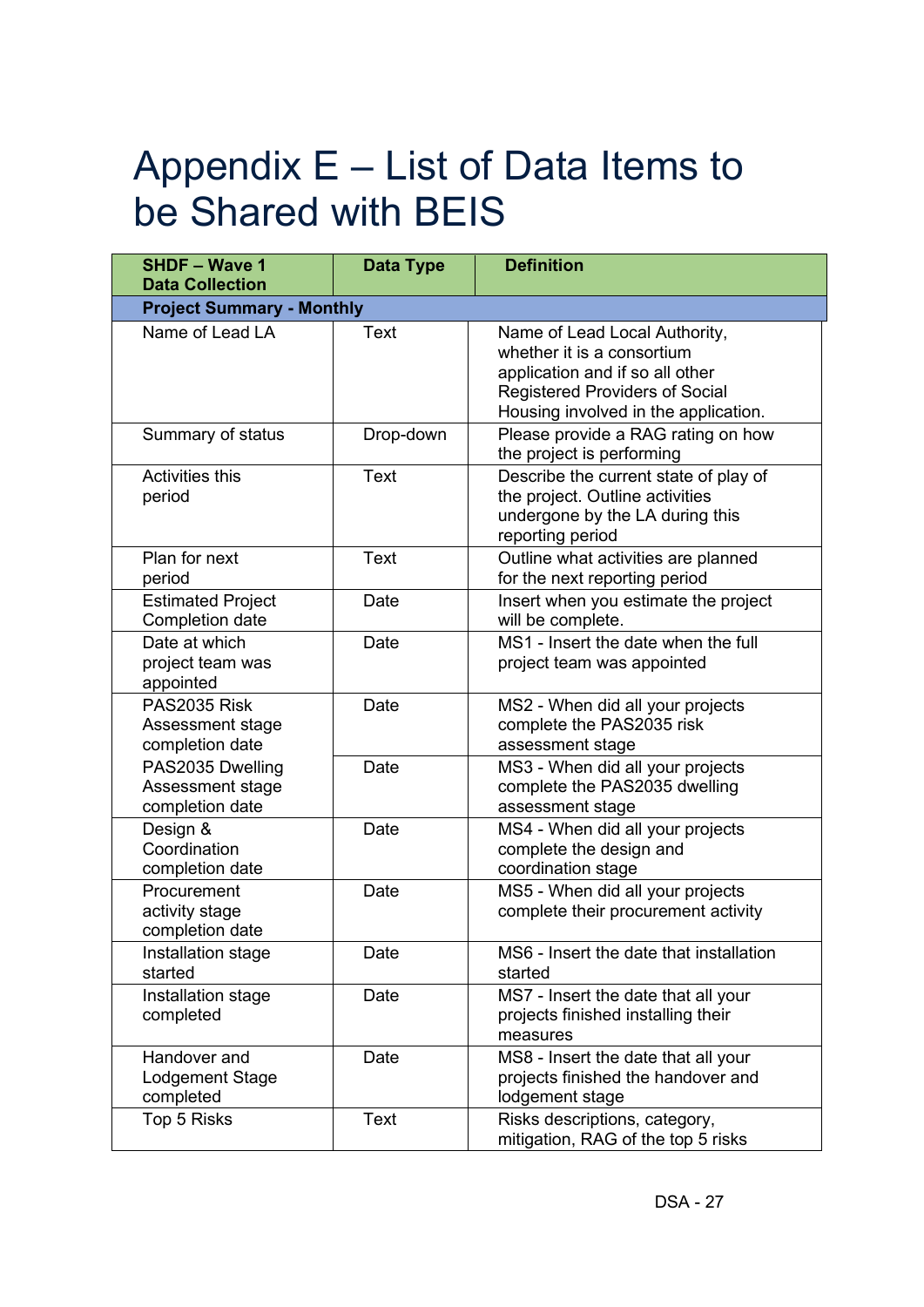| Instances of Fraud                          | Text          | Instances, mitigation, RAG                                                                 |
|---------------------------------------------|---------------|--------------------------------------------------------------------------------------------|
| <b>Total Number of</b><br><b>Installers</b> | <b>Number</b> | Provide the total number of installers<br>cumulatively that have worked on<br>the project  |
| <b>Total Number of</b><br>Apprentices       | <b>Number</b> | Provide the total number of<br>apprentices cumulatively that have<br>worked on the project |

| <b>Performance Monitoring - Monthly</b>          |               |                                                                                                                                                                                                |
|--------------------------------------------------|---------------|------------------------------------------------------------------------------------------------------------------------------------------------------------------------------------------------|
| % of Project Team<br>Appointed                   | $\%$          | Outline the percentages of the project<br>team that has been appointed,<br>including the Retrofit Coordinator                                                                                  |
| <b>PAS 2035 Risk</b><br>Assessment<br>Completed  | Number        | KPI1 - Outline the number of homes<br>that have passed the PAS2035 Risk<br>Assessment stage                                                                                                    |
| <b>PAS 2035</b><br><b>Dwelling</b><br>Assessment | <b>Number</b> | KPI2 - Outline the number of homes<br>that have passed the PAS2035<br><b>Dwelling Assessment stage</b>                                                                                         |
| Design &<br>coordination stage                   | <b>Number</b> | KPI3 - Outline the number of homes<br>that have passed the Design &<br>Coordination stage                                                                                                      |
| Procurement<br><b>Activity Completed</b>         | $\frac{0}{0}$ | Outline the percentage of<br>procurement activity completed to<br>deliver all the projects being funded                                                                                        |
| Number of<br>completed<br>properties             | Number        | Outline the number of homes that<br>have had measures installed                                                                                                                                |
| Handover & Data<br>Lodgement<br>Completed        | <b>Number</b> | Outline the number of homes that<br>have passed the Handover & Data<br>Lodgement stage                                                                                                         |
| Privacy notices<br>issued to tenants             | <b>Number</b> | KPI4 - Outline the total amount of<br>privacy notices issued to tenants                                                                                                                        |
| Privacy notices<br>issued to installers          | <b>Number</b> | KPI4 - Outline the total amount of<br>privacy notices issued to installers                                                                                                                     |
| Ancillary and<br>Admin costs                     | £             | KPI 6 - This is the value spent within<br>your allocated A&A budget                                                                                                                            |
| Capital costs                                    | £             | KPI 6 - This is the value spent from<br>your grant excluding your A&A costs                                                                                                                    |
| Total spend this<br>month                        | £             | KPI 6 - How much funding (received<br>from BEIS), for this project, has been<br>spent this month. This should not<br>include any other sources of funding<br>such as co-funding contributions. |

| <b>Property Details - Frequency TBC</b>    |               |                                  |
|--------------------------------------------|---------------|----------------------------------|
| Unique Property<br><b>Reference Number</b> | <b>Number</b> | Please input the properties UPRN |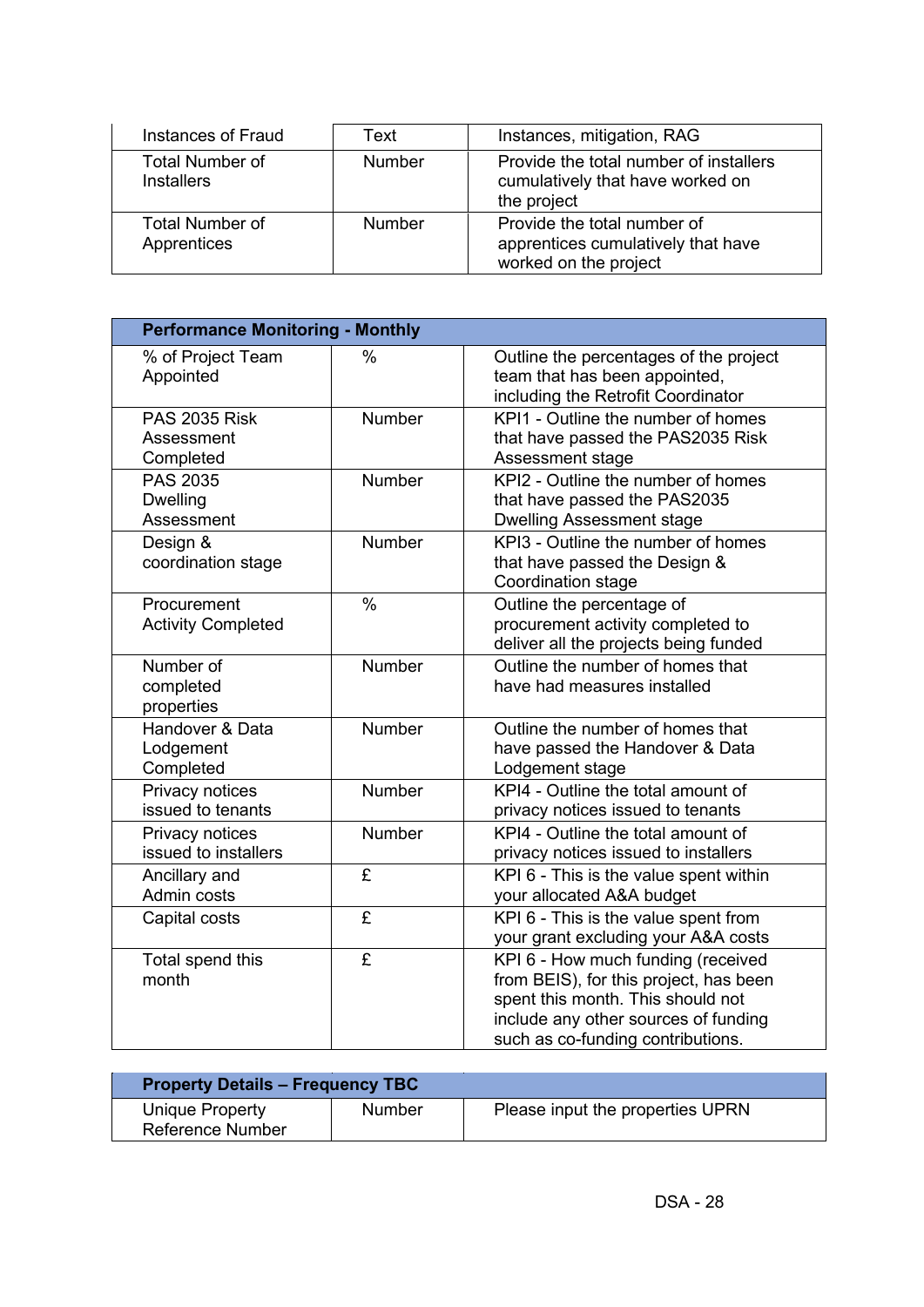| First line of<br>address                               | <b>Text</b>   | Please input the first line of address<br>for this property                                                                                                                                                                                                                                                                                                                                                                                                                                                                                   |
|--------------------------------------------------------|---------------|-----------------------------------------------------------------------------------------------------------------------------------------------------------------------------------------------------------------------------------------------------------------------------------------------------------------------------------------------------------------------------------------------------------------------------------------------------------------------------------------------------------------------------------------------|
| Town                                                   | <b>Text</b>   | Please input the town for this property                                                                                                                                                                                                                                                                                                                                                                                                                                                                                                       |
| Postcode                                               | Text          | Please input the postcode of this<br>property                                                                                                                                                                                                                                                                                                                                                                                                                                                                                                 |
| <b>Fuel Poor</b><br>Household                          | Yes/No        | Answer yes, if the household income<br>less than 60% of the median                                                                                                                                                                                                                                                                                                                                                                                                                                                                            |
| <b>Property Type</b>                                   | Drop-down     | Provide the type of premises the<br>measure was installed to.                                                                                                                                                                                                                                                                                                                                                                                                                                                                                 |
| <b>Property Year Built</b>                             | Date          | Provide the year the property was<br>built in, to aid with broader<br>understanding of the energy<br>efficiency and use of the property                                                                                                                                                                                                                                                                                                                                                                                                       |
| <b>Property Floor</b><br>Space (metres<br>squared, m2) | Number        | Provide the usable area of the<br>internal flooring of the building in<br>metres squared. This should cover<br>the total of all room areas, hallways<br>and circulation space, excluding<br>staircases. Loft space is not included,<br>unless the loft is habitable with a fixed<br>stairway to access it. This definition is<br>taken from the English Housing<br>Survey, Floor Space in English<br>Homes technical report 2018 by<br>DHLUC (formerly MHCLG).<br>https://www.gov.uk/government/public<br>ations/floor-space-in-english-homes |
| <b>Property Number</b><br>of Floors                    | Number        | Provide the number of floors that exist<br>on the property. This should exclude<br>the loft.                                                                                                                                                                                                                                                                                                                                                                                                                                                  |
| <b>Property Number</b><br>of Rooms                     | Number        | Provide the number of usable rooms<br>that exist in the property. This should<br>include living rooms, kitchen,<br>bathrooms, bedrooms. It should<br>exclude the loft, unless this is a<br>liveable space with a fixed stairway                                                                                                                                                                                                                                                                                                               |
| <b>Smart Meter</b><br>Installed?                       | Yes/No        | Indicate whether the property has a<br>smart meter installed                                                                                                                                                                                                                                                                                                                                                                                                                                                                                  |
| On or off gas grid<br>property                         | Yes/No        | Identify whether the property is<br>connected to the gas grid network or<br>is an off gas grid property.                                                                                                                                                                                                                                                                                                                                                                                                                                      |
| <b>Current Heating</b><br>System Type                  | <b>Text</b>   | Indicates the main space heating<br>system of the premises prior to<br>installation of the measure                                                                                                                                                                                                                                                                                                                                                                                                                                            |
| Number of<br>measures to install                       | Number        | Identify the number of measures<br>planned for installation at the property<br>and covered by this application                                                                                                                                                                                                                                                                                                                                                                                                                                |
| <b>Total Cost of</b><br>Application                    | <b>Number</b> | The application should include a total<br>proposed cost for the project.<br>The total application cost should                                                                                                                                                                                                                                                                                                                                                                                                                                 |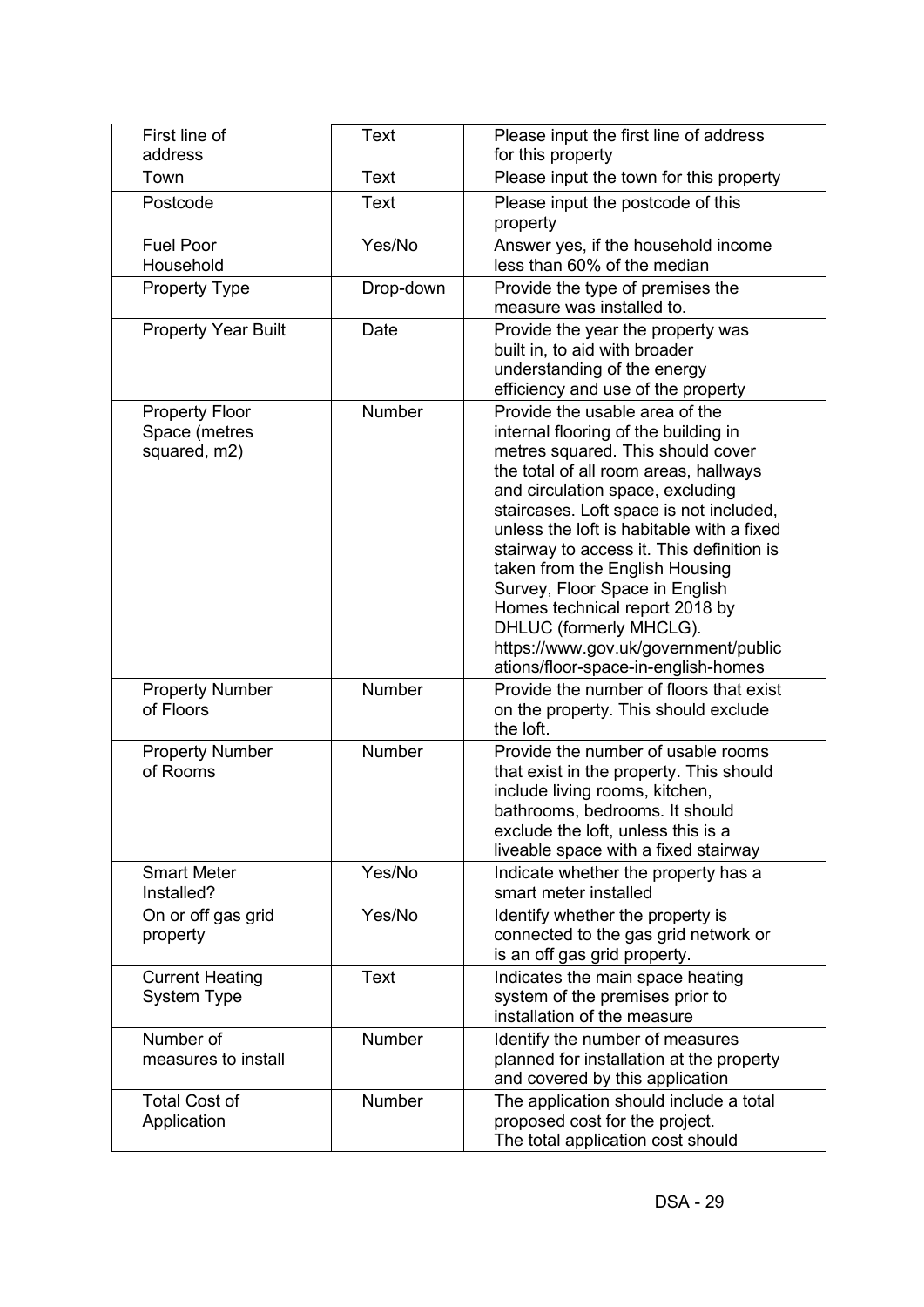|                                                                        |               | include the cost of the equipment,<br>labour, repairs and maintenance                                                                                                          |
|------------------------------------------------------------------------|---------------|--------------------------------------------------------------------------------------------------------------------------------------------------------------------------------|
| Number of<br><b>Installers</b>                                         | <b>Number</b> | Input the total amount of installers,<br>including apprentices, that are<br>working to install measures in the<br>property                                                     |
| Number of<br>Apprentices                                               | <b>Number</b> | Input the total amount of apprentices<br>that are working to install measures in<br>the property                                                                               |
| <b>Current EPC</b><br>Rating                                           | Drop-down     | The EPC rating of the property before<br>any measures were installed                                                                                                           |
| <b>Post Measures</b><br><b>Installed EPC</b><br>Rating                 | Drop-down     | The EPC rating of the property post<br>measures being installed                                                                                                                |
| <b>Current SAP Box</b><br>39 value                                     | <b>Number</b> | Insert in numerical format the SAP<br>Box 39 value for the property before<br>measures were installed. Should be<br>supplied using full SAP                                    |
| <b>Post Measures</b><br>Installed SAP Box<br>39 value                  | <b>Number</b> | Insert in numerical format the SAP<br>Box 39 value for the property after<br>measures were installed. Should be<br>supplied using full SAP                                     |
| <b>Current SAP Box 4</b><br>value                                      | <b>Number</b> | Insert in numerical format the SAP<br>Box 4 value for the property before<br>measures were installed. Should be<br>supplied using full SAP                                     |
| <b>Post Measures</b><br>Installed SAP Box<br>4 value                   | <b>Number</b> | Insert in numerical format the SAP<br>Box 4 value for the property after<br>measures were installed. Should be<br>supplied using full SAP                                      |
| <b>Current Measures</b><br>Installed SAP Box<br>99 value               | Number        | Insert in numerical format the SAP<br>Box 99 value for the property before<br>measures were installed. Should be<br>supplied using full SAP                                    |
| <b>Post Measures</b><br>Installed SAP Box<br>99 value                  | Number        | Insert in numerical format the SAP<br>Box 99 value for the property after<br>measures were installed. Should be<br>supplied using full SAP                                     |
| Current<br><b>Airtightness Test</b><br>value                           | Number        | Insert in numerical format the<br>airtightness test value for the property<br>before measures were installed                                                                   |
| <b>Post Measures</b><br>Installed<br><b>Airtightness Test</b><br>value | <b>Number</b> | Insert in numerical format the<br>airtightness test value for the property<br>after measures were installed                                                                    |
| <b>Trustmark</b><br>Measure<br><b>Reference Number</b>                 | Number        | When a measure is lodged with<br>TrustMark a unique TrustMark<br>measure reference will be generated.<br>Supplier must have this number<br>before notifying the measure to the |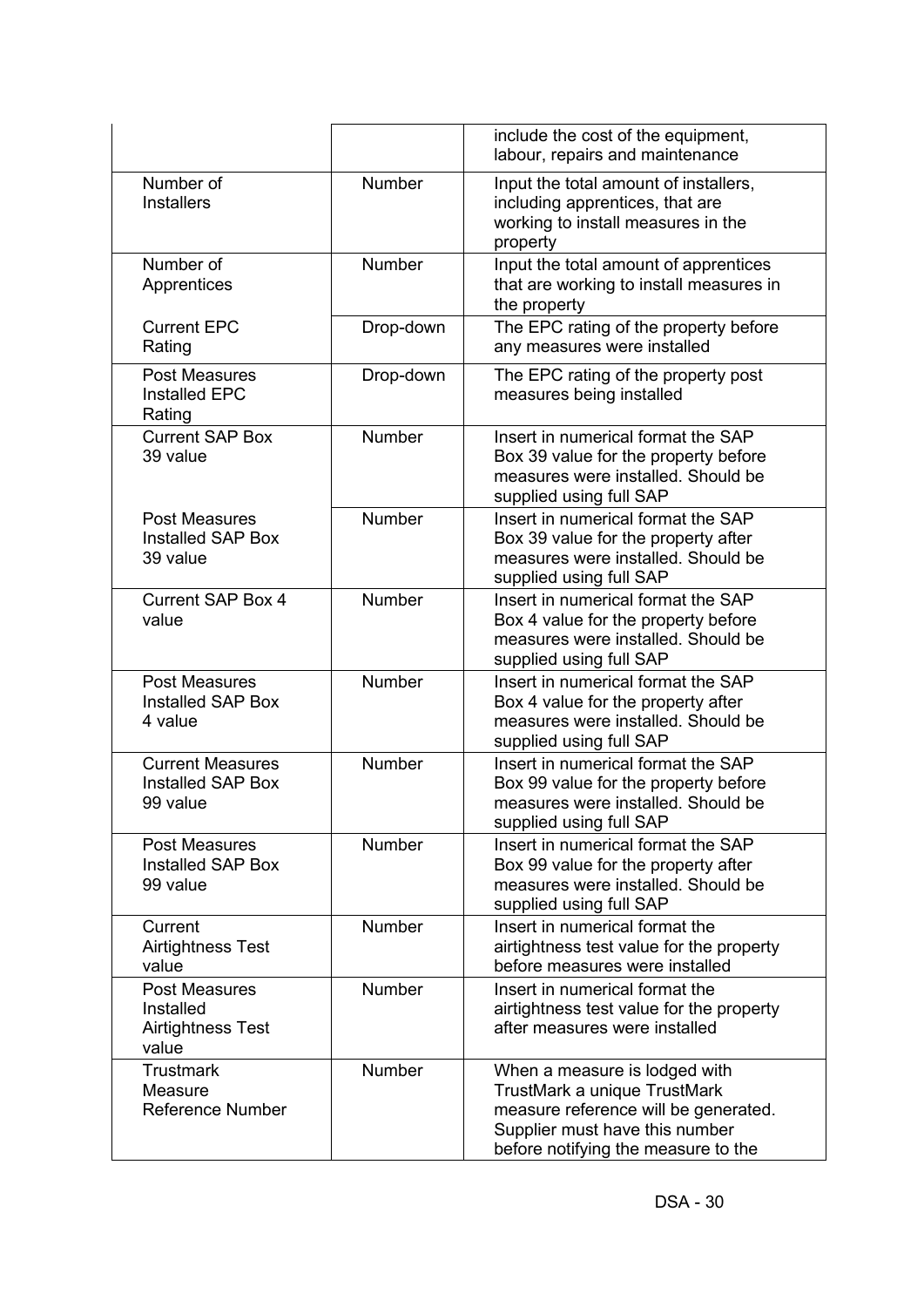|                                                            |               | Administrator. This field will be<br>validated against TrustMark's Data<br>Warehouse. Auto generated from<br>installer details.                                                                                                                                                                                                                                                                                                                                                                                                                                                                                                                           |
|------------------------------------------------------------|---------------|-----------------------------------------------------------------------------------------------------------------------------------------------------------------------------------------------------------------------------------------------------------------------------------------------------------------------------------------------------------------------------------------------------------------------------------------------------------------------------------------------------------------------------------------------------------------------------------------------------------------------------------------------------------|
| <b>TrustMark</b><br>Lodgemark<br><b>Certificate Number</b> | <b>Number</b> | Provide a TrustMark lodged certificate<br>ID which will be issued by TrustMark<br>for the measure. This field will be<br>validated against TrustMark's Data<br>Warehouse.                                                                                                                                                                                                                                                                                                                                                                                                                                                                                 |
| <b>PAS Certification</b><br>Number                         | <b>Number</b> | Provide installer's PAS certification<br>number. This must be the PAS<br>certification number relevant to the<br>annex of the measure being installed.<br>PAS certification number is required<br>as evidence that a measure has been<br>installed by a PAS-certified installer.<br>Auto generated from installer details.                                                                                                                                                                                                                                                                                                                                |
| Date of Starting<br>Installation                           | Date          | The date of started installation (DOSI)<br>indicates the date on which the<br>installation of the measure began.<br>This is the point at which the installer<br>begins working on site to install the<br>measure. It includes any preparatory<br>work before commencing the<br>measure installation.                                                                                                                                                                                                                                                                                                                                                      |
| Date of Completed<br>Installation                          | Date          | The date of completed installation<br>(DOCI) indicates the date on which<br>the installation of the measure was<br>'complete'. By complete, this is the<br>point of handover, when the measure<br>must be able to deliver savings at a<br>level expected for that measure. This<br>will typically be the point at which the<br>installer has finished the installation,<br>with handover being the installer<br>providing any explanation on the safe,<br>efficient operation of the system, as<br>well as any guidance on care and<br>maintenance. N.B. All paperwork and<br>updated EPC-band must be<br>completed prior to recording date<br>completed. |
| Measure Type                                               | Drop-down     | This describes the measure type<br>installed at the premises (each<br>measure installed is to be reported in<br>a separate row). Please see the<br>guidance page on the measures that<br>should be reported against                                                                                                                                                                                                                                                                                                                                                                                                                                       |
| <b>Other Measure</b>                                       | <b>Text</b>   | If other measure is selected from the<br>dropdown please specific it here                                                                                                                                                                                                                                                                                                                                                                                                                                                                                                                                                                                 |
| Total cost of<br>measure $(E)$                             | £             | The cost should include a total cost<br>for the measure.                                                                                                                                                                                                                                                                                                                                                                                                                                                                                                                                                                                                  |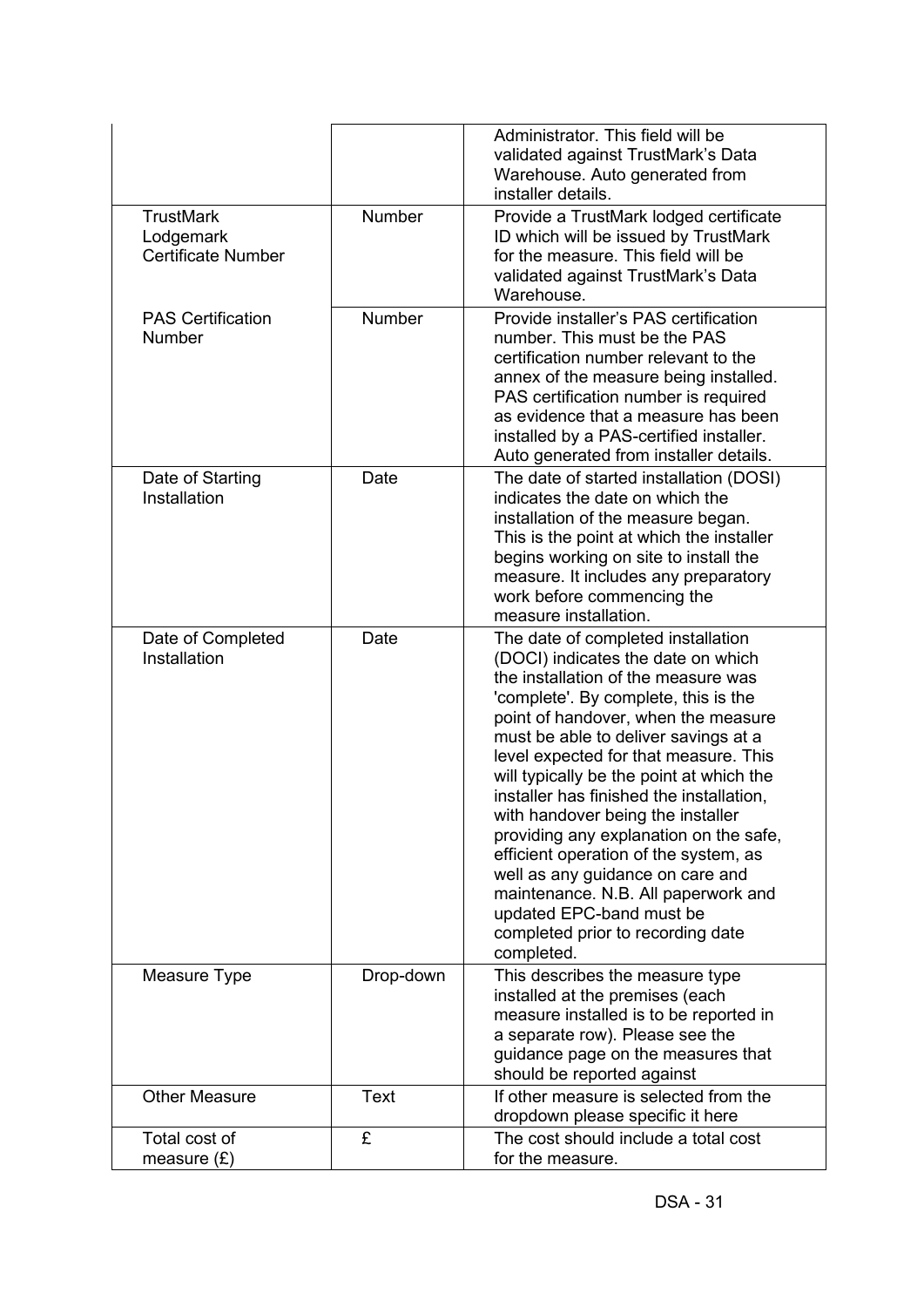| Of the total cost,<br>how much is<br>SHDF - Wave 1<br>funding from<br>government for<br>this measure $(E)$               | £ | The total amount of funding that came<br>from SHDF - Wave 1 from<br>government for this measure.                |
|--------------------------------------------------------------------------------------------------------------------------|---|-----------------------------------------------------------------------------------------------------------------|
| Of the total cost,<br>how much is<br>funding from other<br>LA sources (non-<br>SHDF - Wave 1)<br>for this measure<br>(£) | £ | The total amount of funding that came<br>from other LA sources (not SHDF -<br>Wave 1 funding) for this measure. |
| Of the total cost,<br>how much is self-<br>funding for this<br>measure $(E)$                                             | £ | The total amount of funding<br>contributed by the household where a<br>measure took place.                      |

| <b>Installer Details - Quarterly</b>                                                   |               |                                                                                                                                                                                                              |
|----------------------------------------------------------------------------------------|---------------|--------------------------------------------------------------------------------------------------------------------------------------------------------------------------------------------------------------|
| <b>LA Installer ID</b><br>number                                                       | Text          | Links back to lodgement number<br>within TrustMark                                                                                                                                                           |
| <b>Installer Name</b>                                                                  | Text          | Provide the name of the company<br>that carried out the installation of the<br>measure at the premises. This should<br>not be the name of the managing<br>agent unless they carried out the<br>installation. |
| <b>Installer Email</b><br><b>Address</b>                                               | <b>Text</b>   | Email address of the installer. This<br>should be the email address of a<br>named contact, and not a generic<br>business address.                                                                            |
| <b>Installer Phone</b><br><b>Number</b>                                                | <b>Number</b> | Phone number for the installer, either<br>landline or mobile number. This<br>should be the phone number of a<br>named contact, and not a generic<br>business phone number.                                   |
| <b>Installer Consent</b><br>to Contact                                                 | Yes/No        | Provide Y/N response as to whether<br>the installer consents to future contact<br>regarding the installation and scheme                                                                                      |
| <b>Privacy Notice</b><br><b>Issue Date</b>                                             | Date          | Indicate the date when the LA issued<br>the Installer with a Privacy Notice                                                                                                                                  |
| <b>Trustmark</b><br><b>Business ID</b><br>number                                       | <b>Number</b> | All measures must be delivered by a<br>TrustMark registered business (or<br>equivalent). This field will be validated<br>against TrustMark's Data Warehouse.                                                 |
| Was the installer<br><b>Trustmark</b><br>accredited before<br>SHDF - Wave 1<br>project | Yes/No        |                                                                                                                                                                                                              |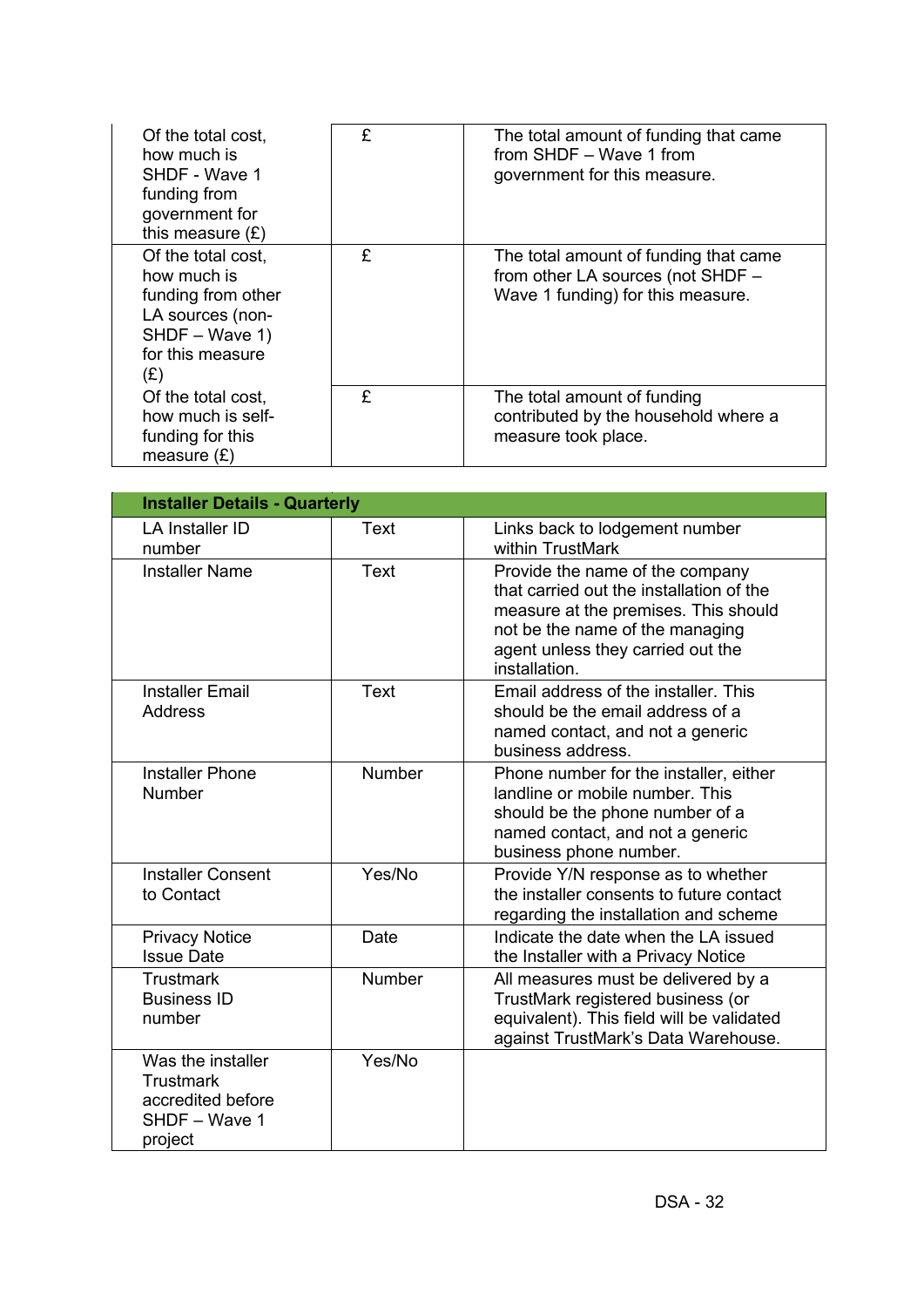| <b>Companies House</b><br>Company<br>Registration<br><b>Number</b> | <b>Number</b> | <b>Registration number</b>                                                                                                                                                                                                                                                       |
|--------------------------------------------------------------------|---------------|----------------------------------------------------------------------------------------------------------------------------------------------------------------------------------------------------------------------------------------------------------------------------------|
| <b>PAS Certification</b><br><b>Number</b>                          | <b>Number</b> | Provide installer's PAS certification<br>number. This must be the PAS<br>certification number relevant to the<br>annex of the measure being installed.<br>PAS certification number is required<br>as evidence that a measure has been<br>installed by a PAS-certified installer. |

| <b>Tenant Details - Quarterly</b>                 |               |                                                                                                                                   |
|---------------------------------------------------|---------------|-----------------------------------------------------------------------------------------------------------------------------------|
| <b>Unique Property</b><br><b>Reference Number</b> | <b>Number</b> | Please input the properties UPRN                                                                                                  |
| <b>Tenant Name</b>                                | Text          | Name of the Tenant                                                                                                                |
| <b>Tenant Email</b><br>Address                    | Text          | Email address of the applicant                                                                                                    |
| <b>Tenant Contact</b><br><b>Number</b>            | Text          | Phone number for the applicant,<br>either landline or mobile number                                                               |
| <b>Contact Consent</b>                            | Yes/No        | Provide True/False response as to<br>whether the applicant consents to<br>future contact regarding the<br>installation and scheme |
| <b>Privacy Notice</b><br><b>Issue Date</b>        | Date          | Indicate the date when the LA issued<br>the tenant with a Privacy Notice                                                          |
| Tenant dropout                                    | Yes/No        | Provide YES/NO as to whether<br>tenant has dropped out of project                                                                 |
| Reason for tenant<br>dropout                      | Drop-down     | State the reason for tenant dropout                                                                                               |
| Reason for tenant<br>dropout - Other<br>reason    | Text          | If 'Other' selected please outline the<br>reason for tenant dropout in the text<br>box                                            |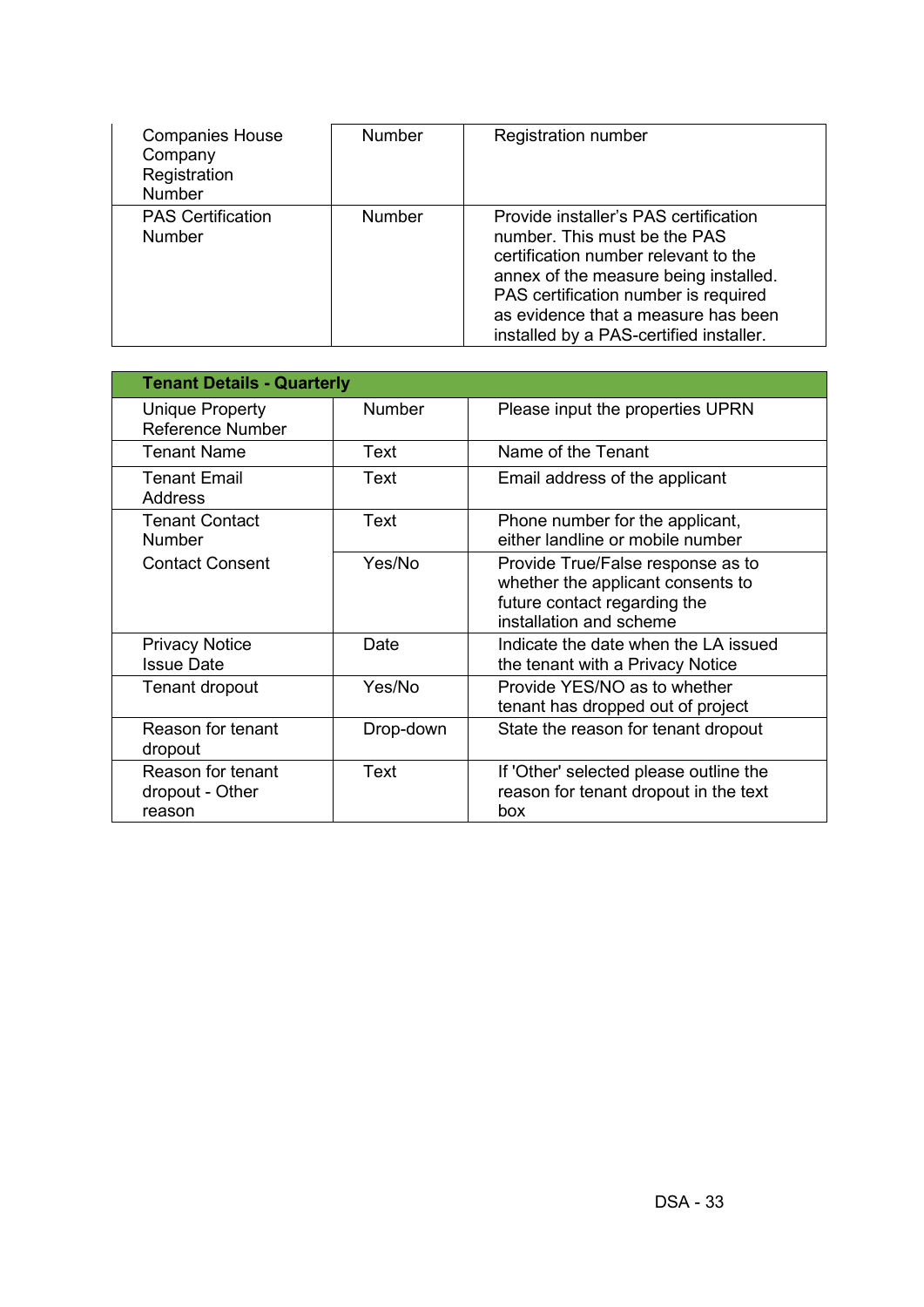## Appendix F – Privacy Notice **Template**

#### **SHDF Privacy Notice**

This notice sets out how

use your personal data, and your rights. It is made under Articles 13 and/or 14 of the UK General Data Protection Regulation (**UK GDPR**). This notice relates to data collected under the Social Housing Decarbonisation Fund scheme (**SHDF**) operated by

and run by BEIS. For further information on how BEIS uses your personal data, please see BEIS' SHDF Privacy Notice (Available [here\)](https://www.gov.uk/government/publications/social-housing-decarbonisation-fund/social-housing-decarbonisation-fund-privacy-notice).

#### **What personal data do we hold?**

In order to deliver energy efficiency improvements, it is necessary for us to collect and hold personal information.

If you are a **tenant**, we will process the following personal data:

- Basic personal information such as your name, address, telephone number and email address for arranging works
- Details about the works installed at the property, including size, type and cost
- Household income and any other scheme eligibility information
- Expected energy, carbon and cost savings expected from the works
- Your name and preferred means of contact if you'd like to take part in BEIS' scheme evaluation (optional)

If you are an **installer**, we will process the following personal data:

- Your name and preferred means of contact for arranging the works
- Relevant accreditation and registration information
- Business contact address
- Details of SHDF installations you delivered (including location)
- The number of employees in your organisation
- Your name and preferred means of contact if you'd like to take part in BEIS' scheme evaluation (optional)

If you are a **delivery partner** in a project, we will process the following personal data:

- Your name, role, and professional contact details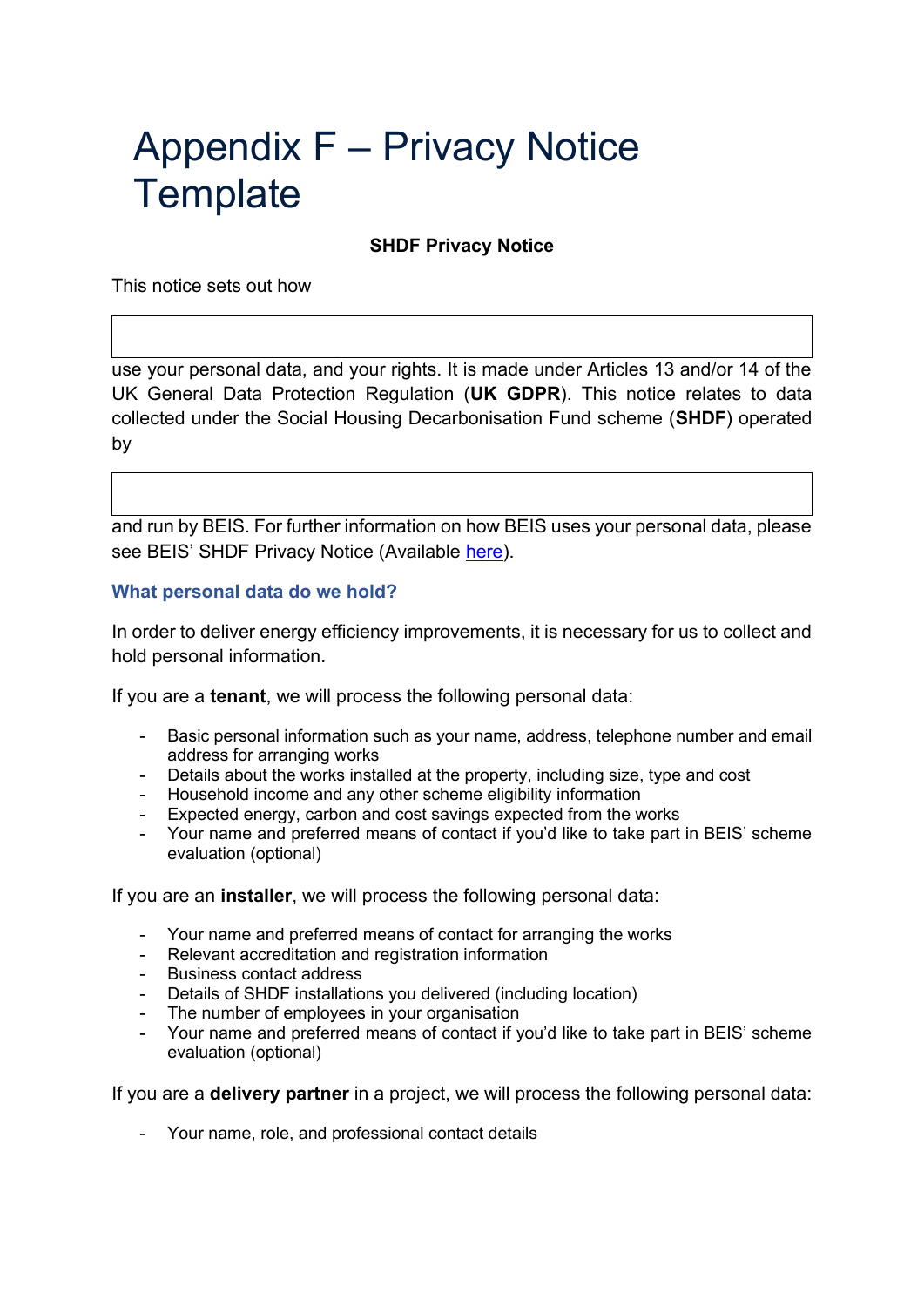### **How will we use the Information we hold about you?**

We collect information about you (where applicable):

- To support the delivery and administration of energy efficiency schemes. This may require linking of your data to other datasets held by BEIS and other government departments
- With your consent, to invite you to take part in scheme evaluation

### **What is the legal basis for us to process your data?**

We process your information as above because it is necessary for compliance with legal obligations under

to which we are subject. Some processing will be necessary to perform tasks carried out in the public interest or in the exercise of official authority vested in us. Other processing will be necessary for the performance of our contractual obligations, e.g. under any tenancy or lease.

BEIS process data necessary for the performance of tasks in the public interest to deliver SHDF. The data will support a detailed evaluation of the overall scheme, including the types of properties, households and measures delivered through the SHDF, in order to ensure use of public funds has delivered value for money, and realised intended benefits, including to inform policy making in the fields of energy efficiency, fuel poverty, and health. It will also support BEIS' functions relating to carbon reductions under the Climate Change Act 2008. Your data may also be used for statistical, research and fraud prevention purposes.

BEIS will be conducting an evaluation of the Scheme. This may include you being contacted to take part in further research. Use of your personal data to contact you to take part in further evaluation research will be subject to your consent. BEIS will only process your personal data for this purpose with your opt-in consent, and a consent form will be provided to you. Note that you can withdraw consent at any time, and it will not impact the delivery of any works.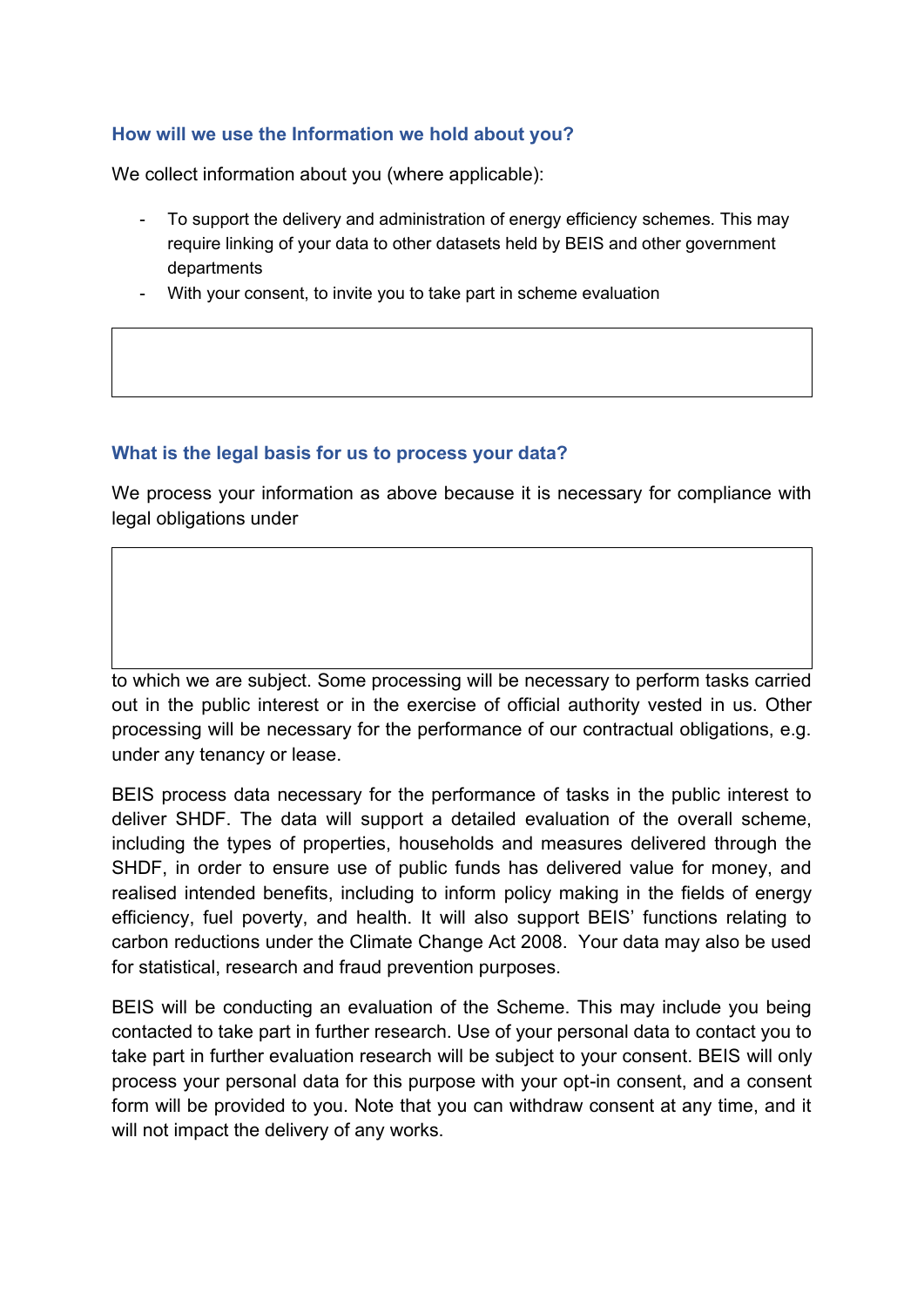### **Who we will share your information with**

We may share your information with partner organisations, including:

- The Department for Business, Energy and Industrial Strategy (BEIS), its delivery partners and contractors, and their data processors Microsoft and Amazon Web Services

-

We will not normally share your information with organisations other than our partner organisations without your consent, however, there may be certain circumstances where we would share without consent such as where we are required to do so by law, to safeguard public safety, and in risk of harm or emergency situations. Any information which is shared will only be shared on a need to know basis, with appropriate individuals. Only the minimum information for the purpose will be shared.

### **How long do we keep your records**

### **International transfers**

#### **Your rights**

You have a number of rights under UK GDPR, including the right to request your information and the right to request your information be erased or amended if incorrect.

To **request your records**, **request changes** to your records, or to **object** to the processing of your data, you will need to put your request in writing and provide a proof of identification to

You have the right to **withdraw consent** for the processing of your personal data, where processing is based on consent, such as the BEIS research and evaluation. To withdraw consent, you can choose to contact

You may also contact BEIS' Data Protection Officer at the Department for Business, Energy and Industrial Strategy, 1 Victoria Street, London, SW1H 0ET, or via email, [dataprotection@beis.gov.uk.](mailto:dataprotection@beis.gov.uk)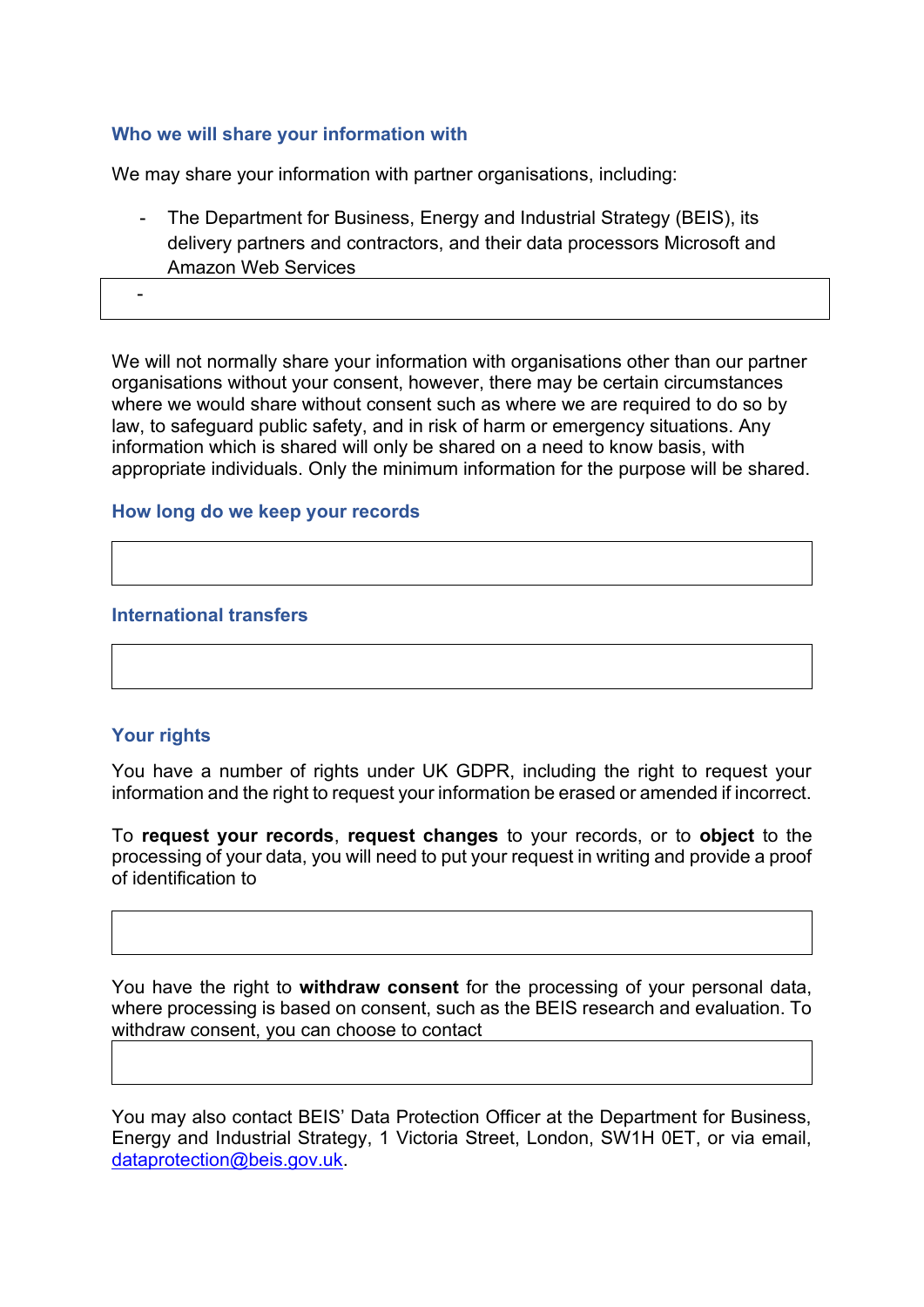You also have a right to **make a complaint** about our handling of your personal data to the Information Commissioner's Office (ICO), an independent regulator. You can contact the ICO at Wycliffe House, Water Lane, Wilmslow, Cheshire, SK9 5AF, or via email, [casework@ico.org.uk.](mailto:casework@ico.org.uk) Any complaint to the ICO is without prejudice to your right to seek redress through the courts.

### **Further information**

If you have any questions or concerns about how your information will be used, please contact the Data Protection Officer at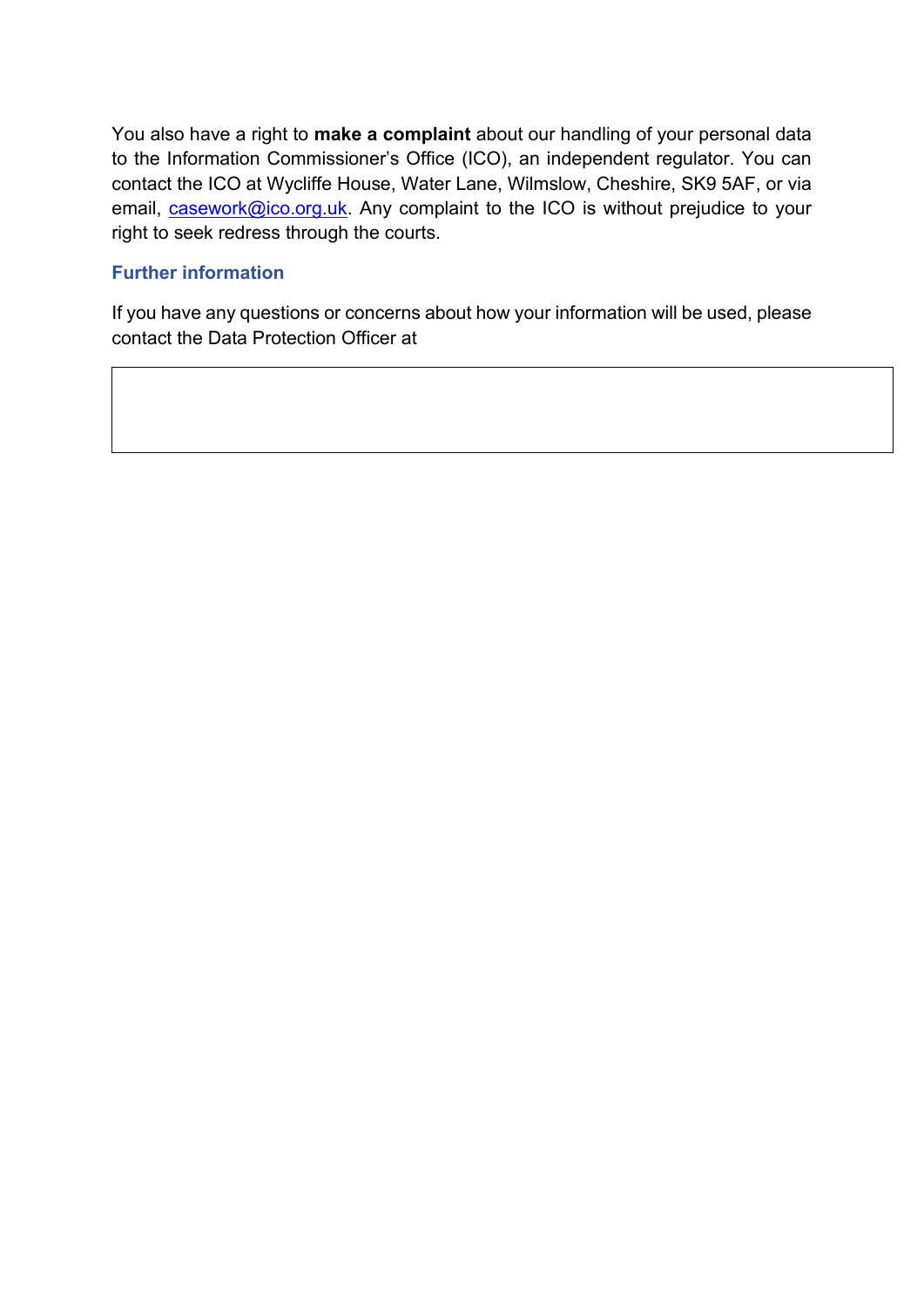## Appendix G – Consent Form to Issue to Data Subjects

I have read and understood this Privacy Notice and BEIS' Privacy Notice.

*Yes □    No □*

Do you consent to BEIS, or their appointed contractors, to recontact you for the purpose of research and evaluation related to the installation received under SHDF-Wave 1?

*Yes □    No □*

Participation is entirely voluntary and you may withdraw consent at any time. Personal data necessary to deliver work on your property will continue to be collected. Your installation and the work on your property will not be affected if, at any time, you choose not to take part.

| <b>Full Name</b>                   |  |  |
|------------------------------------|--|--|
| Signature                          |  |  |
| <b>Address</b>                     |  |  |
| <b>Telephone/Mobile</b>            |  |  |
| <b>Email Address</b>               |  |  |
| <b>Preferred contact</b><br>method |  |  |
| <b>Date</b>                        |  |  |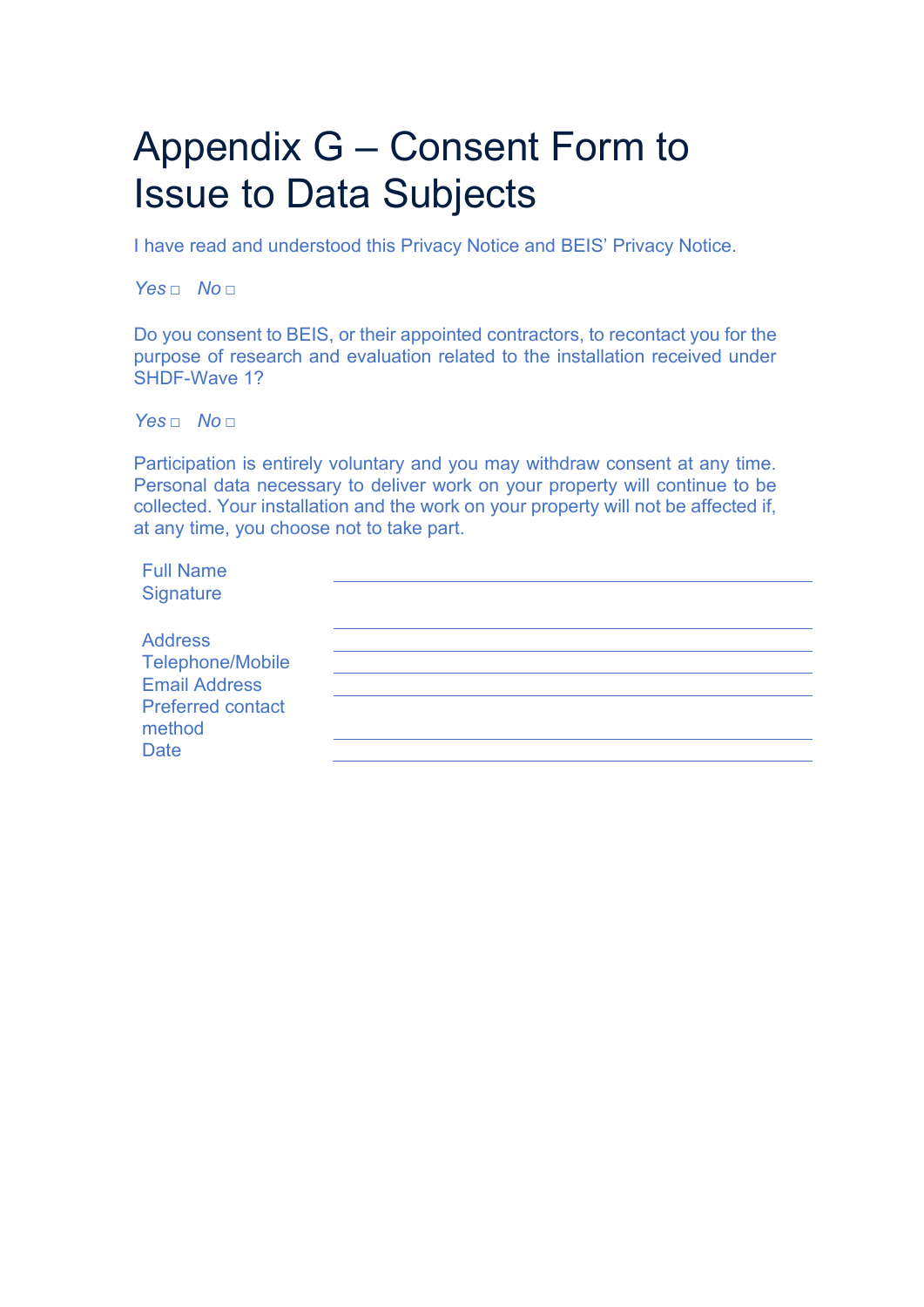# Appendix H – Key Contact Details

| <b>BEIS Key Contacts:</b>    |       |                                     |  |  |  |  |
|------------------------------|-------|-------------------------------------|--|--|--|--|
| Programme<br><b>Director</b> | Name  | <b>Matt Harrison</b>                |  |  |  |  |
|                              | Email | matt.harrison@beis.gov.uk           |  |  |  |  |
| Data Protection<br>Officer   | Name  | <b>BEIS Data Protection Officer</b> |  |  |  |  |
|                              | Email | dataprotection@beis.gov.uk          |  |  |  |  |
|                              | Name  | Head of Information Rights<br>Team  |  |  |  |  |
|                              | Email | FOI.Requests@beis.gov.uk            |  |  |  |  |
| Data Lead                    | Name  | Darren Cartwright                   |  |  |  |  |
|                              | Email | darren.cartwright@beis.gov.uk       |  |  |  |  |

| The Authority Key Contacts:       |                         |  |  |  |  |  |
|-----------------------------------|-------------------------|--|--|--|--|--|
|                                   | Name                    |  |  |  |  |  |
| <b>Project Lead</b>               | Email                   |  |  |  |  |  |
|                                   | Telephone               |  |  |  |  |  |
|                                   | <b>Name</b>             |  |  |  |  |  |
| <b>Data Protection</b><br>Officer | Email                   |  |  |  |  |  |
|                                   | Telephone<br>(optional) |  |  |  |  |  |
|                                   | Name                    |  |  |  |  |  |
| <b>FOIA Lead</b>                  | Email                   |  |  |  |  |  |
|                                   | Telephone<br>(optional) |  |  |  |  |  |
|                                   | Name                    |  |  |  |  |  |
| Data Lead                         | Email                   |  |  |  |  |  |
|                                   | Telephone<br>(optional) |  |  |  |  |  |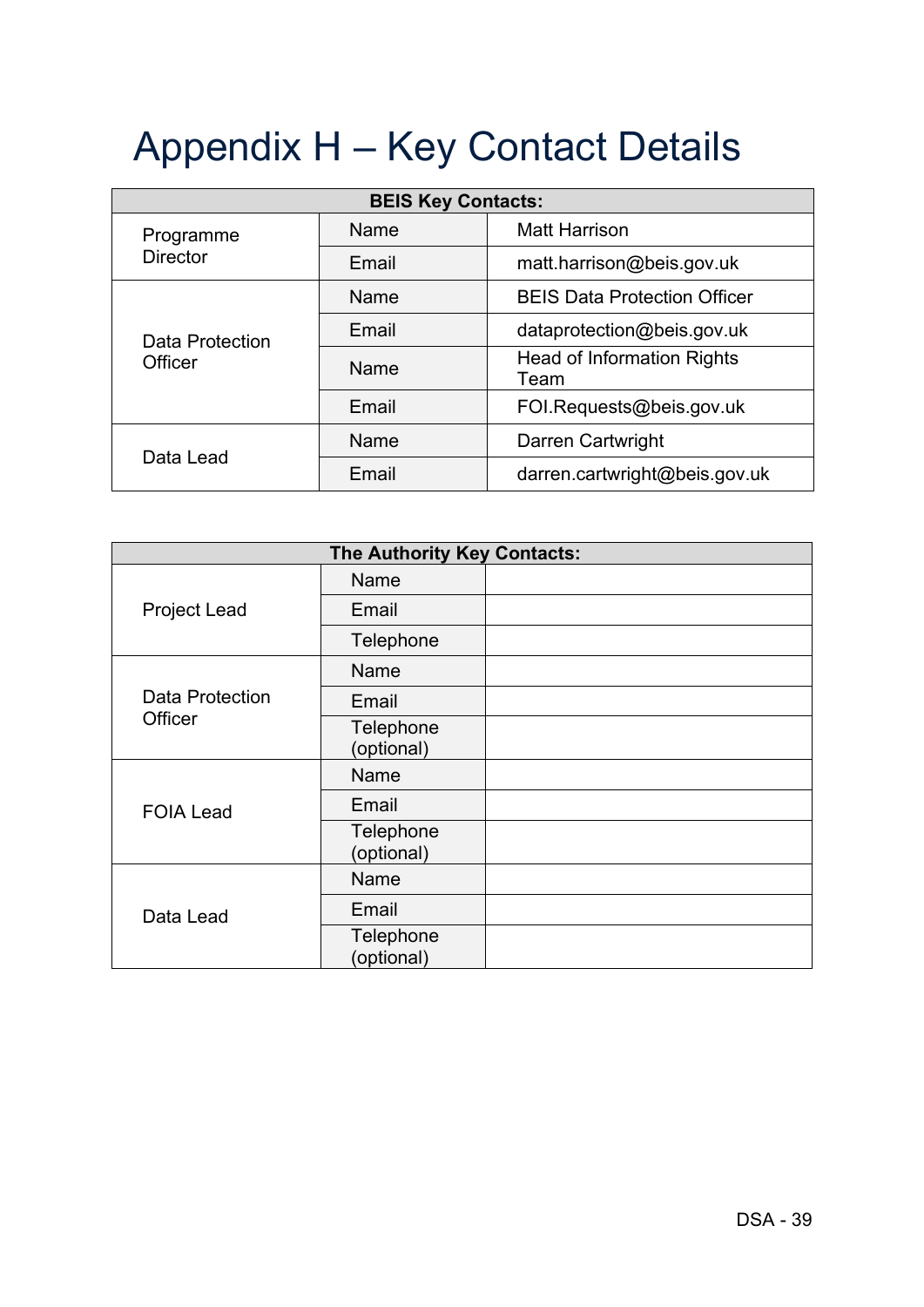## Appendix I – Signatories

### **BEIS Signature**

Signed:

On behalf of the Secretary of State for Business, Energy & Industrial Strategy

| Name              |  |
|-------------------|--|
| Role              |  |
| <b>Address</b>    |  |
| Email             |  |
| Date of signature |  |

| <b>The Authority Signature</b> |
|--------------------------------|
|--------------------------------|

Signed:

|  | On behalf of [Insert Local Authority and other consortium members] |
|--|--------------------------------------------------------------------|
|--|--------------------------------------------------------------------|

| Name              |  |
|-------------------|--|
| Role              |  |
| <b>Address</b>    |  |
| Telephone         |  |
| (optional)        |  |
| Email             |  |
| Date of signature |  |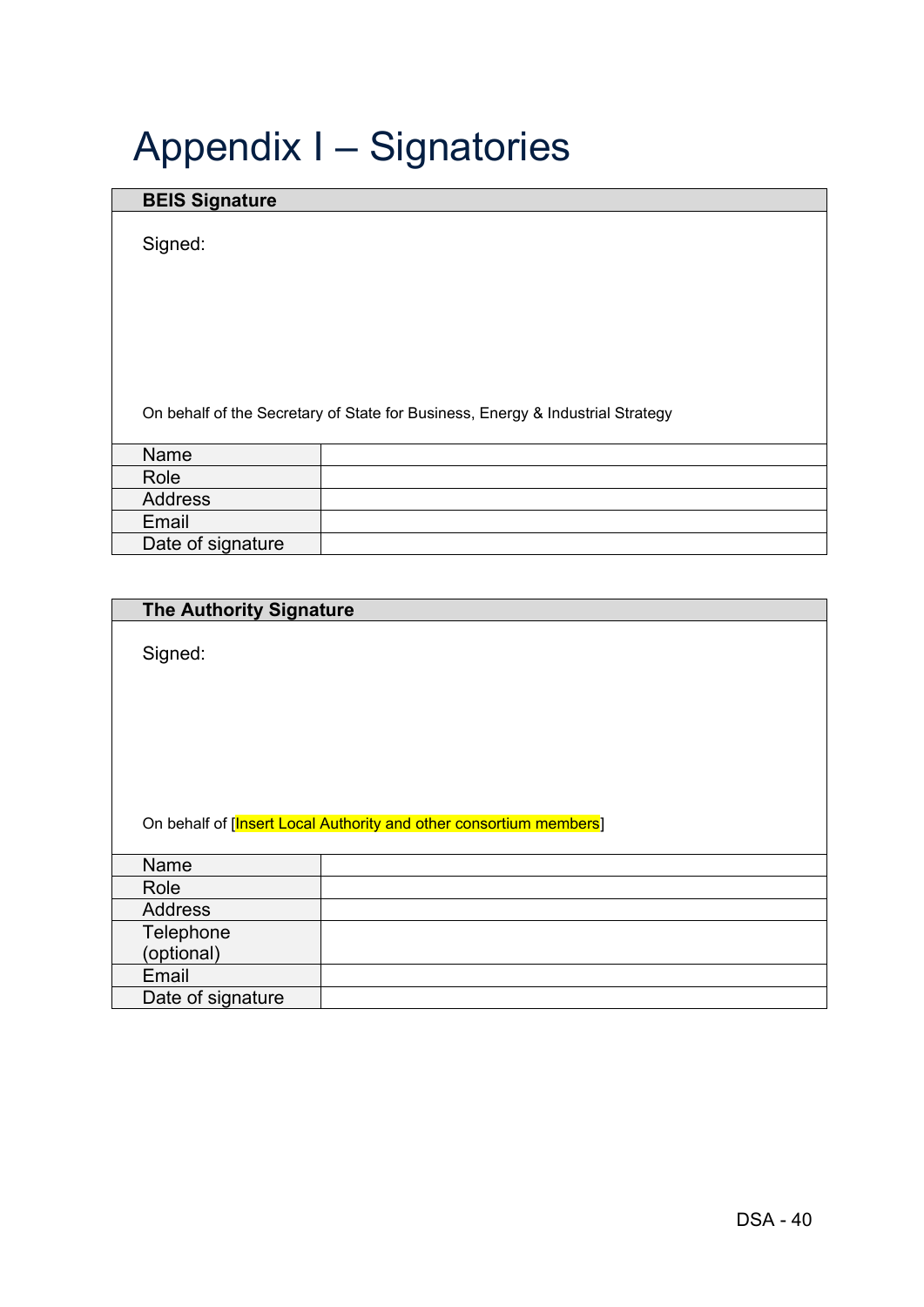## Annex 6a: Approved Application Proposal (the Proposal)

**For the purposes of SHDF – Wave 1, the Proposal is the approved application submitted on or before 15 October 2021 as part of the SHDF – Wave 1 competition.**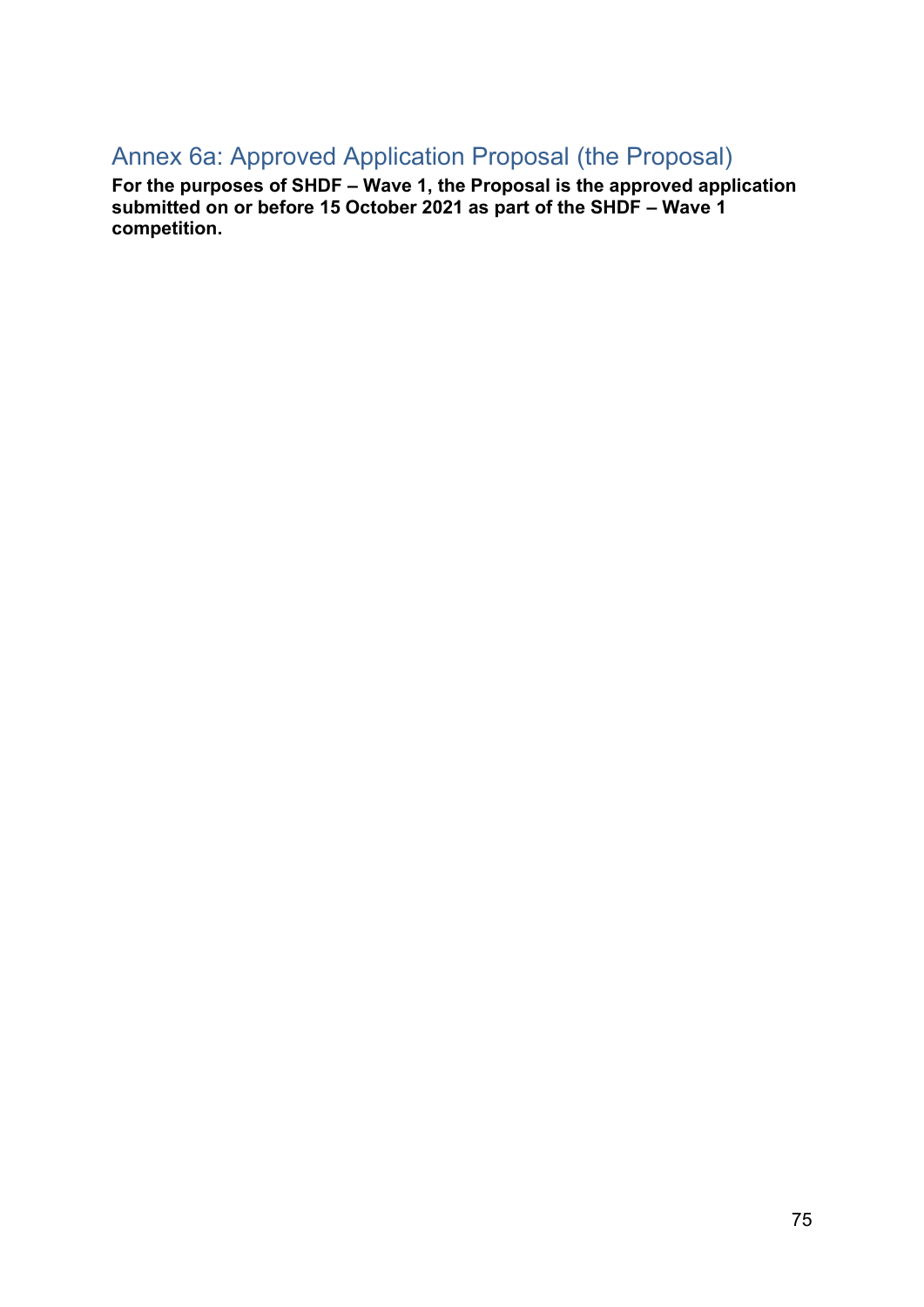## Annex 6b: Updated Baseline Milestone Schedule

**For the purposes of SHDF – Wave 1, the updated Baseline Milestone Schedule is a revised version of table 5a in the SHDF – Wave 1 application form, with dates updated to reflect the new competition award date.** 

| <b>Updated Baseline Milestone Schedule</b>                       |                          |                            |            |            |            |            |            |            |            |            |            |            |            |            |            |            |            |
|------------------------------------------------------------------|--------------------------|----------------------------|------------|------------|------------|------------|------------|------------|------------|------------|------------|------------|------------|------------|------------|------------|------------|
| <b>Milestone</b>                                                 | <b>Date</b><br>completed | <b>Units</b>               | Jan-<br>22 | Feb-<br>22 | Mar-<br>22 | Apr-<br>22 | May-<br>22 | Jun-<br>22 | Jul-<br>22 | Aug-<br>22 | Sep-<br>22 | Oct-<br>22 | Nov-<br>22 | Dec-<br>22 | Jan-<br>23 | Feb-<br>23 | Mar-<br>23 |
| <b>MS1-Project Team</b><br><b>Established</b>                    |                          | $\frac{0}{0}$<br>completed |            |            |            |            |            |            |            |            |            |            |            |            |            |            |            |
| <b>MS2-PAS 2035 Risk</b><br><b>Assessment stage</b><br>completed |                          | No.<br>homes               |            |            |            |            |            |            |            |            |            |            |            |            |            |            |            |
| MS3 - Dwelling<br><b>Assessment stage</b><br>completed           |                          | No.<br>homes               |            |            |            |            |            |            |            |            |            |            |            |            |            |            |            |
| MS4 - Design and<br><b>Coordination Stage</b><br>completed       |                          | No.<br>homes               |            |            |            |            |            |            |            |            |            |            |            |            |            |            |            |
| <b>MS5-Procurement</b><br><b>Activity completed</b>              |                          | $\frac{9}{6}$<br>completed |            |            |            |            |            |            |            |            |            |            |            |            |            |            |            |
| MS6 & MS7 - Installation<br>started and completed                |                          | No.<br>homes               |            |            |            |            |            |            |            |            |            |            |            |            |            |            |            |
| MS8 - Handover & Data<br><b>Lodgement Completed</b>              |                          | No.<br>homes               |            |            |            |            |            |            |            |            |            |            |            |            |            |            |            |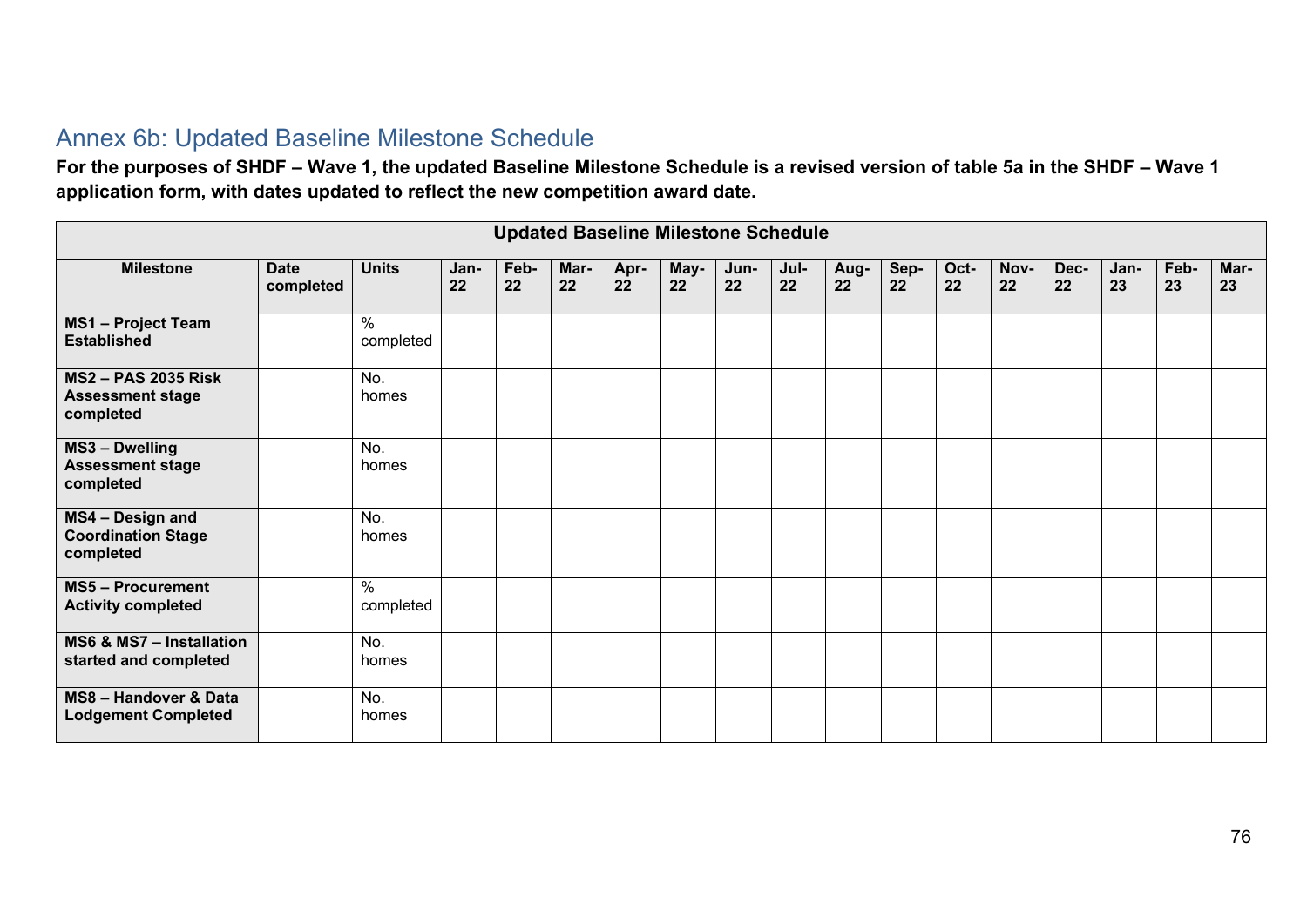## Annex 7: Data Requirements

In accordance with the Governance and Performance sections of this MoU, the Authority will be responsible for supplying the Project Team with the required monthly data on or before the 10<sup>th</sup> working day of each month. The requirements for this reporting, which will form the Monthly Report by the Authority, are as follows:

| <b>Monthly Data Requirements</b>                                                                                                                                                                                                                                                                                                                                                                                                                                                                                                                                                                                                                                                                                                                                                                                                                                                                                                                                                                                                                                                                                                                                                                                                                                                                                                                                                                                                                                                                                                                                  | <b>Quarterly Data Requirements</b>                                                                                                                                                                                                                                                                                                                                                                                                                                                                                                                                                      | <b>Per Property or One-off Data</b>                                                                                                                                                                                                                                                                                                                                                                                                                                                                                                                                                                                                                                                                                                                                                                                                                                                                                                                                                                                                                                                                                                                                                                                                                                                                                                                                                                                                                                                             |
|-------------------------------------------------------------------------------------------------------------------------------------------------------------------------------------------------------------------------------------------------------------------------------------------------------------------------------------------------------------------------------------------------------------------------------------------------------------------------------------------------------------------------------------------------------------------------------------------------------------------------------------------------------------------------------------------------------------------------------------------------------------------------------------------------------------------------------------------------------------------------------------------------------------------------------------------------------------------------------------------------------------------------------------------------------------------------------------------------------------------------------------------------------------------------------------------------------------------------------------------------------------------------------------------------------------------------------------------------------------------------------------------------------------------------------------------------------------------------------------------------------------------------------------------------------------------|-----------------------------------------------------------------------------------------------------------------------------------------------------------------------------------------------------------------------------------------------------------------------------------------------------------------------------------------------------------------------------------------------------------------------------------------------------------------------------------------------------------------------------------------------------------------------------------------|-------------------------------------------------------------------------------------------------------------------------------------------------------------------------------------------------------------------------------------------------------------------------------------------------------------------------------------------------------------------------------------------------------------------------------------------------------------------------------------------------------------------------------------------------------------------------------------------------------------------------------------------------------------------------------------------------------------------------------------------------------------------------------------------------------------------------------------------------------------------------------------------------------------------------------------------------------------------------------------------------------------------------------------------------------------------------------------------------------------------------------------------------------------------------------------------------------------------------------------------------------------------------------------------------------------------------------------------------------------------------------------------------------------------------------------------------------------------------------------------------|
|                                                                                                                                                                                                                                                                                                                                                                                                                                                                                                                                                                                                                                                                                                                                                                                                                                                                                                                                                                                                                                                                                                                                                                                                                                                                                                                                                                                                                                                                                                                                                                   | (for ongoing Monitoring &                                                                                                                                                                                                                                                                                                                                                                                                                                                                                                                                                               | <b>Requirements</b>                                                                                                                                                                                                                                                                                                                                                                                                                                                                                                                                                                                                                                                                                                                                                                                                                                                                                                                                                                                                                                                                                                                                                                                                                                                                                                                                                                                                                                                                             |
|                                                                                                                                                                                                                                                                                                                                                                                                                                                                                                                                                                                                                                                                                                                                                                                                                                                                                                                                                                                                                                                                                                                                                                                                                                                                                                                                                                                                                                                                                                                                                                   | <b>Evaluation)</b>                                                                                                                                                                                                                                                                                                                                                                                                                                                                                                                                                                      |                                                                                                                                                                                                                                                                                                                                                                                                                                                                                                                                                                                                                                                                                                                                                                                                                                                                                                                                                                                                                                                                                                                                                                                                                                                                                                                                                                                                                                                                                                 |
|                                                                                                                                                                                                                                                                                                                                                                                                                                                                                                                                                                                                                                                                                                                                                                                                                                                                                                                                                                                                                                                                                                                                                                                                                                                                                                                                                                                                                                                                                                                                                                   |                                                                                                                                                                                                                                                                                                                                                                                                                                                                                                                                                                                         |                                                                                                                                                                                                                                                                                                                                                                                                                                                                                                                                                                                                                                                                                                                                                                                                                                                                                                                                                                                                                                                                                                                                                                                                                                                                                                                                                                                                                                                                                                 |
| <b>Monthly Summary</b><br>Summary of status<br>$\bullet$<br>Activities this period<br>$\bullet$<br>Plan for next period<br>$\bullet$<br><b>Estimated Project Completion date</b><br>$\bullet$<br>Top 5 Risks<br>$\bullet$<br>Instances of Fraud<br>$\bullet$<br><b>Milestone updates</b><br>MS1 Date at which project team<br>$\bullet$<br>was appointed<br>MS2 PAS2035 Risk Assessment<br>$\bullet$<br>stage completion date<br>MS3 PAS2035 Dwelling<br>$\bullet$<br>Assessment stage completion date<br>MS4 Design & Coordination<br>$\bullet$<br>completion date<br>MS5 Procurement activity stage<br>$\bullet$<br>completion date<br>MS6 Installation stage started<br>$\bullet$<br>MS7 Installation stage completed<br>$\bullet$<br>MS8 Handover and Lodgement<br>$\bullet$<br>Stage completed<br><b>KPI Performance</b><br>KPI 1 PAS 2035 Risk Assessment<br>$\bullet$<br>Completed<br>KPI 2 PAS 2035 Dwelling<br>$\bullet$<br>Assessment<br>KPI3 Design & coordination stage<br>$\bullet$<br>Completed<br>KPI4 Number of Privacy notices<br>$\bullet$<br>issued to tenants and Installers<br>KPI5 Number of completed<br>$\bullet$<br>properties<br>KPI6 - Total project spend<br>$\bullet$<br>Project additional info<br>No. of tenants & installers who have<br>$\bullet$<br>consented to be invited to take part<br>in BEIS evaluation<br>Procurement activity - percentage<br>$\bullet$<br>of all procurement activity<br>completed to deliver all projects<br>being funded<br>Number of Installers<br>$\bullet$<br>Number of Apprentices<br>$\bullet$ | • Unique Property Reference Number<br>• Tenant Name<br>• Tenant Email Address<br>• Tenant Contact Number<br>• Contact Consent<br>• Privacy Notice Issue Date<br>• Tenant Dropout<br>• Reason for Tenant Dropout<br>• LA Installer ID number<br>• Installer Name<br>• Installer Email Address<br>• Installer Phone Number<br>• Installer Consent to Contact<br>• Privacy Notice Issue Date<br>• Trustmark Business ID number<br>• Was the installer Trustmark<br>accredited before SHDF project<br>• PAS Certification Number<br>• Companies House Company<br><b>Registration Number</b> | Per property<br>• Unique Property Reference Number<br>• Property Address (first line)<br>• Town<br>• Postcode<br>• Fuel Poor Household<br>• Property Type<br>• Property Year Built<br>• Property Floor Space (metres squared,<br>m2)<br>• Property Number of Floors<br>• Property Number of Rooms<br>• Smart Meter Installed?<br>• On or off gas grid property<br>• Current Heating System Type<br>• Number of measures to install<br>• Type of measure installed<br>• Total Cost of Application<br>• Current EPC Rating (pre-measures<br>installed)<br>• Post Measures Installed EPC Rating<br>• Current SAP Box 39 value (pre-<br>measures installed)<br>• Post Measures Installed SAP Box 39<br>value<br>• Current SAP Box 4 value (pre-measures<br>installed)<br>• Current Installed SAP Box 4 value<br>• Post Measures Installed SAP Box 99<br>value (pre-measures installed)<br>• Post Measures Installed SAP Box 99<br>value<br>• Current Airtightness Test value (pre-<br>measures installed)<br>• Post Measures Installed Airtightness Test<br>value<br>• Date of Starting Installation<br>• Date of Completed Installation<br>• Trustmark Measure Reference Number<br>• TrustMark Lodgemark Certificate Number<br>• Total cost of measure $(E)$<br>• Of the total cost, how much is SHDF<br>grant funding for this measure $(E)$<br>• Of the total cost, how much is LA funding<br>for this measure $(E)$<br>• Of the total cost, how much is self-<br>funding for this measure $(E)$ |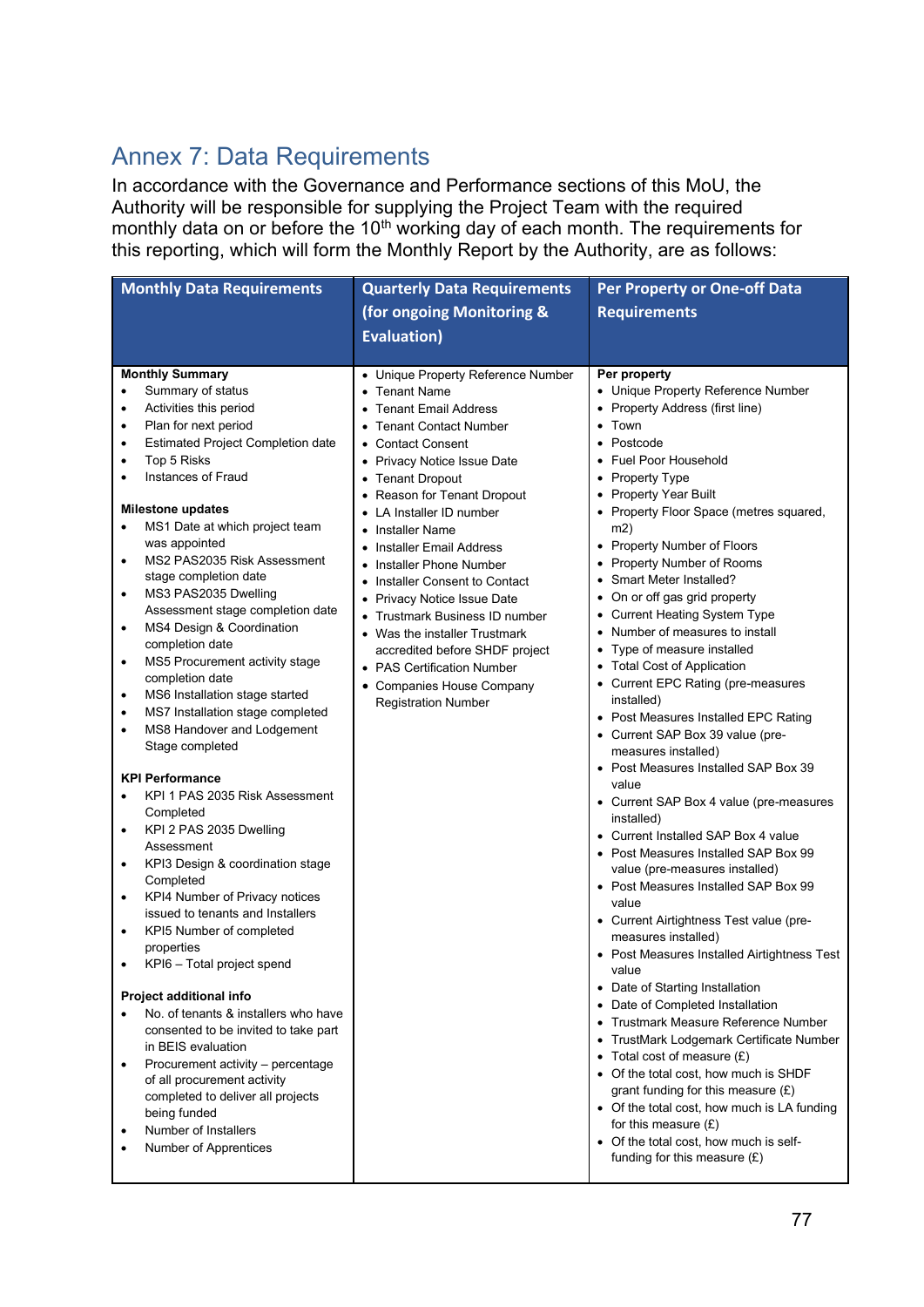Annex 8: Recovery Plan (draft – final template to be provided to the Authority)

| <b>Local Authority</b>            | <b>Grant Reference</b>            | Grant<br><b>Name</b>  | <b>Local Authority</b><br>Lead        | <b>Report Date</b> |
|-----------------------------------|-----------------------------------|-----------------------|---------------------------------------|--------------------|
| <b>INSERT FULL</b><br><b>NAME</b> | <b>INSERT</b><br><b>REFERENCE</b> | <b>SHDF</b><br>Wave 1 | <b>INSERT LEAD</b><br><b>OFFICIAL</b> | <b>INSERT DATE</b> |
|                                   |                                   |                       |                                       |                    |
|                                   |                                   |                       |                                       |                    |
|                                   |                                   |                       |                                       |                    |
|                                   |                                   |                       |                                       |                    |
|                                   |                                   |                       |                                       |                    |

| #                       | <b>Interventions</b> | <b>Target</b><br><b>Date</b> | <b>Status</b> | Owner |
|-------------------------|----------------------|------------------------------|---------------|-------|
|                         |                      |                              | R/A/G         |       |
| $\overline{2}$          |                      |                              | <b>R/A/G</b>  |       |
| $\overline{3}$          |                      |                              | <b>R/A/G</b>  |       |
| $\overline{\mathbf{4}}$ |                      |                              | R/A/G         |       |
| 5                       |                      |                              | <b>R/A/G</b>  |       |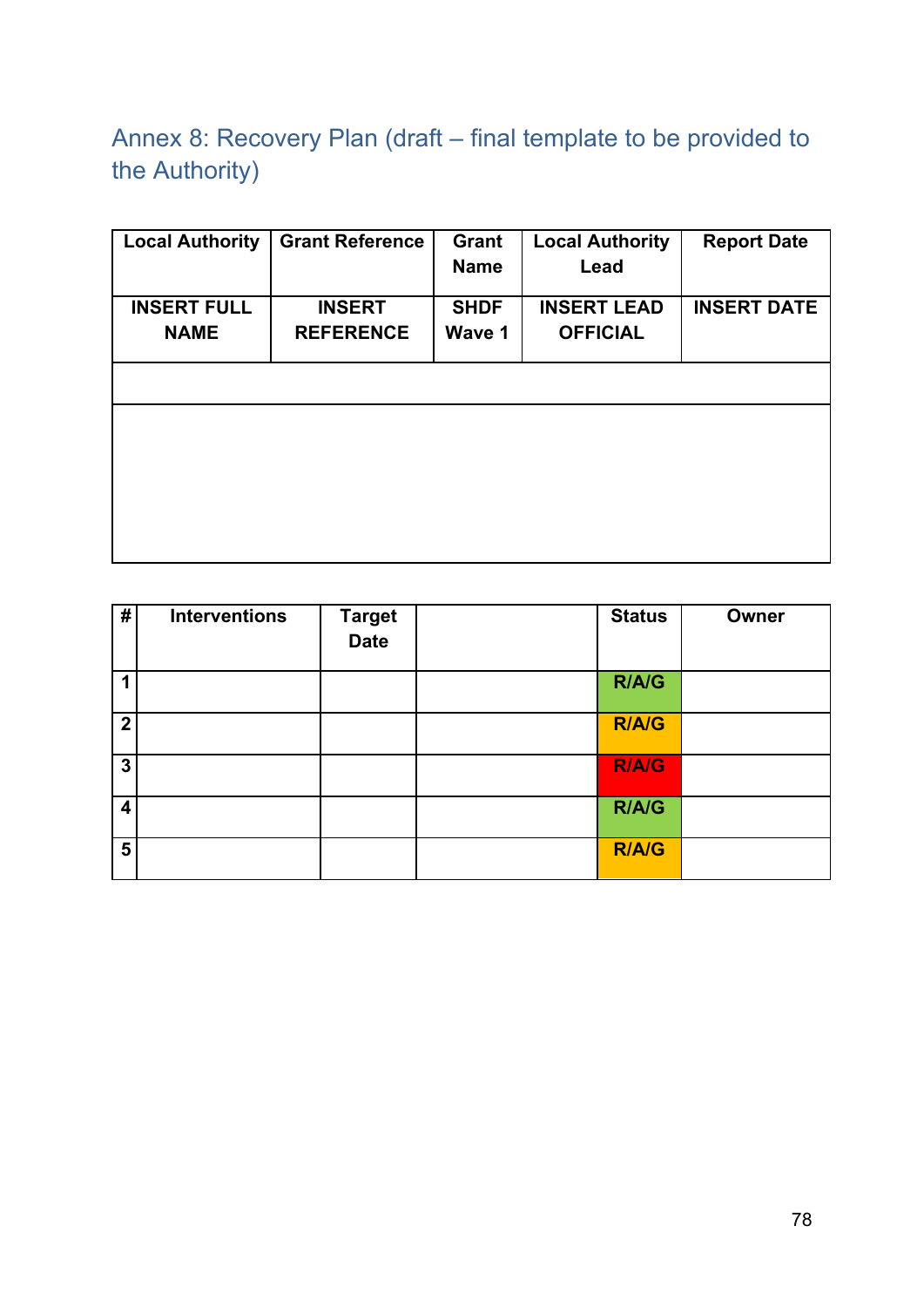## Annex 9: AP1a form

**The template for this is attached separately as a Word document to enable completion.**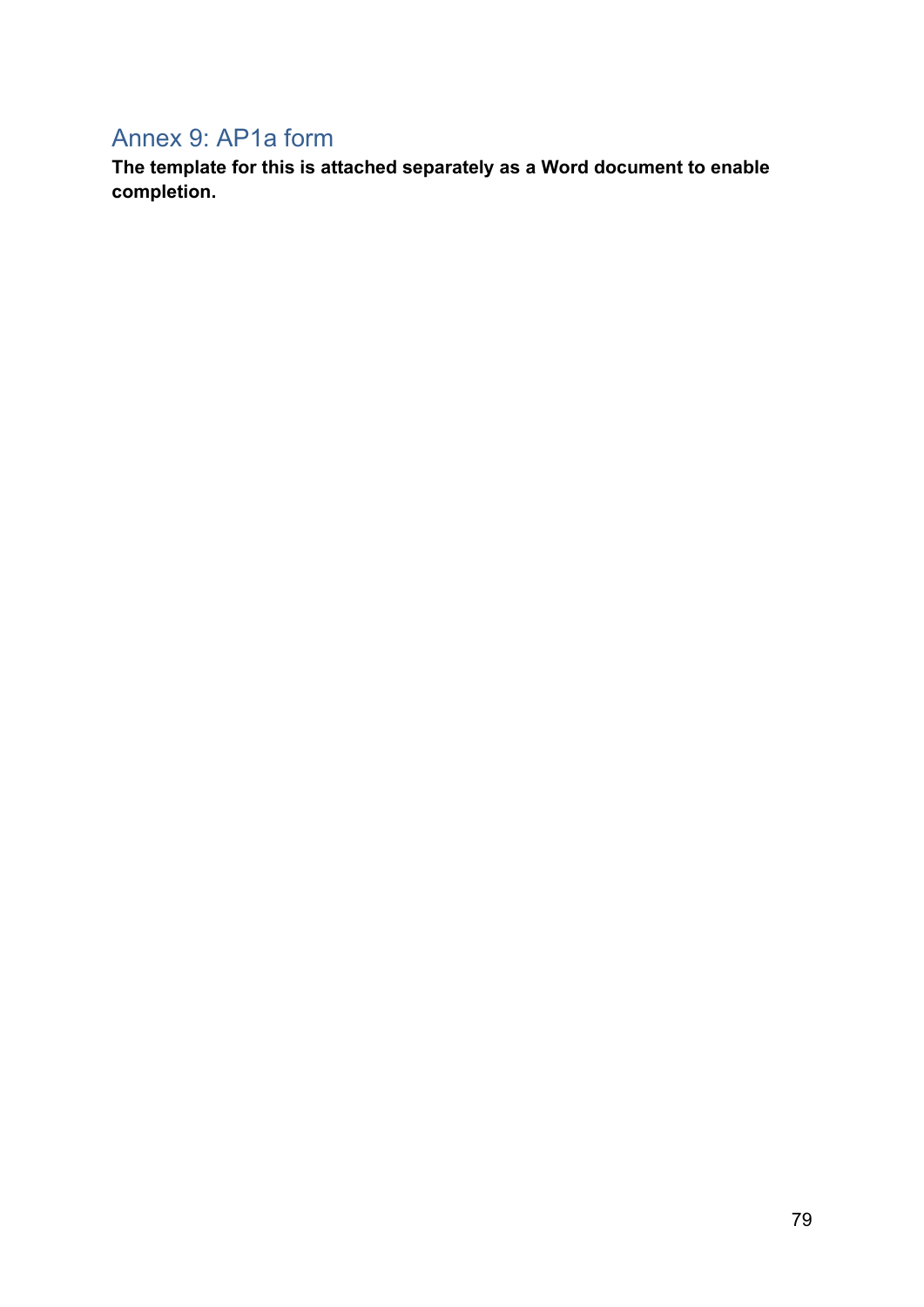### Annex 10: Small Amounts of Funding Exemption Declaration

Guidance: use this Annex where funding is awarded as a small amount of financial assistance which is an exempted subsidy under the UK-EU Trade and Cooperation Agreement. Please note for the purpose of calculating whether a subsidy falls within the 325,000 Special Drawing Rights threshold, the Authority should include any:

- $\circ$  De Minimis State Aid granted in the relevant 3 fiscal year period under the De minimis Regulation prior to 1 January 2021;
- o De Minimis State Aid granted in the relevant 3 fiscal year period under the De minimis Regulation on or after 1 January 2021 by virtue of the application of the Northern Ireland Protocol;
- $\circ$  Small Amounts of Financial Assistance granted in the relevant 3 fiscal year period by virtue of the application of the Trade and Cooperation **Agreement**

### but should not include:

- o any State aid or subsidy granted in the relevant period in reliance on any other exemption (e.g. State aid granted under the General Block Exemption Regulation) or on any other basis irrespective of whether granted prior to or after 1 January 2021
- 1. Funding in respect of leaseholder or freeholder (right to buy) properties, including those that are privately rented, is awarded in accordance with Article 364(4) of the Trade and Cooperation Agreement, which enables the Authority to receive up to a maximum level of subsidy without engaging Articles 363- 375 (except where a subsidy is prohibited under Article 367 (8-12)) of the Trade and Cooperation Agreement (a "Small Amount of Financial Assistance"). The current threshold is 325,000 Special Drawing Rights to a single economic actor over any period of three fiscal years.
- 2. The Authority acknowledges and accepts that the relevant limit for a Small Amount of Financial Assistance comprises other Small Amounts of Financial Assistance and De Minimis State Aid, irrespective of whether such subsidy or aid was provided by other public authorities and their agents, related to other projects or was made by means other than grants (for instance, foregone interest on loans) awarded to the Authority over any period of three fiscal years
- 3. The award of this funding will be conditional upon the Authority providing the Secretary of State with the Small Amount of Financial Assistance declaration form confirming how much Small Amount of Financial Assistance subsidy or De Minimis State Aid, if any, it has received in the current and previous 2 year fiscal period.
- 4. The Secretary of State may not pay the Authority the funding if, added to any previous Small Amount of Financial Assistance subsidy or De Minimis State Aid the Authority has received during the current and last two fiscal years, the funding causes Authority to exceed the relevant limit for a Small Amount of Financial Assistance.
- 5. For the purposes of that declaration: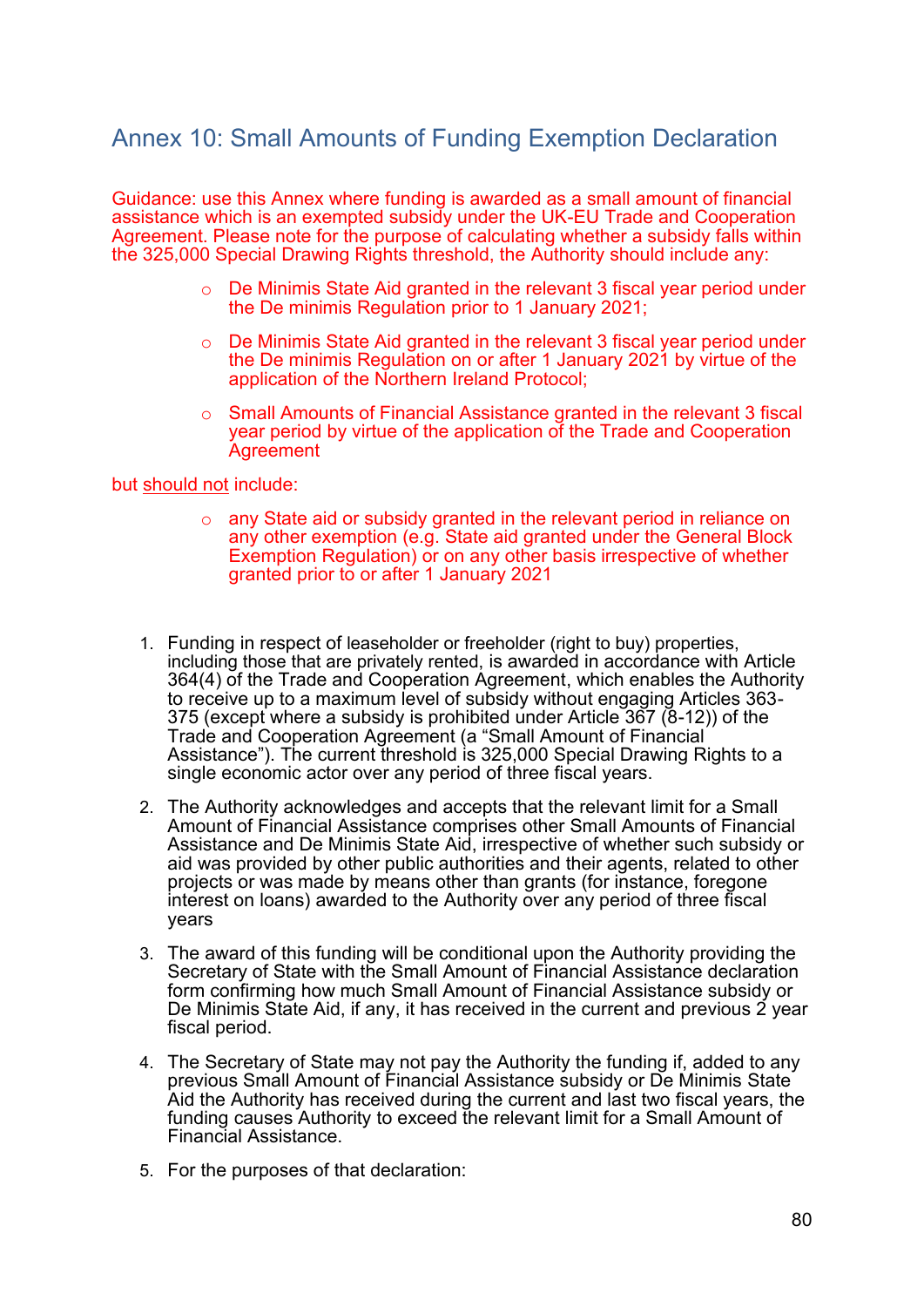- a. the fiscal year is the fiscal year used by its business;
- b. a single economic actor means a "single undertaking" within the meaning of the De Minimis Regulation; and
- c. subsidy is Small Amounts of Financial Assistance and De Minimis State Aid granted to a single economic actor.
- 6. The Authority must return the MoU and the completed Small Amount of Financial Assistance declaration form to the Secretary of State in accordance with Paragraph 115 of the MoU.
- 7. The Authority acknowledges that it is Authority's responsibility to read Chapter 3 of the Trade and Cooperation Agreement (and implementing legislation) in its entirety, and seek advice (including legal advice) on its application to the Authority's business if appropriate.
- 8. The Authority acknowledges that the Secretary of State and the Authority are jointly and severally responsible for maintaining detailed records with the information and supporting documentation necessary to establish that all the conditions set out in this MoU are fulfilled.
- 9. Such records must be maintained by the Authority and the Secretary of State for 10 years following the granting of the subsidy.

### **SMALL AMOUNT OF FINANCIAL ASSISTANCE DECLARATION FORM**

Please tick the statement that applies:

| The Authority, and any other economic actor forming a single<br>economic actor with the Authority, have not received any Small<br>Amount of Financial Assistance subsidy or De Minimis State<br>Aid (whether from or attributable to the Authority or any other<br>public authority) during the current and two previous fiscal years. |
|----------------------------------------------------------------------------------------------------------------------------------------------------------------------------------------------------------------------------------------------------------------------------------------------------------------------------------------|
| The Authority, and/or any other economic actor forming a single<br>economic actor with the Authority, have received one or more<br>grants of De Minimis State Aid or Small Amounts of Financial<br>Assistance during the current and two previous fiscal years<br>particulars of which are set out in the table below.                 |

Please insert the Authority's fiscal year